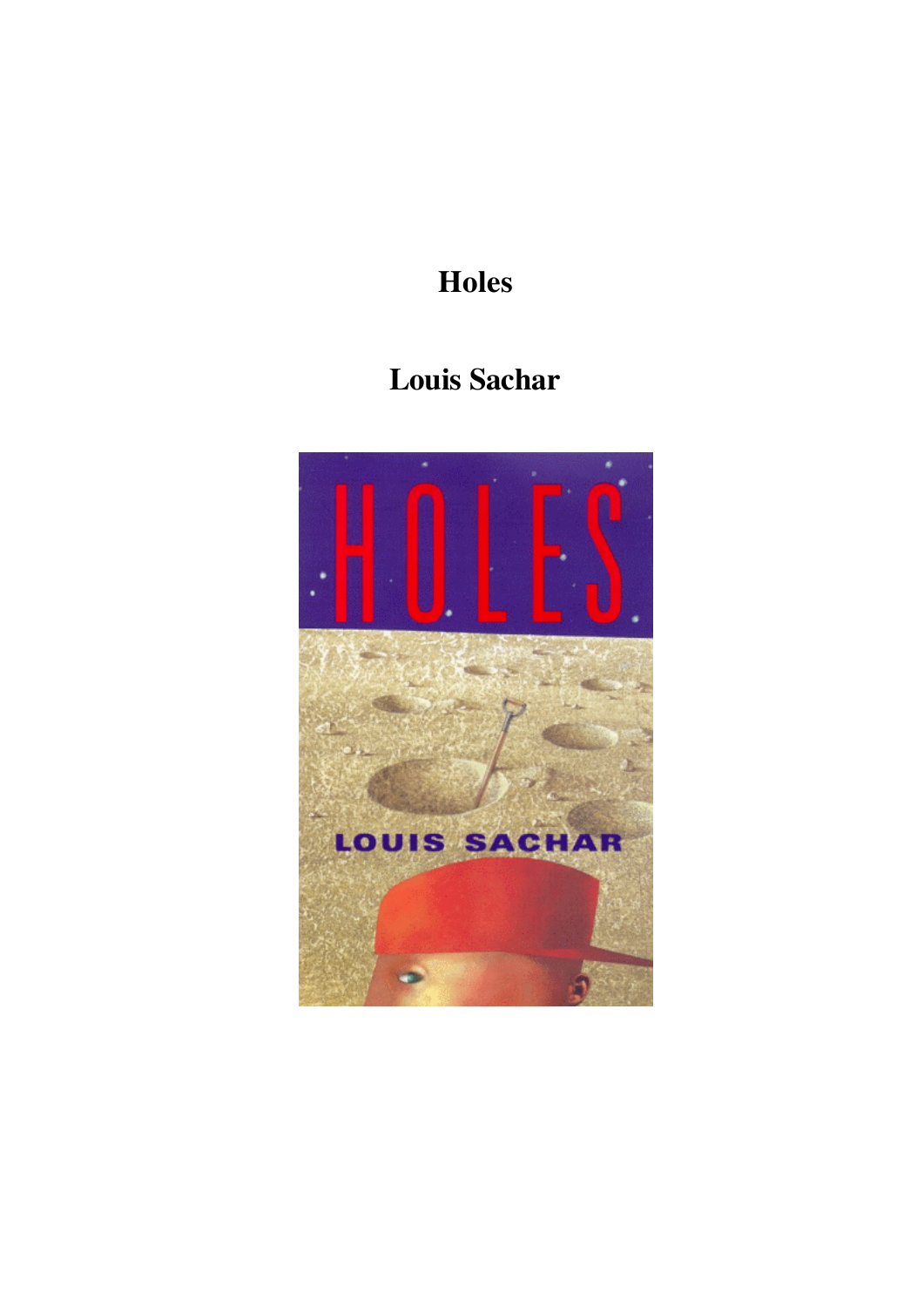# PART ONE YOU ARE ENTERING CAMP GREEN LAKE

1

There is no lake at Camp Green Lake. There once was a very large lake here, the largest lake in Texas. That was over a hundred years ago. Now it is just a dry, flat wasteland.

There used to be a town of Green Lake as well. The town shriveled and dried up along with the lake, and the people who lived there.

During the summer the daytime temperature hovers around ninety-five degrees in the shade—if you can find any shade. There's not much shade in a big dry lake.

The only trees are two old oaks on the eastern edge of the "lake." A hammock is stretched between the two trees, and a log cabin stands behind that.

The campers are forbidden to lie in the hammock. It belongs to the Warden. The Warden owns the shade.

Out on the lake, rattlesnakes and scorpions find shade under rocks and in the holes dug by the campers.

Here's a good rule to remember about rattlesnakes and scorpions: If you don't bother them, they won't bother you.

Usually.

Being bitten by a scorpion or even a rattlesnake is not the worst thing that can happen to you. You won't die.

Usually.

Sometimes a camper will try to be bitten by a scorpion, or even a small rattlesnake. Then he will get to spend a day or two recovering in his tent, instead of having to dig a hole out on the lake

But you don't want to be bitten by a yellow-spotted lizard. That's the worst thing that can happen to you. You will die a slow and painful death.

Always.

If you get bitten by a yellow-spotted lizard, you might as well go into the shade of the oak trees and lie in the hammock.

There is nothing anyone can do to you anymore.

The reader is probably asking: Why would anyone go to Camp Green Lake?

Most campers weren't given a choice. Camp Green Lake is a camp for bad boys.

If you take a bad boy and make him dig a hole every day in the hot sun, it will turn him into a good boy.

That was what some people thought.

<sup>2</sup>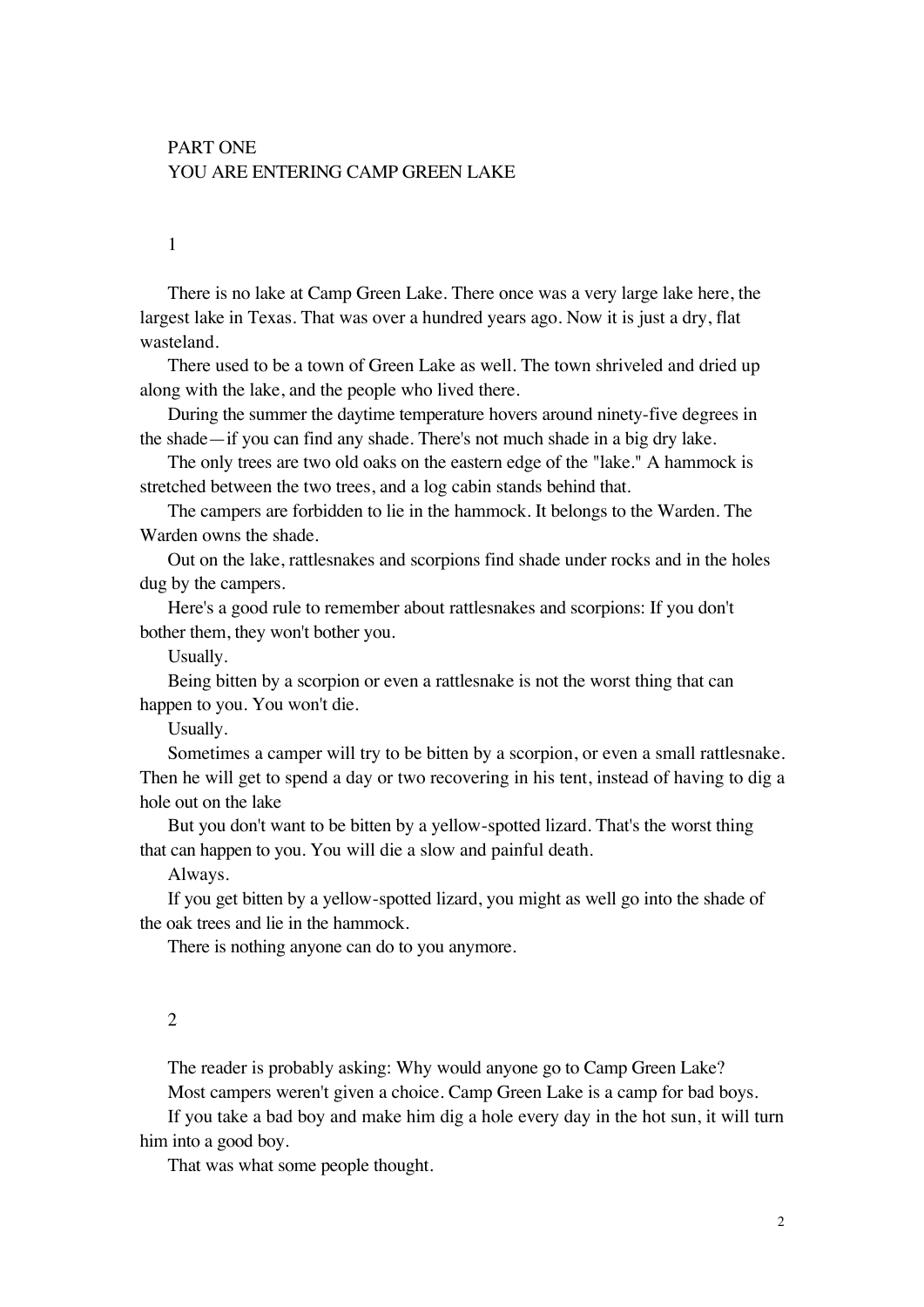Stanley Yelnats was given a choice. The judge said, "You may go to jail, or you may go to Camp Green Lake."

Stanley was from a poor family. He had never been to camp before.

3

Stanley Yelnats was the only passenger on the bus, not counting the driver or the guard The guard sat next to the driver with his seat turned around facing Stanley A rifle lay across his lap

Stanley was sitting about ten rows back, handcuffed to his armrest His backpack lay on the seat next to him It contained his toothbrush, toothpaste, and a box of stationery his mother had given him He'd promised to write to her at least once a week.

He looked out the window, although there wasn't much to see—mostly fields of hay and cotton. He was on a long bus ride to nowhere The bus wasn't air-conditioned, and the hot, heavy air was almost as stifling as the handcuffs.

Stanley and his parents had tried to pretend that he was just going away to camp for a while, just like rich kids do. When Stanley was younger he used to play with stuffed animals, and pretend the animals were at camp. Camp Fun and Games he called it. Sometimes he'd have them play soccer with a marble. Other times they'd run an obstacle course, or go bungee jumping off a table, tied to broken rubber bands. Now Stanley tried to pretend he was going to Camp Fun and Games Maybe he'd make some friends, he thought. At least he'd get to swim in the lake.

He didn't have any friends at home. He was overweight and the kids at his middle school often teased him about his size. Even his teachers sometimes made cruel comments without realizing it. On his last day of school, his math teacher, Mrs Bell, taught ratios. As an example, she chose the heaviest kid in the class and the lightest kid m the class, and had them weigh themselves. Stanley weighed three times as much as the other boy Mrs. Bell wrote the ratio on the board, 3:1, unaware of how much embarrassment she had caused both of them.

Stanley was arrested later that day.

He looked at the guard who sat slumped in his seat and wondered if he had fallen asleep. The guard was wearing sunglasses, so Stanley couldn't see his eyes.

Stanley was not a bad kid. He was innocent of the crime for which he was convicted He'd just been in the wrong place at the wrong time.

It was all because of his no-good-dirty-rotten-pig-stealing-great-great-grandfather!

He smiled. It was a family joke. Whenever anything went wrong, they always blamed Stanley's no-good-dirty-rotten-pig-stealing-great-great-grandfather.

Supposedly, he had a great-great-grandfather who had stolen a pig from a one-legged Gypsy, and she put a curse on him and all his descendants. Stanley and his parents didn't believe in curses, of course, but whenever anything went wrong, it felt good to be able to blame someone

Things went wrong a lot. They always seemed to be in the wrong place at the wrong time.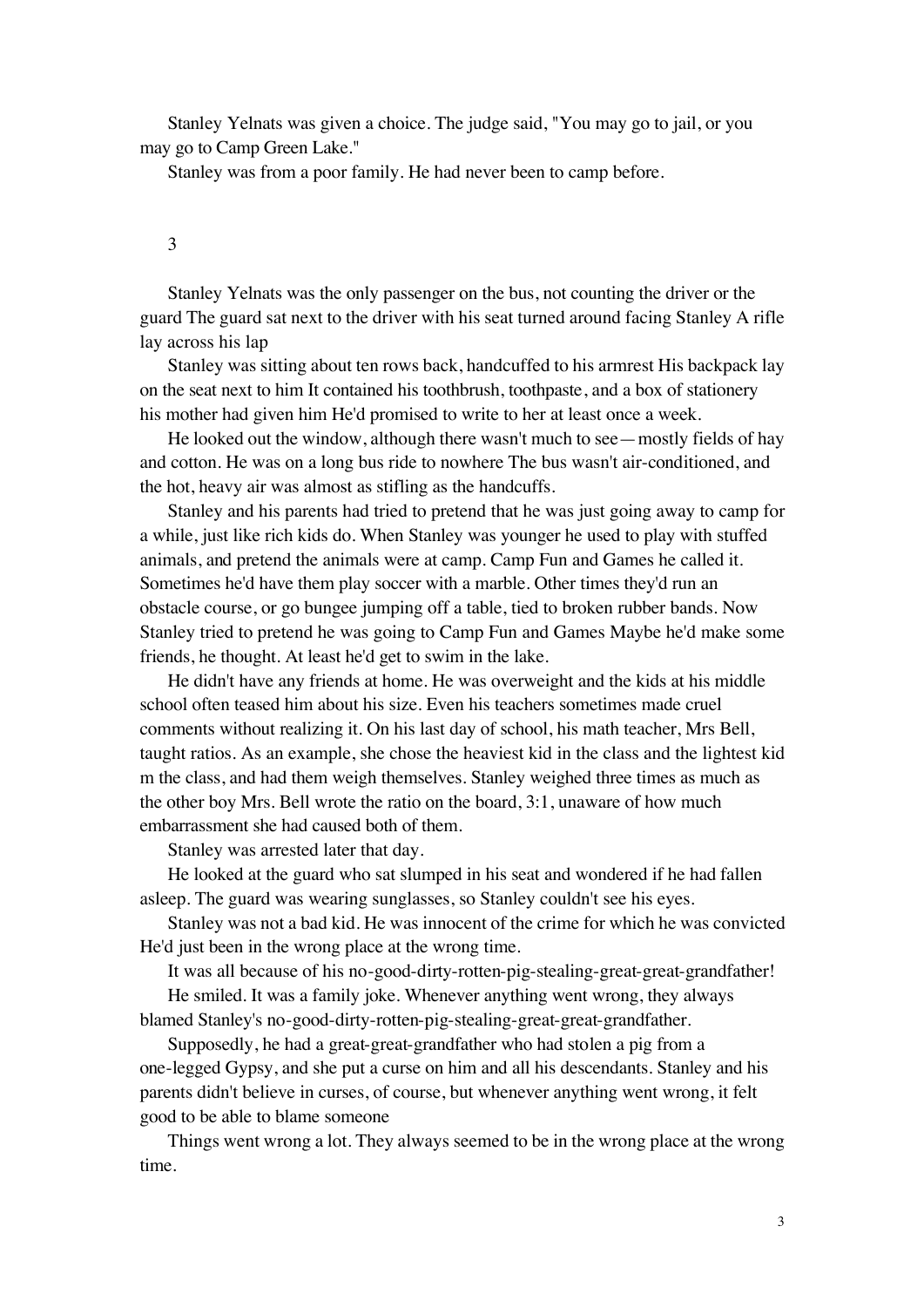He looked out the window at the vast emptiness. He watched the rise and fall of a telephone wire. In his mind he could hear his father's gruff voice softly singing to him

"If only, if only," the woodpecker sighs, "The bark on the tree was just a little bit softer." While the wolf waits below, hungry and lonely, He cries to the moo — oo — oon, "If only, if only."

It was a song his father used to sing to him. The melody was sweet and sad, but Stanley's favorite part was when his father would howl the word "moon "

The bus hit a small bump and the guard sat up, instantly alert.

Stanley's father was an inventor. To be a successful inventor you need three things: intelligence, perseverance, and just a little bit of luck.

Stanley's father was smart and had a lot of perseverance. Once he started a project he would work on it for years, often going days without sleep. He just never had any luck.

Every time an experiment failed, Stanley could hear him cursing his dirty-rotten-pig-stealing-great-grandfather.

Stanley's father was also named Stanley Yelnats. Stanley's father's full name was Stanley Yelnats III. Our Stanley is Stanley Yelnats IV.

Everyone in his family had always liked the fact that "Stanley Yelnats" was spelled the same frontward and backward. So they kept naming their sons Stanley. Stanley was an only child, as was every other Stanley Yelnats before him.

All of them had something else in common. Despite their awful luck, they always remained hopeful. As Stanley's father liked to say, "I learn from failure."

But perhaps that was part of the curse as well. If Stanley and his father weren't always hopeful, then it wouldn't hurt so much every time their hopes were crushed.

"Not every Stanley Yelnats has been a failure," Stanley's mother often pointed out, whenever Stanley or his father became so discouraged that they actually started to believe in the curse. The first Stanley Yelnats, Stanley's great-grandfather, had made a fortune m the stock market. "He couldn't have been too unlucky."

At such times she neglected to mention the bad luck that befell the first Stanley Yelnats. He lost his entire fortune when he was moving from New York to California. His stagecoach was robbed by the outlaw Kissin' Kate Barlow.

If it weren't for that, Stanley's family would now be living in a mansion on a beach in California. Instead, they were crammed in a tiny apartment that smelled of burning rubber and foot odor.

If only, if only  $\dots$ 

The apartment smelled the way it did because Stanley's father was trying to invent a way to recycle old sneakers. "The first person who finds a use for old sneakers," he said, "will be a very rich man."

It was this latest project that led to Stanley's arrest.

The bus ride became increasingly bumpy because the road was no longer paved.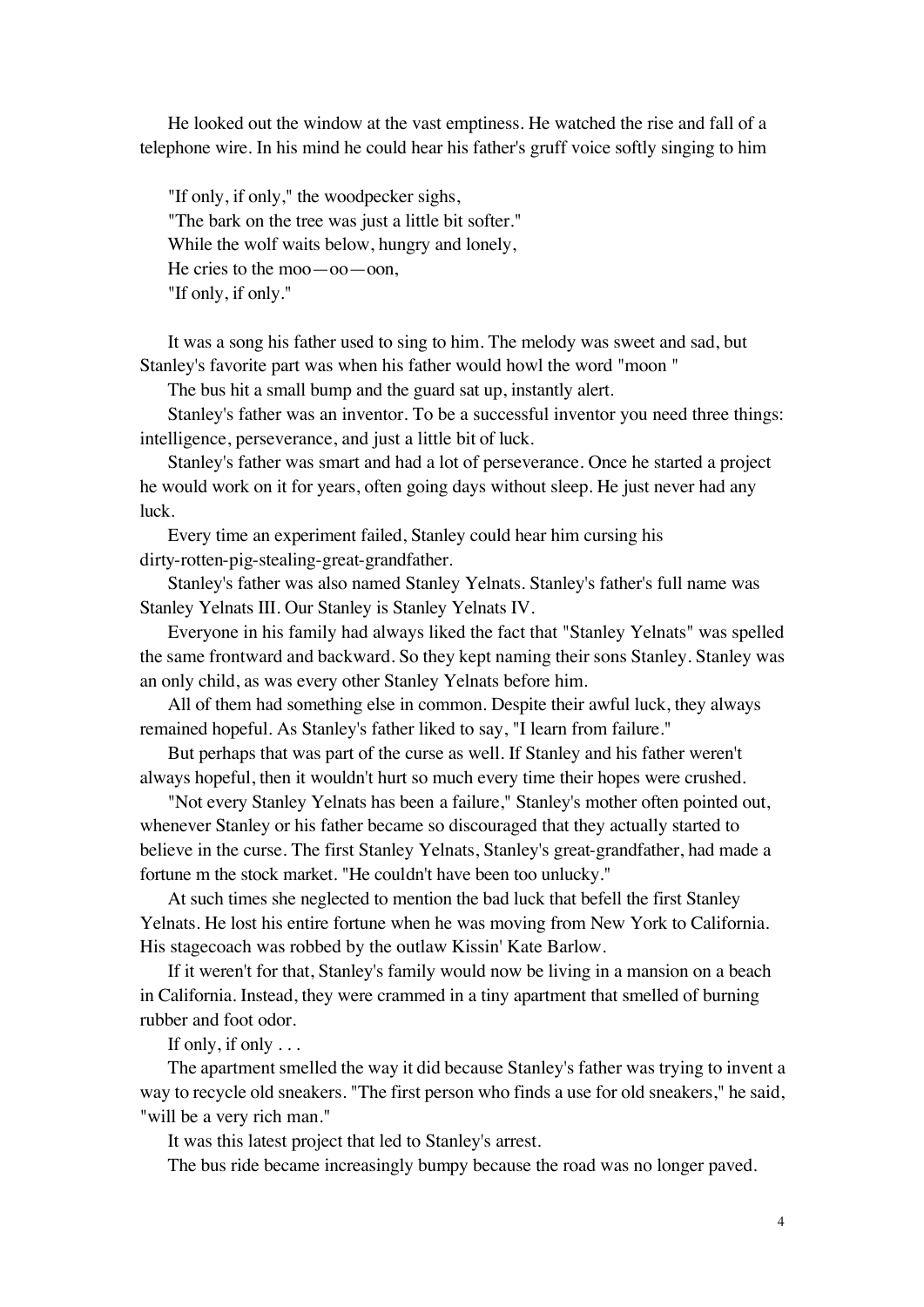Actually, Stanley had been impressed when he first found out that his great-grandfather was robbed by Kissin' Kate Barlow. True, he would have preferred living on the beach in California, but it was still kind of cool to have someone in your family robbed by a famous outlaw.

Kate Barlow didn't actually kiss Stanley's great-grandfather. That would have been really cool, but she only kissed the men she killed. Instead, she robbed him and left him stranded in the middle of the desert.

"He was lucky to have survived," Stanley's mother was quick to point out.

The bus was slowing down. The guard grunted as he stretched his arms.

"Welcome to Camp Green Lake," said the driver.

Stanley looked out the dirty window. He couldn't see a lake. And hardly anything was green.

4

Stanley felt somewhat dazed as the guard unlocked his handcuffs and led him off the bus. He'd been on the bus for over eight hours.

"Be careful," the bus driver said as Stanley walked down the steps.

Stanley wasn't sure if the bus driver meant for him to be careful going down the steps, or if he was telling him to be careful at Camp Green Lake. "Thanks for the ride," he said. His mouth was dry and his throat hurt. He stepped onto the hard, dry dirt. There was a band of sweat around his wrist where the handcuff had been.

The land was barren and desolate. He could see a few rundown buildings and some tents. Farther away there was a cabin beneath two tall trees. Those two trees were the only plant life he could see. There weren't even weeds.

The guard led Stanley to a small building. A sign on front said, YOU ARE ENTERING CAMP GREEN LAKE JUVENILE CORRECTIONAL FACILITY. Next to it was another sign which declared that it was a violation of the Texas Penal Code to bring guns, explosives, weapons, drugs, or alcohol onto the premises.

As Stanley read the sign he couldn't help but think, Well, duh!

The guard led Stanley into the building, where he felt the welcome relief of air-conditioning.

A man was sitting with his feet up on a desk. He turned his head when Stanley and the guard entered, but otherwise didn't move. Even though he was inside, he wore sunglasses and a cowboy hat. He also held a can of soda, and the sight of it made Stanley even more aware of his own thirst.

He waited while the bus guard gave the man some papers to sign.

"That's a lot of sunflower seeds," the bus guard said

Stanley noticed a burlap sack filled with sunflower seeds on the floor next to the desk.

"I quit smoking last month," said the man in the cowboy hat. He had a tattoo of a rattlesnake on his arm, and as he signed his name, the snake's rattle seemed to wiggle "I used to smoke a pack a day. Now I eat a sack of these every week "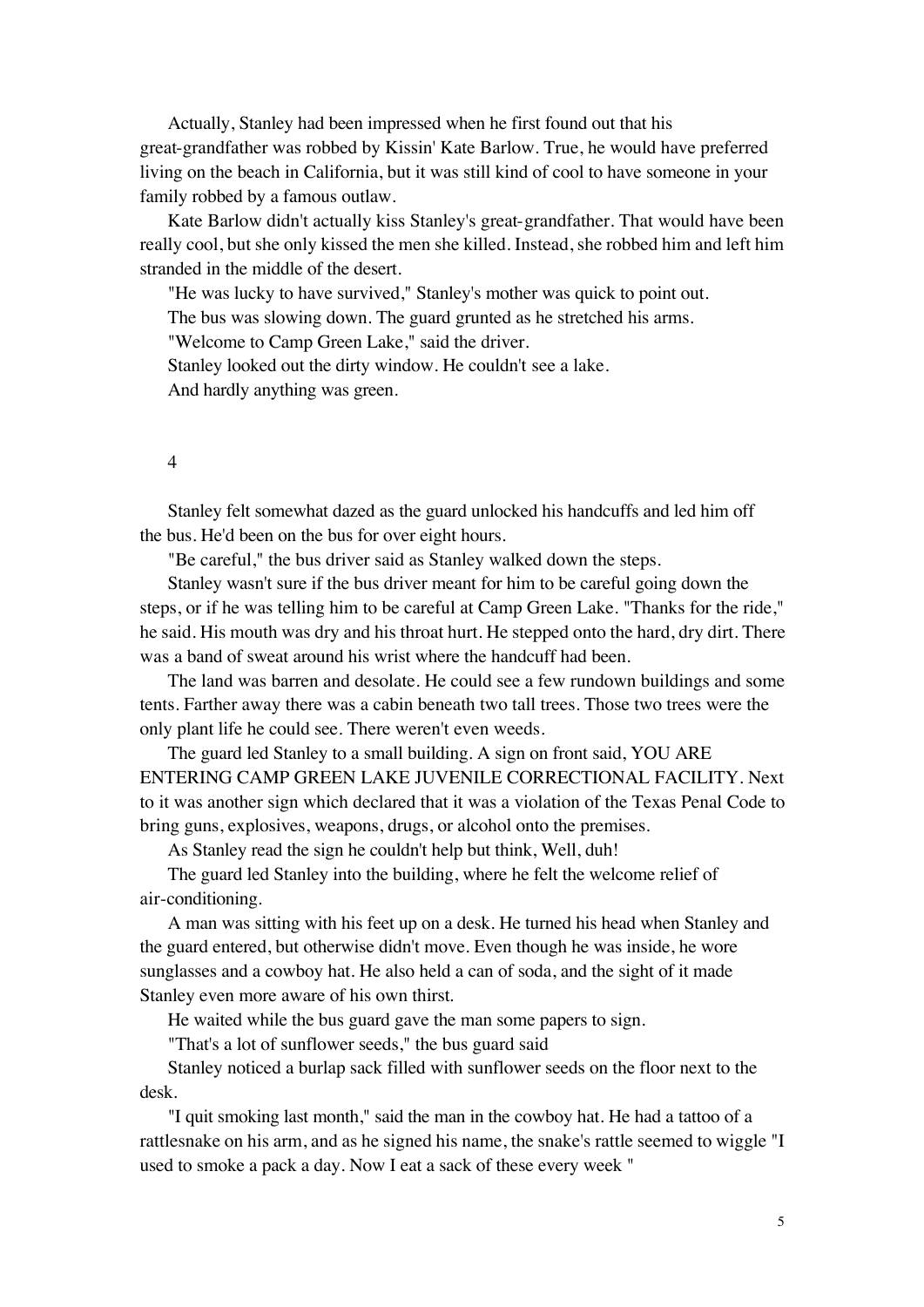The guard laughed.

There must have been a small refrigerator behind his desk, because the man in the cowboy hat produced two more cans of soda. For a second Stanley hoped that one might be for him, but the man gave one to the guard and said the other was for the driver.

"Nine hours here, and now nine hours back," the guard grumbled. "What a day."

Stanley thought about the long, miserable bus ride and felt a little sorry for the guard and the bus driver.

The man in the cowboy hat spit sunflower seed shells into a wastepaper basket. Then he walked around the desk to Stanley. "My name is Mr. Sir," he said "Whenever you speak to me you must call me by my name, is that clear?"

Stanley hesitated. "Uh, yes, Mr. Sir," he said, though he couldn't imagine that was really the man's name.

"You're not in the Girl Scouts anymore," Mr. Sir said.

Stanley had to remove his clothes in front of Mr. Sir, who made sure he wasn't hiding anything. He was then given two sets of clothes and a towel. Each set consisted of a long-sleeve orange jumpsuit, an orange T-shirt, and yellow socks. Stanley wasn't sure if the socks had been yellow originally.

He was also given white sneakers, an orange cap, and a canteen made of heavy plastic, which unfortunately was empty. The cap had a piece of cloth sewn on the back of it, for neck protection.

Stanley got dressed. The clothes smelled like soap.

Mr. Sir told him he should wear one set to work in and one set for relaxation. Laundry was done every three days. On that day his work clothes would be washed. Then the other set would become his work clothes, and he would get clean clothes to wear while resting.

"You are to dig one hole each day, including Saturdays and Sundays. Each hole must be five feet deep, and five feet across in every direction. Your shovel is your measuring stick. Breakfast is served at 4:30."

Stanley must have looked surprised, because Mr. Sir went on to explain that they started early to avoid the hottest part of the day. "No one is going to baby-sit you," he added. "The longer it takes you to dig, the longer you will be out in the sun. If you dig up anything interesting, you are to report it to me or any other counselor. When you finish, the rest of the day is yours."

Stanley nodded to show he understood.

"This isn't a Girl Scout camp," said Mr. Sir.

He checked Stanley's backpack and allowed him to keep it. Then he led Stanley outside into the blazing heat.

"Take a good look around you," Mr. Sir said. "What do you see?"

Stanley looked out across the vast wasteland. The air seemed thick with heat and dirt. "Not much," he said, then hastily added, "Mr. Sir."

Mr. Sir laughed. "You see any guard towers?" "No."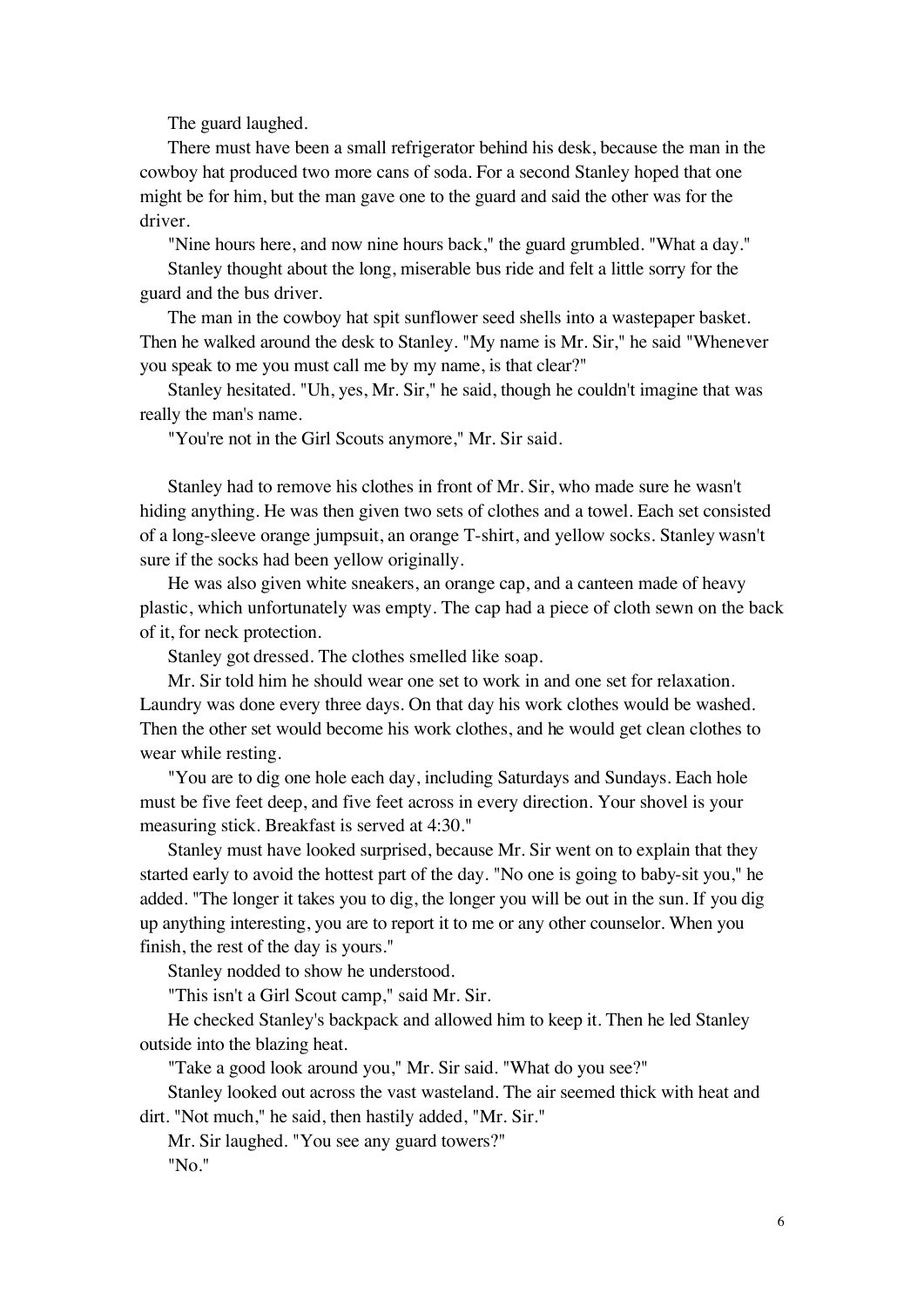"How about an electric fence?"

"No, Mr. Sir."

"There's no fence at all, is there?"

"No, Mr. Sir."

"You want to run away?" Mr. Sir asked him.

Stanley looked back at him, unsure what he meant.

"If you want to run away, go ahead, start running. I'm not going to stop you."

Stanley didn't know what kind of game Mr. Sir was playing.

"I see you're looking at my gun. Don't worry. I'm not going to shoot you." He tapped his holster. "This is for yellow-spotted lizards. I wouldn't waste a bullet on you."

"I'm not going to run away," Stanley said.

"Good thinking," said Mr. Sir. "Nobody runs away from here. We don't need a fence. Know why? Because we've got the only water for a hundred miles. You want to run away? You'll be buzzard food in three days."

Stanley could see some kids dressed in orange and carrying shovels dragging themselves toward the tents.

"You thirsty?" asked Mr. Sir.

"Yes, Mr. Sir," Stanley said gratefully.

"Well, you better get used to it. You're going to be thirsty for the next eighteen months."

### 5

There were six large gray tents, and each one had a black letter on it: A, B, C, D, E, or F. The first five tents were for the campers. The counselors slept in F.

Stanley was assigned to D tent. Mr. Pendanski was his counselor.

"My name is easy to remember," said Mr. Pendanski as he shook hands with Stanley just outside the tent. "Three easy words: pen, dance, key."

Mr. Sir returned to the office.

Mr. Pendanski was younger than Mr. Sir, and not nearly as scary looking. The top of his head was shaved so close it was almost bald, but his face was covered in a thick curly black beard. His nose was badly sunburned.

"Mr. Sir isn't really so bad," said Mr. Pendanski. "He's just been in a bad mood ever since he quit smoking. The person you've got to worry about is the Warden. There's really only one rule at Camp Green Lake: Don't upset the Warden."

Stanley nodded, as if he understood.

"I want you to know, Stanley, that I respect you," Mr. Pendanski said. "I understand you've made some bad mistakes in your life. Otherwise you wouldn't be here. But everyone makes mistakes. You may have done some bad things, but that doesn't mean you're a bad kid."

Stanley nodded. It seemed pointless to try and tell his counselor that he was innocent. He figured that everyone probably said that. He didn't want Mr. Pen-dance-key to think he had a bad attitude.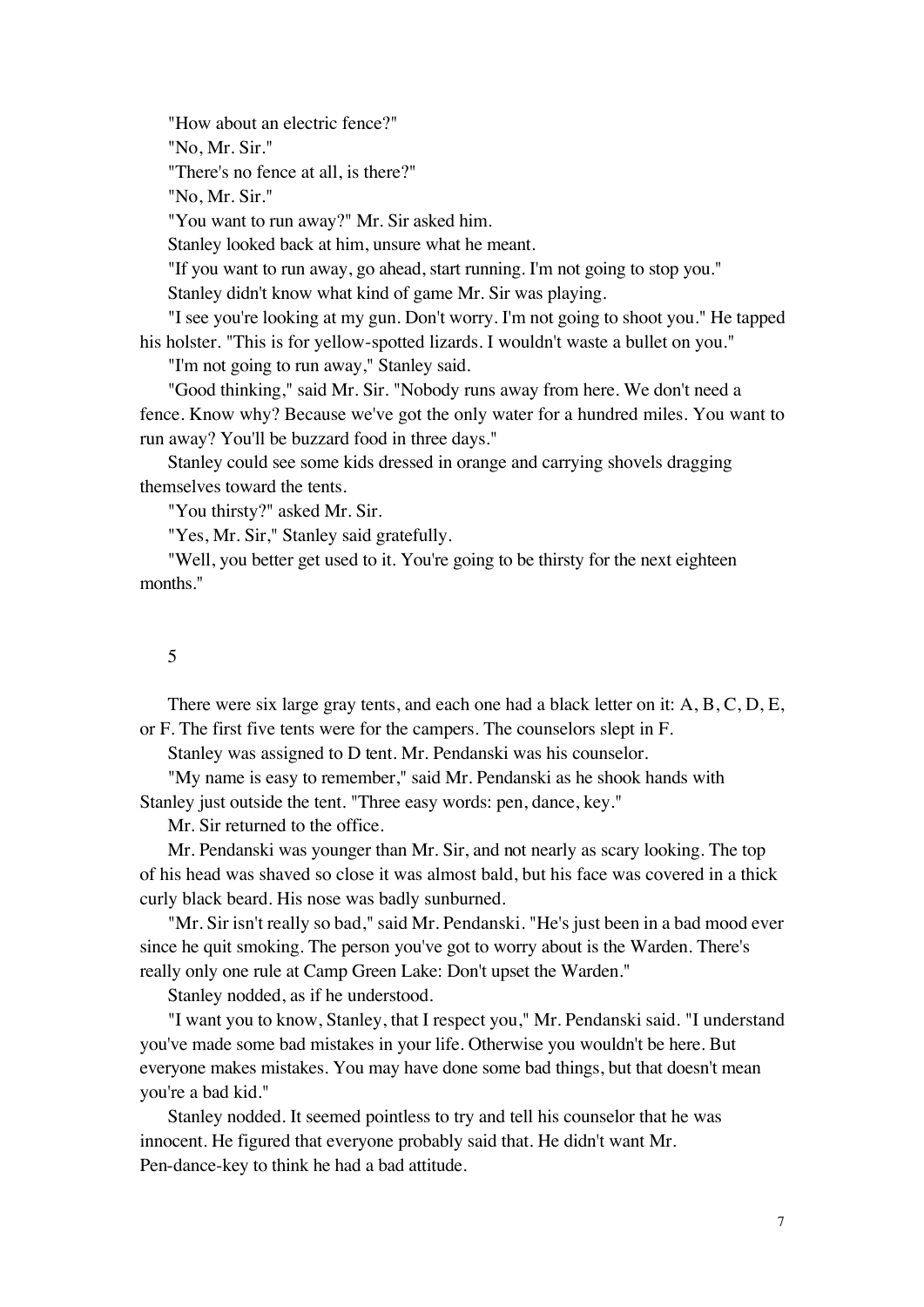"I'm going to help you turn your life around," said his counselor. "But you're going to have to help, too. Can I count on your help?"

"Yes, sir," Stanley said.

Mr. Pendanski said, "Good," and patted Stanley on the back.

Two boys, each carrying a shovel, were coming across the compound. Mr.

Pendanski called to them. "Rex! Alan! I want you to come say hello to Stanley. He's the newest member of our team."

The boys glanced wearily at Stanley.

They were dripping with sweat, and their faces were so dirty that it took Stanley a moment to notice that one kid was white and the other black.

"What happened to Barf Bag?" asked the black kid.

"Lewis is still in the hospital," said Mr. Pendanski. "He won't be returning." He told the boys to come shake Stanley's hand and introduce themselves, "like gentlemen."

"Hi," the white kid grunted.

"That's Alan," said Mr. Pendanski.

"My name's not Alan," the boy said. "It's Squid. And that's X-Ray."

"Hey," said X-Ray. He smiled and shook Stanley's hand. He wore glasses, but they were so dirty that Stanley wondered how he could see out of them.

Mr. Pendanski told Alan to go to the Rec Hall and bring the other boys to meet Stanley. Then he led him inside the tent.

There were seven cots, each one less than two feet from the one next to it.

"Which was Lewis's cot?" Mr. Pendanski asked.

"Barf Bag slept here," said X-Ray, kicking at one of the beds.

"All right, Stanley, that'll be yours," said Mr. Pendanski.

Stanley looked at the cot and nodded. He wasn't particularly thrilled about sleeping in the same cot that had been used by somebody named Barf Bag.

Seven crates were stacked in two piles at one side of the tent. The open end of the crates faced outward. Stanley put his backpack, change of clothes, and towel in what used to be Barf Bag's crate. It was at the bottom of the stack that had three in it.

Squid returned with four other boys. The first three were introduced by Mr. Pendanski as Jose, Theodore, and Ricky. They called themselves Magnet, Armpit, and Zigzag.

"They all have nicknames," explained Mr. Pendanski. "However, I prefer to use the names their parents gave them—the names that society will recognize them by when they return to become useful and hardworking members of society."

"It ain't just a nickname," X-Ray told Mr. Pendanski. He tapped the rim of his glasses. "I can see inside you, Mom. You've got a big fat heart."

The last boy either didn't have a real name or else he didn't have a nickname. Both Mr. Pendanski and X-Ray called him Zero.

"You know why his name's Zero?" asked Mr. Pendanski. "Because there's nothing inside his head." He smiled and playfully shook Zero's shoulder.

Zero said nothing.

"And that's Mom!" a boy said.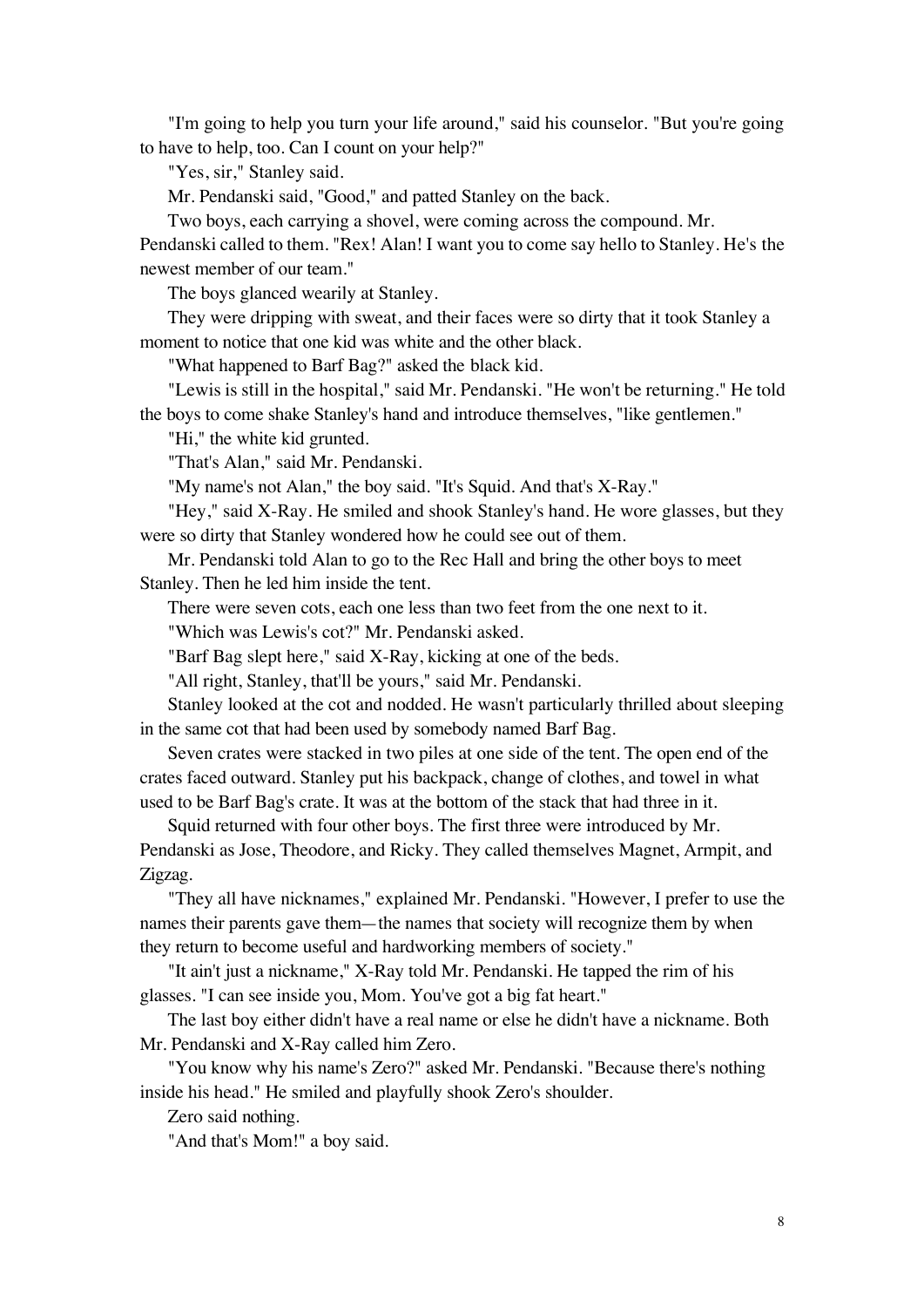Mr. Pendanski smiled at him. "If it makes you feel better to call me Mom, Theodore, go ahead and call me Mom." He turned to Stanley. "If you have questions, Theodore will help you. You got that, Theodore. I'm depending on you."

Theodore spit a thin line of saliva between his teeth, causing some of the other boys to complain about the need to keep their "home" sanitary.

"You were all new here once," said Mr. Pendanski, "and you all know what it feels like. I'm counting on every one of you to help Stanley."

Stanley looked at the ground.

Mr. Pendanski left the tent, and soon the other boys began to file out as well, taking their towels and change of clothes with them. Stanley was relieved to be left alone, but he was so thirsty he felt as if he would die if he didn't get something to drink soon.

"Hey, uh, Theodore," he said, going after him. "Do you know where I can fill my canteen?"

Theodore whirled and grabbed Stanley by his collar. "My name's not Thee-o-dore," he said. "It's Armpit." He threw Stanley to the ground.

Stanley stared up at him, terrified.

"There's a water spigot on the wall of the shower stall."

"Thanks . . . Armpit," said Stanley.

As he watched the boy turn and walk away, he couldn't for the life of him figure out why anyone would want to be called Armpit.

In a way, it made him feel a little better about having to sleep in a cot that had been used by somebody named Barf Bag. Maybe it was a term of respect.

### 6

Stanley took a shower—if you could call it that, ate dinner—if you could call it that, and went to bed—if you could call his smelly and scratchy cot a bed.

Because of the scarcity of water, each camper was only allowed a four-minute shower. It took Stanley nearly that long to get used to the cold water. There was no knob for hot water. He kept stepping into, then jumping back from, the spray, until the water shut off automatically. He never managed to use his bar of soap, which was just as well, because he wouldn't have had time to rinse off the suds.

Dinner was some kind of stewed meat and vegetables. The meat was brown and the vegetables had once been green. Everything tasted pretty much the same. He ate it all, and used his slice of white bread to mop up the juice. Stanley had never been one to leave food on his plate, no matter how it tasted.

"What'd you do?" one of the campers asked him.

At first Stanley didn't know what he meant.

"They sent you here for a reason."

"Oh," he realized. "I stole a pair of sneakers."

The other boys thought that was funny. Stanley wasn't sure why. Maybe because their crimes were a lot worse than stealing shoes.

"From a store, or-were they on someone's feet?" asked Squid.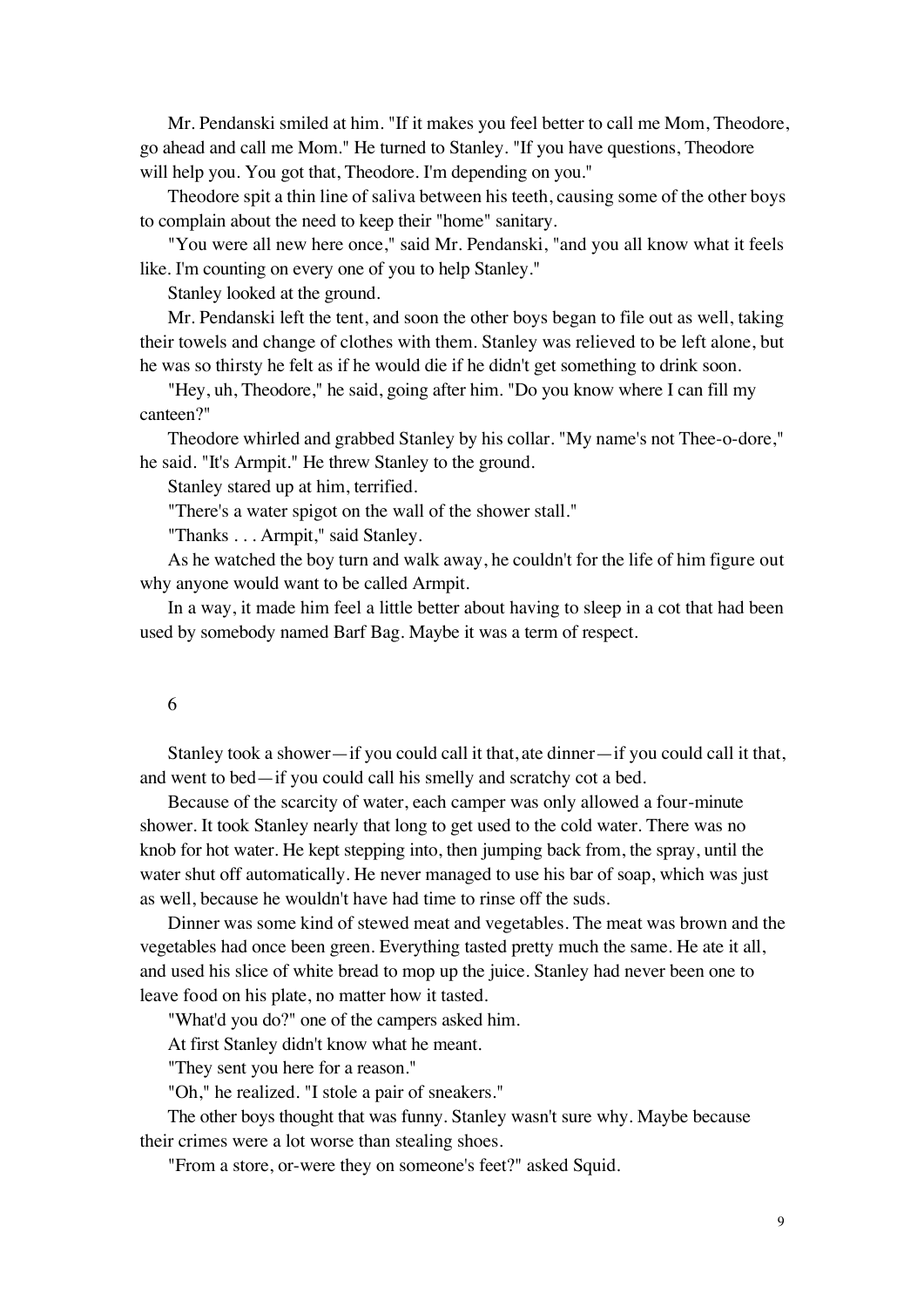"Uh, neither," Stanley answered. "They belonged to Clyde Livingston." Nobody believed him. "Sweet Feet?" said X-Ray. "Yeah, right!" "No way," said Squid.

Now, as Stanley lay on his cot, he thought it was kind of funny in a way. Nobody had believed him when he said he was innocent. Now, when he said he stole them, nobody believed him either.

Clyde "Sweet Feet" Livingston was a famous baseball player. He'd led the American League in stolen bases over the last three years. He was also the only player in history to ever hit four triples in one game.

Stanley had a poster of him hanging on the wall of his bedroom. He used to have the poster anyway. He didn't know where it was now. It had been taken by the police and was used as evidence of his guilt in the courtroom.

Clyde Livingston also came to court. In spite of everything, when Stanley found out that Sweet Feet was going to be there, he was actually excited about the prospect of meeting his hero.

Clyde Livingston testified that they were his sneakers and that he had donated them to help raise money for the homeless shelter. He said he couldn't imagine what kind of horrible person would steal from homeless children.

That was the worst part for Stanley. His hero thought he was a no-good-dirty-rotten thief.

As Stanley tried to turn over on his cot, he was afraid it was going to collapse under all his weight. He barely fit in it. When he finally managed to roll over on his stomach, the smell was so bad that he had to turn over again and try sleeping on his back. The cot smelled like sour milk.

Though it was night, the air was still very warm. Armpit was snoring two cots away.

Back at school, a bully named Derrick Dunne used to torment Stanley. The teachers never took Stanley's complaints seriously, because Derrick was so much smaller than Stanley. Some teachers even seemed to find it amusing that a little kid like Derrick could pick on someone as big as Stanley.

On the day Stanley was arrested, Derrick had taken Stanley's notebook and, after a long game of come-and-get-it, finally dropped it in the toilet in the boys' restroom. By the time Stanley retrieved it, he had missed his bus and had to walk home.

It was while he was walking home, carrying his wet notebook, with the prospect of having to copy the ruined pages, that the sneakers fell from the sky.

"I was walking home and the sneakers fell from the sky," he had told the judge. "One hit me on the head."

It had hurt, too.

They hadn't exactly fallen from the sky. He had just walked out from under a freeway overpass when the shoe hit him on the head.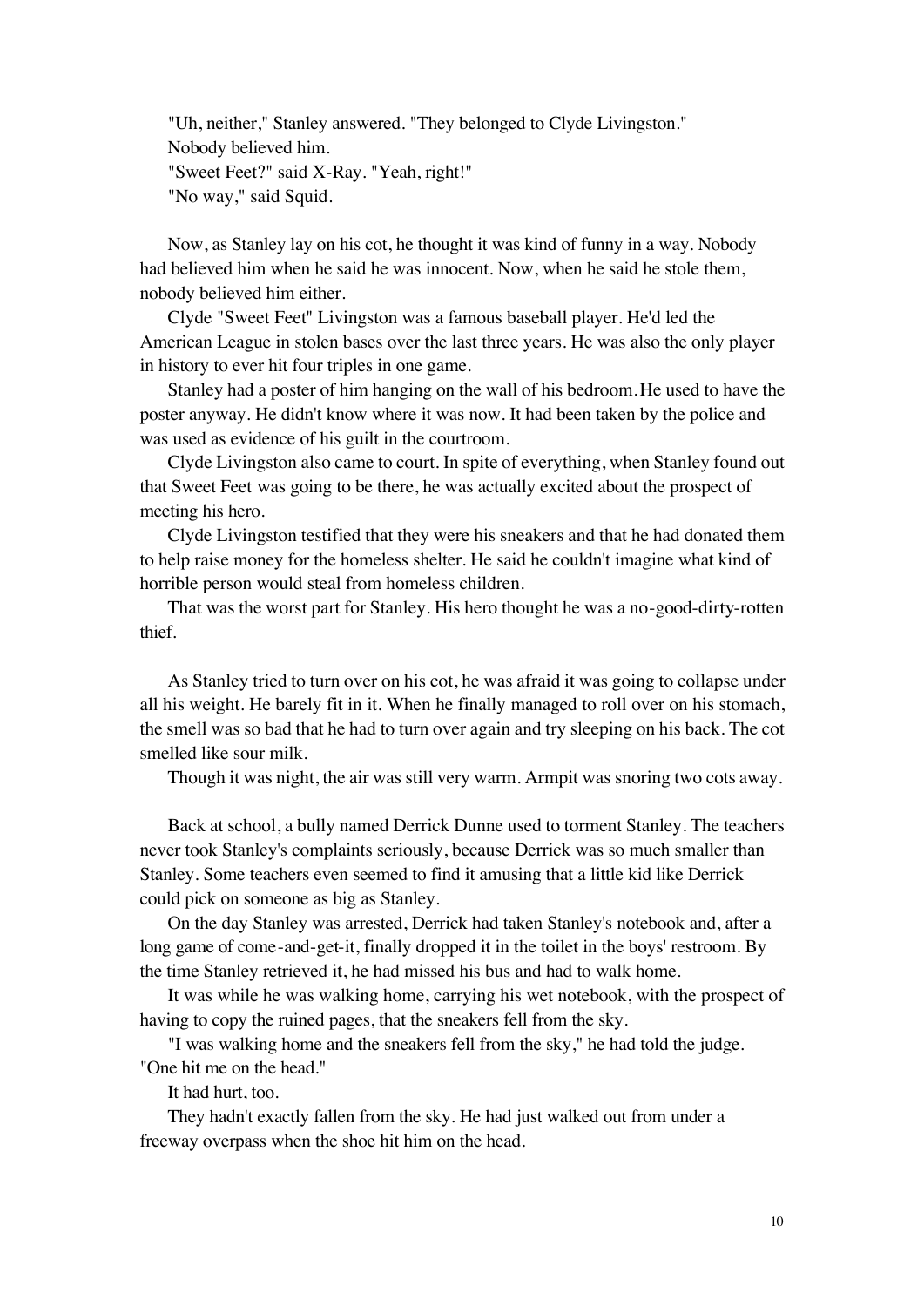Stanley took it as some kind of sign. His father had been trying to figure out a way to recycle old sneakers, and suddenly a pair of sneakers fell on top of him, seemingly out of nowhere, like a gift from God.

Naturally, he had no way of knowing they belonged to Clyde Livingston. In fact, the shoes were anything but sweet. Whoever had worn them had had a bad case of foot odor.

Stanley couldn't help but think that there was something special about the shoes, that they would somehow provide the key to his father's invention. It was too much of a coincidence to be a mere accident. Stanley had felt like he was holding destiny's shoes.

He ran. Thinking back now, he wasn't sure why he ran. Maybe he was in a hurry to bring the shoes to his father, or maybe he was trying to run away from his miserable and humiliating day at school.

A patrol car pulled alongside him. A policeman asked him why he was running. Then he took the shoes and made a call on his radio. Shortly thereafter, Stanley was arrested.

It turned out the sneakers had been stolen from a display at the homeless shelter. That evening rich people were going to come to the shelter and pay a hundred dollars to eat the food that the poor people ate every day for free. Clyde Livingston, who had once lived at the shelter when he was younger, was going to speak and sign autographs. His shoes would be auctioned, and it was expected that they would sell for over five thousand dollars. All the money would go to help the homeless.

Because of the baseball schedule, Stanley's trial was delayed several months. His parents couldn't afford a lawyer. "You don't need a lawyer," his mother had said. "Just tell the truth."

Stanley told the truth, but perhaps it would have been better if he had lied a little. He could have said he found the shoes in the street. No one believed they fell from the sky.

It wasn't destiny, he realized. It was his no-good-dirty-rotten-pig-stealing-great-great-grandfather!

The judge called Stanley's crime despicable. "The shoes were valued at over five thousand dollars. It was money that would provide food and shelter for the homeless. And you stole that from them, just so you could have a souvenir."

The judge said that there was an opening at Camp Green Lake, and he suggested that the discipline of the camp might improve Stanley's character. It was either that or jail. Stanley's parents asked if they could have some time to find out more about Camp Green Lake, but the judge advised them to make a quick decision. "Vacancies don't last long at Camp Green Lake."

## 7

The shovel felt heavy in Stanley's soft, fleshy hands. He tried to jam it into the earth, but the blade banged against the ground and bounced off without making a dent. The vibrations ran up the shaft of the shovel and into Stanley's wrists, making his bones rattle.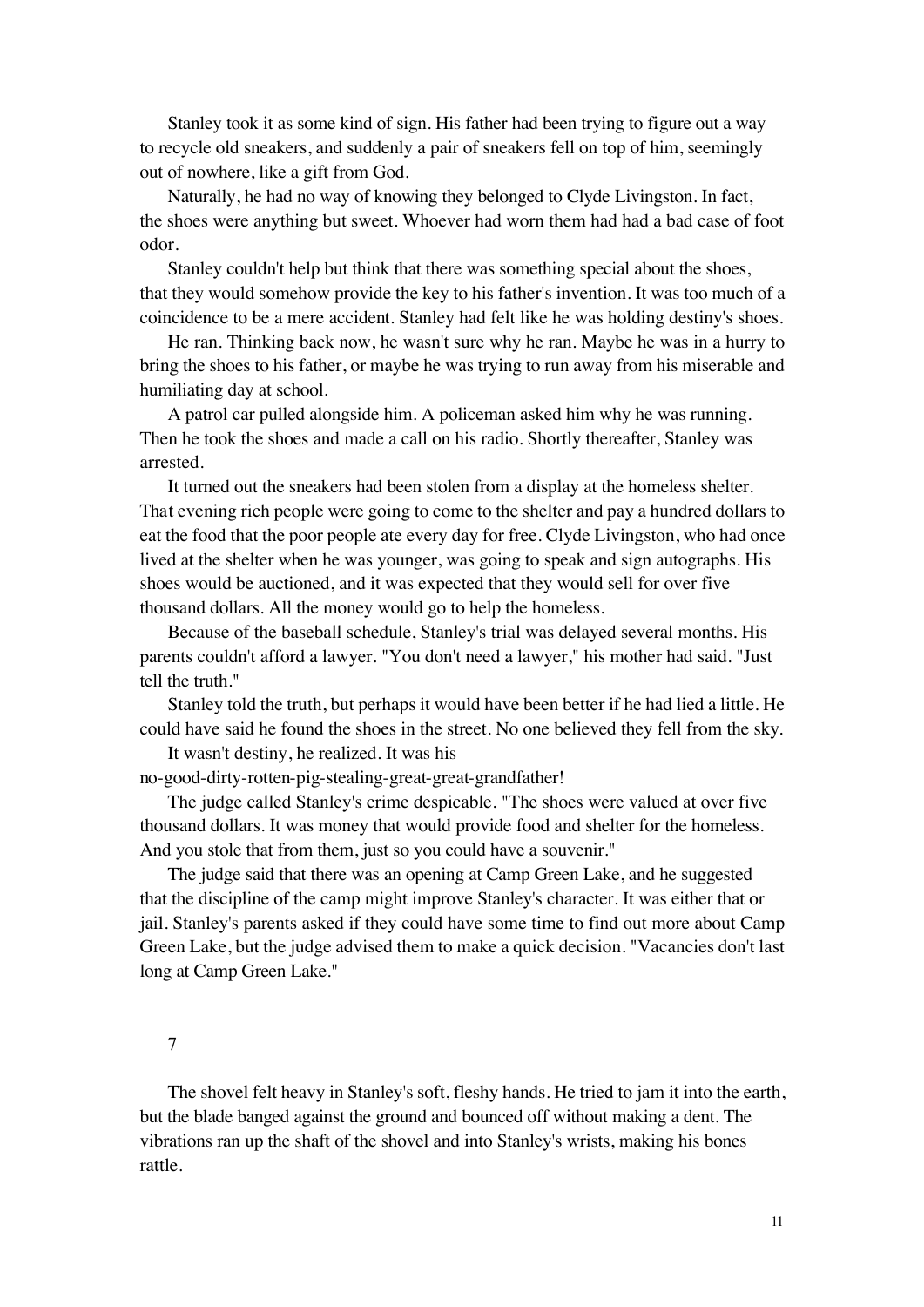It was still dark. The only light came from the moon and the stars, more stars than Stanley had ever seen before. It seemed he had only just gotten to sleep when Mr. Pendanski came in and woke everyone up.

Using all his might, he brought the shovel back down onto the dry lake bed. The force stung his hands but made no impression on the earth. He wondered if he had a defective shovel. He glanced at Zero, about fifteen feet away, who scooped out a shovelful of dirt and dumped it on a pile that was already almost a foot tall.

For breakfast they'd been served some kind of lukewarm cereal. The best part was the orange juice. They each got a pint carton. The cereal actually didn't taste too bad, but it had smelled just like his cot.

Then they filled their canteens, got their shovels, and were marched out across the lake. Each group was assigned a different area.

The shovels were kept in a shed near the showers. They all looked the same to Stanley, although X-Ray had his own special shovel, which no one else was allowed to use. X-Ray claimed it was shorter than the others, but if it was, it was only by a fraction of an inch.

The shovels were five feet long, from the tip of the steel blade to the end of the wooden shaft. Stanley's hole would have to be as deep as his shovel, and he'd have to be able to lay the shovel flat across the bottom in any direction. That was why X-Ray wanted the shortest shovel.

The lake was so full of holes and mounds that it reminded Stanley of pictures he'd seen of the moon. "If you find anything interesting or unusual," Mr. Pendanski had told him, "you should report it either to me or Mr. Sir when we come around with the water truck. If the Warden likes what you found, you'll get the rest of the day off."

"What are we supposed to be looking for?" Stanley asked him.

"You're not looking for anything. You're digging to build character. It's just if you find anything, the Warden would like to know about it."

He glanced helplessly at his shovel. It wasn't defective. He was defective.

He noticed a thin crack in the ground. He placed the point of his shovel on top of it, then jumped on the back of the blade with both feet.

The shovel sank a few inches into the packed earth.

He smiled. For once in his life it paid to be overweight.

He leaned on the shaft and pried up his first shovelful of dirt, then dumped it off to the side.

Only ten million more to go, he thought, then placed the shovel back in the crack and jumped on it again.

He unearthed several shovelfuls of dirt in this manner, before it occurred to him that he was dumping his dirt within the perimeter of his hole. He laid his shovel flat on the ground and marked where the edges of his hole would be. Five feet was awfully wide.

He moved the dirt he'd already dug up out past his mark. He took a drink from his canteen. Five feet would be awfully deep, too.

The digging got easier after a while. The ground was hardest at the surface, where the sun had baked a crust about eight inches deep. Beneath that, the earth was looser.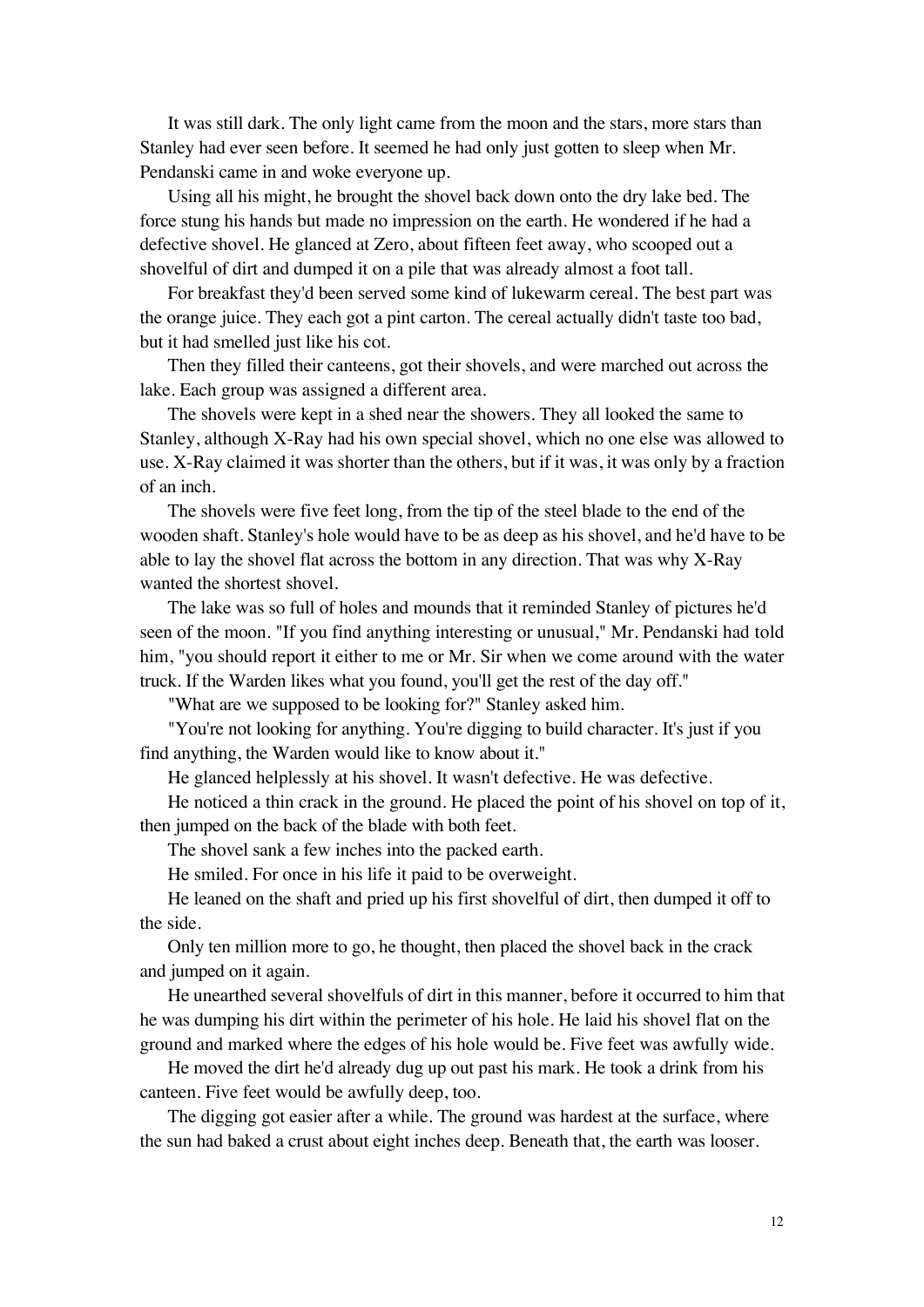But by the time Stanley broke past the crust, a blister had formed in the middle of his right thumb, and it hurt to hold the shovel.

Stanley's great-great-grandfather was named Elya Yelnats. He was born in Latvia. When he was fifteen years old he fell in love with Myra Menke.

(He didn't know he was Stanley's great-great-grandfather.)

Myra Menke was fourteen. She would turn fifteen in two months, at which time her father had decided she should be married.

Elya went to her father to ask for her hand, but so did Igor Barkov, the pig farmer. Igor was fifty-seven years old. He had a red nose and fat puffy cheeks.

"I will trade you my fattest pig for your daughter," Igor offered.

"And what have you got?" Myra's father asked Elya.

"A heart full of love," said Elya.

"I'd rather have a fat pig," said Myra's father.

Desperate, Elya went to see Madame Zeroni, an old Egyptian woman who lived on the edge of town. He had become friends with her, though she was quite a bit older than him. She was even older than Igor Barkov.

The other boys of his village liked to mud wrestle. Elya preferred visiting Madame Zeroni and listening to her many stories.

Madame Zeroni had dark skin and a very wide mouth. When she looked at you, her eyes seemed to expand, and you felt like she was looking right through you.

"Elya, what's wrong?" she asked, before he even told her he was upset. She was sitting in a homemade wheelchair. She had no left foot. Her leg stopped at her ankle.

"I'm in love with Myra Menke," Elya confessed. "But Igor Barkov has offered to trade his fattest pig for her. I can't compete with that."

"Good," said Madame Zeroni. "You're too young to get married. You've got your whole life ahead of you."

"But I love Myra."

"Myra's head is as empty as a flowerpot."

"But she's beautiful."

"So is a flowerpot. Can she push a plow? Can she milk a goat? No, she is too delicate. Can she have an intelligent conversation? No, she is silly and foolish. Will she take care of you when you are sick? No, she is spoiled and will only want you to take care of her. So, she is beautiful. So what? Ptuui!"

Madame Zeroni spat on the dirt.

She told Elya that he should go to America. "Like my son. That's where your future lies. Not with Myra Menke."

But Elya would hear none of that. He was fifteen, and all he could see was Myra's shallow beauty.

Madame Zeroni hated to see Elya so forlorn. Against her better judgment, she agreed to help him.

"It just so happens, my sow gave birth to a litter of piglets yesterday," she said. "There is one little runt whom she won't suckle. You may have him. He would die anyway."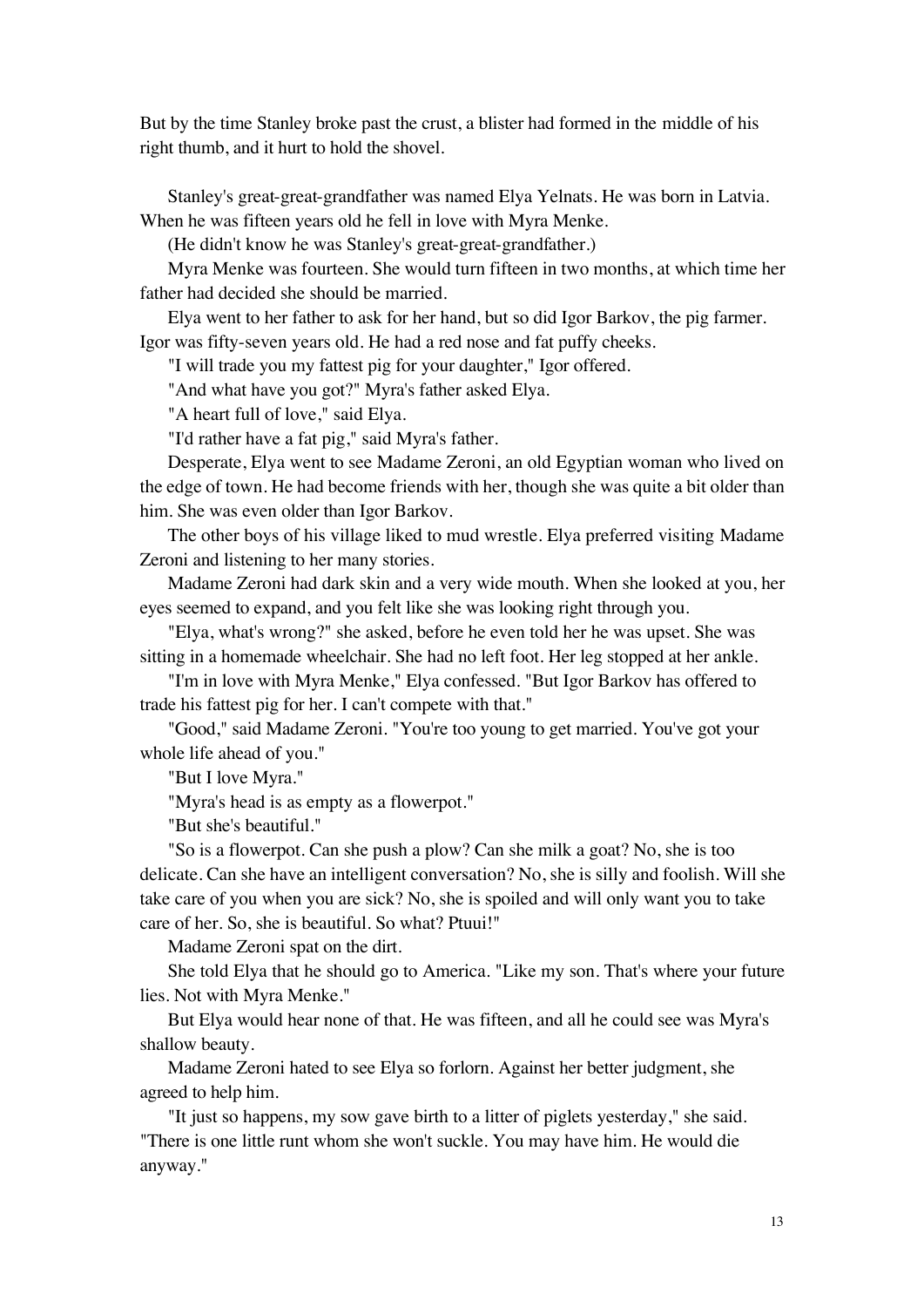Madame Zeroni led Elya around the back of her house where she kept her pigs.

Elya took the tiny piglet, but he didn't see what good it would do him. It wasn't much bigger than a rat.

"He'll grow," Madame Zeroni assured him. "Do you see that mountain on the edge of the forest?"

"Yes," said Elya.

"On the top of the mountain there is a stream where the water runs uphill. You must carry the piglet every day to the top of the mountain and let it drink from the stream. As it drinks, you are to sing to him."

She taught Elya a special song to sing to the pig.

"On the day of Myra's fifteenth birthday, you should carry the pig up the mountain for the last time. Then take it directly to Myra's father. It will be fatter than any of Igor's pigs."

"If it is that big and fat," asked Elya, "how will I be able to carry it up the mountain?"

"The piglet is not too heavy for you now, is it?" asked Madame Zeroni.

"Of course not," said Elya.

"Do you think it will be too heavy for you tomorrow?"

"No."

"Every day you will carry the pig up the mountain. It will get a little bigger, but you will get a little stronger. After you give the pig to Myra's father, I want you to do one more thing for me."

"Anything," said Elya.

"I want you to carry me up the mountain. I want to drink from the stream, and I want you to sing the song to me."

Elya promised he would.

Madame Zeroni warned that if he failed to do this, he and his descendants would be doomed for all of eternity.

At the time, Elya thought nothing of the curse. He was just a fifteen-year-old kid, and "eternity" didn't seem much longer than a week from Tuesday. Besides, he liked Madame Zeroni and would be glad to carry her up the mountain. He would have done it right then and there, but he wasn't yet strong enough.

Stanley was still digging. His hole was about three feet deep, but only in the center. It sloped upward to the edges. The sun had only just come up over the horizon, but he already could feel its hot rays against his face.

As he reached down to pick up his canteen, he felt a sudden rush of dizziness and put his hands on his knees to steady himself. For a moment he was afraid he would throw up, but the moment passed. He drank the last drop of water from his canteen. He had blisters on every one of his fingers, and one in the center of each palm.

Everyone else's hole was a lot deeper than his. He couldn't actually see their holes but could tell by the size of their dirt piles.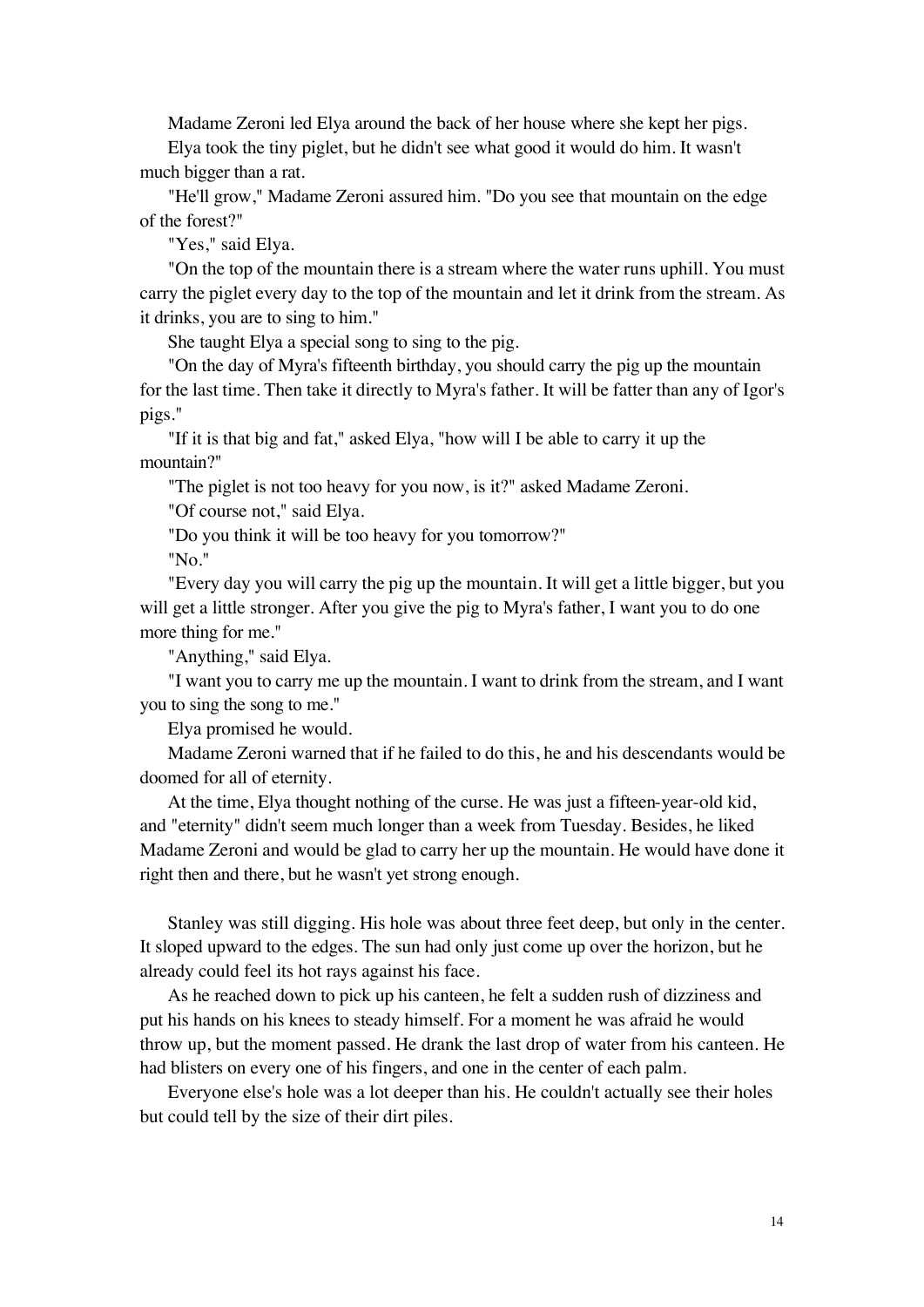He saw a cloud of dust moving across the wasteland and noticed that the other boys had stopped digging and were watching it, too. The dirt cloud moved closer, and he could see that it trailed behind a red pickup truck.

The truck stopped near where they were digging, and the boys lined up behind it, X-Ray in front, Zero at the rear. Stanley got in line behind Zero.

Mr. Sir filled each of their canteens from a tank of water in the bed of the pickup. As he took Stanley's canteen from him, he said, "This isn't the Girl Scouts, is it?"

Stanley raised and lowered one shoulder.

Mr. Sir followed Stanley back to his hole to see how he was doing. "You better get with it," he said. "Or else you're going to be digging in the hottest part of the day." He popped some sunflower seeds into his mouth, deftly removed the shells with his teeth, and spat them into Stanley's hole.

Every day Elya carried the little piglet up the mountain and sang to it as it drank from the stream. As the pig grew fatter, Elya grew stronger.

On the day of Myra's fifteenth birthday, Elya's pig weighed over fifty stones. Madame Zeroni had told him to carry the pig up the mountain on that day as well, but Elya didn't want to present himself to Myra smelling like a pig.

Instead, he took a bath. It was his second bath in less than a week.

Then he led the pig to Myra's.

Igor Barkov was there with his pig as well.

"These are two of the finest pigs I've ever seen," Myra's father declared.

He was also impressed with Elya, who seemed to have grown bigger and stronger in the last two months. "I used to think you were a good-for-nothing book reader," he said. "But I see now you could be an excellent mud wrestler."

"May I marry your daughter?" Elya boldly asked.

"First, I must weigh the pigs."

Alas, poor Elya should have carried his pig up the mountain one last time. The two pigs weighed exactly the same.

Stanley's blisters had ripped open, and new blisters formed. He kept changing his grip on the shovel to try to avoid the pain. Finally, he removed his cap and held it between the shaft of his shovel and his raw hands. This helped, but digging was harder because the cap would slip and slide. The sun beat down on his unprotected head and neck.

Though he tried to convince himself otherwise, he'd been aware for a while that his piles of dirt were too close to his hole. The piles were outside his five-foot circle, but he could see he was going to run out of room. Still, he pretended otherwise and kept adding more dirt to the piles, piles that he would eventually have to move.

The problem was that when the dirt was in the ground, it was compacted. It expanded when it was excavated. The piles were a lot bigger than his hole was deep.

It was either now or later. Reluctantly, he climbed up out of his hole, and once again dug his shovel into his previously dug dirt.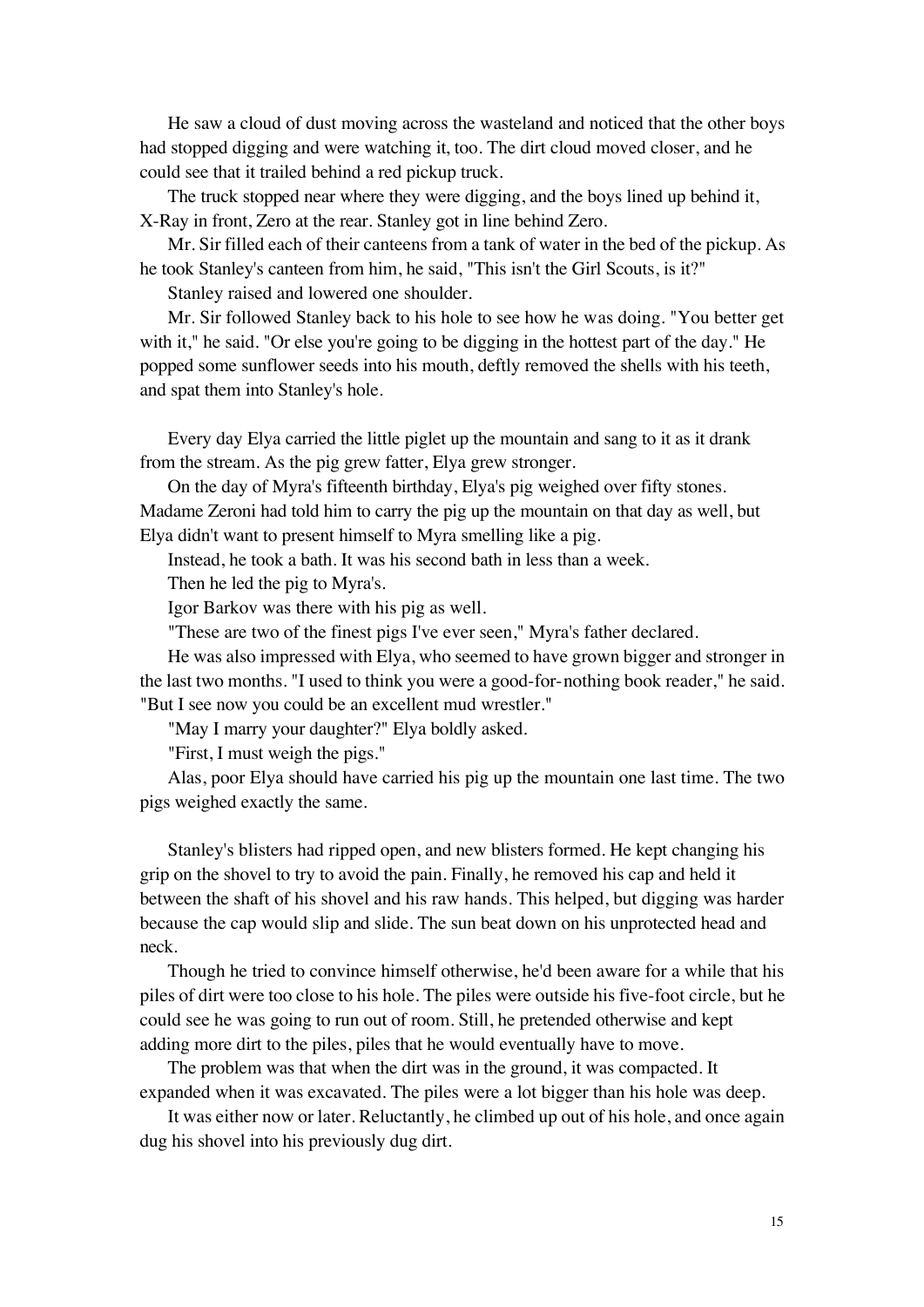Myra's father got down on his hands and knees and closely examined each pig, tail to snout.

"Those are two of the finest pigs I have ever seen," he said at last. "How am I to decide? I have only one daughter."

"Why not let Myra decide?" suggested Elya.

"That's preposterous!" exclaimed Igor, expelling saliva as he spoke.

"Myra is just an empty-headed girl," said her father. "How can she possibly decide, when I, her father, can't?"

"She knows how she feels in her heart," said Elya.

Myra's father rubbed his chin. Then he laughed and said, "Why not?" He slapped Elya on the back. "It doesn't matter to me. A pig is a pig."

He summoned his daughter.

Elya blushed when Myra entered the room. "Good afternoon, Myra," he said. She looked at him. "You're Elya, right?" she asked.

"Myra," said her father. "Elya and Igor have each offered a pig for your hand in marriage. It doesn't matter to me. A pig is a pig. So I will let you make the choice. Whom do you wish to marry?"

Myra looked confused. "You want me to decide?"

"That's right, my blossom," said her father.

"Gee, I don't know," said Myra. "Which pig weighs more?"

"They both weigh the same," said her father.

"Golly," said Myra, "I guess I choose Elya— No, Igor. No, Elya. No, Igor. Oh, I know! I'll think of a number between one and ten. I'll marry whoever guesses the closest number. Okay, I'm ready."

"Ten," guessed Igor.

Elya said nothing.

"Elya?" said Myra. "What number do you guess?"

Elya didn't pick a number. "Marry Igor," he muttered. "You can keep my pig as a wedding present."

The next time the water truck came it was driven by Mr. Pendanski, who also brought sack lunches. Stanley sat with his back against a pile of dirt and ate. He had a baloney sandwich, potato chips, and a large chocolate-chip cookie.

"How you doin'?" asked Magnet.

"Not real good," said Stanley.

"Well, the first hole's the hardest," Magnet said.

Stanley took a long, deep breath. He couldn't afford to dawdle. He was way behind the others, and the sun just kept getting hotter. It wasn't even noon yet. But he didn't know if he had the strength to stand up.

He thought about quitting. He wondered what they would do to him. What could they do to him?

His clothes were soaked with sweat. In school he had learned that sweating was good for you. It was nature's way of keeping you cool. So why was he so hot?

Using his shovel for support, he managed to get to his feet.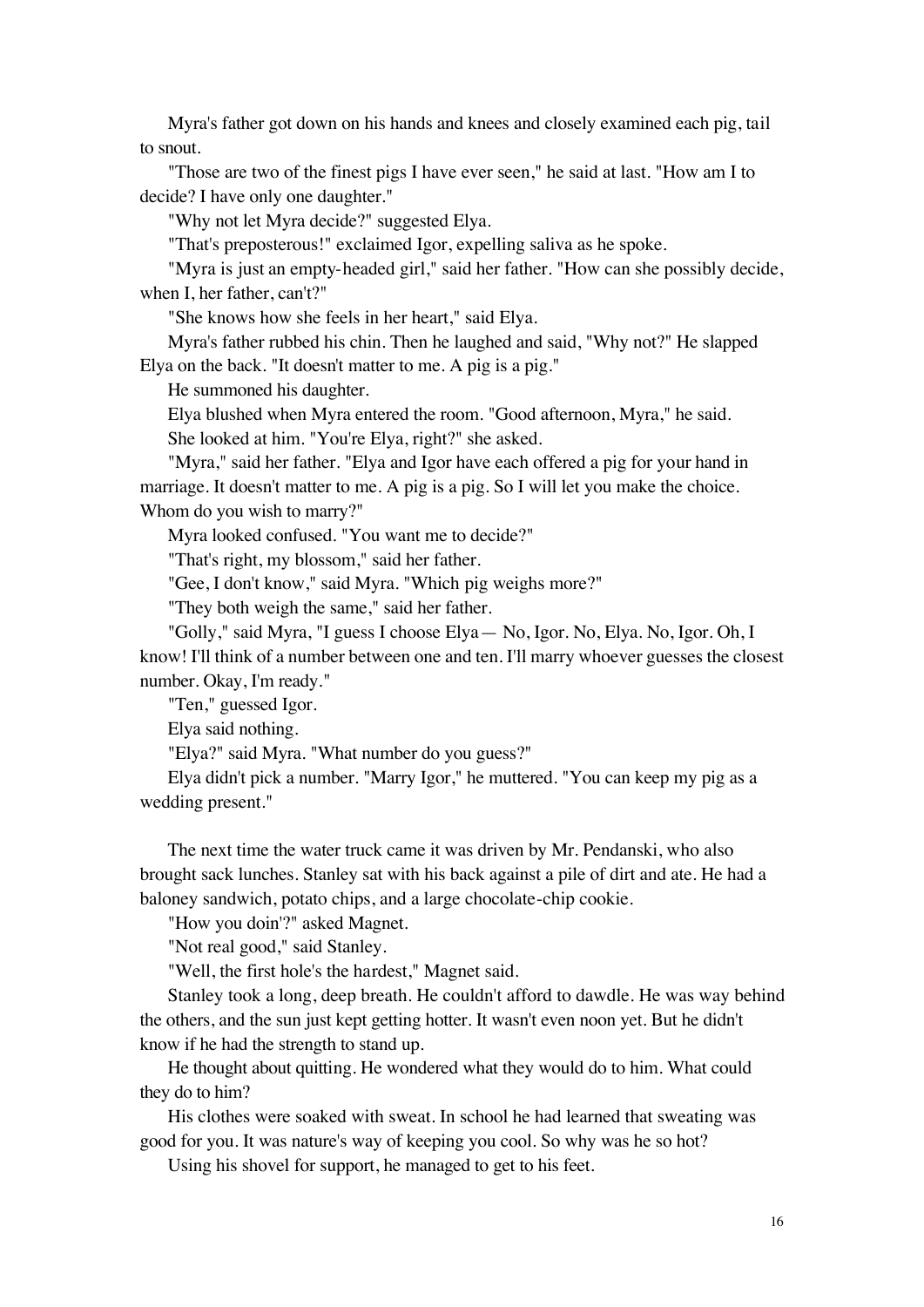"Where are we supposed to go to the bathroom?" he asked Magnet.

Magnet gestured with his arms to the great expanse around them. "Pick a hole, any hole," he said.

Stanley staggered across the lake, almost falling over a dirt pile. Behind him he heard Magnet say, "But first make sure nothing's living in it."

After leaving Myra's house, Elya wandered aimlessly through the town, until he found himself down by the wharf. He sat on the edge of a pier and stared down into the cold, black water. He could not understand how Myra had trouble deciding between him and Igor. He thought she loved him. Even if she didn't love him, couldn't she see what a foul person Igor was?

It was like Madame Zeroni had said. Her head was as empty as a flowerpot.

Some men were gathering on another dock, and he went to see what was going on. A sign read:

## DECK HANDS WANTED FREE PASSAGE TO AMERICA

He had no sailing experience, but the ship's captain signed him aboard. The captain could see that Elya was a ma n of great strength. Not everybody could carry a full-grown pig up the side of a mountain.

It wasn't until the ship had cleared the harbor and was heading out across the Atlantic that he suddenly remembered his promise to carry Madame Zeroni up the mountain. He felt terrible.

He wasn't afraid of the curse. He thought that was a lot of nonsense. He felt bad because he knew Madame Zeroni had wanted to drink from the stream before she died.

Zero was the smallest kid in Group D, but he was the first one to finish digging.

"You're finished?" Stanley asked enviously.

Zero said nothing.

Stanley walked to Zero's hole and watched him measure it with his shovel. The top of his hole was a perfect circle, and the sides were smooth and steep. Not one dirt clod more than necessary had been removed from the earth.

Zero pulled himself up to the surface. He didn't even smile. He looked down at his perfectly dug hole, spat in it, then turned and headed back to the camp compound.

"Zero's one weird dude," said Zigzag.

Stanley would have laughed, but he didn't have the strength. Zigzag had to be the "weirdest dude" Stanley had ever seen. He had a long skinny neck, and a big round head with wild frizzy blond hair that stuck out in all directions. His head seemed to bob up and down on his neck, like it was on a spring.

Armpit was the second one to finish digging. He also spat into his hole before heading back to the camp compound. One by one, Stanley watched each of the boys spit into his hole and return to the camp compound.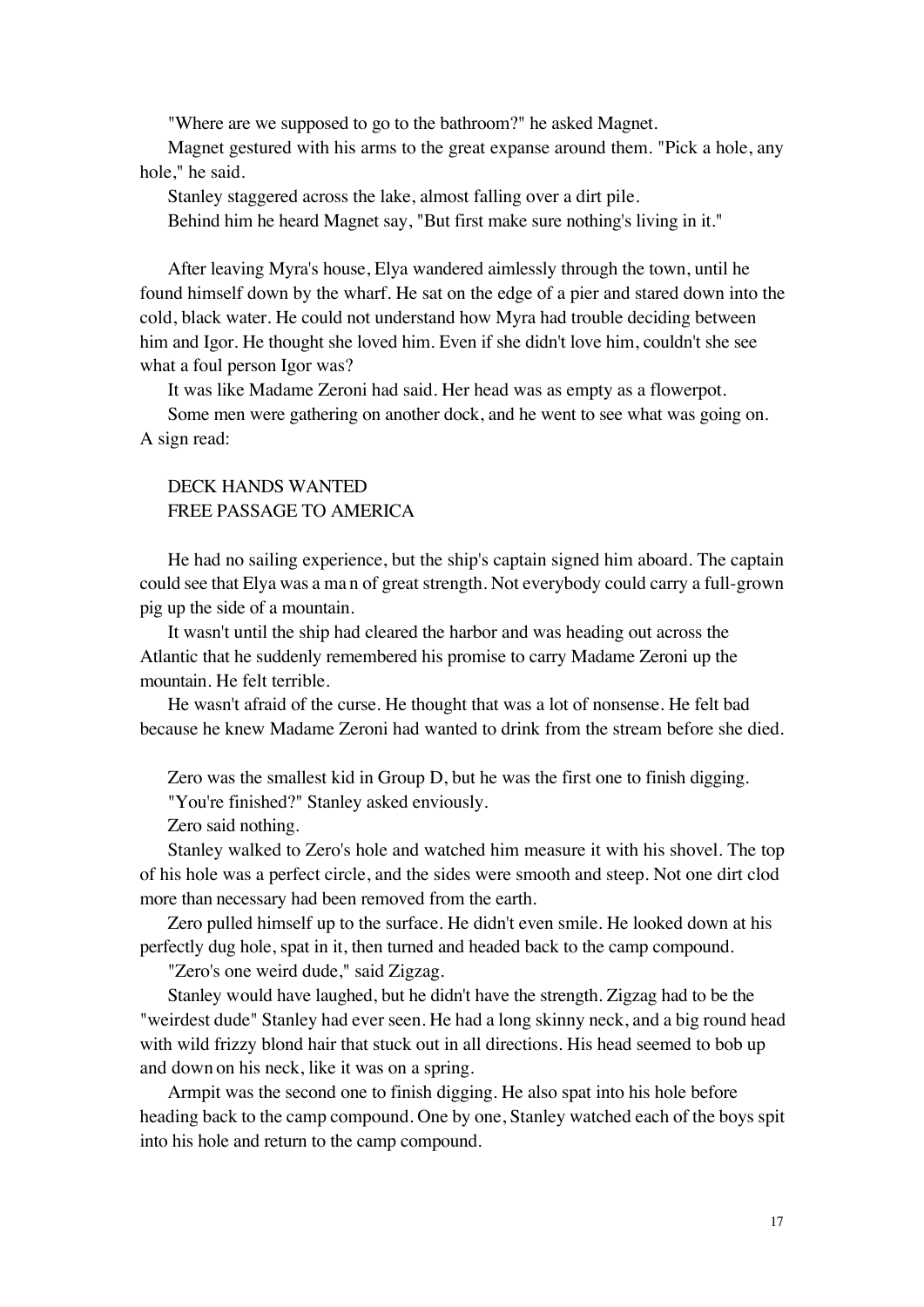Stanley kept digging. His hole was almost up to his shoulders, although it was hard to tell exactly where ground level was because his dirt piles completely surrounded the hole. The deeper he got, the harder it was to raise the dirt up and out of the hole. Once again, he realized, he was going to have to move the piles.

His cap was stained with blood from his hands. He felt like he was digging his own grave.

In America, Elya learned to speak English. He fell in love with a woman named Sarah Miller. She could push a plow, milk a goat, and, most important, think for herself. She and Elya often stayed up half the night talking and laughing together.

Their life was not easy. Elya worked hard, but bad luck seemed to follow him everywhere. He always seemed to be in the wrong place at the wrong time.

He remembered Madame Zeroni telling him that she had a son in America. Elya was forever looking for him. He'd walk up to complete strangers and ask if they knew someone named Zeroni, or had ever heard of anyone named Zeroni.

No one did. Elya wasn't sure what he'd do if he ever found Madame Zeroni's son anyway. Carry him up a mountain and sing the pig lullaby to him?

After his barn was struck by lightning for the third time, he told Sarah about his broken promise to Madame Zeroni. "I'm worse than a pig thief," he said. "You should leave me and find someone who isn't cursed."

"I'm not leaving you," said Sarah. "But I want you to do one thing for me."

"Anything," said Elya.

Sarah smiled. "Sing me the pig lullaby."

He sang it for her.

Her eyes sparkled. "That's so pretty. What does it mean?"

Elya tried his best to translate it from Latvian into English, but it wasn't the same.

"It rhymes in Latvian," he told her.

"I could tell," said Sarah.

A year later their child was born. Sarah named him Stanley because she noticed that "Stanley" was "Yelnats" spelled backward.

Sarah changed the words of the pig lullaby so that they rhymed, and every night she sang it to little Stanley.

"If only, if only," the woodpecker sighs, "The bark on the tree was as soft as the skies." While the wolf waits below, hungry and lonely, Crying to the moo—oo—oon, "If only, if only."

Stanley's hole was as deep as his shovel, but not quite wide enough on the bottom. He grimaced as he sliced off a chunk of dirt, then raised it up and flung it onto a pile.

He laid his shovel back down on the bottom of his hole and, to his surprise, it fit. He rotated it and only had to chip off a few chunks of dirt, here and there, before it could lie flat across his hole in every direction.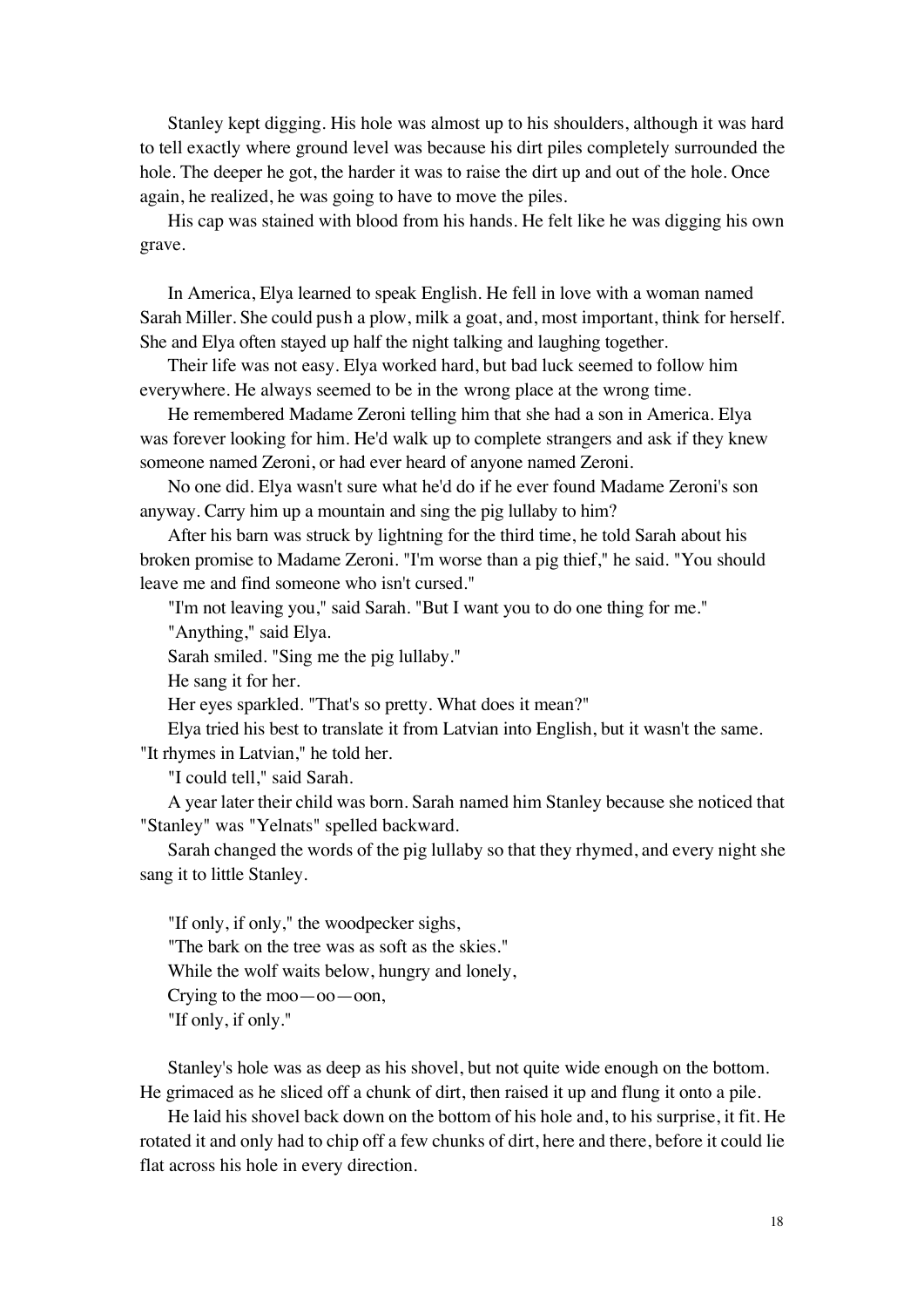He heard the water truck approaching, and felt a strange sense of pride at being able to show Mr. Sir, or Mr. Pendanski, that he had dug his first hole.

He put his hands on the rim and tried to pull himself up.

He couldn't do it. His arms were too weak to lift his heavy body.

He used his legs to help, but he just didn't have any strength. He was trapped in his hole. It was almost funny, but he wasn't in the mood to laugh.

"Stanley!" he heard Mr. Pendanski call.

Using his shovel, he dug two footholds in the hole wall. He climbed out to see Mr. Pendanski walking over to him.

"I was afraid you'd fainted," Mr. Pendanski said. "You wouldn't have been the first."

"I'm finished," Stanley said, putting his blood-spotted cap back on his head.

"All right!" said Mr. Pendanski, raising his hand for a high five, but Stanley ignored it. He didn't have the strength.

Mr. Pendanski lowered his hand and looked down at Stanley's hole. "Well done," he said. "You want a ride back?"

Stanley shook his head. "I'll walk."

Mr. Pendanski climbed back into the truck without filling Stanley's canteen. Stanley waited for him to drive away, then took another look at his hole. He knew it was nothing to be proud of, but he felt proud nonetheless.

He sucked up his last bit of saliva and spat.

#### 8

A lot of people don't believe in curses.

A lot of people don't believe in yellow-spotted lizards either, but if one bites you, it doesn't make a difference whether you believe in it or not.

Actually, it is kind of odd that scientists named the lizard after its yellow spots. Each lizard has exactly eleven yellow spots, but the spots are hard to see on its yellow-green body.

The lizard is from six to ten inches long and has big red eyes. In truth, its eyes are yellow, and it is the skin around the eyes which is red, but everyone always speaks of its red eyes. It also has black teeth and a milky white tongue.

Looking at one, you would have thought that it should have been named a "red-eyed" lizard, or a "black-toothed" lizard, or perhaps a "white-tongued" lizard.

If you've ever been close enough to see the yellow spots, you are probably dead.

The yellow-spotted lizards like to live in holes, which offer shade from the sun and protection from predatory birds. Up to twenty lizards may live in one hole. They have strong, powerful legs, and can leap out of very deep holes to attack their prey. They eat small animals, insects, certain cactus thorns, and the shells of sunflower seeds.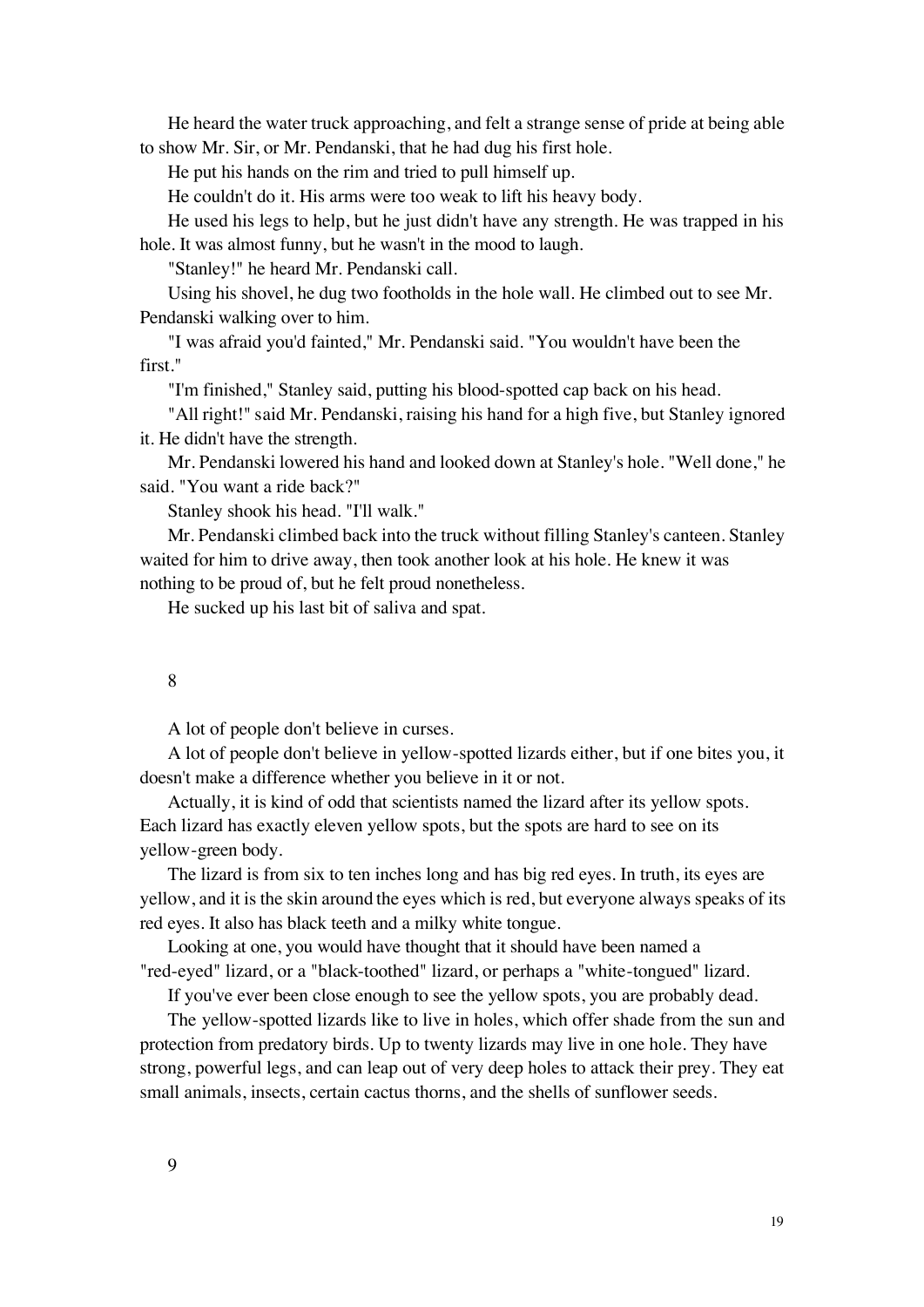Stanley stood in the shower and let the cold water pour over his hot and sore body. It was four minutes of heaven. For the second day in a row he didn't use soap. He was too tired.

There was no roof over the shower building, and the walls were raised up six inches off the ground except in the corners. There was no drain in the floor. The water ran out under the walls and evaporated quickly in the sun.

He put on his clean set of orange clothes. He returned to his tent, put his duty clothes in his crate, got out his pen and box of stationery, and headed to the rec room.

A sign on the door said WRECK ROOM.

Nearly everything in the room was broken; the TV, the pinball machine, the furniture. Even the people looked broken, with their worn-out bodies sprawled over the various chairs and sofas.

X-Ray and Armpit were playing pool. The surface of the table reminded Stanley of the surface of the lake. It was full of bumps and holes because so many people had carved their initials into the felt.

There was a hole in the far wall, and an electric fan had been placed in front of it. Cheap air-conditioning. At least the fan worked.

As Stanley made his way across the room, he tripped over an outstretched leg.

"Hey, watch it!" said an orange lump on a chair.

"You watch it," muttered Stanley, too tired to care.

"What'd you say?" the Lump demanded.

"Nothin'," said Stanley.

The Lump rose. He was almost as big as Stanley and a lot tougher. "You said something." He poked his fat finger in Stanley's neck. "What'd you say?"

A crowd quickly formed around them.

"Be cool," said X-Ray. He put his hand on Stanley's shoulder. "You don't want to mess with the Caveman," he warned.

"The Caveman's cool," said Armpit.

"I'm not looking for trouble," Stanley said. "I'm just tired, that's all."

The Lump grunted.

X-Ray and Armpit led Stanley over to a couch. Squid slid over to make room as Stanley sat down.

"Did you see the Caveman back there?" X-Ray asked.

"The Caveman's one tough dude," said Squid, and he lightly punched Stanley's arm. Stanley leaned back against the torn vinyl upholstery. Despite his shower, his body still radiated heat. "I wasn't trying to start anything," he said.

The last thing he wanted to do after killing himself all day on the lake was to get in a fight with a boy called the Caveman. He was glad X-Ray and Armpit had come to his rescue.

"Well, how'd you like your first hole?" asked Squid.

Stanley groaned, and the other boys laughed.

"Well, the first hole's the hardest," said Stanley.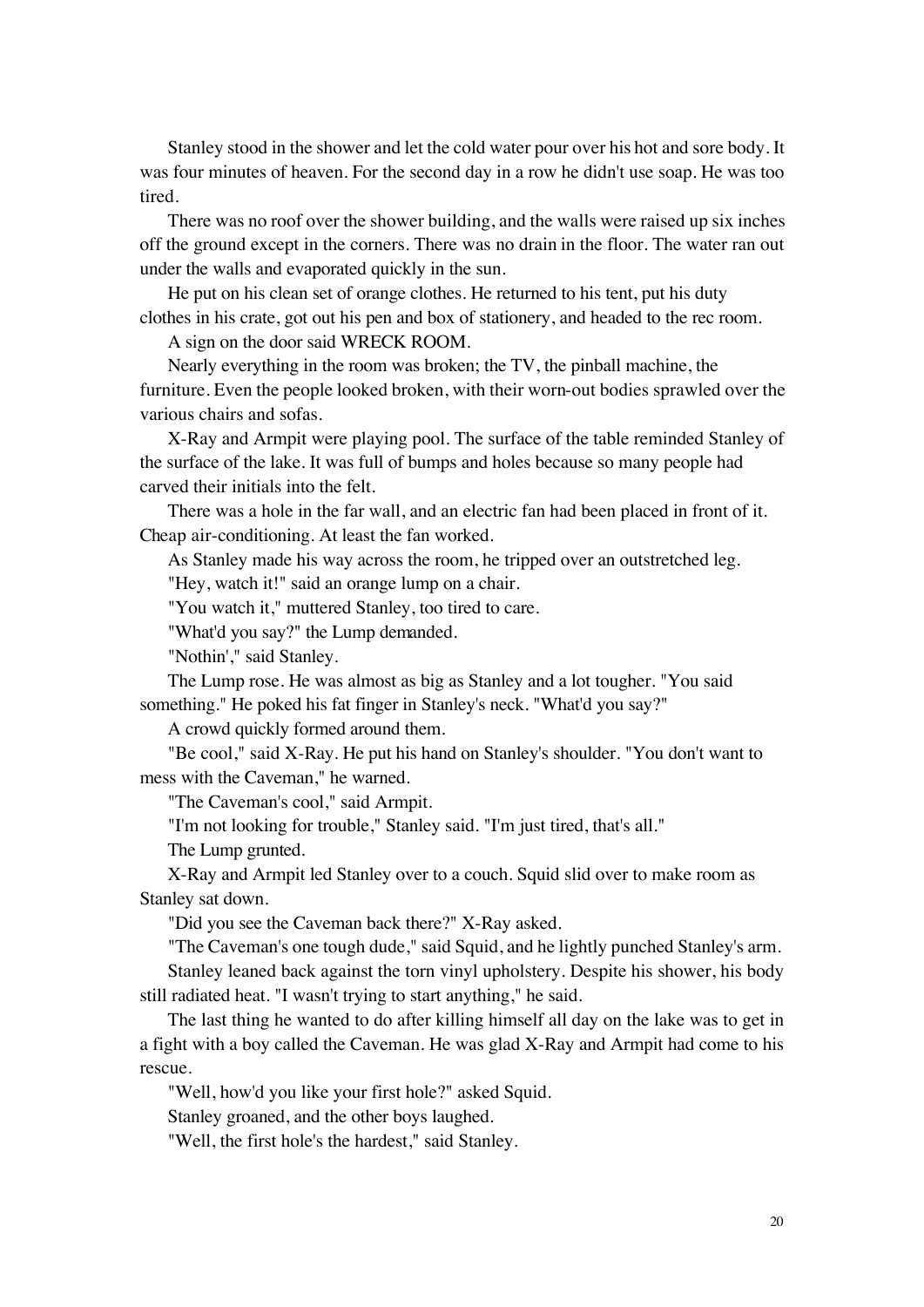"No way," said X-Ray. "The second hole's a lot harder. You're hurting before you even get started. If you think you're sore now, just wait and see how you feel tomorrow morning, right?"

"That's right," said Squid.

"Plus, the fun's gone," said X-Ray.

"The fun?" asked Stanley.

"Don't lie to me," said X-Ray. "I bet you always wanted to dig a big hole, right? Am I right?"

Stanley had never really thought about it before, but he knew better than to tell X-Ray he wasn't right.

"Every kid in the world wants to dig a great big hole," said X-Ray. "To China, right?"

"Right," said Stanley.

"See what I mean," said X-Ray. "That's what I'm saying. But now the fun's gone. And you still got to do it again, and again, and again."

"Camp Fun and Games," said Stanley.

"What's in the box?" asked Squid.

Stanley had forgotten he had brought it. "Uh, paper. I was going to write a letter to my mother."

"Your mother?" laughed Squid.

"She'll worry if I don't."

Squid scowled.

Stanley looked around the room. This was the one place in camp where the boys could enjoy themselves, and what'd they do? They wrecked it. The glass on the TV was smashed, as if someone had put his foot through it. Every table and chair seemed to be missing at least one leg. Everything leaned.

He waited to write the letter until after Squid had gotten up and joined the game of pool.

Dear Mom,

Today was my first day at camp, and I've already made some friends. We've been out on the lake all day, so I'm pretty tired. Once I pass the swimming test, I'll get to learn how to water-ski. I

He stopped writing as he became aware that somebody was reading over his shoulder. He turned to see Zero, standing behind the couch.

"I don't want her to worry about me," he explained.

Zero said nothing. He just stared at the letter with a serious, almost angry look on his face.

Stanley slipped it back into the stationery box.

"Did the shoes have red X's on the back?" Zero asked him.

It took Stanley a moment, but then he realized Zero was asking about Clyde Livingston's shoes.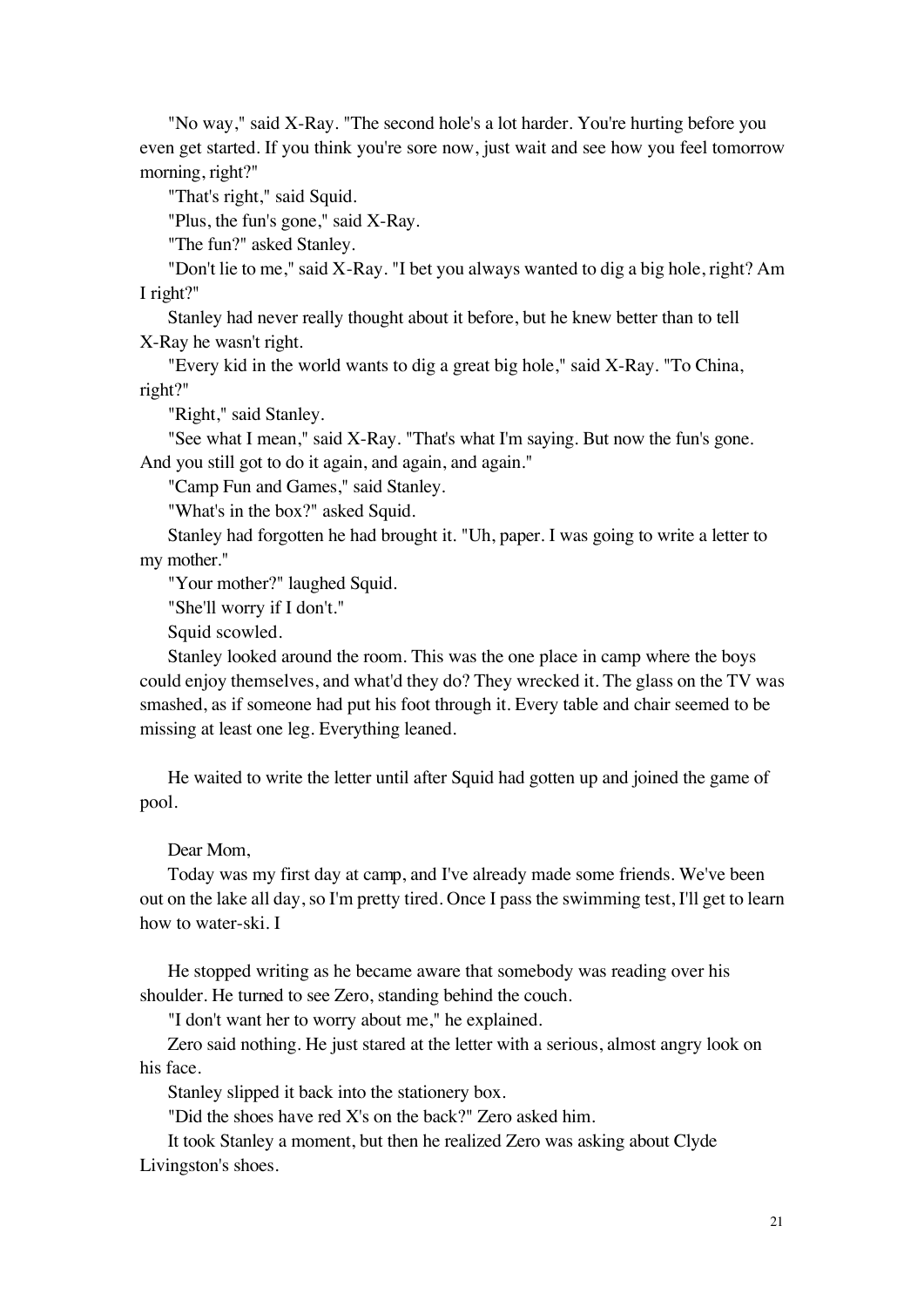"Yes, they did," he said. He wondered how Zero knew that. Brand X was a popular brand of sneakers. Maybe Clyde Livingston made a commercial for them.

Zero stared at him for a moment, with the same intensity with which he had been staring at the letter.

Stanley poked his finger through a hole in the vinyl couch and pulled out some of the stuffing. He wasn't aware of what he was doing.

"C'mon, Caveman, dinner," said Armpit.

"You coming, Caveman?" said Squid.

Stanley looked around to see that Armpit and Squid were talking to him. "Uh, sure," he said. He put the piece of stationery back in the box, then got up and followed the boys out to the tables.

The Lump wasn't the Caveman. He was.

He shrugged his left shoulder. It was better than Barf Bag.

#### 10

Stanley had no trouble falling asleep, but morning came much too quickly. Every muscle and joint in his body ached as he tried to get out of bed. He didn't think it was possible but his body hurt more than it had the day before. It wasn't just his arms and back, but his legs, ankles, and waist also hurt. The only thing that got him out of bed was knowing that every second he wasted meant he was one second closer to the rising of the sun. He hated the sun.

He could hardly lift his spoon during breakfast, and then he was out on the lake, his spoon replaced by a shovel. He found a crack in the ground, and began his second hole.

He stepped on the shovel blade, and pushed on the very back of the shaft with the base of his thumb. This hurt less than trying to hold the shaft with his blistered fingers.

As he dug, he was careful to dump the dirt far away from the hole. He needed to save the area around the hole for when his hole was much deeper.

He didn't know if he'd ever get that far. X-Ray was right. The second hole was the hardest. It would take a miracle.

As long as the sun wasn't out yet, he removed his cap and used it to help protect his hands. Once the sun rose, he would have to put it back on his head. His neck and forehead had been badly burned the day before.

He took it one shovelful at a time, and tried not to think of the awesome task that lay ahead of him. After an hour or so, his sore muscles seemed to loosen up a little bit.

He grunted as he tried to stick his shovel into the dirt. His cap slipped out from under his fingers, and the shovel fell free.

He let it lie there.

He took a drink from his canteen. He guessed that the water truck should be coming soon, but he didn't finish all the water, just in case he was wrong. He'd learned to wait until he saw the truck, before drinking the last drop.

The sun wasn't yet up, but its rays arced over the horizon and brought light to the sky.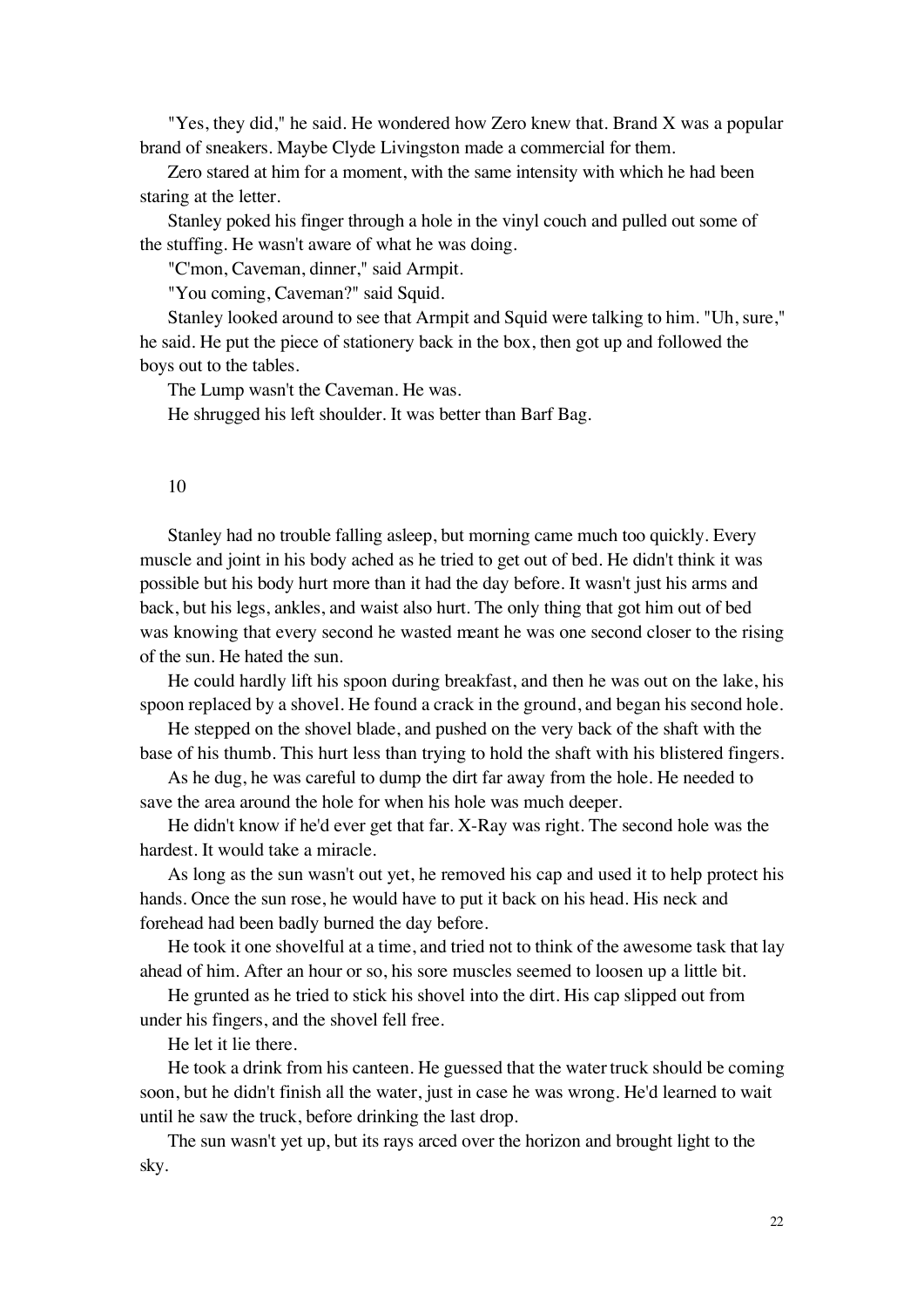He reached down to pick up his cap, and there next to it he saw a wide flat rock. As he put his cap on his head, he continued to look down at the rock.

He picked it up. He thought he could see the shape of a fish, fossilized in it.

He rubbed off some dirt, and the outline of the fish became clearer. The sun peeked over the horizon, and he could actually see tiny lines where every one of the fish's bones had been.

He looked at the barren land all around him. True, everyone referred to this area as "the lake," but it was still hard to believe that this dry wasteland was once full of water.

Then he remembered what Mr. Sir and Mr. Pendanski had both said. If he dug up anything interesting, he should report it to one of them. If the Warden liked it, he would get the rest of the day off.

He looked back down at his fish. He'd found his miracle.

He continued to dig, though very slowly, as he waited for the water truck. He didn't want to bring attention to his find, afraid that one of the other boys might try to take it from him. He tossed the rock, face down, beside his dirt pile, as if it had no special value. A short while later he saw the cloud of dirt heading across the lake.

The truck stopped and the boys lined up. They always lined up in the same order, Stanley realized, no matter who got there first. X-Ray was always at the front of the line. Then came Armpit, Squid, Zigzag, Magnet, and Zero.

Stanley got in line behind Zero. He was glad to be at the back, so no one would notice the fossil. His pants had very large pockets, but the rock still made a bulge.

Mr. Pendanski filled each boy's canteen, until Stanley was the only one left.

"I found something," Stanley said, taking it out of his pocket.

Mr. Pendanski reached for Stanley's canteen, but Stanley handed him the rock instead.

"What's this?"

"It's a fossil," said Stanley. "See the fish?"

Mr. Pendanski looked at it again.

"See, you can even see all of its little bones," said Stanley.

"Interesting," said Mr. Pendanski. "Let me have your canteen."

Stanley handed it to him. Mr. Pendanski filled it, then returned it.

"So do I get the rest of the day off?"

"What for?"

"You know, you said if I found something interesting, the Warden would give me the day off."

Mr. Pendanski laughed as he gave the fossil back to Stanley. "Sorry, Stanley. The Warden isn't interested in fossils."

"Let me see that," said Magnet, taking the rock from Stanley.

Stanley continued to stare at Mr. Pendanski.

"Hey, Zig, dig this rock."

"Cool," said Zigzag.

Stanley saw his fossil being passed around.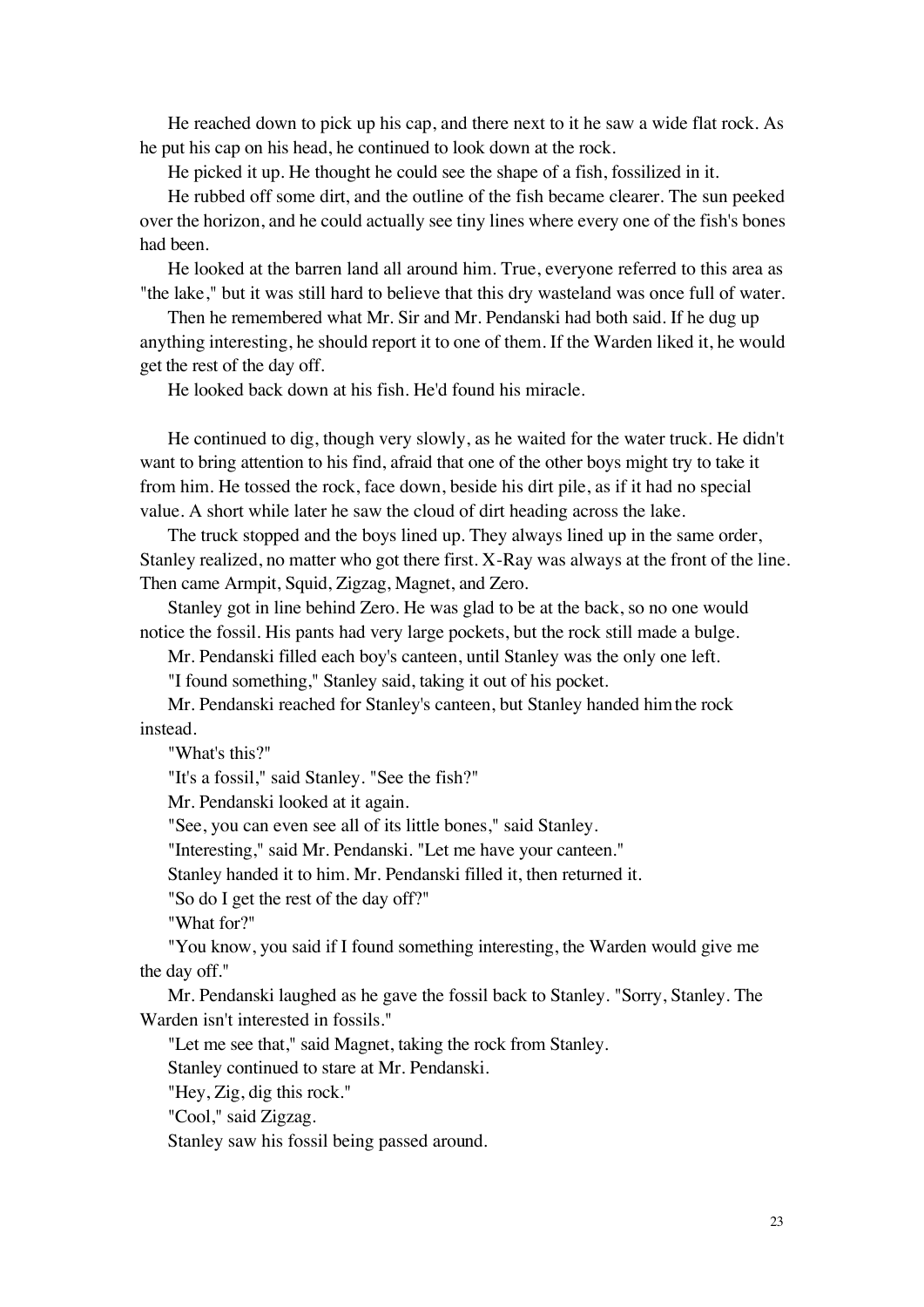"I don't see nothing," said X-Ray. He took off his glasses, wiped them on his dirty clothes, and put them back on.

"See, look at the little fishy," said Armpit.

#### 11

Stanley returned to his hole. It wasn't fair. Mr. Pendanski had even said his fossil was interesting. He slammed his shovel into the ground and pried up another piece of earth.

After a while, he noticed X-Ray had come by and was watching him dig.

"Hey, Caveman, let me talk to you a second," X-Ray said.

Stanley put down his shovel and stepped up out of his hole.

"Say, listen," said X-Ray. "If you find something else, give it to me, okay?"

Stanley wasn't sure what to say. X-Ray was clearly the leader of the group, and Stanley didn't want to get on his bad side.

"You're new here, right?" said X-Ray. "I've been here for almost a year. I've never found anything. You know, my eyesight's not so good. No one knows this, but you know why my name's X-Ray?"

Stanley shrugged one shoulder.

"It's pig latin for Rex. That's all. I'm too blind to find anything."

Stanley tried to remember how pig latin worked.

"I mean," X-Ray went on, "why should you get a day off when you've only been here a couple of days? If anybody gets a day off, it should be me. That's only fair, right?"

"I guess," Stanley agreed.

X-Ray smiled. "You're a good guy, Caveman."

Stanley picked up his shovel.

The more he thought about it, the more he was glad that he agreed to let X-Ray have anything he might find. If he was going to survive at Camp Green Lake, it was far more important that X-Ray think he was a good guy than it was for him to get one day off. Besides, he didn't expect to find anything anyway. There probably wasn't anything "of interest" out there, and even if there was, he'd never been what you could call lucky.

He slammed his blade into the ground, then dumped out another shovelful of dirt. It was a little surprising, he thought, that X-Ray was the leader of the group, since he obviously wasn't the biggest or the toughest. In fact, except for Zero, X-Ray was the smallest. Armpit was the biggest. Zigzag may have been taller than Armpit, but that was only because of his neck. Yet Armpit, and all the others, seemed to be willing to do whatever X-Ray asked of them.

As Stanley dug up another shovelful of dirt, it occurred to him that Armpit wasn't the biggest. He, the Caveman, was bigger.

He was glad they called him Caveman. It meant they accepted him as a member of the group. He would have been glad even if they'd called him Barf Bag.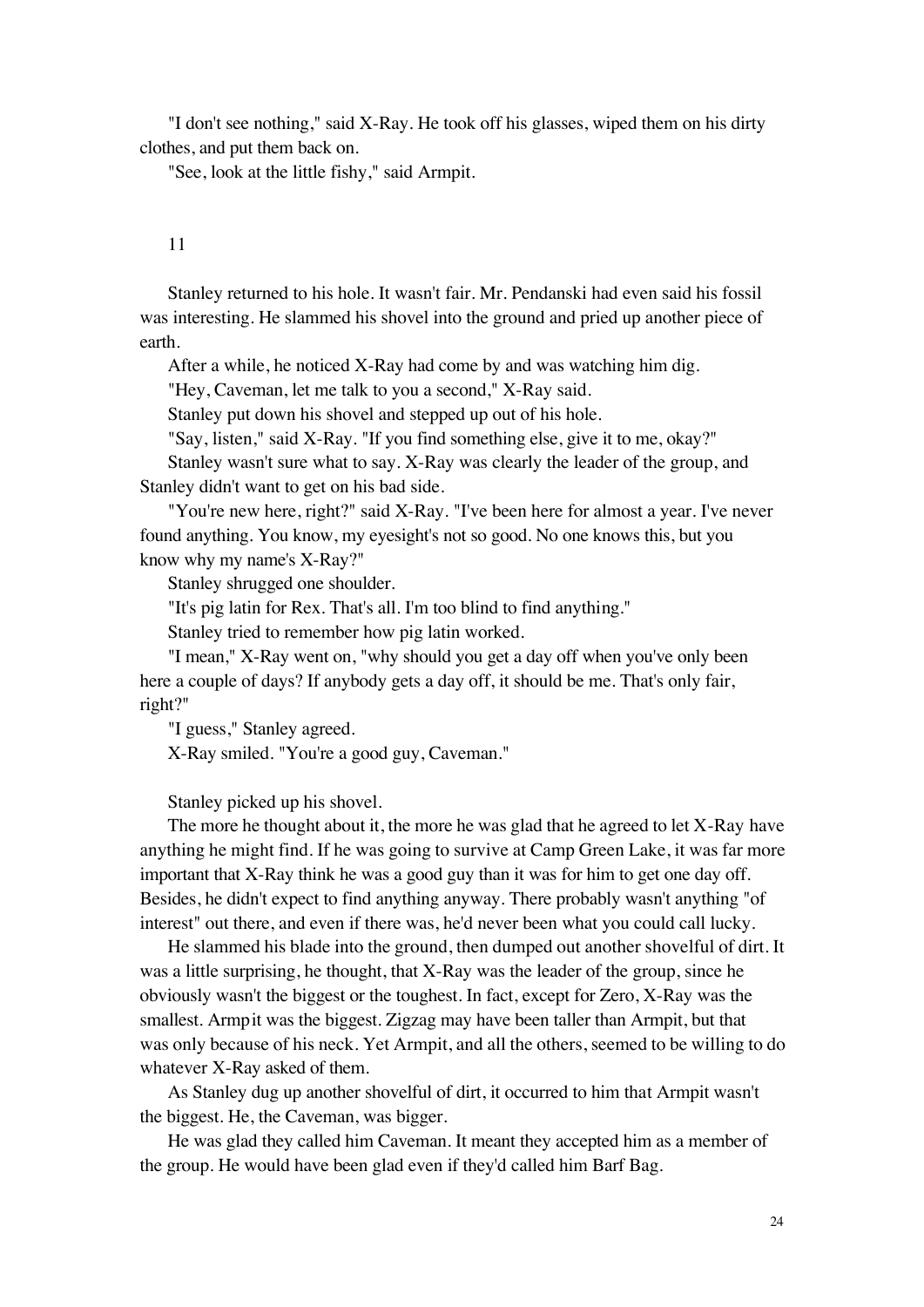It was really quite remarkable to him. At school, bullies like Derrick Dunne used to pick on him. Yet Derrick Dunne would be scared senseless by any of the boys here.

As he dug his hole, Stanley thought about what it would be like if Derrick Dunne had to fight Armpit or Squid. Derrick wouldn't stand a chance.

He imagined what it would be like if he became good friends with all of them, and then for some reason they all went with him to his school, and then Derrick Dunne tried to steal his notebook . . .

"Just what do you think you're doing?" asks Squid, as he slams his hands into Derrick Dunne's smug face.

"Caveman's our friend," says Armpit, grabbing him by the shin collar.

Stanley played the scene over and over again in his mind, each time watching another boy from Group D beat up Derrick Dunne. It helped him dig his hole and ease his own suffering. Whatever pain he felt was being felt ten times worse by Derrick.

## 12

Again, Stanley was the last one to finish digging. It was late afternoon when he dragged himself back to the compound. This time he would have accepted a ride on the truck if it was offered.

When he got to the tent, he found Mr. Pendanski and the other boys sitting in a circle on the ground.

"Welcome, Stanley," said Mr. Pendanski.

"Hey, Caveman. You get your hole dug?" asked Magnet.

He managed to nod.

"You spit in it?" asked Squid.

He nodded again. "You're right," he said to X-Ray. "The second hole's the hardest." X-Ray shook his head. "The third hole's the hardest," he said.

"Come join our circle," said Mr. Pendanski.

Stanley plopped down between Squid and Magnet. He needed to rest up before taking a shower.

"We've been discussing what we want to do with our lives," said Mr. Pendanski. "We're not going to be at Camp Green Lake forever. We need to prepare for the day we leave here and join the rest of society."

"Hey, that's great, Mom!" said Magnet. "They're going to finally let you out of here?"

The other boys laughed.

"Okay, José," said Mr. Pendanski. "What do you want to do with your life?" "I don't know," said Magnet.

"You need to think about that," said Mr. Pendanski. "It's important to have goals. Otherwise you're going to end up right back in jail. What do you like to do?"

"I don't know," said Magnet.

"You must like something," said Mr. Pendanski.

"I like animals," said Magnet.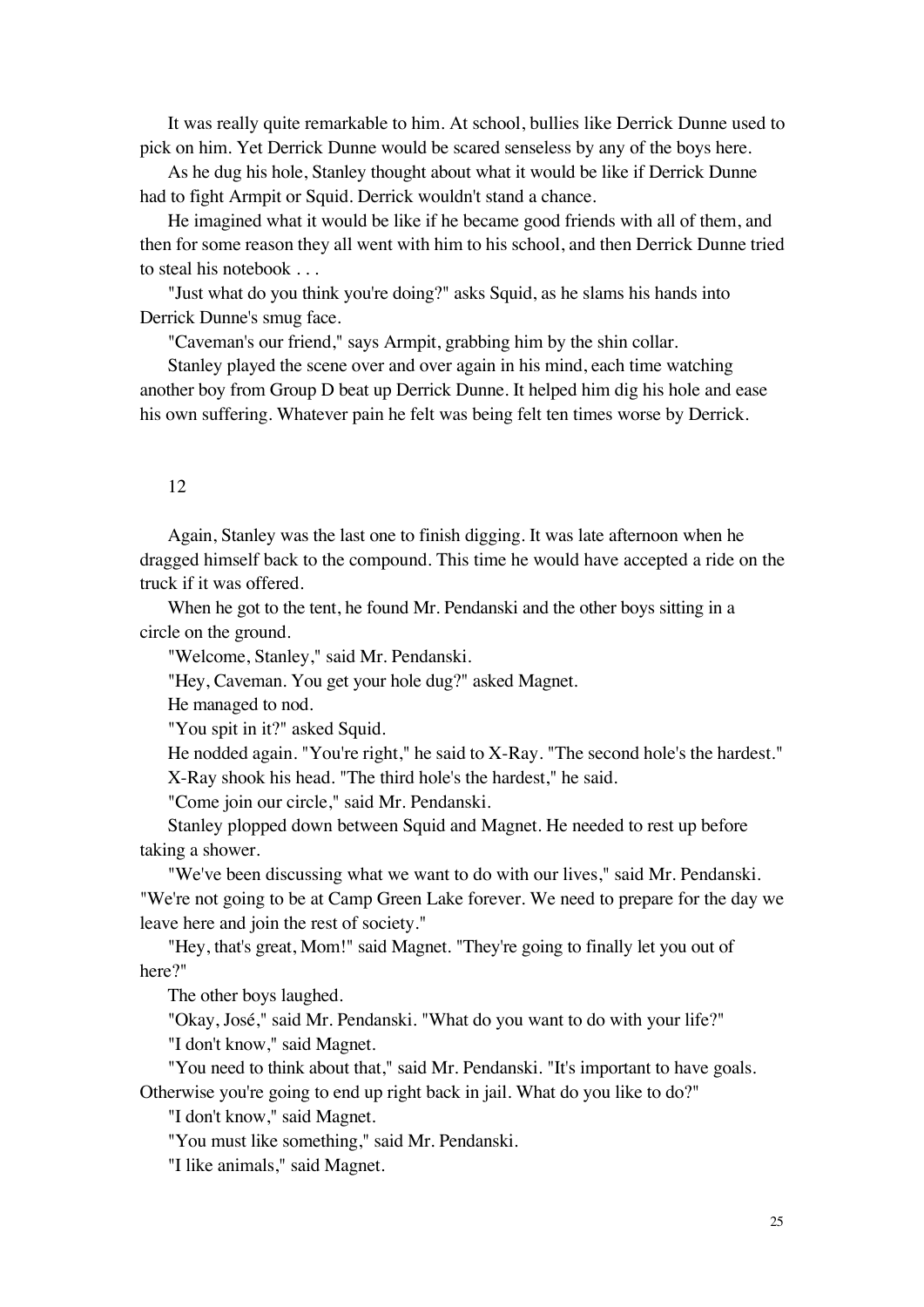"Good," said Mr. Pendanski. "Does anyone know of any jobs that involve animals?"

"Veterinarian," said Armpit.

"That's right," said Mr. Pendanski.

"He could work in a zoo," said Zigzag.

"He belongs in the zoo," said Squid, then he and X-Ray laughed.

"How about you, Stanley? Any ideas for José?"

Stanley sighed. "Animal trainer," he said. "Like for the circus, or movies, or something like that."

"Any of those jobs sound good to you, José?" asked Mr. Pendanski.

"Yeah, I like what Caveman said. About training animals for movies. I think it would be fun to train monkeys."

X-Ray laughed.

"Don't laugh, Rex," said Mr. Pendanski. "We don't laugh at people's dreams. Someone is going to have to train monkeys for the movies."

"Who are you kidding, Mom?" asked X-Ray. "Magnet's never going to be a monkey trainer."

"You don't know that," said Mr. Pendanski. "I'm not saying it's going to be easy. Nothing in life is easy. But that's no reason to give up. You'll be surprised what you can accomplish if you set your mind to it. After all, you only have one life, so you should try to make the most of it.''

Stanley tried to figure out what he'd say if Mr. Pendanski asked him what he wanted to do with his life. He used to think he wanted to work for the F.B.I., but this didn't seem the appropriate place to mention that.

"So far you've all done a pretty good job at messing up your lives," said Mr. Pendanski. "I know you think you're cool." He looked at Stanley. "So you're Caveman, now, huh? You like digging holes, Caveman?"

Stanley didn't know what to say.

"Well, let me tell you something, Caveman. You are here on account of one person. If it wasn't for that person, you wouldn't be here digging holes in the hot sun. You know who that person is?"

"My no-good-dirty-rotten-pig-stealing-great-great-grand-father."

The other boys howled with laughter.

Even Zero smiled.

It was the first time Stanley had ever seen Zero smile. He usually had such an angry expression on his face. Now he had such a huge smile it almost seemed too big for his face, like the smile on a jack-o'-lantern.

"No," said Mr. Pendanski. "That person is you, Stanley. You're the reason you are here. You're responsible for yourself. You messed up your life, and it's up to you to fix it. No one else is going to do it for you—for any of you."

Mr. Pendanski looked from one boy to another. "You're all special in your own way," he said. "You've all got something to offer. You have to think about what you want to do, then do it. Even you, Zero. You're not completely worthless."

The smile was now gone from Zero's face.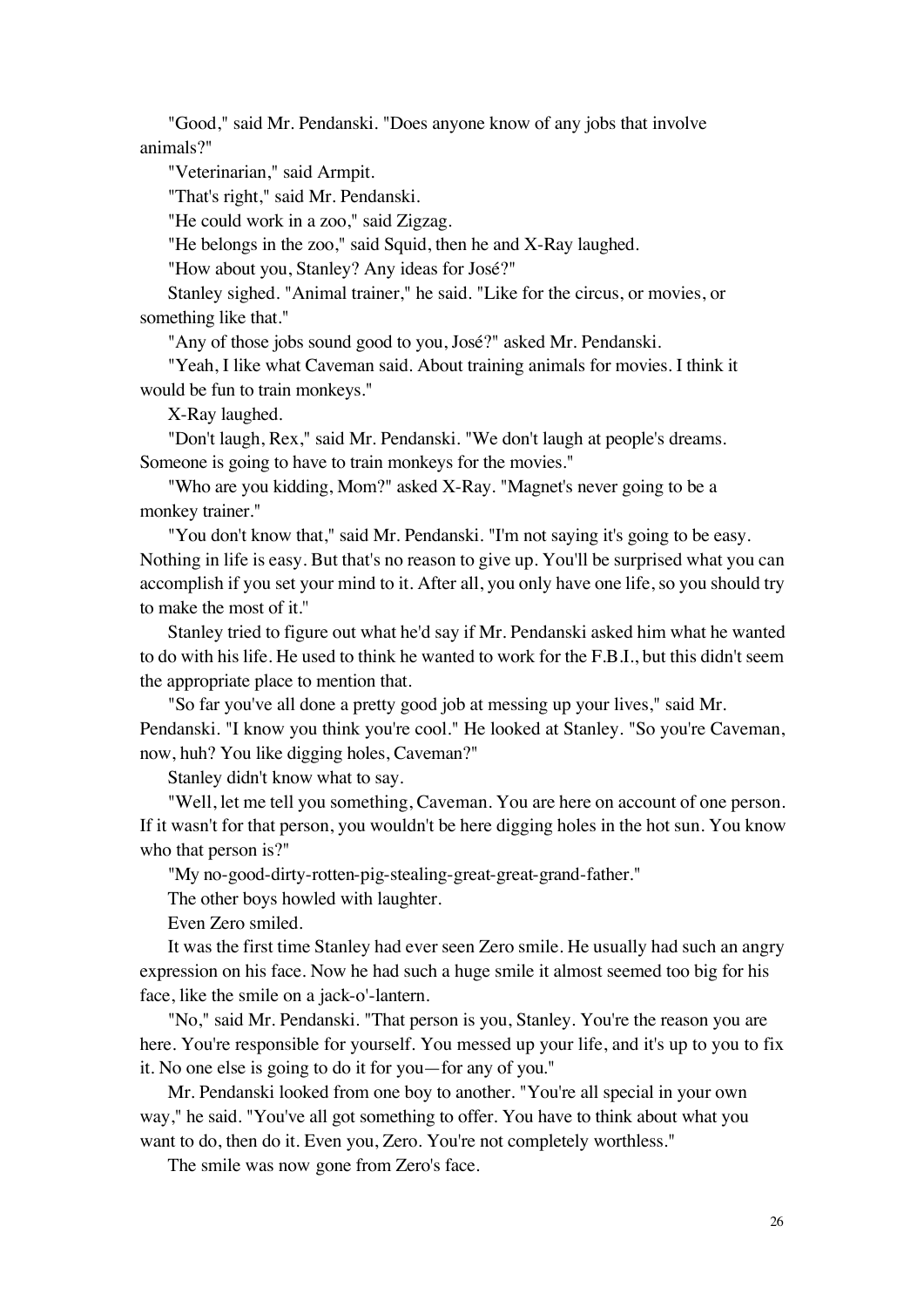"What do you want to do with your life?" Mr. Pendanski asked him.

Zero's mouth was shut tight. As he glared at Mr. Pendanski, his dark eyes seemed to expand.

"What about it, Zero?" asked Mr. Pendanski. "What do you like to do?" "I like to dig holes."

#### 13

All too soon Stanley was back out on the lake, sticking his shovel into the dirt. X-Ray was right: the third hole was the hardest. So was the fourth hole. And the fifth hole. And the sixth, and the ...

He dug his shovel into the dirt.

After a while he'd lost track of the day of the week, and how many holes he'd dug. It all seemed like one big hole, and it would take a year and a half to dig it. He guessed he'd lost at least five pounds. He figured that in a year and a half he'd be either in great physical condition, or else dead.

He dug his shovel into the dirt.

It couldn't always be this hot, he thought. Surely it got cooler in December. Maybe then they froze.

He dug his shovel into the dirt.

His skin had gotten tougher. It didn't hurt so much to hold the shovel.

As he drank from his canteen he looked up at the sky. A cloud had appeared earlier in the day. It was the first cloud he could remember seeing since coming to Camp Green Lake.

He and the other boys had been watching it all day, hoping it would move in front of the sun. Occasionally it got close, but it was just teasing them.

His hole was waist deep. He dug his shovel into the dirt. As he dumped it out, he thought he saw something glisten as it fell onto the dirt pile. Whatever it was, it was quickly buried.

Stanley stared at the pile a moment, unsure if he'd even seen it. Even if it was something, what good would it do him? He'd promised to give anything he found to X-Ray. It didn't seem worth the effort to climb out of his hole to check it out.

He glanced up at the cloud, which was close enough to the sun that he had to squint to look at it.

He dug his shovel back into the earth, scooped out some dirt, and lifted it over his dirt pile. But instead of dumping it there, he tossed it off to the side. His curiosity had gotten the better of him.

He climbed up out of his hole and sifted his fingers through the pile. He felt something hard and metallic.

He pulled it out. It was a gold tube, about as long and as wide as the second finger on his right hand. The tube was open at one end and closed at the other.

He used a few drops of his precious water to clean it.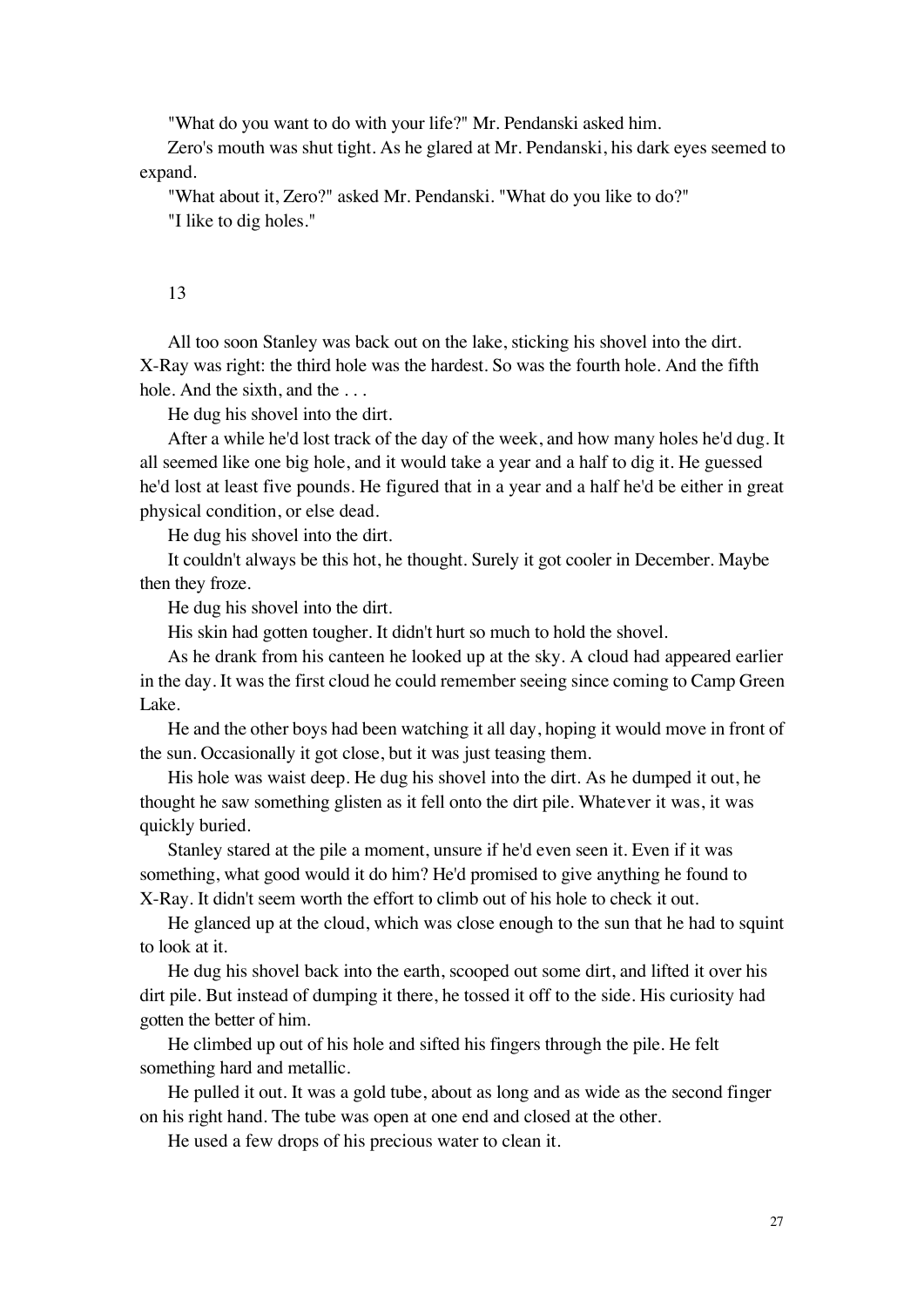There seemed to be some kind of design on the flat, closed end. He poured a few more drops of water on it and rubbed it on the inside of his pants pocket.

He looked again at the design engraved into the flat bottom of the tube. He could see an outline of a heart, with the letters K B etched inside it.

He tried to figure out some way that he wouldn't have to give it to X-Ray. He could just keep it, but that wouldn't do him any good. He wanted a day off.

He looked at the large piles of dirt near where X-Ray was digging. X-Ray was probably almost finished for the day. Getting the rest of the day off would hardly do him much good. X-Ray would first have to show the tube to Mr. Sir or Mr. Pendanski, who would then have to show it to the Warden. By then X-Ray might be done anyway.

Stanley wondered about trying to secretly take the tube directly to the Warden. He could explain the situation to the Warden, and the Warden might make up an excuse for giving him the day off, so X-Ray wouldn't suspect.

He looked across the lake toward the cabin under the two oak trees. The place scared him. He'd been at Camp Green Lake almost two weeks, and he still hadn't seen the Warden. That was just as well. If he could go his entire year and a half without seeing the Warden, that would be fine with him.

Besides, he didn't know if the Warden would find the tube "interesting." He looked at it again. It looked familiar. He thought he'd seen something like it, somewhere before, but couldn't quite place it.

"What you got there, Caveman?" asked Zigzag.

Stanley's large hand closed around the tube. "Nothin', just, uh . . ." It was useless. "I think I might have found something."

"Another fossil?"

"No, I'm not sure what it is."

"Let me see," said Zigzag.

Instead of showing it to Zigzag, Stanley brought it to X-Ray. Zigzag followed.

X-Ray looked at the tube, then rubbed his dirty glasses on his dirty shirt and looked at the tube again. One by one, the other boys dropped their shovels and came to look.

"It looks like an old shotgun shell," said Squid.

"Yeah, that's probably what it is," said Stanley. He decided not to mention the engraved design. Maybe nobody would notice it. He doubted X-Ray could see it.

"No, it's too long and thin to be a shotgun shell," said Magnet.

"It's prob'ly just a piece of junk," said Stanley.

"Well, I'll show it to Mom," said X-Ray. "See what he thinks. Who knows? Maybe I'll get the day off."

"Your hole's almost finished," said Stanley.

"Yeah, so?"

Stanley raised and lowered his shoulder. "So, why don't you wait until tomorrow to show it to Mom?" he suggested. "You can pretend you found it first thing in the morning. Then you can get the whole day off, instead of just an hour or so this afternoon."

X-Ray smiled. "Good thinking, Caveman." He dropped the tube into his large pocket on the right leg of his dirty orange pants.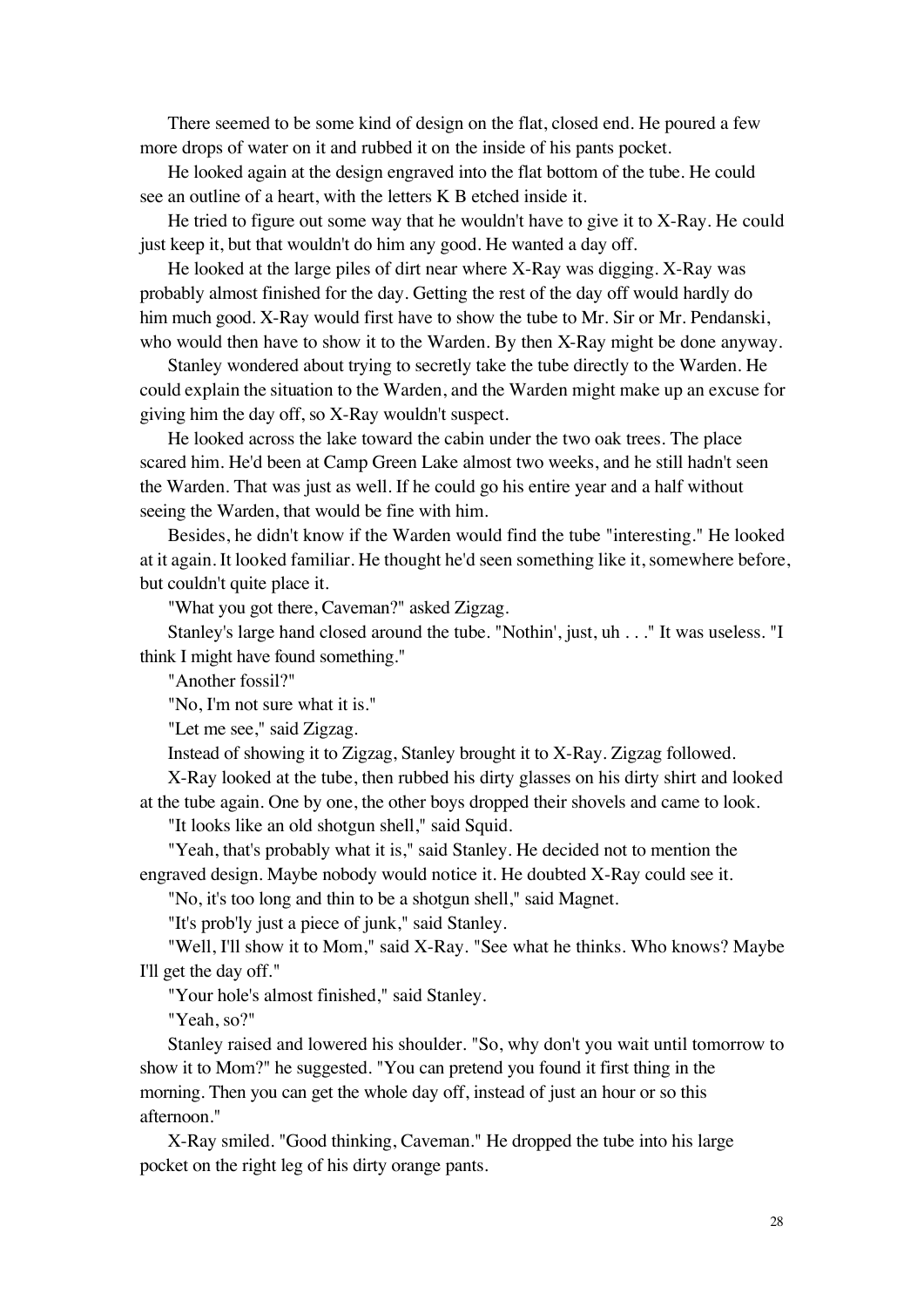Stanley returned to his hole.

When the water truck came, Stanley started to take his place at the end of the line,

but X-Ray told him to get behind Magnet, in front of Zero.

Stanley moved up one place in line.

#### 14

That night, as Stanley lay on his scratchy and smelly cot, he tried to figure out what he could have done differently, but there was nothing he could do. For once in his unlucky life, he was in the right place at the right time, and it still didn't help him.

"You got it?" he asked X-Ray the next morning at breakfast.

X-Ray looked at him with half-opened eyes behind his dirty glasses. "I don't know what you're talking about," he grumbled.

"You know . . ." said Stanley.

"No, I don't know!" X-Ray snapped. "So just leave me alone, okay? I don't want to talk to you."

Stanley didn't say another word.

Mr. Sir marched the boys out to the lake, chewing sunflower seeds along the way and spitting out the shells. He scraped the ground with his boot heel, to mark where each boy was supposed to dig.

Stanley stamped down on the back of the blade of the shovel, piercing the hard, dry earth. He couldn't figure out why X-Ray snapped at him. If he wasn't going to produce the tube, why did he make Stanley give it to him? Was he just going to keep it? The tube was gold in color, but Stanley didn't think it was real gold.

The water truck came a little after sunrise. Stanley finished his last drop of water and stepped up out of his hole. At this time of day, Stanley sometimes could see some distant hills or mountains on the other side of the lake. They were only visible for a short while and would soon disappear behind the haze of heat and dirt.

The truck stopped, and the dust cloud drifted past it. X-Ray took his place at the front of the line. Mr. Pendanski filled his canteen. "Thanks, Mom," X-Ray said. He didn't mention the tube.

Mr. Pendanski filled all the canteens, then climbed back into the cab of the pickup. He still had to bring water to Group E. Stanley could see them digging about two hundred yards away.

"Mr. Pendanski!" X-Ray shouted from his hole. "Wait! Mr. Pendanski! I think I might have found something!"

The boys all followed Mr. Pendanski as he walked over to X-Ray's hole. Stanley could see the gold tube sticking out of some dirt on the end of X-Ray's shovel.

Mr. Pendanski examined it and took a long look at its flat bottom. "I think the Warden is going to like this."

"Does X-Ray get the day off?" asked Squid.

"Just keep digging until someone says otherwise," Mr. Pendanski said. Then he smiled. "But if I were you, Rex, I wouldn't dig too hard."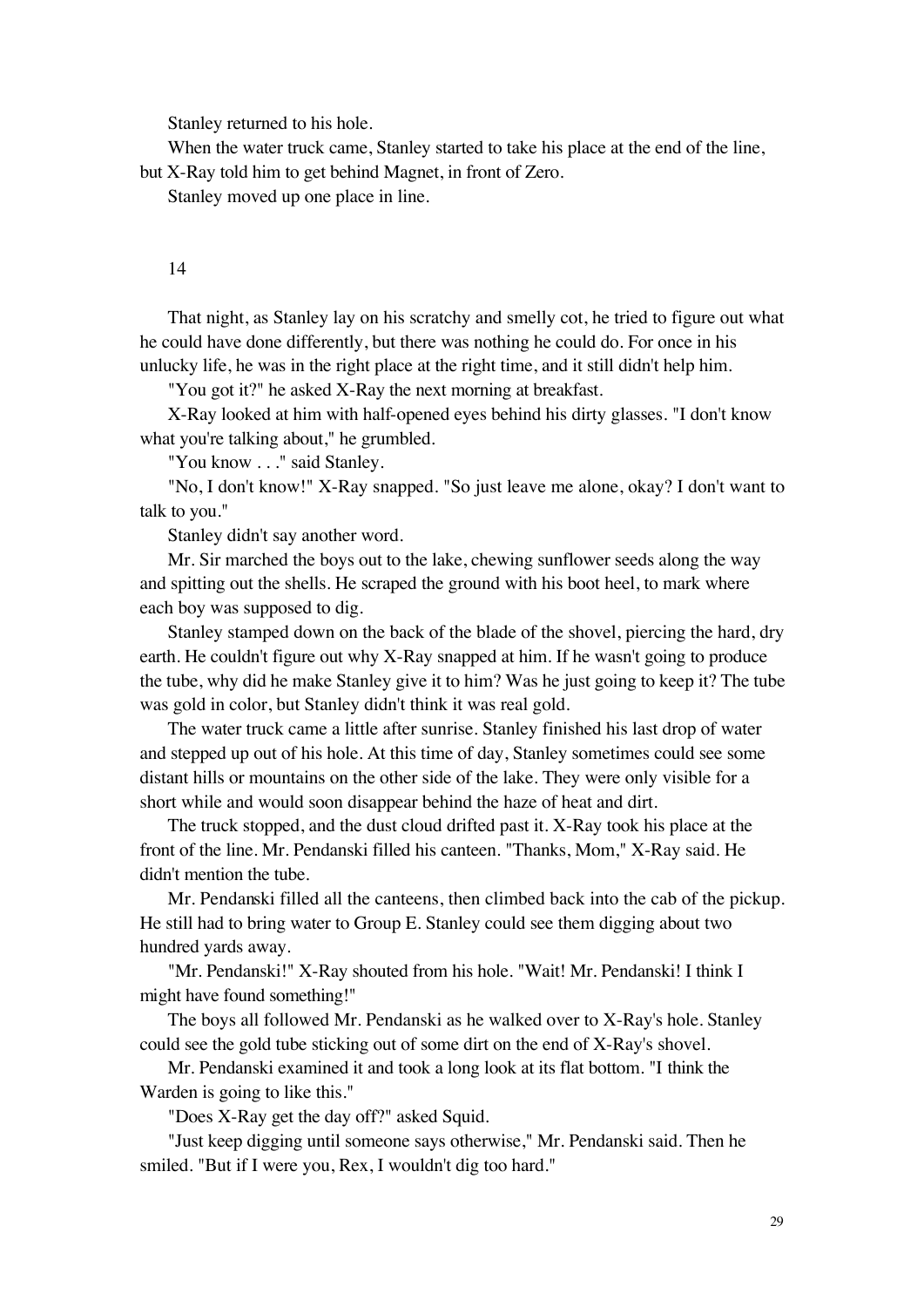Stanley watched the cloud of dust move across the lake to the cabin beneath the trees.

The boys in Group E were just going to have to wait.

It didn't take long for the pickup to return. Mr. Pendanski stepped out of the cab. A tall woman with red hair stepped out of the passenger side. She looked even taller than she was, since Stanley was down in his hole. She wore a black cowboy hat and black cowboy boots which were studded with turquoise stones. The sleeves on her shirt were rolled up, and her arms were covered with freckles, as was her face. She walked right up to X-Ray.

"This where you found it?"

"Yes, ma'am."

"Your good work will be rewarded." She turned to Mr. Pendanski. "Drive X-Ray back to camp. Let him take a double shower, and give him some clean clothes. But first I want you to fill everyone's canteen."

"I just filled them a little while ago," said Mr. Pendanski.

The Warden stared hard at him. "Excuse me," she said. Her voice was soft. "I had just filled them when Rex—"

"Excuse me," the Warden said again. "Did I ask you when you last filled them?" "No, but it's just—"

"Excuse me."

Mr. Pendanski stopped talking. The Warden wiggled her finger for him to come to her. "It's hot and it's only going to get hotter," she said. "Now, these fine boys have been working hard. Don't you think it might be possible that they might have taken a drink since you last filled their canteens?"

Mr. Pendanski said nothing.

The Warden turned to Stanley. "Caveman, will you come here, please?"

Stanley was surprised she knew his name. He had never seen her. Until she stepped out of the truck, he didn't even know the Warden was a woman.

He nervously went toward her.

"Mr. Pendanski and I have been having a discussion. Have you taken a drink since Mr. Pendanski last filled your canteen?"

Stanley didn't want to cause any trouble for Mr. Pendanski. "I still got plenty left," he said.

"Excuse me."

He stopped. "Yeah, I drank some."

"Thank you. May I see your canteen please."

Stanley handed it to her. Her fingernails were painted dark red.

She gently shook the canteen, letting the water swish inside the plastic container.

"Do you hear the empty spaces?" she asked.

"Yes," said Mr. Pendanski.

"Then fill it," she said. "And the next time I tell you to do something, I expect you to do it without questioning my authority. If it's too much trouble for you to fill a canteen, I'll give you a shovel. You can dig the hole, and the Caveman can fill your canteen."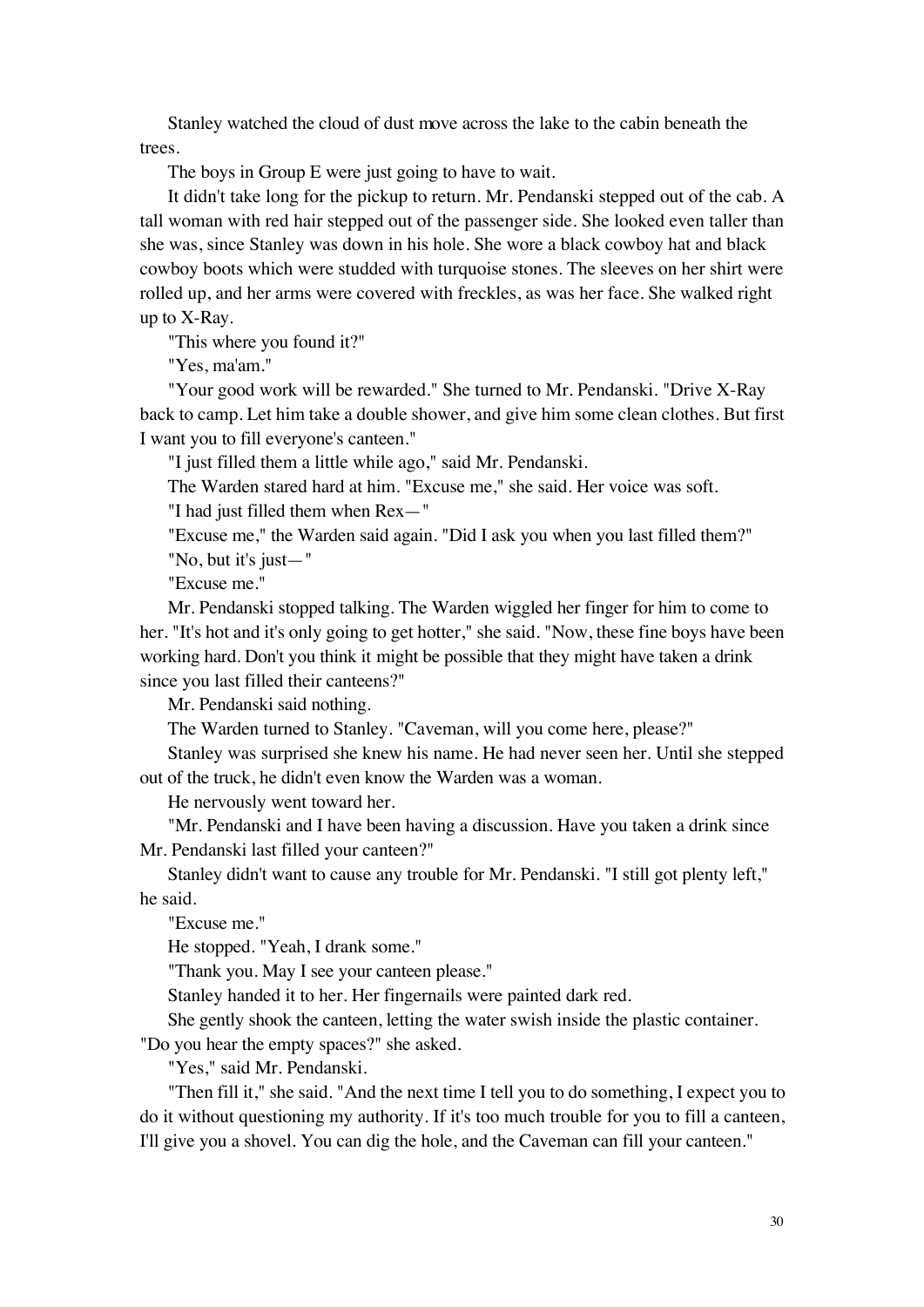She turned back to Stanley. "I don't think that would be too much trouble for you, would it?"

"No," said Stanley.

"So what will it be?" she asked Mr. Pendanski. "Do you want to fill the canteens or do you want to dig?"

"I'll fill the canteens," said Mr. Pendanski.

"Thank you."

Mr. Pendanski filled the canteens.

The Warden got a pitchfork out of the back of the pickup. She poked it through X-Ray's dirt pile, to see if anything else might have been buried in there as well.

"After you drop off X-Ray, I want you to bring back three wheelbarrows," she said.

X-Ray got in the pickup. As the truck pulled away, he leaned out the wide window and waved.

"Zero," said the Warden. "I want you to take over X-Ray's hole." She seemed to know that Zero was the fastest digger.

"Armpit and Squid, you will keep digging where you have been," she said. "But you're each going to have a helper. Zigzag, you help Armpit. Magnet will help Squid. And Caveman, you'll work with Zero. We're going to dig the dirt twice. Zero will dig it out of the hole, and Caveman will carefully shovel it into a wheelbarrow. Zigzag will do the same for Armpit, and the same with Magnet and Squid. We don't want to miss anything. If either of you find something, you'll both get the rest of the day off, and a double shower.

"When the wheelbarrows are full, you are to dump them away from this area. We don't want any dirt piles to get in the way."

The Warden remained at the site for the remainder of the day, along with Mr. Pendanski and Mr. Sir, who showed up after a while. Occasionally Mr. Sir would leave to take water to the other groups of campers, but otherwise he and the water truck stayed parked there. The Warden saw to it that nobody in Group D was ever thirsty.

Stanley did as he was told. He carefully looked through all the dirt dug up by Zero, as he shoveled it into a wheelbarrow, though he knew he wouldn't find anything.

It was easier than digging his own hole. When the wheelbarrow was full, he took it a good distance away before dumping it.

The Warden couldn't keep still. She kept walking around, looking over the boys' shoulders, and sticking her pitchfork through the dirt piles. "You're doing fine, just fine," she told Stanley.

After a while, she told the boys to switch places, so that Stanley, Zigzag, and Magnet dug in the holes, and Zero, Armpit, and Squid shoveled the excavated dirt into the wheelbarrows.

<sup>15</sup>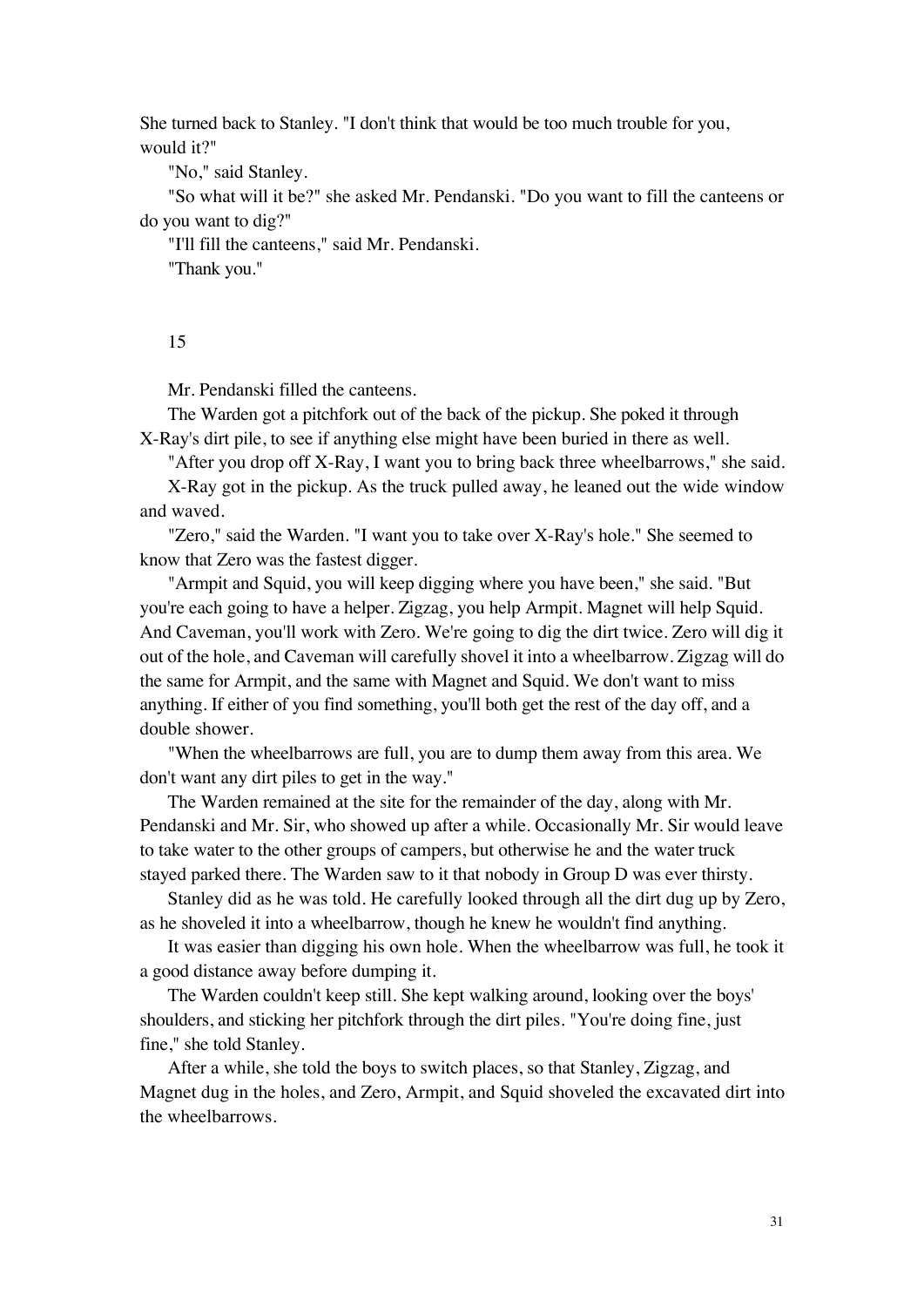After lunch, Zero took over the digging again, and Stanley returned to the wheelbarrow. "There's no hurry," the Warden said several times. "The main thing is not to miss anything."

The boys dug until each hole was well over six feet deep and wide. Still, it was easier for two boys to dig a six-foot hole than it was for one boy to dig a five-foot hole.

"All right, that's enough for today," the Warden said. "I've waited this long, I can wait another day."

Mr. Sir drove her back to her cabin.

"I wonder how she knew all our names," Stanley said as he walked back to the compound.

"She watches us all the time," said Zigzag. "She's got hidden microphones and cameras all over the place. In the tents, the Wreck Room, the shower."

"The shower?" asked Stanley. He wondered if Zigzag was just being paranoid.

"The cameras are tiny," said Armpit. "No bigger than the toenail on your little toe."

Stanley had his doubts about that. He didn't think they could make cameras that small. Microphones, maybe.

He realized that was why X-Ray didn't want to talk to him about the gold tube at breakfast. X-Ray was afraid the Warden might have been listening.

One thing was certain: They weren't just digging to "build character." They were definitely looking for something.

And whatever they were looking for, they were looking in the wrong place.

Stanley gazed out across the lake, toward the spot where he had been digging yesterday when he found the gold tube. He dug the hole into his memory.

### 16

As Stanley entered the Wreck Room, he could hear X-Ray's voice from all the way across the room.

"See what I'm saying," X-Ray said. "Am I right, or am I right?"

The other bodies in the room were little more than bags of flesh and bones, dumped across broken chairs and couches. X-Ray was full of life, laughing and waving his arms around as he talked. "Yo, Caveman, my man!" he called out.

Stanley made his way across the room.

"Hey, slide on over, Squid," said X-Ray. "Make room for the Caveman."

Stanley crashed on the couch.

He had looked for a hidden camera in the shower. He hadn't seen anything, and he hoped the Warden hadn't either.

"What's the matter?" asked X-Ray. "You guys tired or something?" He laughed.

"Hey, keep it down, will you," groaned Zigzag. "I'm trying to watch TV."

Stanley glanced uncertainly at Zigzag, who was staring very intently at the busted television screen.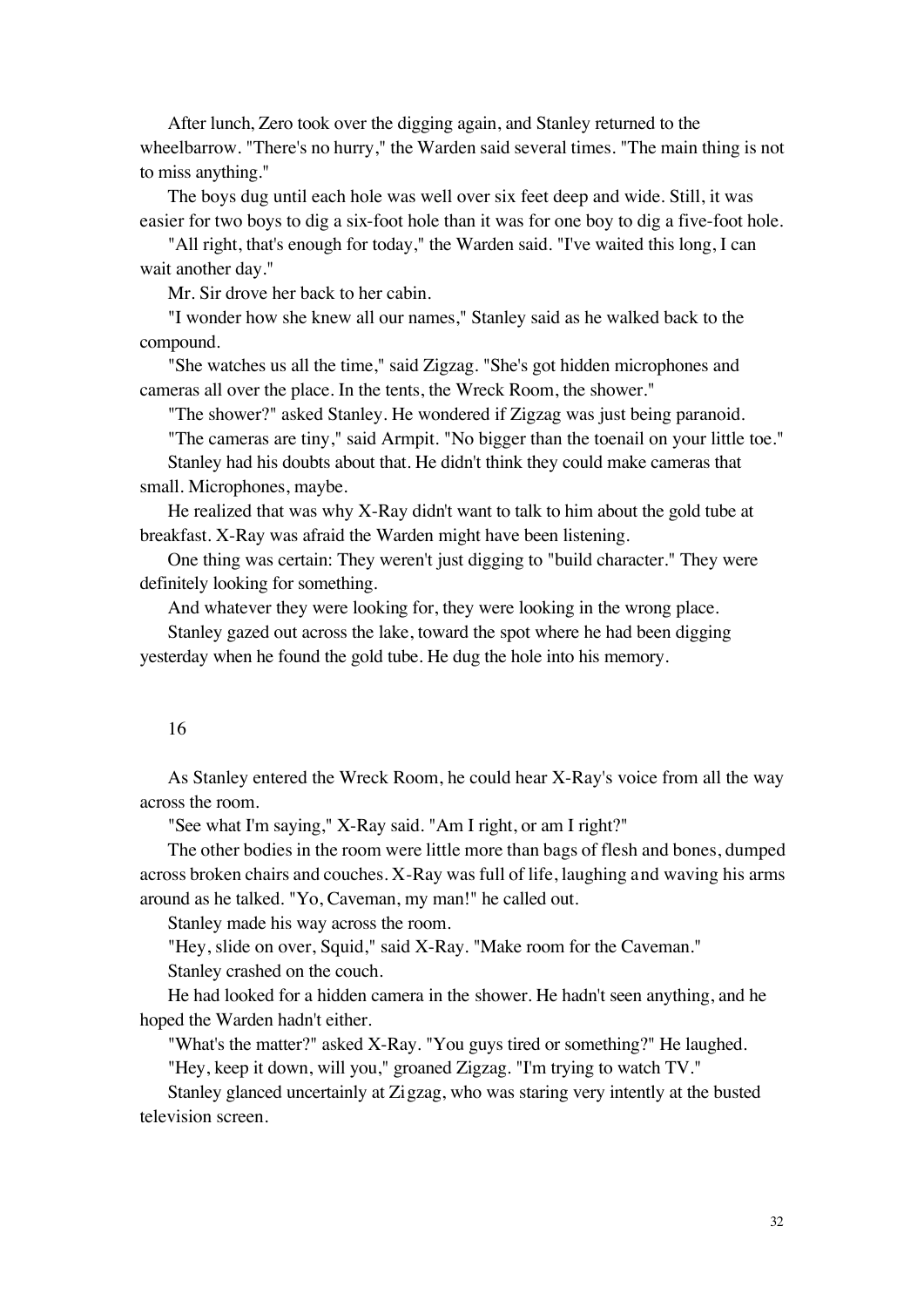The Warden greeted the boys at breakfast the next morning and went with them to the holes. Four dug in the holes, and three tended to the wheelbarrows. "Glad you're here, X-Ray," she said to him. "We need your sharp eyes."

Stanley spent more time pushing the wheelbarrow than digging, because he was such a slow digger. He carted away the excess dirt and dumped it into previously dug holes. He was careful not to dump any of it in the hole w here the gold tube was actually found.

He could still see the tube in his mind. It seemed so familiar, but he just couldn't place it. He thought that it might have been the lid to a fancy gold pen. K B could have been the initials of a famous author. The only famous authors he could think of were Charles Dickens, William Shakespeare, and Mark Twain. Besides, it didn't really look like the top of a pen.

By lunchtime the Warden was beginning to lose her patience. She made them eat quickly, so they could get back to work. "If you can't get them to work any faster," she told Mr. Sir, "then you're going to have to climb down there and dig with them."

After that, everyone worked faster, especially when Mr. Sir was watching them. Stanley practically ran when he pushed his wheelbarrow. Mr. Sir reminded them that they weren't Girl Scouts.

They didn't quit digging until after every other group had finished.

Later, as Stanley sat sprawled across an understuffed chair, he tried to think of a way to tell the Warden where the tube was really found, without getting himself or X-Ray into trouble. It didn't seem possible. He even thought about sneaking out at night and digging in that hole by himself. But the last thing he wanted to do after digging all day was to "dig at night, too. Besides, the shovels were locked up at night, presumably so they couldn't be used as weapons.

Mr. Pendanski entered the Wreck Room. "Stanley," he called as he made his way to him.

"His name's Caveman," said X-Ray.

"Stanley," said Mr. Pendanski.

"My name's Caveman," said Stanley.

"Well, I have a letter here for someone named Stanley Yelnats," said Mr. Pendanski. He turned over an envelope in his hands. "It doesn't say Caveman anywhere."

"Uh, thanks," Stanley said, taking it.

It was from his mother.

"Who's it from?" Squid asked. "Your mother?"

Stanley put it in the big pocket of his pants.

"Aren't you going to read it to us?" asked Armpit.

"Give him some space," said X-Ray. "If Caveman doesn't want to read it to us, he doesn't have to. It's probably from his girlfriend."

Stanley smiled.

He read it later, after the other boys had gone to dinner.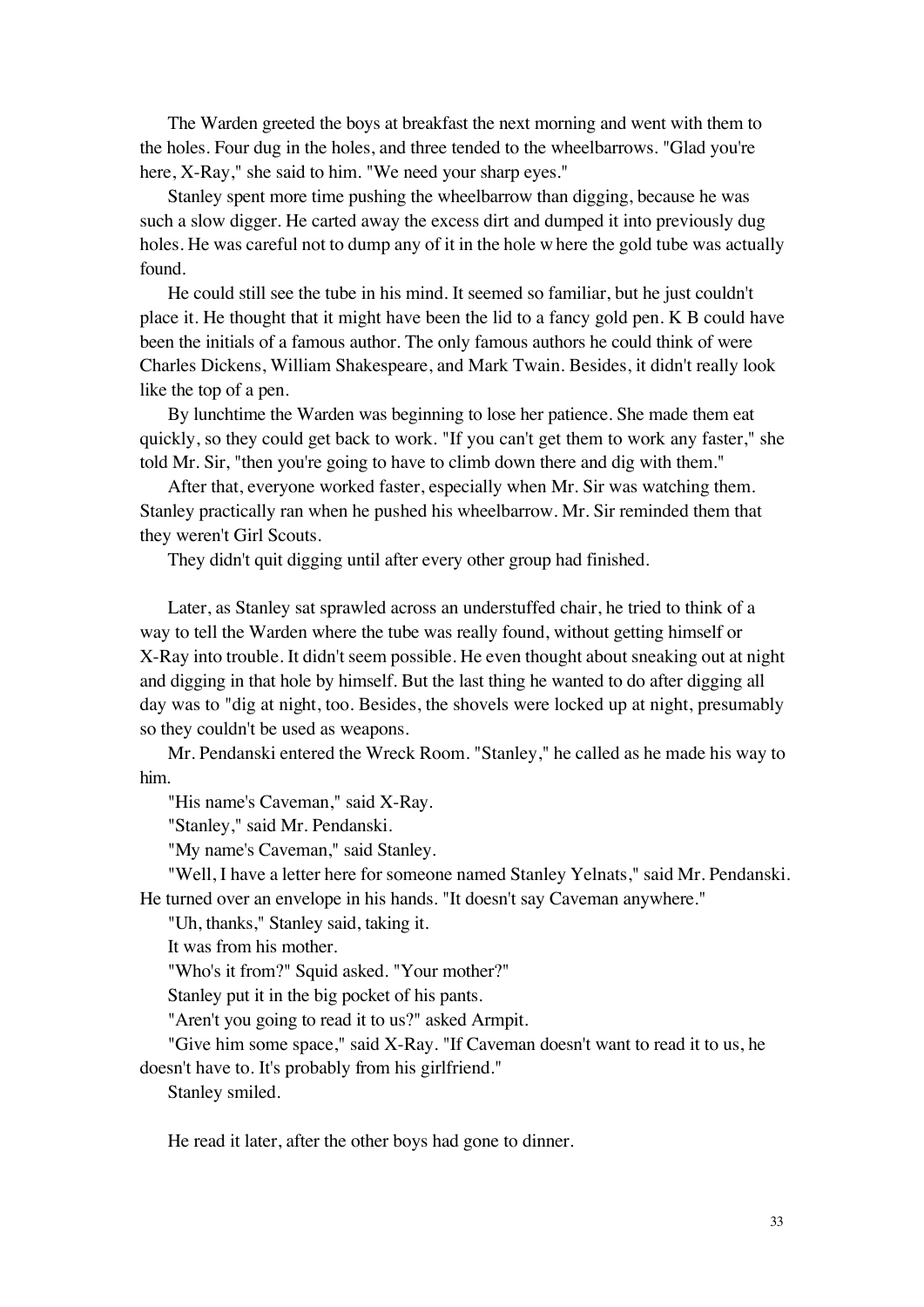Dear Stanley,

It was wonderful to hear from you. Your letter made me feel like one of the other moms who can afford to send their kids to summer camp. I know it's not the same, but I am very proud of you for trying to make the best of a bad situation. Who knows? Maybe something good will come of this.

Your father thinks he is real close to a breakthrough on his sneaker project. I hope so. The landlord is threatening to evict us because of the odor.

I feel sorry for the little old lady who lived in a shoe. It must have smelled awful! Love from both of us,

"What's so funny?" Zero asked.

It startled him. He thought Zero had gone to dinner with the others.

"Nothing. Just something my mom wrote."

"What'd she say?" Zero asked.

"Nothing."

"Oh, sorry," said Zero.

"Well, see my dad is trying to invent a way to recycle old sneakers. So the apartment kind of smells bad, because he's always cooking these old sneakers. So anyway, in the letter my mom said she felt sorry for that little old lady who lived in a shoe, you know, because it must have smelled bad in there."

Zero stared blankly at him.

"You know, the nursery rhyme?"

Zero said nothing.

"You've heard the nursery rhyme about the little old lady who lived in a shoe?" "No."

Stanley was amazed.

"How does it go?" asked Zero.

"Didn't you ever watch Sesame Street?" Stanley asked.

Zero stared blankly.

Stanley headed on to dinner. He would have felt pretty silly reciting nursery rhymes at Camp Green Lake.

#### 17

For the next week and a half, the boys continued to dig in and around the area where X-Ray had supposedly found the gold tube. They widened X-Ray's hole, as well as the holes Armpit and Squid had been digging, until the fourth day, when all three holes met and formed one big hole.

As the days wore on, the Warden became less and less patient. She arrived later in the morning and left earlier in the afternoon. Meanwhile, the boys continued to dig later and later.

"This is no bigger than it was when I left you yesterday," she said after arriving late one morning, well after sunrise. "What have you been doing down there?"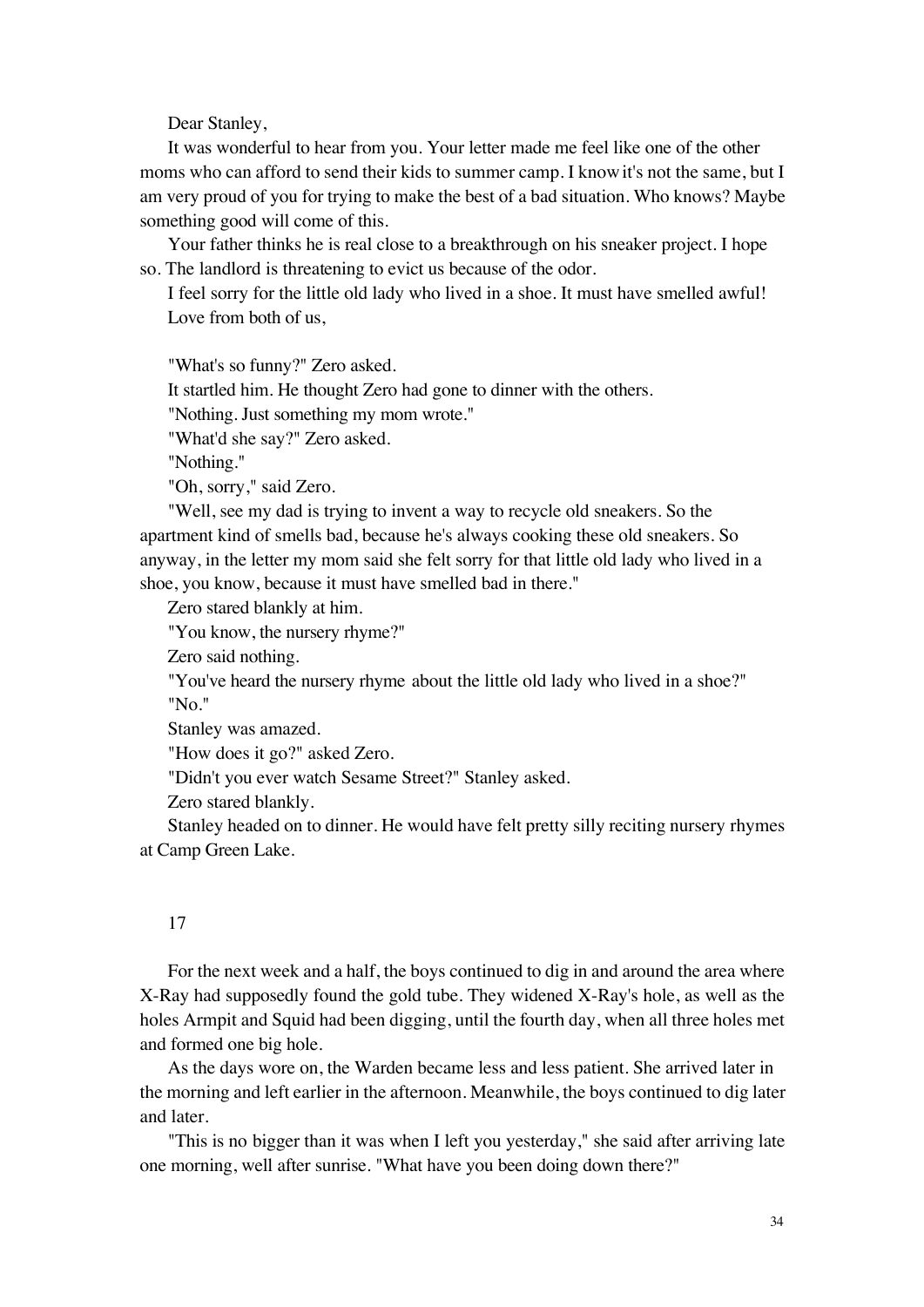"Nothing," said Squid.

It was the wrong thing to say.

At just that moment, Armpit was returning from a bathroom break.

"How nice of you to join us," she said. "And what have you been doing?"

"I had to . . . you know . . . go."

The Warden jabbed at Armpit with her pitchfork, knocking him backward into the big hole. The pitchfork left three holes in the front of his shirt, and three tiny spots of blood.

"You're giving these boys too much water," the Warden told Mr. Pendanski.

They continued to dig until late afternoon, long after all the other groups had finished for the day. Stanley was down in the big hole, along with the other six boys. They had stopped using the wheelbarrows.

He dug his shovel into the side of the hole. He scooped up some dirt, and was raising it up to the surface when Zigzag's shovel caught him in the side of the head. He collapsed.

He wasn't sure if he passed out or not. He looked up to see Zigzag's wild head staring down at him. "I ain't digging that dirt up," Zigzag said. "That's your dirt."

"Hey, Mom!" Magnet called. "Caveman's been hurt."

Stanley brought his fingers up the side of his neck. He felt his wet blood and a pretty big gash just below his ear.

Magnet helped Stanley to his feet, then up and out of the hole. Mr. Sir made a bandage out of a piece of his sack of sunflower seeds and taped it over Stanley's wound. Then he told him to get back to work. "It isn't nap time."

When Stanley returned to the hole, Zigzag was waiting for him.

"That's your dirt," Zigzag said. "You have to dig it up. It's covering up my dirt." Stanley felt a little dizzy. He could see a small pile of dirt. It took him a moment to realize that it was the dirt which had been on his shovel when he was hit.

He scooped it up, then Zigzag dug his shovel into the ground underneath where "Stanley's dirt" had been.

### 18

The next morning Mr. Sir marched the boys to another section of the lake, and each boy dug his own hole, five feet deep and five feet wide. Stanley was glad to be away from the big hole. At least now he knew just how much he had to dig for the day. And it was a relief not to have other shovels swinging past his face, or the Warden hanging around.

He dug his shovel into the dirt, then slowly turned to dump it into a pile. He had to make his turns smooth and slow. If he jerked too quickly, he felt a throbbing pain just above his neck where Zigzag's shovel had hit him.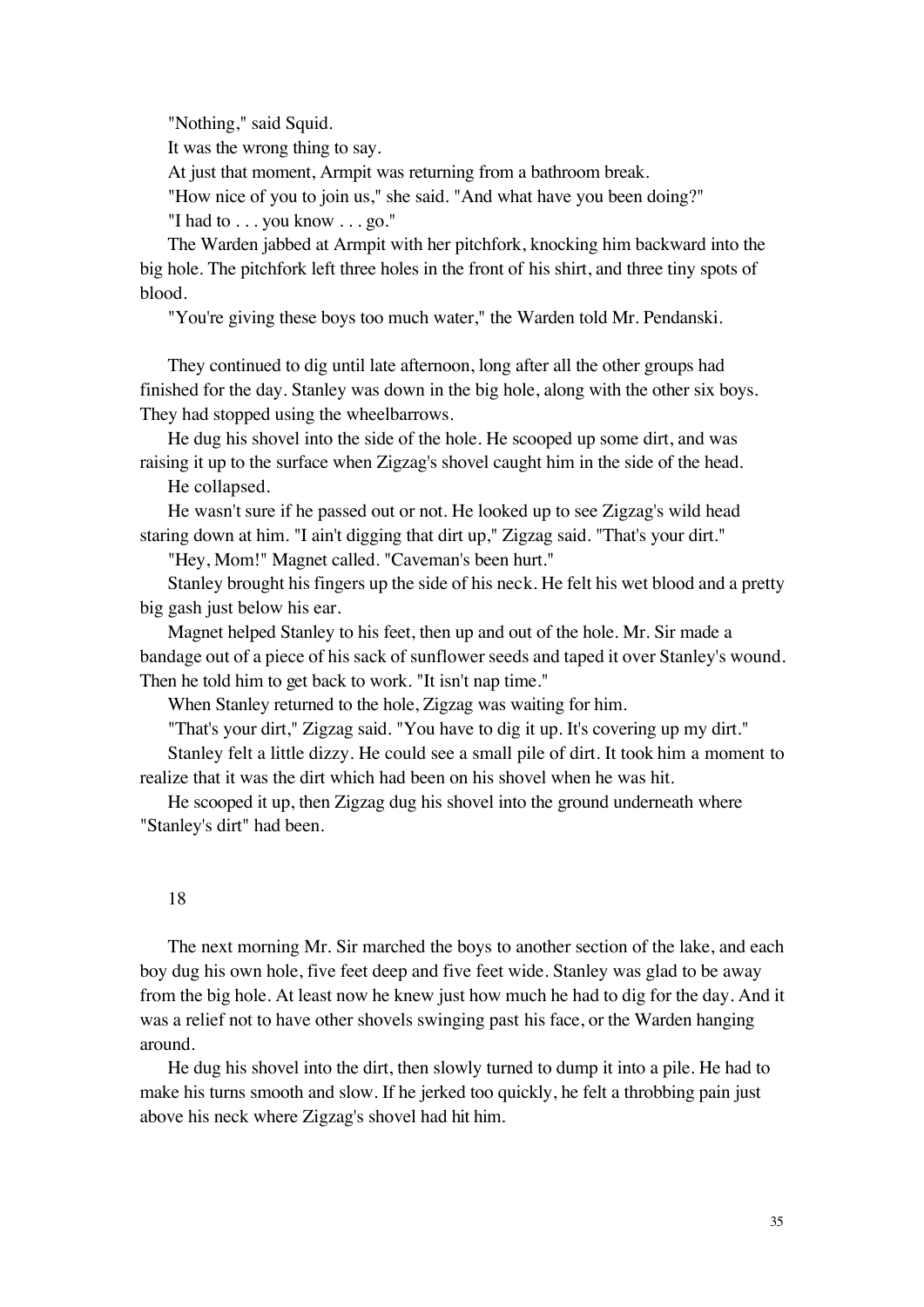That part of his head, between his neck and ear, was considerably swollen. There were no mirrors in camp, but he imagined he looked like he had a hard-boiled egg sticking out of him.

The remainder of his body hardly hurt at all. His muscles had strengthened, and his hands were tough and callused. He was still the slowest digger, but not all that much slower than Magnet. Less than thirty minutes after Magnet returned to camp, Stanley spat into his hole.

After his shower, he put his dirty clothes in his crate and got out his box of stationery. He stayed in the tent to write the letter so Squid and the other boys wouldn't make fun of him for writing to his mother.

Dear Mom and Dad,

Camp is hard, but challenging. We've been running obstacle courses, and have to swim long distances on the lake. Tomorrow we learn…

He stopped writing as Zero walked into the tent, then returned to his letter. He didn't care what Zero thought. Zero was nobody.

…to rock climb. I know that sounds scary, but don't worry,

Zero was standing beside him now, watching him write.

Stanley turned, and felt his neck throb. "I don't like it when you read over my shoulder, okay?"

Zero said nothing.

I'll be careful. It's not all fun and games here, but I think I'm getting a lot out of it. It builds character. The other boys…

"I don't know how," said Zero.

"What?"

"Can you teach me?"

Stanley didn't know what he was talking about. "Teach you what, to rock climb?" Zero stared at him with penetrating eyes.

"What?" said Stanley. He was hot, tired, and sore.

"I want to learn to read and write," said Zero.

Stanley let out a short laugh. He wasn't laughing at Zero. He was just surprised. All this time he had thought Zero was reading over his shoulder. "Sorry," he said. "I don't know how to teach."

After digging all day, he didn't have the strength to try to teach Zero to read and write. He needed to save his energy for the people who counted.

"You don't have to teach me to write," said Zero. "Just to read. I don't have anybody to write to."

"Sorry," Stanley said again.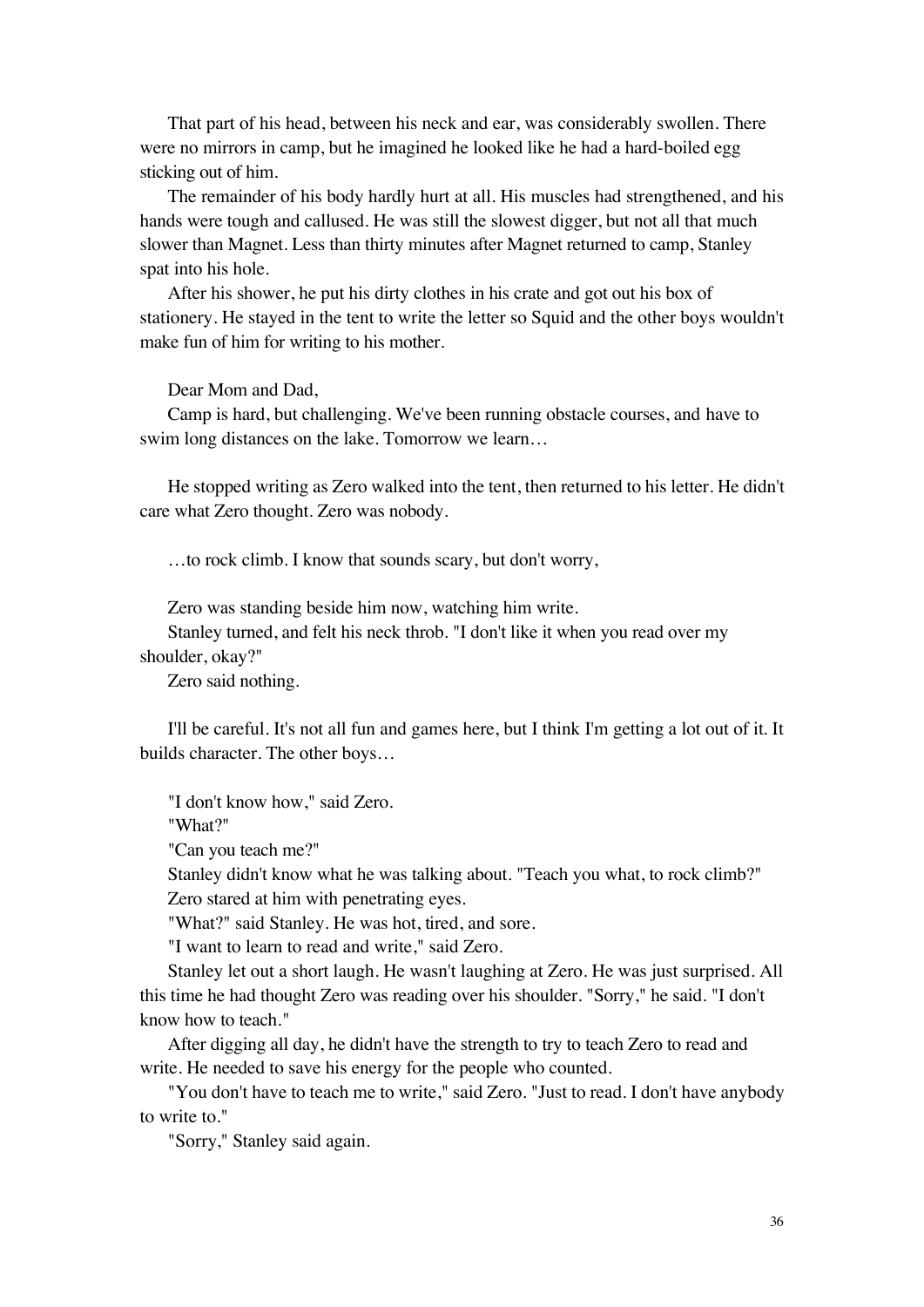His muscles and hands weren't the only parts of his body that had toughened over the past several weeks. His heart had hardened as well.

He finished his letter. He barely had enough moisture in his mouth to seal and stamp the envelope. It seemed that no matter how much water he drank, he was always thirsty.

### 19

He was awakened one night by a strange noise. At first he thought it might have been some kind of animal, and it frightened him. But as the sleep cleared from his head, he realized that the noise was coming from the cot next to him.

Squid was crying.

"You okay?" Stanley whispered.

Squid's head jerked around. He sniffed and caught his breath. "Yeah, I just . . . I'm fine," he whispered, and sniffed again.

In the morning Stanley asked Squid if he was feeling better.

"What are you, my mother?" asked Squid.

Stanley raised and lowered one shoulder.

"I got allergies, okay?" Squid said.

"Okay," said Stanley.

"You open your mouth again, and I'll break your jaw."

Stanley kept his mouth shut most of the time. He didn't talk too much to any of the boys, afraid that he might say the wrong thing. They called him Caveman and all that, but he couldn't forget that they were dangerous, too. They were all here for a reason. As Mr. Sir would say, this wasn't a Girl Scout camp.

Stanley was thankful that there were no racial problems. X-Ray, Armpit, and Zero were black. He, Squid, and Zigzag were white. Magnet was Hispanic. On the lake they were all the same reddish brown color—the color of dirt.

He looked up from his hole to see the water truck and its trailing dust cloud. His canteen was still almost a quarter full. He quickly drank it down, then took his place in line, behind Magnet and in front of Zero. The air was thick with heat, dust, and exhaust fumes.

Mr. Sir filled their canteens.

The truck pulled away. Stanley was back in his hole, shovel in hand, when he heard Magnet call out. "Anybody want some sunflower seeds?"

Magnet was standing at ground level, holding a sack of seeds. He popped a handful into his mouth, chewed, and swallowed, shells and all.

"Over here," called X-Ray.

The sack looked to be about half full. Magnet rolled up the top, then tossed it to X-Ray.

"How'd you get them without Mr. Sir seeing you?" asked Armpit.

"I can't help it," Magnet said. He held both hands up, wiggled his fingers, and laughed. "My fingers are like little magnets."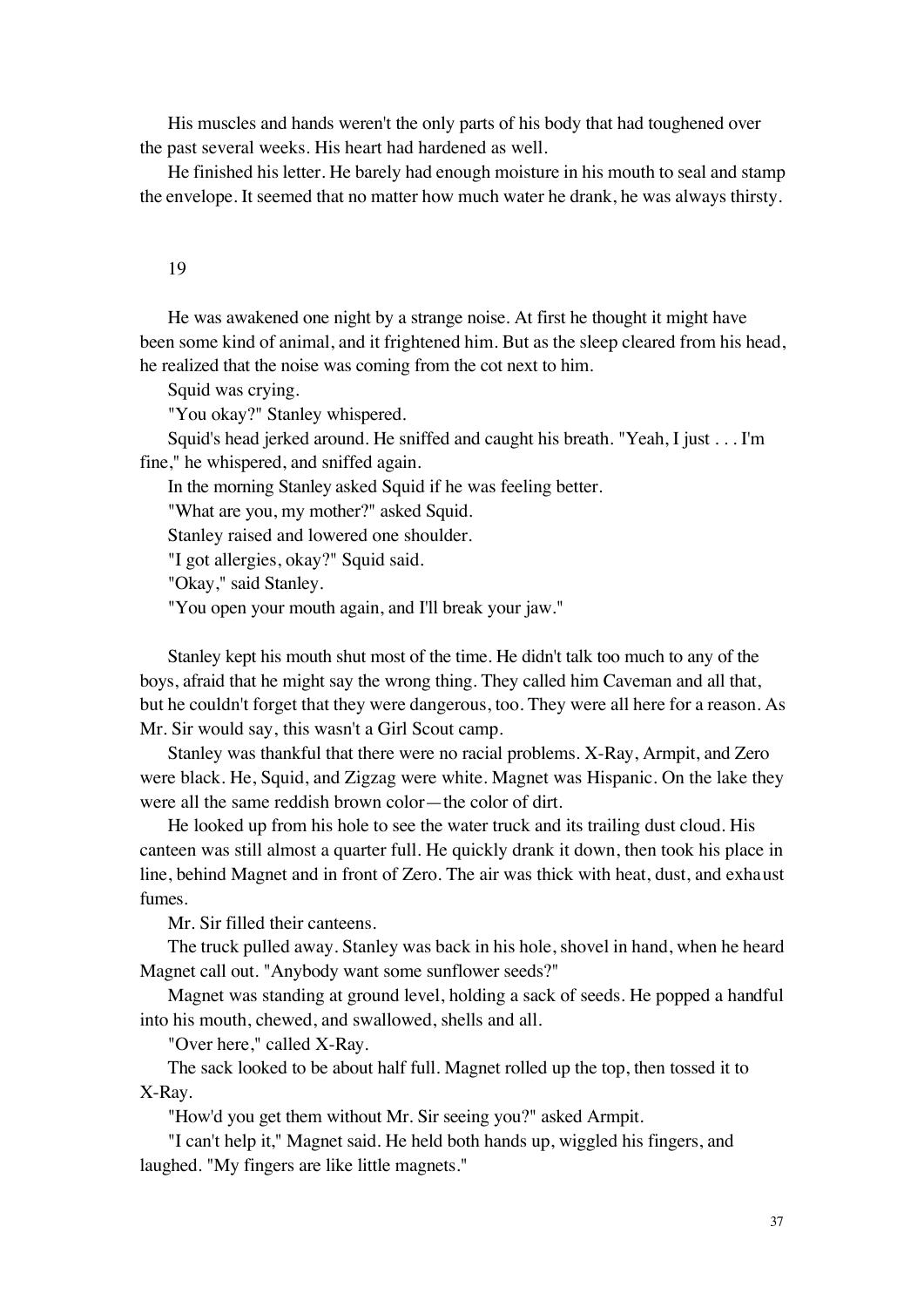The sack went from X-Ray to Armpit to Squid.

"It's sure good to eat something that doesn't come from a can," said Armpit. Squid tossed the sack to Zigzag.

Stanley knew it would come to him next. He didn't even want it. From the moment Magnet shouted, "Anybody want some sunflower seeds," he knew there would be trouble. Mr. Sir was sure to come back. And anyway, the salted shells would only make him thirsty.

"Coming your way, Caveman," said Zigzag. "Airmail and special delivery . . ."

It's unclear whether the seeds spilled before they got to Stanley or after he dropped the bag. It seemed to him that Zigzag hadn't rolled up the top before throwing it, and that was the reason he didn't catch it.

But it all happened very fast. One moment the sack was flying through the air, and the next thing Stanley knew the sack was in his hole and the seeds were spilled across the dirt.

"Oh, man!" said Magnet.

"Sorry," Stanley said as he tried to sweep the seeds back into the sack.

"I don't want to eat dirt," said X-Ray.

Stanley didn't know what to do.

"The truck's coming!" shouted Zigzag.

Stanley looked up at the approaching dust cloud, then back down at the spilled seeds. He was in the wrong place at the wrong time.

What else is new?

He dug his shovel into his hole, and tried to turn over the dirt and bury the seeds.

What he should have done, he realized later, was knock one of his dirt piles back into his hole. But the idea of putting dirt into his hole was unthinkable.

"Hello, Mr. Sir," said X-Ray. "Back so soon?"

"It seems like you were just here," said Armpit.

"Time flies when you're having fun," said Magnet.

Stanley continued to turn the dirt over in his hole.

"You Girl Scouts having a good time?" asked Mr. Sir. He moved from one hole to another. He kicked a dirt pile by Magnet's hole, then he moved toward Stanley.

Stanley could see two seeds at the bottom of his hole. As he tried to cover them up, he unearthed a corner of the sack.

"Well, what do you know, Caveman?" said Mr. Sir, standing over him. "It looks like you found something."

Stanley didn't know what to do.

"Dig it out," Mr. Sir said. "We'll take it to the Warden. Maybe she'll give you the rest of the day off."

"It's not anything," Stanley muttered.

"Let me be the judge of that," said Mr. Sir.

Stanley reached down and pulled up the empty burlap sack. He tried to hand it to Mr. Sir, but he wouldn't take it.

"So, tell me, Caveman," said Mr. Sir. "How did my sack of sunflower seeds get in your hole?"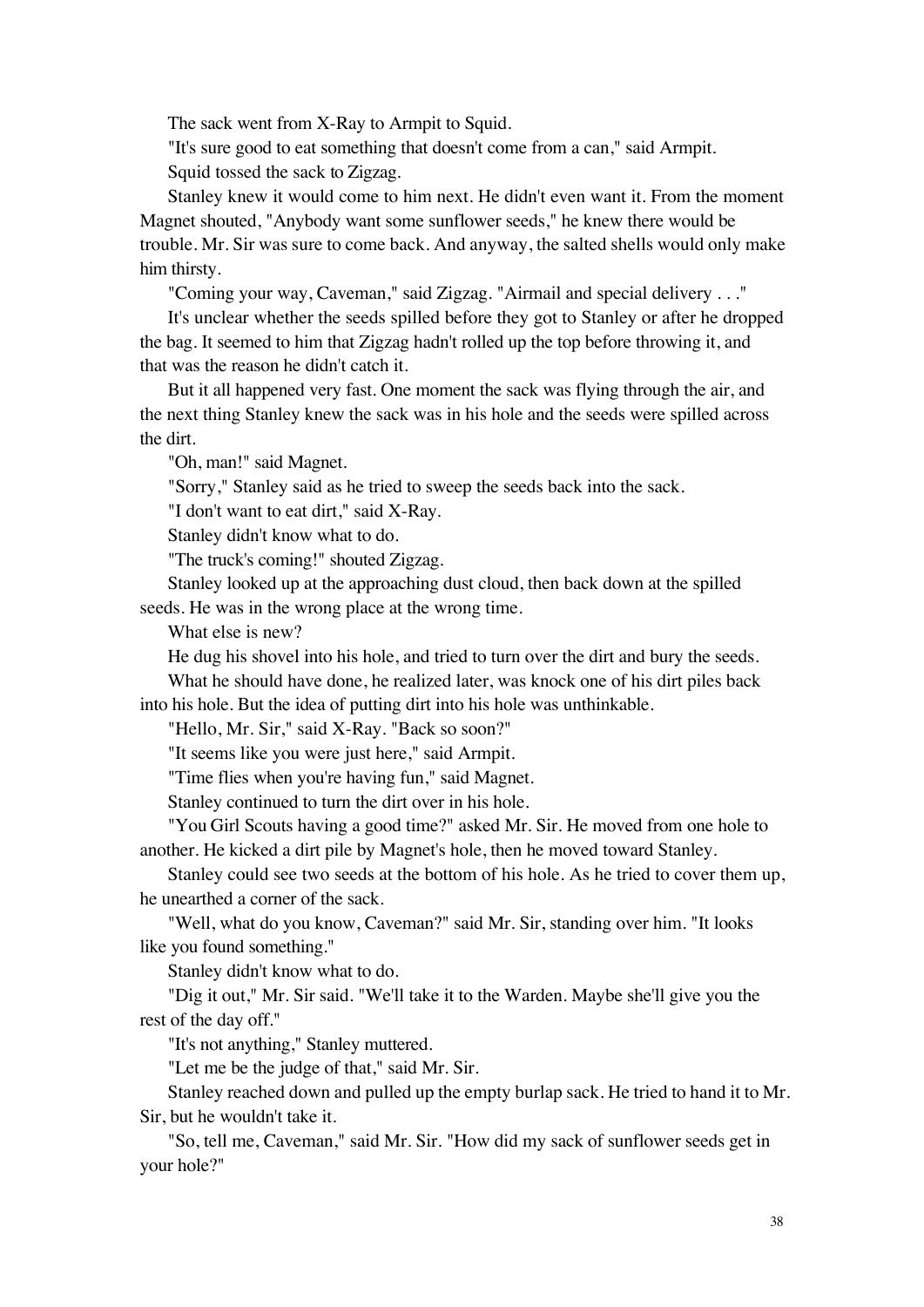"I stole it from your truck." "You did?" "Yes, Mr. Sir." "What happened to all the sunflower seeds?" "I ate them." "By yourself." "Yes, Mr. Sir." "Hey, Caveman!" shouted Armpit. "How come you didn't share any with us?" "That's cold, man," said X-Ray. "I thought you were our friend," said Magnet.

Mr. Sir looked around from one boy to another, then back to Stanley. "We'll see what the Warden has to say about this. Let's go."

Stanley climbed up out of his hole and followed Mr. Sir to the truck. He still held the empty sack.

It felt good to sit inside the truck, out of the direct rays of the sun. Stanley was surprised he could feel good about anything at the moment, but he did. It felt good to sit down on a comfortable seat for a change. And as the truck bounced along the dirt, he was able to appreciate the air blowing through the open window onto his hot and sweaty face.

## 20

It felt good to walk in the shade of the two oak trees. Stanley wondered if this was how a condemned man felt on his way to the electric chair—appreciating all of the good things in life for the last time.

They had to step around holes to get to the cabin door. Stanley was surprised to see so many around the cabin. He would have expected the Warden to not want the campers digging so close to her home. But several holes were right up against the cabin wall. The holes were closer together here as well, and were of different shapes and sizes.

Mr. Sir knocked on the door. Stanley still held the empty sack.

"Yes?" the Warden said, opening the door.

"There's been a little trouble out on the lake," Mr. Sir said. "Caveman will tell you all about it."

The Warden stared at Mr. Sir a moment, then her gaze turned toward Stanley. He felt nothing but dread now.

"Come in, I suppose," said the Warden. "You're letting the cold out."

It was air-conditioned inside her cabin. The television was going. She picked up the remote and turned it off.

She sat down on a canvas chair. She was barefoot and wearing shorts. Her legs were as freckled as her face and arms.

"So what is it you have to tell me?"

Stanley took a breath to steady himself. "While Mr. Sir was filling the canteens, I snuck into the truck and stole his sack of sunflower seeds."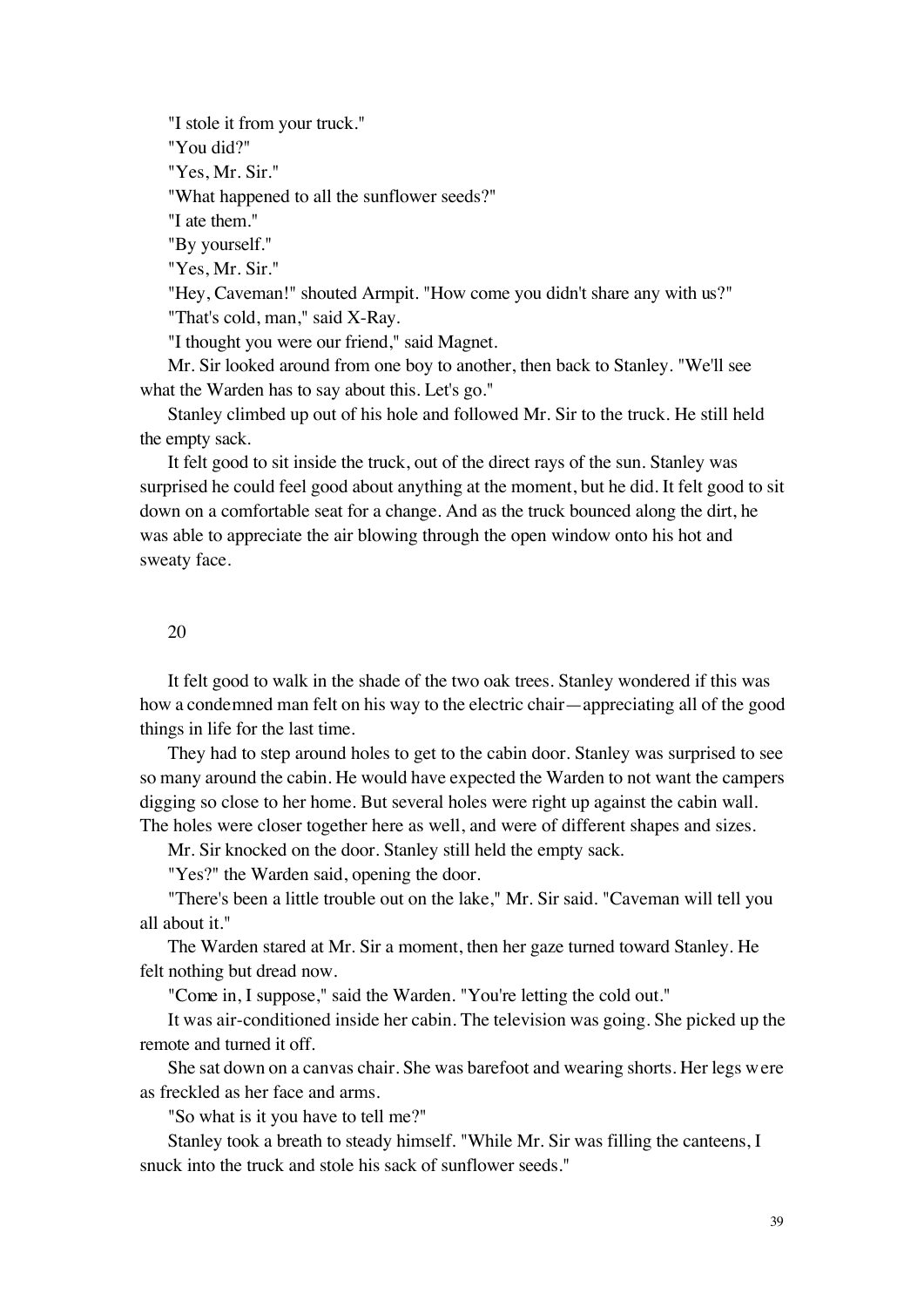"I see." She turned to Mr. Sir. "That's why you brought him here?"

"Yes, but I think he's lying. I think someone else stole the sack, and Caveman is covering up for X-Ray or somebody. It was a twenty-pound sack, and he claims to have eaten them all by himself." He took the sack from Stanley and handed it to the Warden.

"I see," the Warden said again.

"The sack wasn't full," said Stanley. "And I spilled a lot. You can check my hole."

"In that room, Caveman, there's a small flowered case. Will you get it for me, please?" She pointed to a door.

Stanley looked at the door, then at the Warden, then back at the door. He slowly walked toward it.

It was a kind of dressing room, with a sink and a mirror. Next to the sink he saw the case, white with pink roses.

He brought it back out to the Warden, and she set it on the glass coffee table in front of her. She unclasped the latch and opened the case.

It was a makeup case. Stanley's mother had one similar to it. He saw several bottles of nail polish, polish remover, a couple of lipstick tubes, and other jars and powders.

The Warden held up a small jar of dark-red nail polish. "You see this, Caveman?" He nodded.

"This is my special nail polish. Do you see the dark rich color? You can't buy that in a store. I have to make it myself."

Stanley had no idea why she was showing it to him. He wondered why the Warden would ever have the need to wear nail polish or makeup.

"Do you want to know my secret ingredient?"

He raised and lowered one shoulder.

The Warden opened the bottle. "Rattlesnake venom." With a small paintbrush she began applying it to the nails on her left hand. "It's perfectly harmless . . . when it's dry."

She finished her left hand. She waved it in the air for a few seconds, then began painting the nails on her right hand. "It's only toxic while it's wet."

She finished painting her nails, then stood up. She reached over and touched Stanley's face with her fingers. She ran her sharp wet nails very gently down his cheek. He felt his skin tingle.

The nail on her pinkie just barely touched the wound behind his ear. A sharp sting of pain caused him to jump back.

The Warden turned to face Mr. Sir, who was sitting on the fireplace hearth.

"So you think he stole your sunflower seeds?"

"No, he says he stole them, but I think it was—"

She stepped toward him and struck him across the face.

Mr. Sir stared at her. He had three long red marks slanting across the left side of his face. Stanley didn't know if the redness was caused by her nail polish or his blood.

It took a moment for the venom to sink in. Suddenly, Mr. Sir screamed and clutched his face with both hands. He let himself fall over, rolling off the hearth and onto the rug.

The Warden spoke softly. "I don't especially care about your sunflower seeds." Mr. Sir moaned.

"If you must know," said the Warden, "I liked it better when you smoked."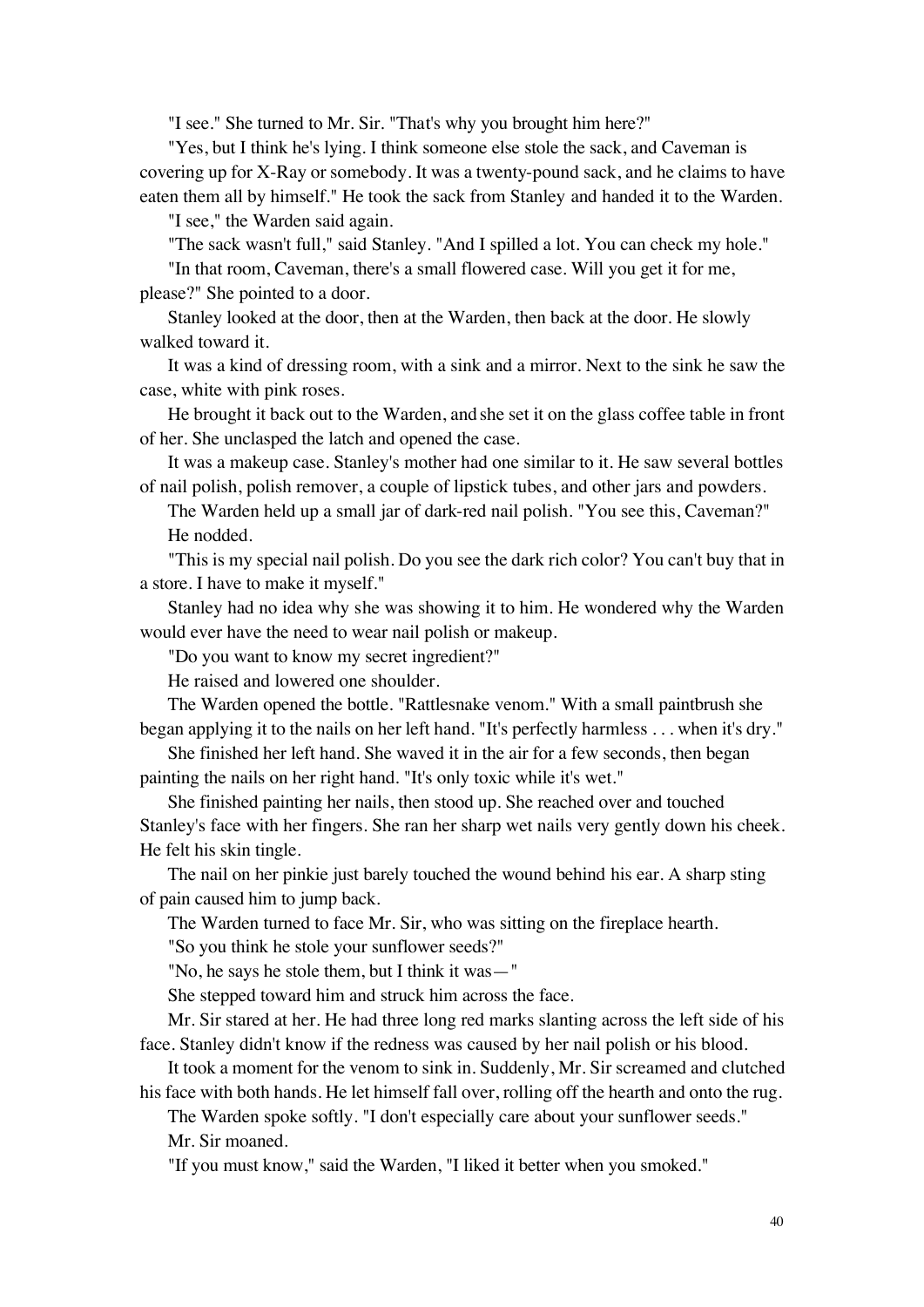For a second, Mr. Sir's pain seemed to recede. He took several long, deep breaths. Then his head jerked violently, and he let out a shrill scream, worse than the one before. The Warden turned to Stanley. "I suggest you go back to your hole now." Stanley started to go, but Mr. Sir lay in the way. Stanley could see the muscles on his face jump and twitch. His body writhed in agony.

Stanley stepped carefully over him. "Is he  $-$ ?"

"Excuse me?" said the Warden.

Stanley was too frightened to speak.

"He's not going to die," the Warden said. "Unfortunately for you."

# 21

It was a long walk back to his hole. Stanley looked out through the haze of heat and dirt at the other boys, lowering and raising their shovels. Group D was the farthest away.

He realized that once again he would be digging long after everyone else had quit. He hoped he'd finish before Mr. Sir recovered. He didn't want to be out there alone with Mr. Sir.

He won't die, the Warden had said. Unfortunately for you.

Walking across the desolate wasteland, Stanley thought about his great-grandfather—not the pig stealer but the pig stealer's son, the one who was robbed by Kissin' Kate Barlow.

He tried to imagine how he must have felt after Kissin' Kate had left him stranded in the desert. It probably wasn't a whole lot different from the way he himself felt now. Kate Barlow had left his great-grandfather to face the hot barren desert. The Warden had left Stanley to face Mr. Sir.

Somehow his great-grandfather had survived for seventeen days, before he was rescued by a couple of rattlesnake hunters. He was insane when they found him.

When he was asked how he had lived so long, he said he "found refuge on God's thumb."

He spent nearly a month in a hospital. He ended up marrying one of the nurses. Nobody ever knew what he meant by God's thumb, including himself.

Stanley heard a twitching sound. He stopped in mid-step, with one foot still in the air.

A rattlesnake lay coiled beneath his foot. Its tail was pointed upward, rattling. Stanley backed his leg away, then turned and ran.

The rattlesnake didn't chase after him. It had rattled its tail to warn him to stay away. "Thanks for the warning," Stanley whispered as his heart pounded.

The rattlesnake would be a lot more dangerous if it didn't have a rattle.

"Hey, Caveman!" called Armpit. "You're still alive." "What'd the Warden say?" asked X-Ray. "What'd you tell her?" asked Magnet.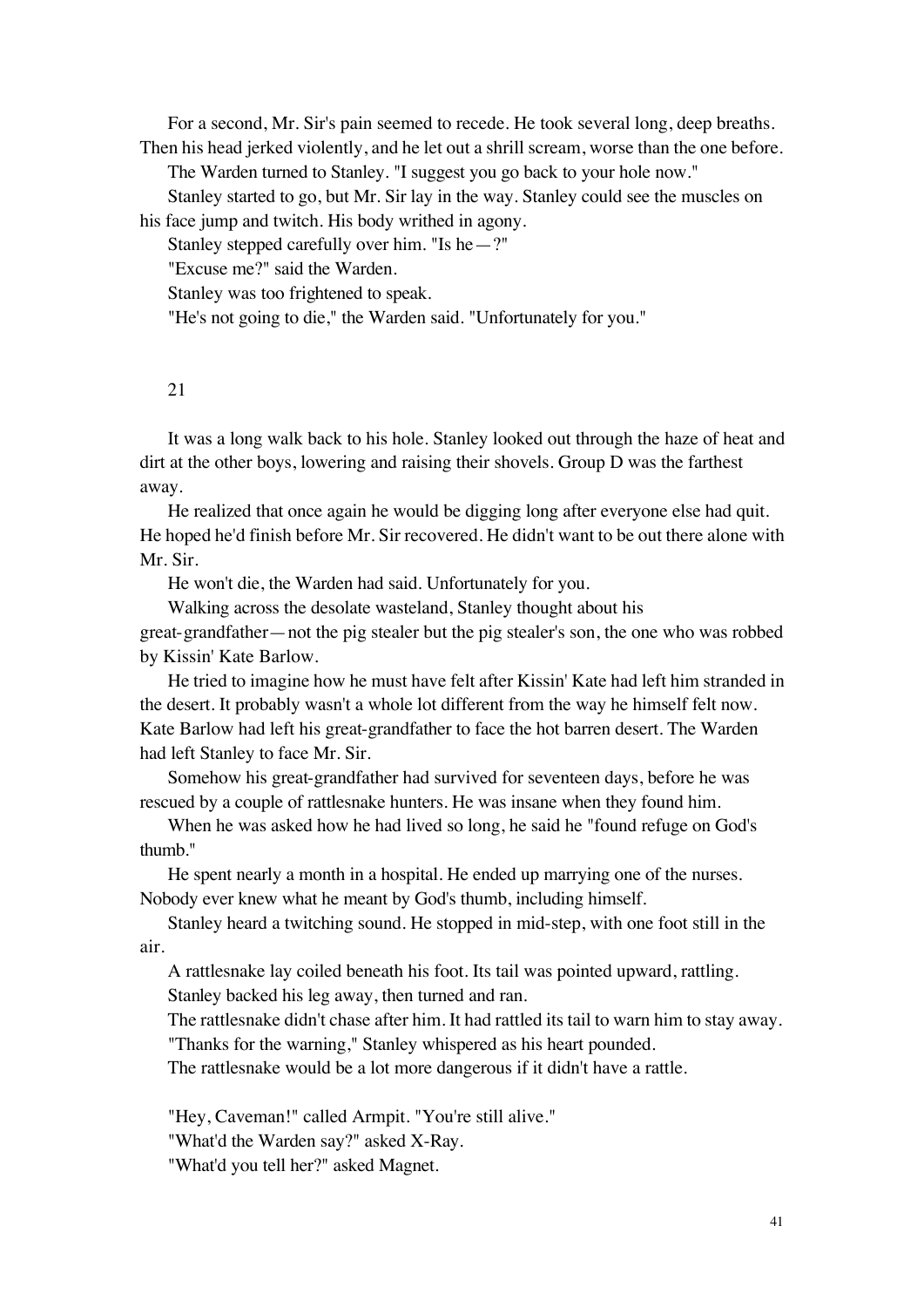"I told her I stole the seeds," said Stanley.

"Good going," said Magnet.

"What'd she do?" asked Zigzag.

Stanley shrugged one shoulder. "Nothing. She got mad at Mr. Sir for bothering her."

He didn't feel like going into details. If he didn't talk about it, then maybe it didn't happen.

He went over to his hole, and to his surprise it was nearly finished. He stared at it, amazed. It didn't make sense.

Or perhaps it did. He smiled. Since he had taken the blame for the sunflower seeds, he realized, the other boys had dug his hole for him.

"Hey, thanks," he said.

"Don't look at me," said X-Ray.

Confused, Stanley looked around—from Magnet, to Armpit, to Zigzag, to Squid. None of them took credit for it.

Then he turned to Zero, who had been quietly digging in his hole since Stanley's return. Zero's hole was smaller than all the others.

## 22

Stanley was the first one finished. He spat in his hole, then showered and changed into his cleaner set of clothes. It had been three days since the laundry was done, so even his clean set was dirty and smelly. Tomorrow, these would become his work clothes, and his other set would be washed.

He could think of no reason why Zero would dig his hole for him. Zero didn't even get any sunflower seeds.

"I guess he likes to dig holes," Armpit had said.

"He's a mole," Zigzag had said. "I think he eats dirt."

"Moles don't eat dirt," X-Ray had pointed out. "Worms eat dirt."

"Hey, Zero?" Squid had asked. "Are you a mole or a worm?"

Zero had said nothing.

Stanley never even thanked him. But now he sat on his cot and waited for Zero to return from the shower room.

"Thanks," he said as Zero entered through the tent flap.

Zero glanced at him, then went over to the crates, where he deposited his dirty clothes and towel.

"Why'd you help me?" Stanley asked.

Zero turned around. "You didn't steal the sunflower seeds," he said.

"So, neither did you," said Stanley.

Zero stared at him. His eyes seemed to expand, and it was almost as if Zero were looking right through him. "You didn't steal the sneakers," he said.

Stanley said nothing.

He watched Zero walk out of the tent. If anybody had X-ray vision, it was Zero.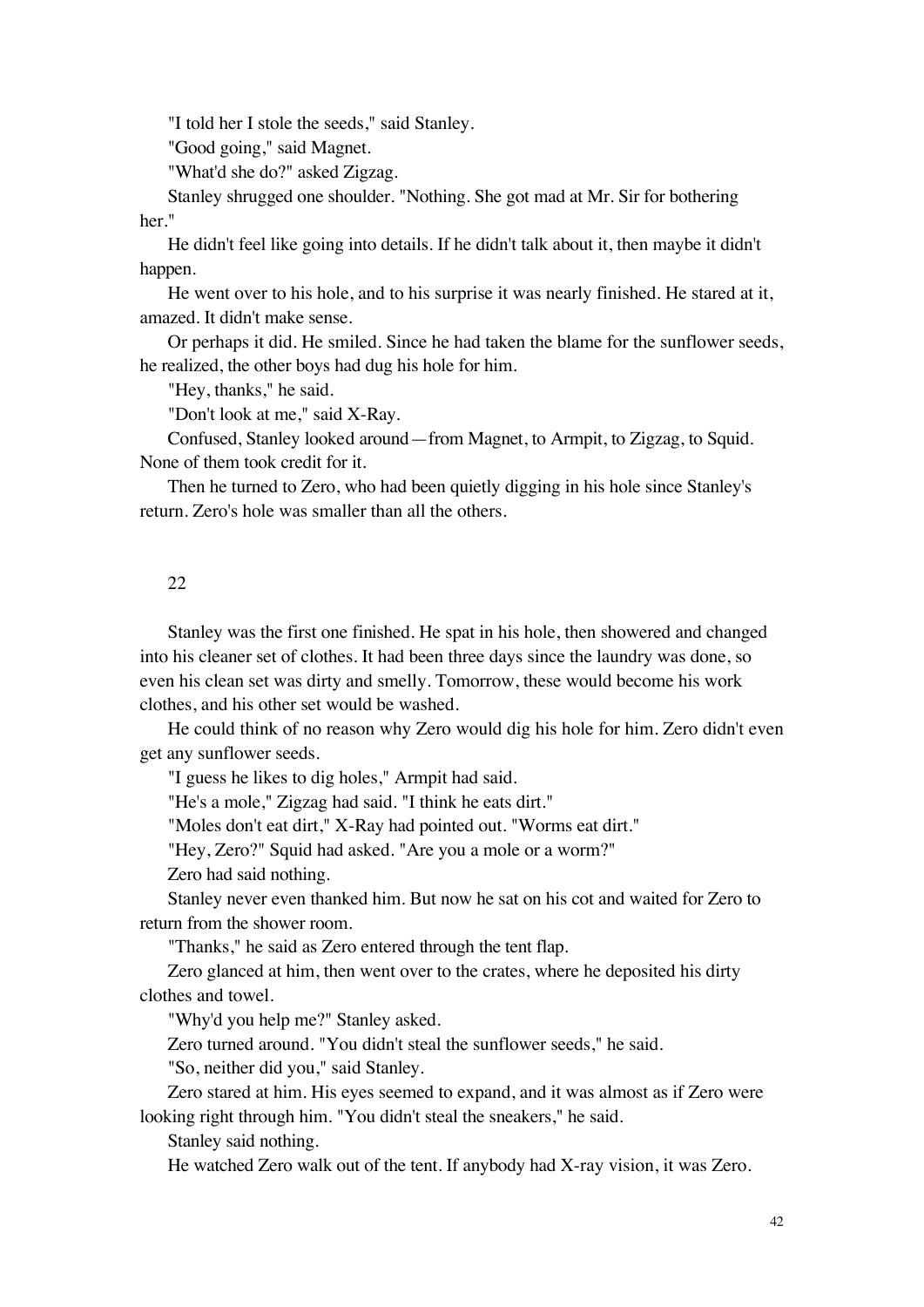"Wait!" he called, then hurried out after him.

Zero had stopped just outside the tent, and Stanley almost ran into him.

"I'll try to teach you to read if you want," Stanley offered. "I don't know if I know how to teach, but I'm not that worn-out today, since you dug a lot of my hole."

A big smile spread across Zero's face.

They returned to the tent, where they were less likely to be bothered. Stanley got his box of stationery and a pen out of his crate. They sat on the ground.

"Do you know the alphabet?" Stanley asked.

For a second, he thought he saw a flash of defiance in Zero's eyes, but then it passed.

"I think I know some of it," Zero said. "A, B, C, D."

"Keep going," said Stanley.

Zero's eyes looked upward. "E . . ."

"F," said Stanley.

"G," said Zero. He blew some air out of the side of his mouth. "H . . . I . . . K, P." "H, I, J, K, L," Stanley said.

"That's right," said Zero. "I've heard it before. I just don't have it memorized exactly."

"That's all right," said Stanley. "Here, I'll say the whole thing, just to kind of refresh your memory, then you can try it."

He recited the alphabet for Zero, then Zero repeated it without a single mistake. Not bad for a kid who had never seen Sesame Street!

"Well, I've heard it before, somewhere," Zero said, trying to act like it was nothing, but his big smile gave him away.

The next step was harder. Stanley had to figure out how to teach him to recognize each letter. He gave Zero a piece of paper, and took a piece for himself. "I guess we'll start with A."

He printed a capital A, and then Zero copied it on his sheet of paper. The paper wasn't lined, which made it more difficult, but Zero's A wasn't bad, just a little big. Stanley told him he needed to write smaller, or else they'd run out of paper real quick. Zero printed it smaller.

"Actually, there are two ways to write each letter," Stanley said, as he realized this was going to be even harder than he thought. "That's a capital A. But usually you'll see a small a. You only have capitals at the beginning of a word, and only if it's the start of a sentence, or if it's a proper noun, like a name."

Zero nodded as if he understand, but Stanley knew he had made very little sense. He printed a lowercase a, and Zero copied it.

"So there are fifty-two," said Zero.

Stanley didn't know what he was talking about.

"Instead of twenty-six letters. There are really fifty-two."

Stanley looked at him, surprised. "I guess that's right. How'd you figure that out?" he asked.

Zero said nothing. "Did you add?" Zero said nothing.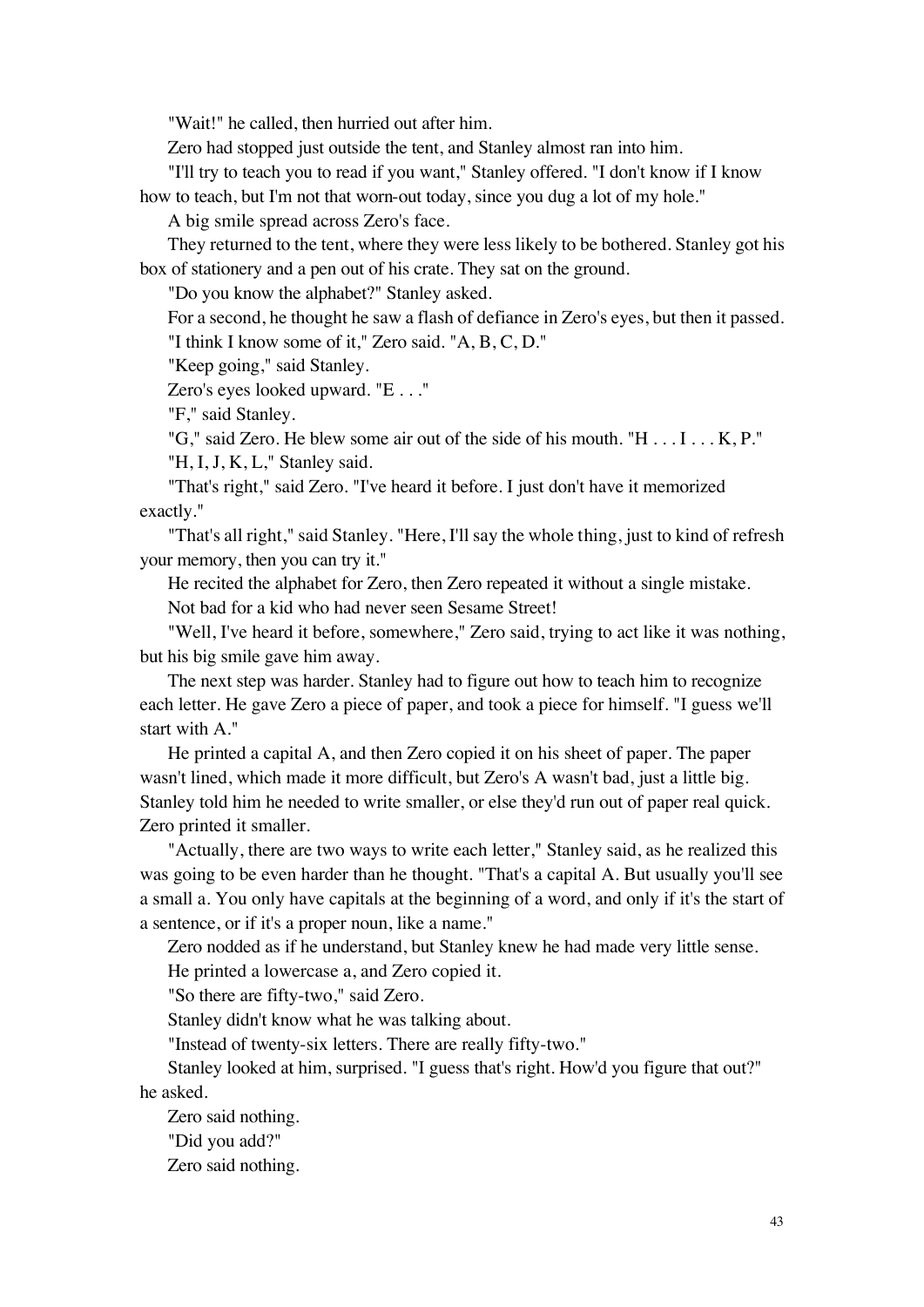"Did you multiply?"

"That's just how many there are," said Zero.

Stanley raised and lowered one shoulder. He didn't even know how Zero knew there were twenty-six in the first place. Did he count them as he recited them?

He had Zero write a few more upper- and lowercase A's, and then he moved on to a capital B. This was going to take a long time, he realized.

"You can teach me ten letters a day," suggested Zero. "Five capitals and five smalls. After five days I'll know them all. Except on the last day I'll have to do twelve. Six capitals and six smalls."

Again Stanley stared at him, amazed that he was able to figure all that out.

Zero must have thought he was staring for a different reason, because he said, "I'll dig part of your hole every day. I can dig for about an hour, then you can teach me for an hour. And since I'm a faster digger anyway, our holes will get done about the same time. I won't have to wait for you."

"Okay," Stanley agreed.

As Zero was printing his B's, Stanley asked him how he figured out it would take five days. "Did you multiply? Did you divide?"

"That's just what it is," Zero said.

"It's good math," said Stanley.

"I'm not stupid," Zero said. "I know everybody thinks I am. I just don't like answering their questions."

Later that night, as he lay on his cot, Stanley reconsidered the deal he had made with Zero. Getting a break every day would be a relief, but he knew X-Ray wouldn't like it. He wondered if there might be some way Zero would agree to dig part of X-Ray's hole as well. But then again, why should he? I'm the one teaching Zero. I need the break so I'll have the energy to ' teach him. I'm the one who took the blame for the sunflower seeds. I'm the one who Mr. Sir is mad at.

He closed his eyes, and images from the Warden's cabin floated inside his head: her red fingernails, Mr. Sir writhing on the floor, her flowered makeup kit.

He opened his eyes.

He suddenly realized where he'd seen the gold tube before.

He'd seen it in his mother's bathroom, and he'd seen it again in the Warden's cabin. It was half of a lipstick container.

KB?

KB?

He felt a jolt of astonishment.

His mouth silently formed the name Kate Barlow, as he wondered if it really could have belonged to the kissin' outlaw.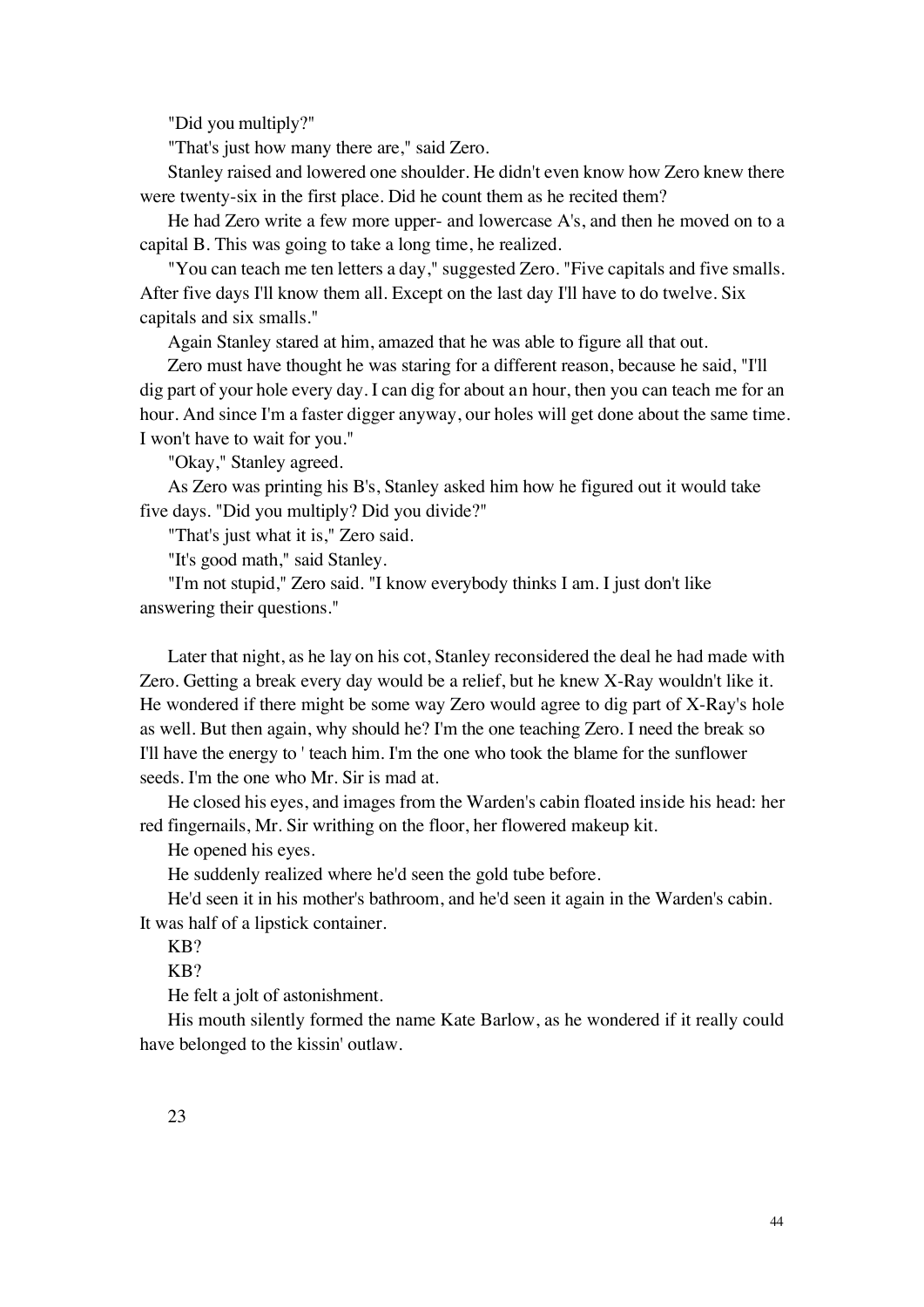One hundred and ten years ago, Green Lake was the largest lake in Texas. It was full of clear cool water, and it sparkled like a giant emerald in the sun. It was especially beautiful in the spring, when the peach trees, which lined the shore, bloomed with pink and rose-colored blossoms.

There was always a town picnic on the Fourth of July. They'd play games, dance, sing, and swim in the lake to keep cool. Prizes were awarded for the best peach pie and peach jam.

A special prize was given every year to Miss Katherine Barlow for her fabulous spiced peaches. No one else even tried to make spiced peaches, because they knew none could be as delicious as hers.

Every summer Miss Katherine would pick bushels of peaches and preserve them in jars with cinnamon, cloves, nutmeg, and other spices which she kept secret. The jarred peaches would last all winter. They probably would have lasted a lot longer than that, but they were always eaten by the end of winter.

It was said that Green Lake was "heaven on earth" and that Miss Katherine's spiced peaches were "food for the angels."

Katherine Barlow was the town's only schoolteacher. She taught in an old one-room schoolhouse. It was old even then. The roof leaked. The windows wouldn't open. The door hung crooked on its bent hinges.

She was a wonderful teacher, full of knowledge and full of life. The children loved her.

She taught classes in the evening for adults, and many of the adults loved her as well. She was very pretty. Her classes were often full of young men, who were a lot more interested in the teacher than they were in getting an education.

But all they ever got was an education.

One such young man was Trout Walker. His real name was Charles Walker, but everyone called him Trout because his two feet smelled like a couple of dead fish.

This wasn't entirely Trout's fault. He had an incurable foot fungus. In fact, it was the same foot fungus that a hundred and ten years later would afflict the famous ballplayer Clyde Livingston. But at least Clyde Livingston showered every day.

"I take a bath every Sunday morning," Trout would brag, "whether I need to or not."

Most everyone in the town of Green Lake expected Miss Katherine to marry Trout Walker. He was the son of the richest man in the county. His family owned most of the peach trees and all the land on the east side of the lake.

Trout often showed up at night school but never paid attention. He talked in class and was disrespectful of the students around him. He was loud and stupid.

A lot of men in town were not educated. That didn't bother Miss Katherine. She knew they'd spent most of their lives working on farms and ranches and hadn't had much schooling. That was why she was there—to teach them.

But Trout didn't want to learn. He seemed to be proud of his stupidity.

"How'd you like to take a ride on my new boat this Saturday?" he asked her one evening after class.

"No, thank you," said Miss Katherine.

"We've got a brand-new boat," he said. "You don't even have to row it."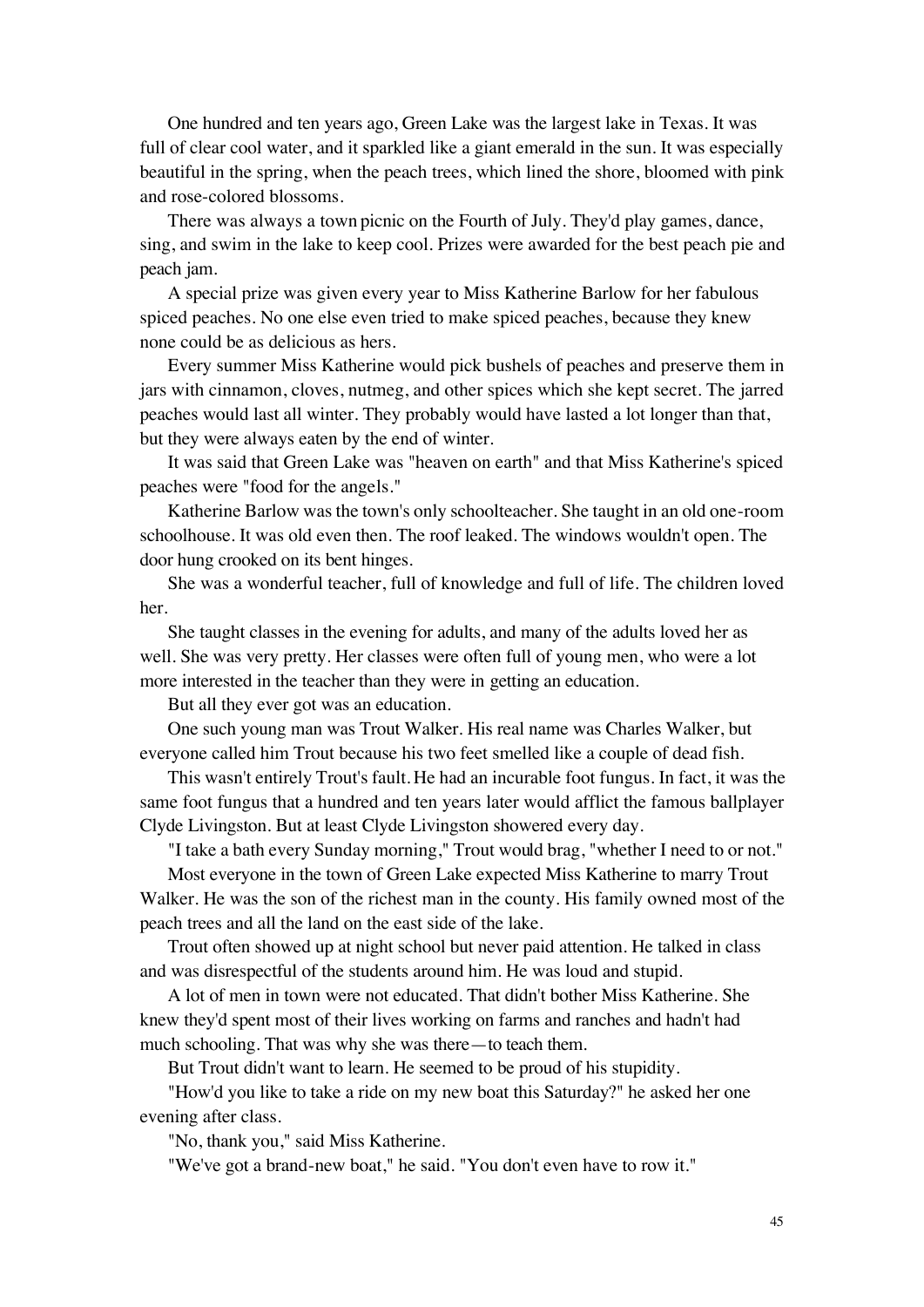"Yes, I know," said Miss Katherine.

Everyone in town had seen—and heard—the Walkers' new boat. It made a horrible loud noise and spewed ugly black smoke over the beautiful lake.

Trout had always gotten everything he ever wanted. He found it hard to believe that Miss Katherine had turned him down. He pointed his finger at her and said, "No one ever says 'No' to Charles Walker!"

"I believe I just did," said Katherine Barlow.

# 24

Stanley was half asleep as he got in line for breakfast, but the sight of Mr. Sir awakened him. The left side of Mr. Sir's face had swollen to the size of half a cantaloupe. There were three dark-purple jagged lines running down his cheek where the Warden had scratched him.

The other boys in Stanley's tent had obviously seen Mr. Sir as well, but they had the good sense not to say anything. Stanley put a carton of juice and a plastic spoon on his tray. He kept his eyes down and hardly breathed as Mr. Sir ladled some oatmeal-like stuff into his bowl.

He brought his tray to the table. Behind him, a boy from one of the other tents said, "Hey, what happened to your face?"

There was a crash.

Stanley turned to see Mr. Sir holding the boy's head against the oatmeal pot. "Is something wrong with my face?"

The boy tried to speak but couldn't. Mr. Sir had him by the throat.

"Does anyone see anything wrong with my face?" asked Mr. Sir, as he continued to choke the boy.

Nobody said anything.

Mr. Sir let the boy go. His head banged against the table as he fell to the ground.

Mr. Sir stood over him and asked, "How does my face look to you now?"

A gurgling sound came out of the boy's mouth, then he managed to gasp the word, "Fine."

"I'm kind of handsome, don't you think?"

"Yes, Mr. Sir."

Out on the lake, the other boys asked Stanley what he knew about Mr. Sir's face, but he just shrugged and dug his hole. If he didn't talk about it, maybe it would go away.

He worked as hard and as fast as he could, not trying to pace himself. He just wanted to get off the lake and away from Mr. Sir as soon as possible. Besides, he knew he'd get a break.

"Whenever you're ready, just let me know," Zero had said.

The first time the water truck came, it was driven by Mr. Pendanski. The second time, Mr. Sir was driving.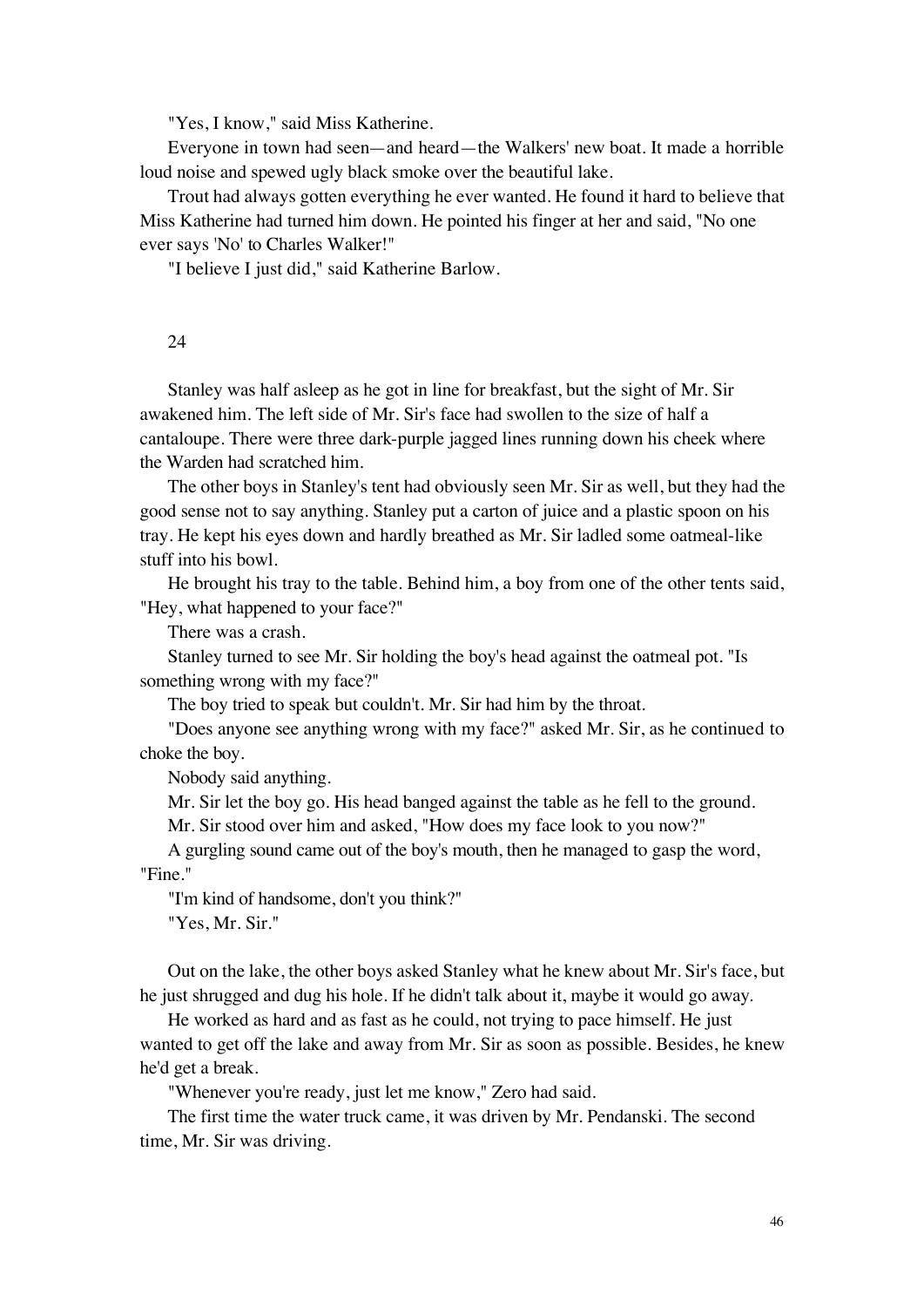No one said anything except "Thank you, Mr. Sir" as he filled each canteen. No one even dared to look at his grotesque face.

As Stanley waited, he ran his tongue over the roof of his mouth and inside his cheeks. His mouth was as dry and as parched as the lake. The bright sun reflected off the side mirror of the truck, and Stanley had to shield his eyes with his hand.

"Thank you, Mr. Sir," said Magnet, as he took his canteen from him.

"You thirsty, Caveman?" Mr. Sir asked.

"Yes, Mr. Sir," Stanley said, handing his canteen to him.

Mr. Sir opened the nozzle, and the water flowed out of the tank, but it did not go into Stanley's canteen. Instead, he held the canteen right next to the stream of water.

Stanley watched the water splatter on the dirt, where it was quickly absorbed by the thirsty ground.

Mr. Sir let the water run for about thirty seconds, then stopped. "You want more?" he asked.

Stanley didn't say anything.

Mr. Sir turned the water back on, and again Stanley watched it pour onto the dirt. "There, that should be plenty." He handed Stanley his empty canteen.

Stanley stared at the dark spot on the ground, which quickly shrank before his eyes. "Thank you, Mr. Sir," he said.

## 25

There was a doctor in the town of Green Lake, one hundred and ten years ago. His name was Dr. Hawthorn. And whenever people got sick, they would go see Doc Hawthorn. But they would also see Sam, the onion man.

"Onions! Sweet, fresh onions!" Sam would call, as he and his donkey, Mary Lou, walked up and down the dirt roads of Green Lake. Mary Lou pulled a cart full of onions.

Sam's onion field was somewhere on the other side of the lake. Once or twice a week he would tow across the lake and pick a new batch to fill the cart. Sam had big strong arms, but it would still take all day for him to row across the lake and another day for him to return. Most of the time he would leave Mary Lou in a shed, which the Walkers let him use at no charge, but sometimes he would take Mary Lou on his boat with him.

Sam claimed that Mary Lou was almost fifty years old, which was, and still is, extraordinarily old for a donkey.

"She eats nothing but raw onions," Sam would say, holding up a white onion between his dark fingers. "It's nature's magic vegetable. If a person ate nothing but raw onions, he could live to be two hundred years old."

Sam was not much older than twenty, so nobody was quite sure that Mary Lou was really as old as he said she was. How would he know?

Still, nobody ever argued with Sam. And whenever they were sick, they would go not only to Doc Hawthorn but also to Sam.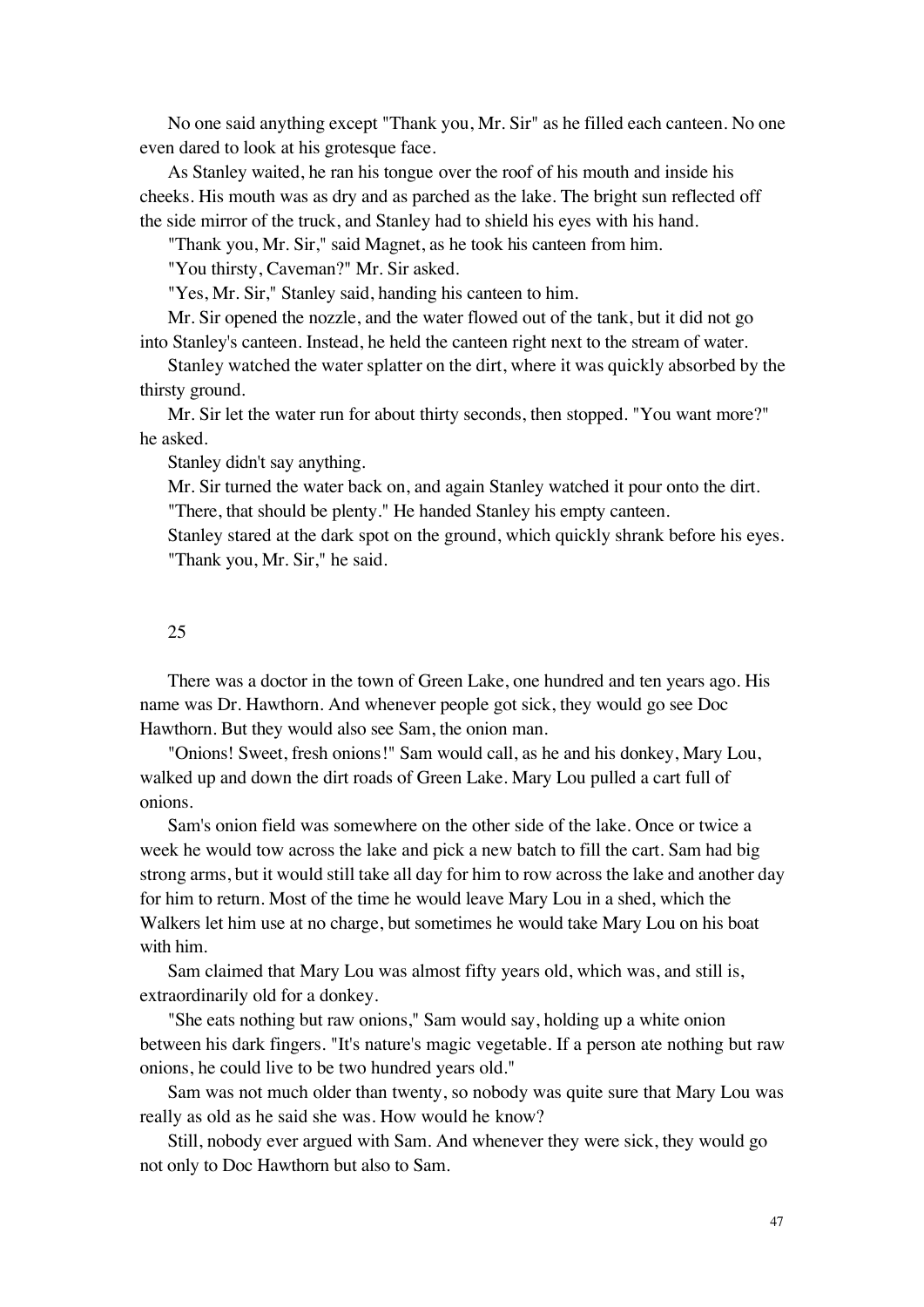Sam always gave the same advice: "Eat plenty of onions."

He said that onions were good for the digestion, the liver, the stomach, the lungs, the heart, and the brain. "If you don't believe me, just look at old Mary Lou here. She's never been sick a day in her life."

He also had many different ointments, lotions, syrups, and pastes all made out of onion juice and different parts of the onion plant. This one cured asthma. That one was for warts and pimples. Another was a remedy for arthritis.

He even had a special ointment which he claimed would cure baldness. "Just rub it on your husband's head every night when he's sleeping, Mrs. Collingwood, and soon his hair will be as thick and as long as Mary Lou's tail."

Doc Hawthorn did not resent Sam. The folks of Green Lake were afraid to take chances. They would get regular medicine from Doc Hawthorn and onion concoctions from Sam. After they got over their illness, no one could be sure, not even Doc Hawthorn, which of the two treatments had done the trick.

Doc Hawthorn was almost completely bald, and in the morning his head often smelled like onions.

Whenever Katherine Barlow bought onions, she always bought an extra one or two and would let Mary Lou eat them out of her hand.

"Is something wrong?" Sam asked her one day as she was feeding Mary Lou. "You seem distracted."

"Oh, just the weather," said Miss Katherine. "It looks like rain clouds moving in." "Me and Mary Lou, we like the rain," said Sam.

"Oh, I like it fine," said Miss Katherine, as she rubbed the donkey's rough hair on top of its head. "It's just that the roof leaks in the schoolhouse."

"I can fix that," said Sam.

"What are you going to do?" Katherine joked. "Fill the holes with onion paste?" Sam laughed. "I'm good with my hands," he told her. "I built my own boat. If it leaked, I'd be in big trouble."

Katherine couldn't help but notice his strong, firm hands.

They made a deal. He agreed to fix the leaky roof in exchange for six jars of spiced peaches.

It took Sam a week to fix the roof, because he could only work in the afternoons, after school let out and before night classes began. Sam wasn't allowed to attend classes because he was a Negro, but they let him fix the building.

Miss Katherine usually stayed in the schoolhouse, grading papers and such, while Sam worked on the roof. She enjoyed what little conversation they were able to have, shouting up and down to each other. She was surprised by his interest in poetry. When he took a break, she would sometimes read a poem to him. On more than one occasion, she would start to read a poem by Poe or Longfellow, only to hear him finish it for her, from memory.

She was sad when the roof was finished.

"Is something wrong?" he asked.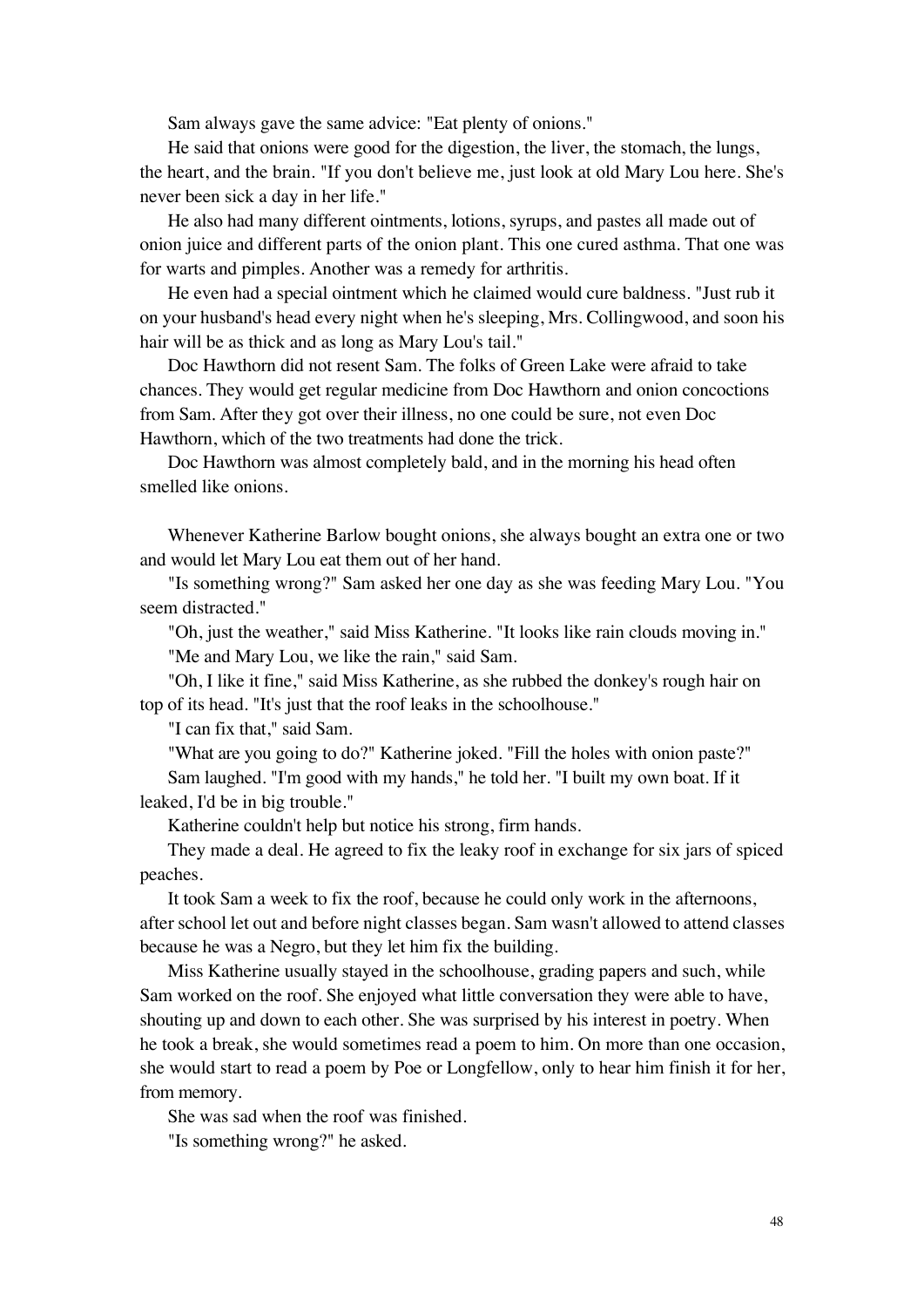"No, you did a wonderful job," she said. "It's just that . . . the windows won't open. The children and I would enjoy a breeze now and then."

"I can fix that," said Sam.

She gave him two more jars of peaches and Sam fixed the windows.

It was easier to talk to him when he was working on the windows. He told her about his secret onion field on the other side of the lake, "where the onions grow all year round, and the water runs uphill."

When the windows were fixed, she complained that her desk wobbled.

"I can fix that," said Sam.

The next time she saw him, she mentioned that "the door doesn't hang straight," and she got to spend another afternoon with him while he fixed the door.

By the end of the first semester, Onion Sam had turned the old run-down schoolhouse into a well-crafted, freshly painted jewel of a building that the whole town was proud of. People passing by would stop and admire it. "That's our schoolhouse. It shows how much we value education here in Green Lake."

The only person who wasn't happy with it was Miss Katherine. She'd run out of things needing to be fixed.

She sat at her desk one afternoon, listening to the pitter-patter of the rain on the roof. No water leaked into the classroom, except for the few drops that came from her eyes.

"Onions! Hot sweet onions!" Sam called, out on the street.

She ran to him. She wanted to throw her arms around him but couldn't bring herself to do it. Instead she hugged Mary Lou's neck.

"Is something wrong?" he asked her.

"Oh, Sam," she said. "My heart is breaking."

"I can fix that," said Sam.

She turned to him.

He took hold of both of her hands, and kissed her.

Because of the rain, there was nobody else out on the street. Even if there was, Katherine and Sam wouldn't have noticed. They were lost in their own world.

At that moment, however, Hattie Parker stepped out of the general store. They didn't see her, but she saw them. She pointed her quivering finger in their direction and whispered, "God will punish you!"

## 26

There were no telephones, but word spread quickly through the small town. By the end of the day, everyone in Green Lake had heard that the schoolteacher had kissed the onion picker.

Not one child showed up for school the next morning.

Miss Katherine sat alone in the classroom and wondered if she had lost track of the day of the week. Perhaps it was Saturday. It wouldn't have surprised her. Her brain and heart had been spinning ever since Sam kissed her.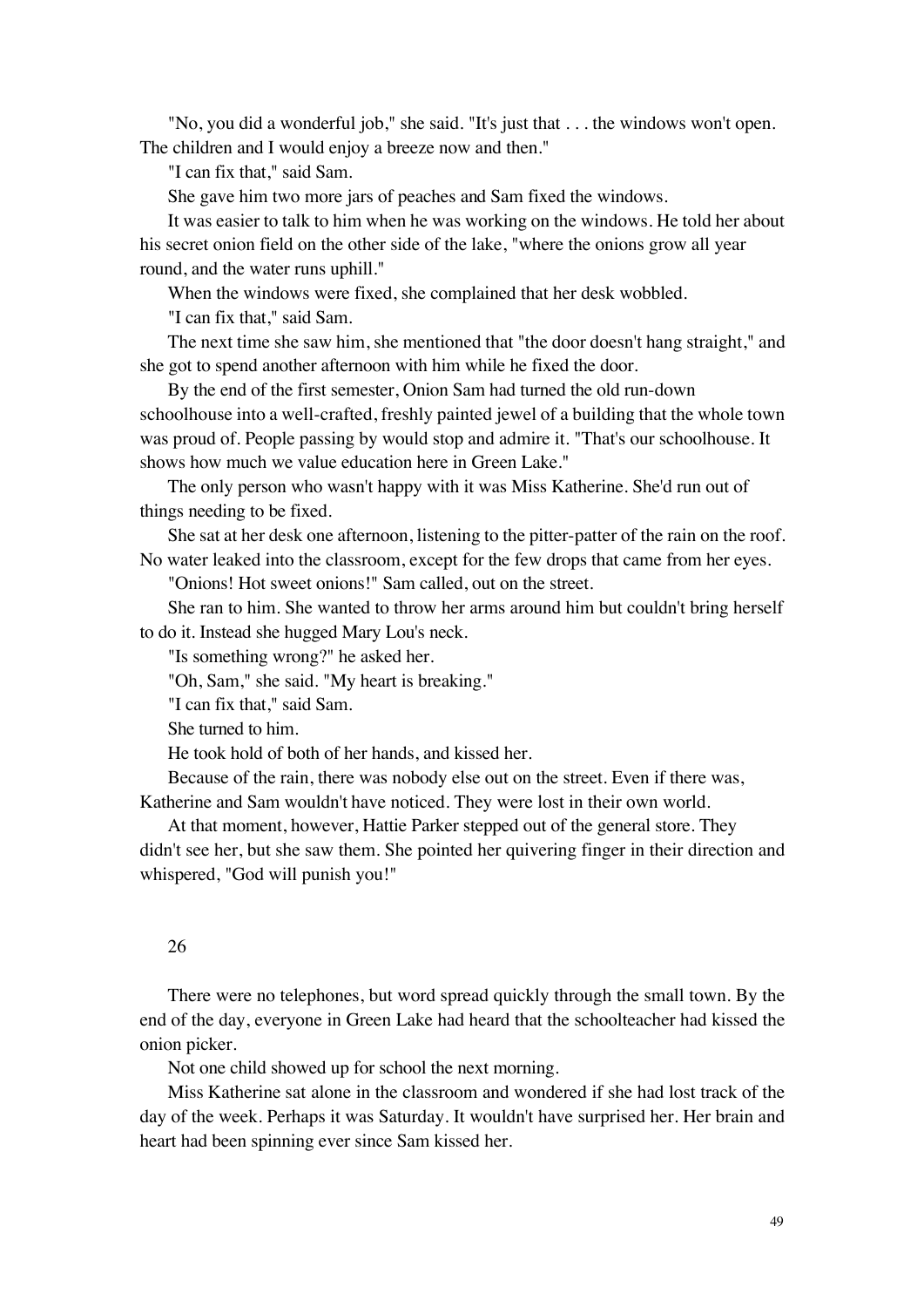She heard a noise outside the door, then suddenly a mob of men and women came storming into the school building. They were led by Trout Walker.

"There she is!" Trout shouted. "The Devil Woman!"

The mob was turning over desks and ripping down bulletin boards.

"She's been poisoning your children's brains with books," Trout declared.

They began piling all the books in the center of the room.

"Think about what you are doing!" cried Miss Katherine.

Someone made a grab for her, tearing her dress, but she managed to get out of the building. She ran to the sheriff's office.

The sheriff had his feet up on his desk and was drinking from a bottle of whiskey. "Mornin', Miss Katherine," he said.

"They're destroying the schoolhouse," she said, gasping for breath. "They'll burn it to the ground if someone doesn't stop them!"

"Just calm your pretty self down a second," the sheriff said in a slow drawl. "And tell me what you're talking about." He got up from his desk and walked over to her.

"Trout Walker has—"

"Now don't go saying nothing bad about Charles Walker," said the sheriff.

"We don't have much time!" urged Katherine. "You've got to stop them."

"You're sure pretty," said the sheriff.

Miss Katherine stared at him in horror.

"Kiss me," said the sheriff.

She slapped him across the face.

He laughed. "You kissed the onion picker. Why won't you kiss me?"

She tried to slap him again, but he caught her by the hand.

She tried to wriggle free. "You're drunk!" she yelled.

"I always get drunk before a hanging."

"A hanging? Who—"

"It's against the law for a Negro to kiss a white woman."

"Well, then you'll have to hang me, too," said Katherine. "Because I kissed him back."

"It ain't against the law for you to kiss him," the sheriff explained. "Just for him to kiss you."

"We're all equal under the eyes of God," she declared.

The sheriff laughed. "Then if Sam and I are equal, why won't you kiss me?" He laughed again. "I'll make you a deal. One sweet kiss, and I won't hang your boyfriend. I'll just run him out of town."

Miss Katherine jerked her hand free. As she hurried to the door, she heard the sheriff say, "The law will punish Sam. And God will punish you."

She stepped back into the street and saw smoke rising from the schoolhouse. She ran down to the lakefront, where Sam was hitching Mary Lou to the onion cart.

"Thank God, I found you," she sighed, hugging him. "We've got to get out of here. Now!"

"What—"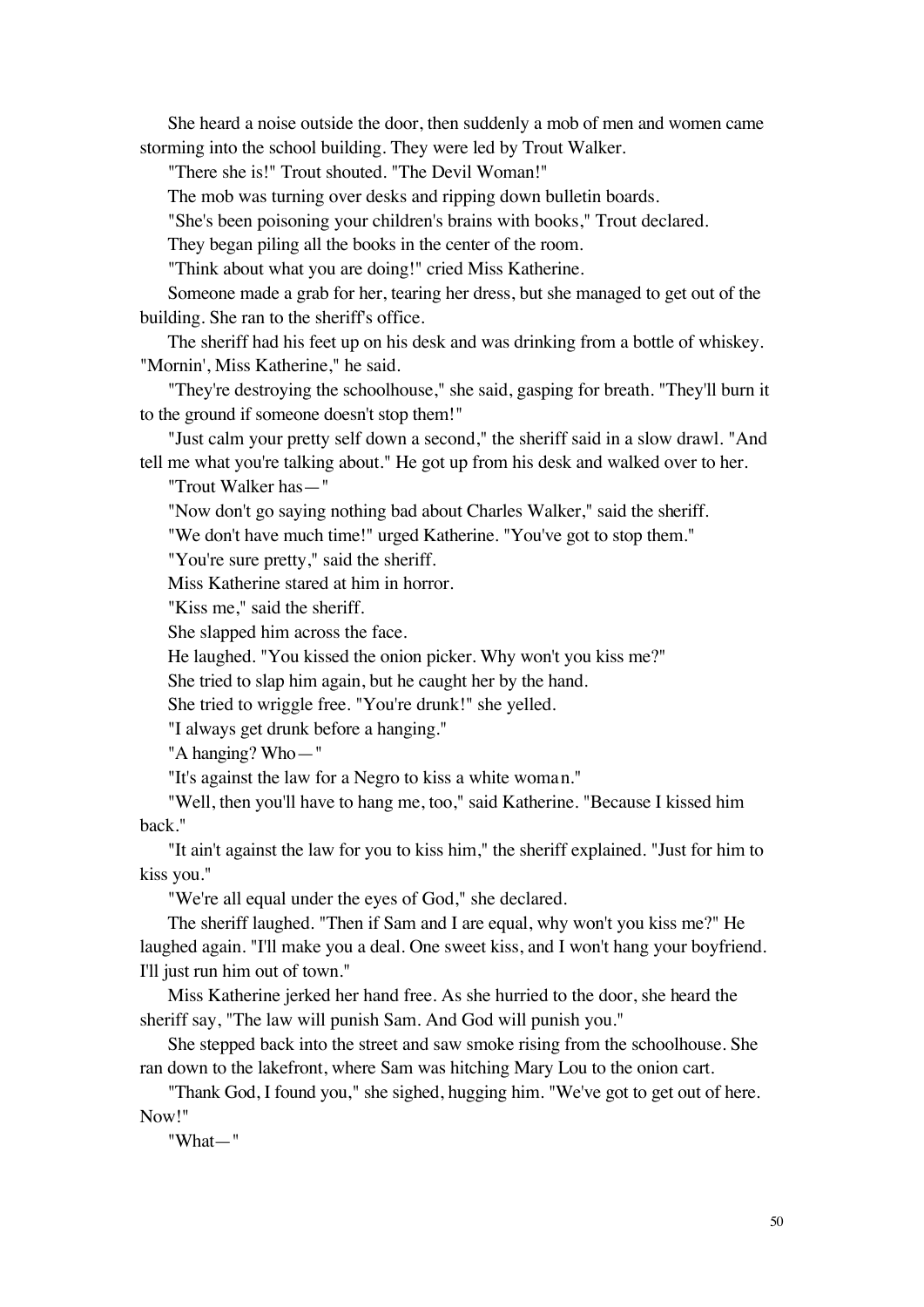"Someone must have seen us kissing yesterday," she said. "They set fire to the schoolhouse. The sheriff said he's going to hang you!"

Sam hesitated for a moment, as if he couldn't quite believe it. He didn't want to believe it. "C'mon, Mary Lou."

"We have to leave Mary Lou behind," said Katherine.

Sam stared at her a moment. There were tears in his eyes. "Okay."

Sam's boat was in the water, tied to a tree by a long rope. He untied it, and they waded through the water and climbed aboard. His powerful arms rowed them away from the shore.

But his powerful arms were no match for Trout Walker's motorized boat. They were little more than halfway across the lake when Miss Katherine heard the loud roar of the engine. Then she saw the ugly black smoke . . .

These are the facts:

The Walker boat smashed into Sam's boat. Sam was shot and killed in the water. Katherine Barlow was rescued against her wishes. When they returned to the shore, she saw Mary Lou's body lying on the ground. The donkey had been shot in the head.

That all happened one hundred and ten years ago. Since then, not one drop of rain has fallen on Green Lake.

You make the decision: Whom did God punish?

Three days after Sam's death, Miss Katherine shot the sheriff while he was sitting in his chair drinking a cup of coffee. Then she carefully applied a fresh coat of red lipstick and gave him the kiss he had asked for.

For the next twenty years Kissin' Kate Barlow was one of the most feared outlaws in all the West.

# 27

Stanley dug his shovel into the ground. His hole was about three and a half feet deep in the center. He grunted as he pried up some dirt, then flung it off to the side. The sun was almost directly overhead.

He glanced at his canteen lying beside his hole. He knew it was half full, but he didn't take a drink just yet. He had to drink sparingly, because he didn't know who would be driving the water truck the next time it came.

Three days had passed since the Warden had scratched Mr. Sir. Every time Mr. Sir delivered water, he poured Stanley's straight onto the ground.

Fortunately, Mr. Pendanski delivered the water more often than Mr. Sir. Mr. Pendanski was obviously aware of what Mr. Sir was doing, because he always gave Stanley a little extra. He'd fill Stanley's canteen, then let Stanley take a long drink, then top it off for him.

It helped, too, that Zero was digging some of Stanley's hole for him. Although, as Stanley had expected, the other boys didn't like to see Stanley sitting around while they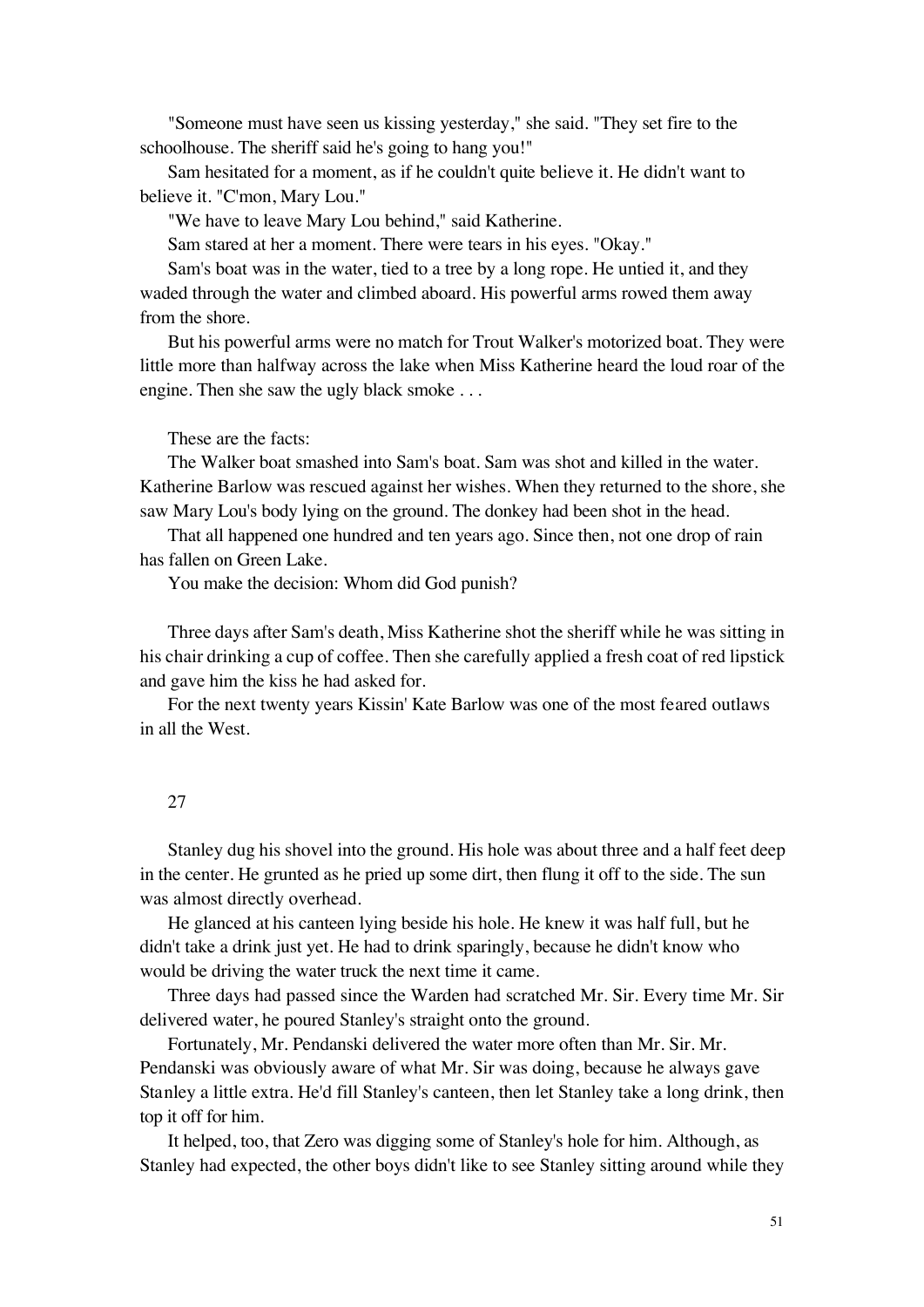were working. They'd say things like "Who died and made you king?" or "It must be nice to have your own personal slave."

When he tried pointing out that he was the one who took the blame for the sunflower seeds, the other boys said it was his fault because he was the one who spilled them. "I risked my life for those seeds," Magnet had said, "and all I got was one lousy handful."

Stanley had also tried to explain that he needed to save his energy so he could teach Zero how to read, but the other boys just mocked him.

"Same old story, ain't it, Armpit?" X-Ray had said. "The white boy sits around while the black boy does all the work. Ain't that right, Caveman?"

"No, that's not right," Stanley replied.

"No, it ain't," X-Ray agreed. "It ain't right at all."

Stanley dug out another shovelful of dirt. He knew X-Ray wouldn't have been talking like that if he was the one teaching Zero to read. Then X-Ray would be talking about how important it was that he got his rest, right? So he could be a better teacher, right?

And that was true. He did need to save his strength so he could be a better teacher, although Zero was a quick learner. Sometimes, in fact, Stanley hoped the Warden was watching them, with her secret cameras and microphones, so she'd know that Zero wasn't as stupid as everyone thought.

From across the lake he could see the approaching dust cloud. He took a drink from his canteen, then waited to see who was driving the truck.

The swelling on Mr. Sir's face had gone down, but it was still a little puffy. There had been three scratch marks down his cheek. Two of the marks had faded, but the middle scratch must have been the deepest, because it still remained. It was a jagged purple line running from below his eye to below his mouth, like a tattoo of a scar.

Stanley waited in line, then handed him his canteen.

Mr. Sir held it up to his ear and shook it. He smiled at the swishing sound. Stanley hoped he wouldn't dump it out.

To his surprise, Mr. Sir held the canteen under the stream of water and filled it. "Wait here," he said.

Still holding Stanley's canteen, Mr. Sir walked past him, then went around the side of the truck and into the cab, where he couldn't be seen.

"What's he doing in there?" asked Zero.

"I wish I knew," said Stanley.

A short while later, Mr. Sir came out of the truck and handed Stanley his canteen. It was still full.

"Thank you, Mr. Sir."

Mr. Sir smiled at him. "What are you waiting for?" he asked. "Drink up." He popped some sunflower seeds into his mouth, chewed, and spit out the shells.

Stanley was afraid to drink it. He hated to think what land of vile substance Mr. Sir might have put in it.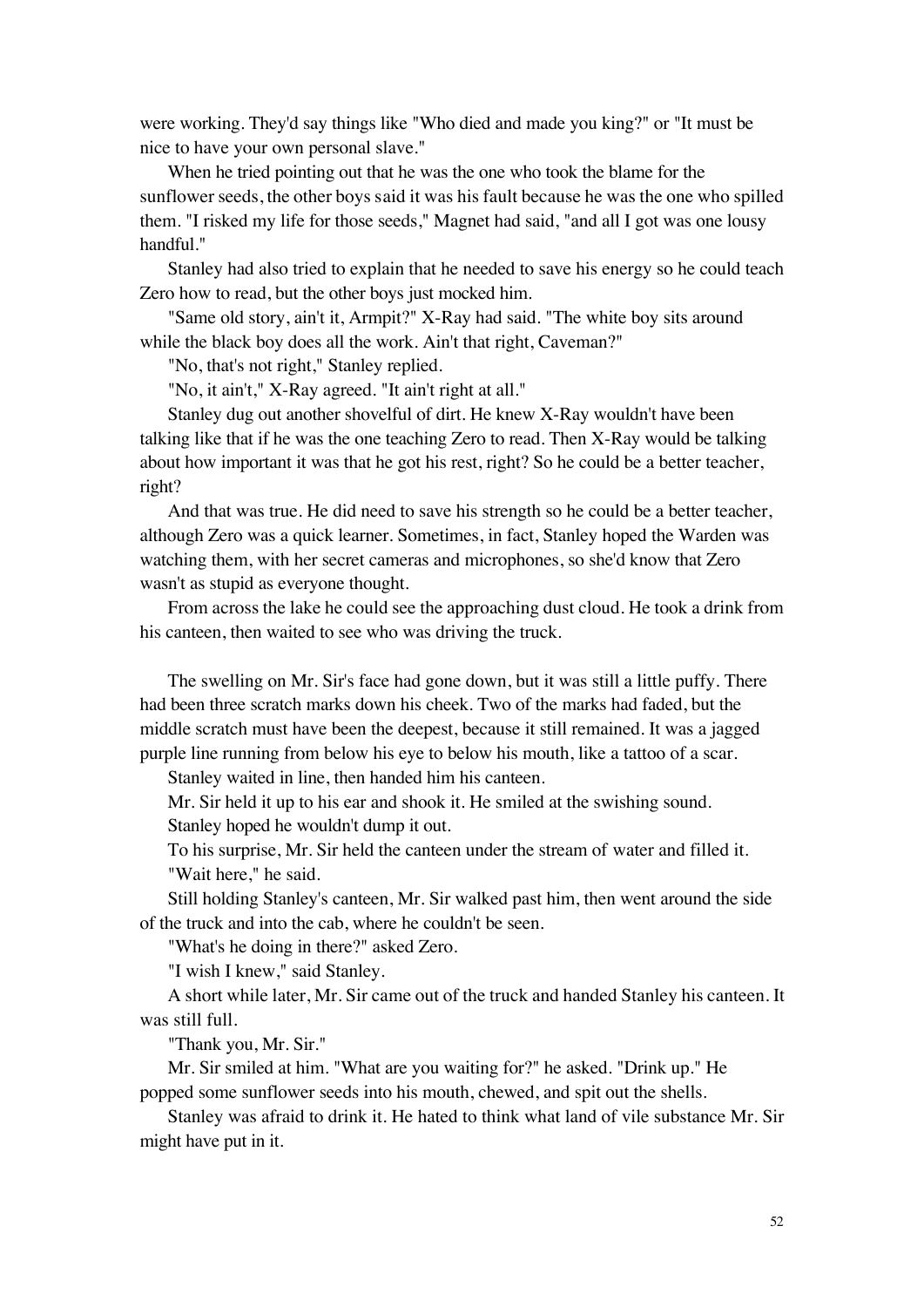He brought the canteen back to his hole. For a long time, he left it beside his hole as he continued to dig. Then, when he was so thirsty that he could hardly stand it anymore, he unscrewed the cap, turned the canteen over, and poured it all out onto the dirt. He was afraid that if he'd waited another second, he might have taken a drink.

After Stanley taught Zero the final six letters of the alphabet, he taught him to write his name.

"Capital Z-e-r-o."

Zero wrote the letters as Stanley said them. "Zero," he said, looking at his piece of paper. His smile was too big for his face.

Stanley watched him write it over and over again.

Zero Zero Zero Zero Zero Zero Zero . . .

In a way, it made him sad. He couldn't help but think that a hundred times zero was still nothing.

"You know, that's not my real name," Zero said as they headed to the Wreck Room for dinner.

"Well, yeah," Stanley said, "I guess I knew that." He had never really been sure. "Everyone's always called me Zero, even before I came here."

"Oh. Okay."

"My real name is Hector."

"Hector," Stanley repeated.

"Hector Zeroni."

## 28

After twenty years, Kate Barlow returned to Green Lake. It was a place where nobody would ever find her—a ghost town on a ghost lake.

The peach trees had all died, but there were a couple of small oak trees still growing by an old abandoned cabin. The cabin used to be on the eastern shore of the lake. Now the edge of the lake was over five miles away, and it was little more than a small pond full of dirty water.

She lived in the cabin. Sometimes she could hear Sam's voice echoing across the emptiness. "Onions! Sweet fresh onions."

She knew she was crazy. She knew she'd been crazy for the last twenty years.

"Oh, Sam," she would say, speaking into the vast emptiness. "I know it is hot, but I feel so very cold. My hands are cold. My feet are cold. My face is cold. My heart is cold."

And sometimes she would hear him say, "I can fix that," and she'd feel his warm arm across her shoulders.

She'd been living in the cabin about three months when she was awakened one morning by someone kicking open the cabin door. She opened her eyes to see the blurry end of a rifle, two inches from her nose.

She could smell Trout Walker's dirty feet.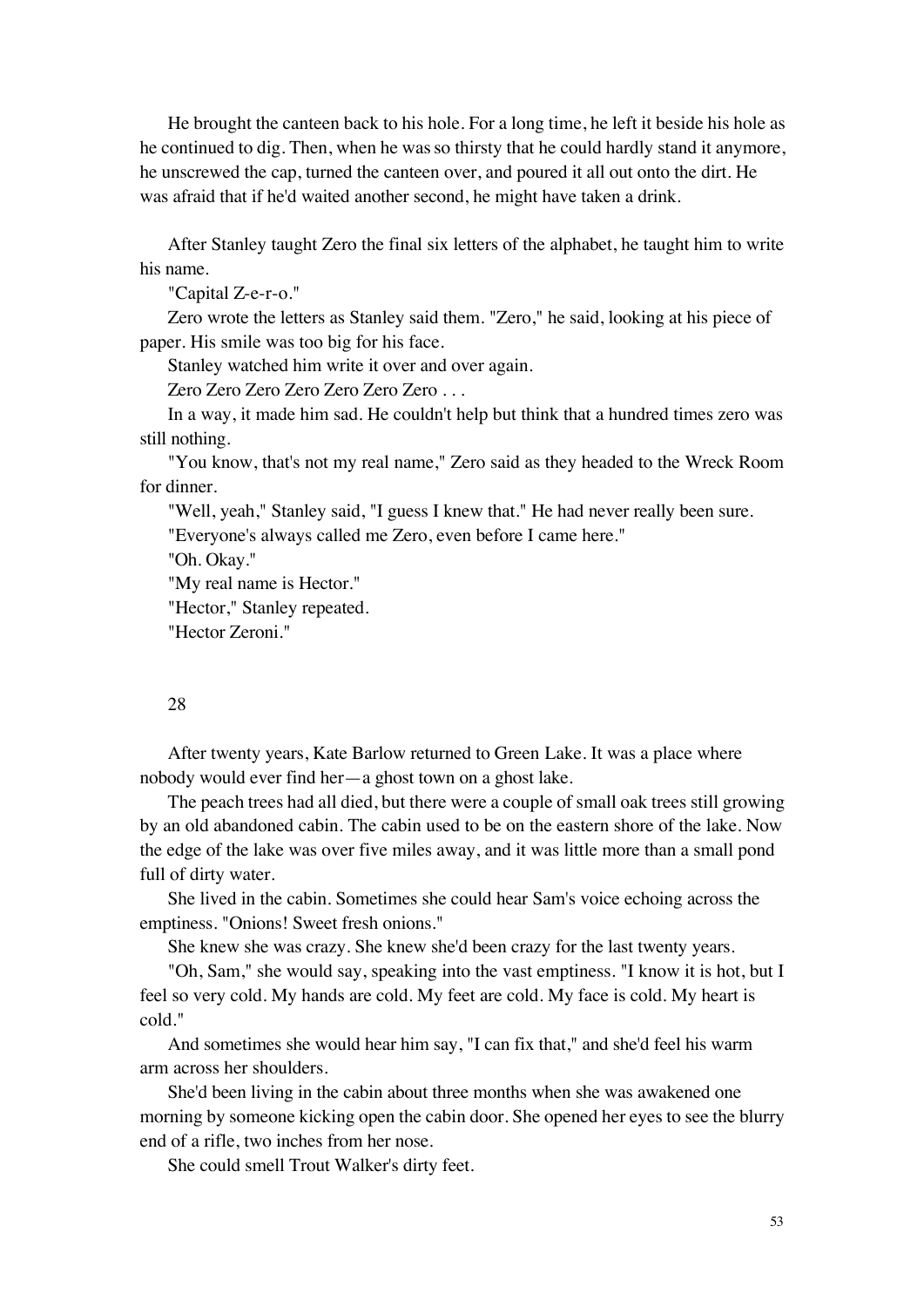"You've got exactly ten seconds to tell me where you've hidden your loot," said Trout. "Or else I'll blow your head off."

She yawned.

A redheaded woman was there with Trout. Kate could see her rummaging through the cabin, dumping drawers and knocking things from the shelves of cabinets.

The woman came to her. "Where is it?" she demanded.

"Linda Miller?" asked Kate. "Is that you?"

Linda Miller had been in the fourth grade when Kate Barlow was still a teacher. She had been a cute freckle-faced girl with beautiful red hair. Now her face was blotchy, and her hair was dirty and scraggly.

"It's Linda Walker now," said Trout.

"Oh, Linda, I'm so sorry," said Kate.

Trout jabbed her throat with the rifle. "Where's the loot?"

"There is no loot," said Kate.

"Don't give me that!" shouted Trout. "You've robbed every bank from here to Houston."

"You better tell him," said Linda. "We're desperate."

"You married him for his money, didn't you?" asked Kate.

Linda nodded. "But it's all gone. It dried up with the lake. The peach trees. The livestock. I kept thinking: It has to rain soon. The drought can't last forever. But it just kept getting hotter and hotter and hotter . . ." Her eyes fixed on the shovel, which was leaning up against the fireplace. "She's buried it!" she declared.

"I don't know what you're talking about," said Kate.

There was a loud blast as Trout fired his rifle just above her head. The window behind her shattered. "Where's it buried?" he demanded.

"Go ahead and kill me, Trout," said Kate. "But I sure hope you like to dig. 'Cause you're going to be digging for a long time. It's a big vast wasteland out there. You, and your children, and their children, can dig for the next hundred years and you'll never find it."

Linda grabbed Kate's hair and jerked her head back. "Oh, we're not going to kill you," she said. "But by the time we're finished with you, you're going to wish you were dead."

"I've been wishing I was dead for the last twenty years," said Kate.

They dragged her out of bed and pushed her outside. She wore blue silk pajamas. Her turquoise-studded black boots remained beside her bed.

They loosely tied her legs together so she could walk, but she couldn't run. They made her walk barefoot on the hot ground.

They wouldn't let her stop walking.

"Not until you take us to the loot," said Trout.

Linda hit Kate on the back of her legs with the shovel. "You're going to take us to it sooner or later. So you might as well make it sooner."

She walked one way, then the other, until her feet were black and blistered.

Whenever she stopped, Linda whacked her with the shovel.

"I'm losing my patience," warned Trout.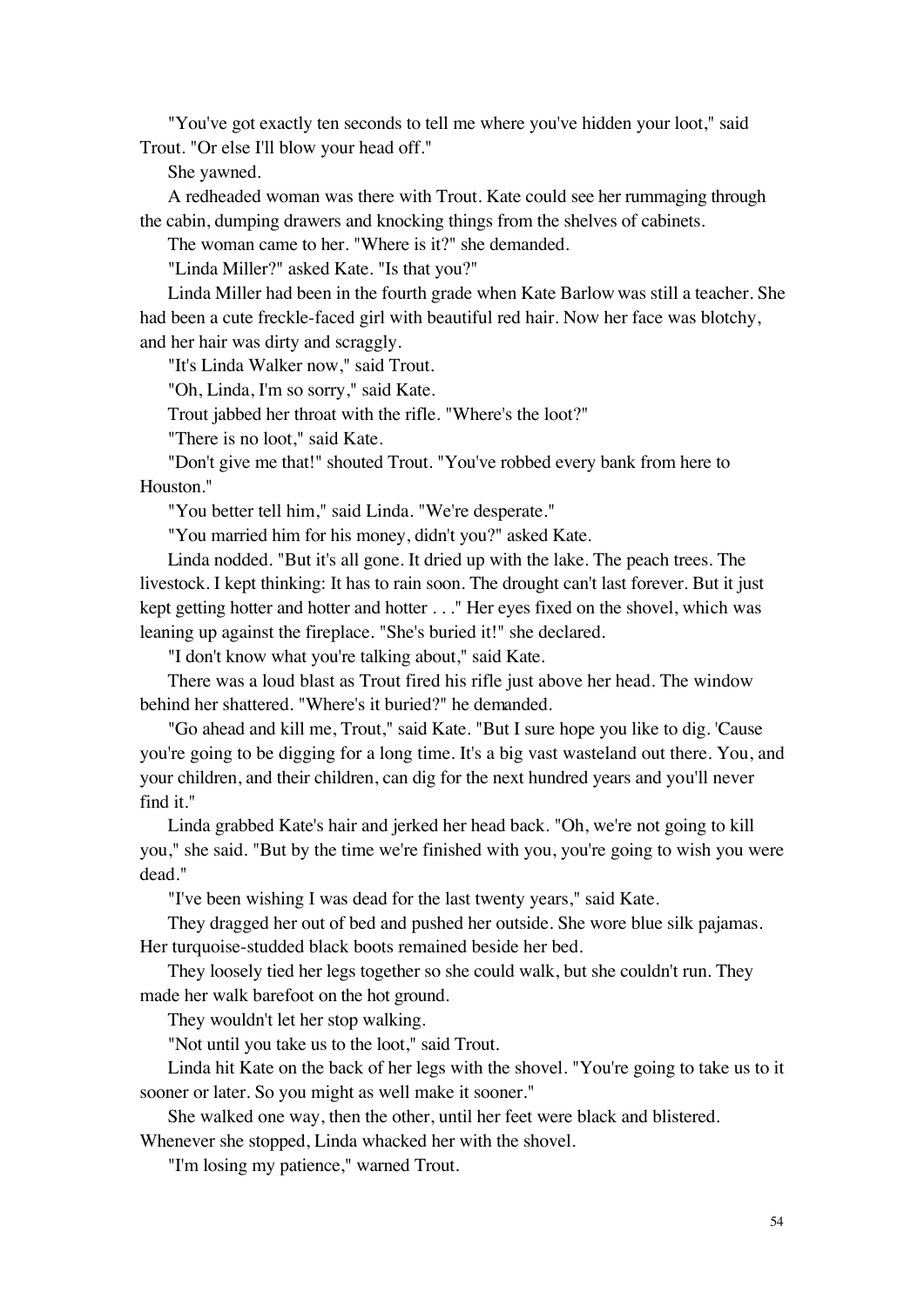She felt the shovel jab into her back, and she fell onto hard dirt.

"Get up!" ordered Linda.

Kate struggled to her feet.

"We're being easy on you today," said Trout. "It's just going to keep getting worse and worse for you until you take us to it."

"Look out!" shouted Linda.

A lizard leaped toward them. Kate could see its big red eyes.

Linda tried to hit it with the shovel, and Trout shot at it, but they both missed.

The lizard landed on Kate's bare ankle. Its sharp black teeth bit into her leg. Its white tongue lapped up the droplets of blood that leaked out of the wound.

Kate smiled. There was nothing they could do to her anymore. "Start digging," she said.

"Where is it?" Linda screeched.

"Where'd you bury it?" Trout demanded.

Kate Barlow died laughing.

# PART TWO THE LAST HOLE

### 29

There was a change in the weather.

For the worse.

The air became unbearably humid. Stanley was drenched in sweat. Beads of moisture ran down the handle of his shovel. It was almost as if the temperature had gotten so hot that the air itself was sweating.

A loud boom of thunder echoed across the empty lake.

A storm was way off to the west, beyond the mountains. Stanley could count more than thirty seconds between the flash of lightning and the clap of thunder. That was how far away the storm was. Sound travels a great distance across a barren wasteland.

Usually, Stanley couldn't see the mountains at this time of day. The only time they were visible was just at sunup, before the air became hazy. Now, however, the sky was very dark off to the west, and every time the lightning flashed, the dark shape of the mountains would briefly appear.

"C'mon, rain!" shouted Armpit. "Blow this way!"

"Maybe it'll rain so hard it will fill up the whole lake," said Squid. "We can go swimming."

"Forty days and forty nights," said X-Ray. "Guess we better start building us an ark. Get two of each animal, right?"

"Right," said Zigzag. "Two rattlesnakes. Two scorpions. Two yellow-spotted lizards."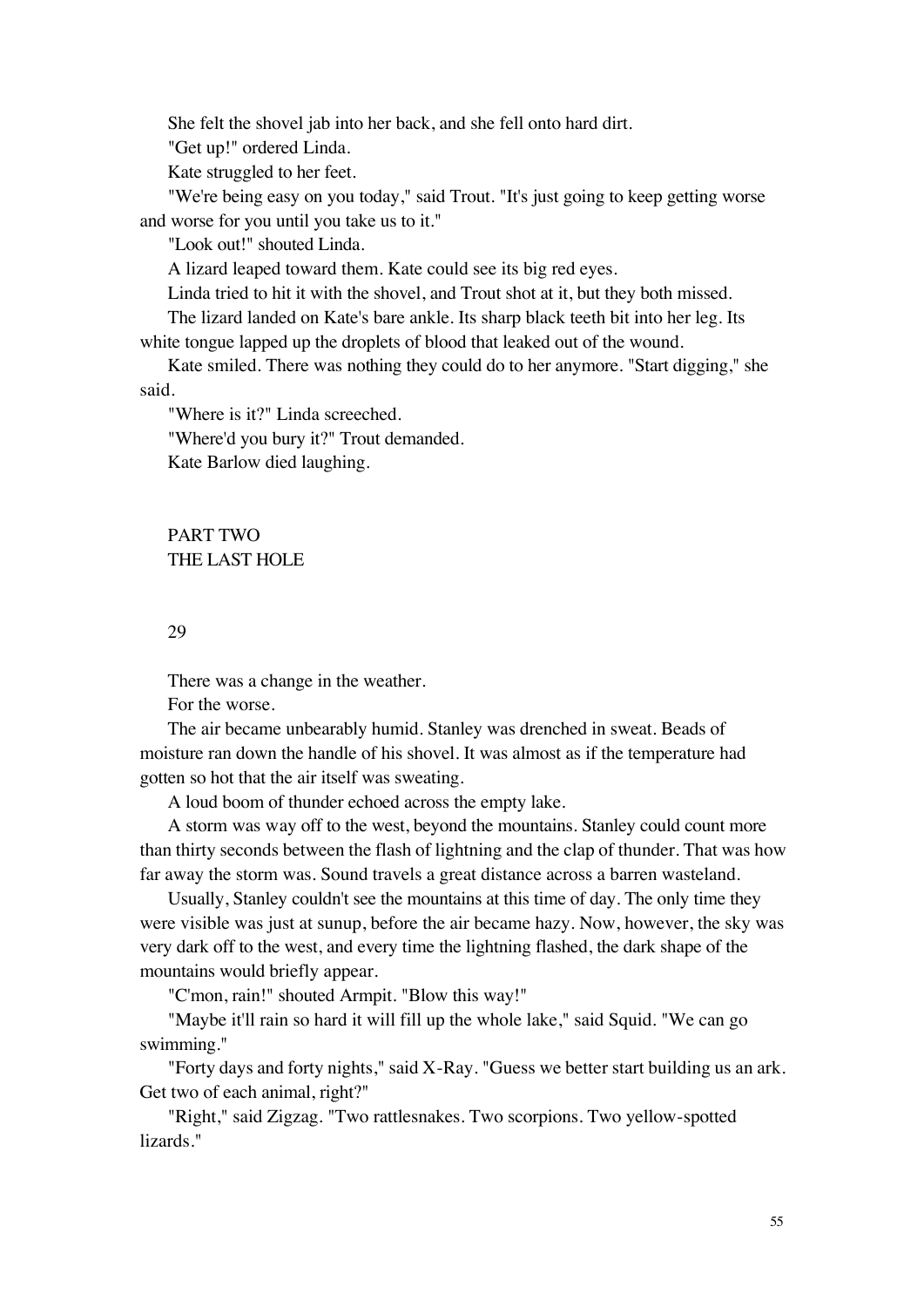The humidity, or maybe the electricity in the air, had made Zigzag's head even more wild-looking. His frizzy blond hair stuck almost straight out.

The horizon lit up with a huge web of lightning. In that split second Stanley thought he saw an unusual rock formation on top of one of the mountain peaks. The peak looked to him exactly like a giant fist, with the thumb sticking straight up.

Then it was gone.

And Stanley wasn't sure whether he'd seen it or not.

"I found refuge on God's thumb."

That was what his great-grandfather had supposedly said after Kate Barlow had robbed him and left him stranded in the desert.

No one ever knew what he meant by that. He was delirious when he said it.

"But how could he live for three weeks without food or water?" Stanley had asked his father.

"I don't know. I wasn't there," replied his father. "I wasn't born yet. My father wasn't born yet. My grandmother, your great-grandmother, was a nurse in the hospital where they treated him. He'd always talked about how she'd dab his forehead with a cool wet cloth. He said that's why he fell in love with her. He thought she was an angel."

"A real angel?"

His father didn't know.

"What about after he got better? Did he ever say what he meant by God's thumb, or how he survived?"

"No. He just blamed his no-good-pig-stealing-father."

The storm moved off farther west, along with any hope of rain. But the image of the fist and thumb remained in Stanley's head. Although, instead of lightning flashing behind the thumb, in Stanley's mind, the lightning was coming out of the thumb, as if it were the thumb of God.

## 30

The next day was Zigzag's birthday. Or so he said. Zigzag lay in his cot as everyone headed outside. "I get to sleep in, because it's my birthday."

Then a little while later he cut into the breakfast line, just in front of Squid. Squid told him to go to the end of the line. "Hey, it's my birthday," Zigzag said, staying where he was.

"It's not your birthday," said Magnet, who was standing behind Squid.

"Is too," said Zigzag. "July 8."

Stanley was behind Magnet. He didn't know what day of the week it was, let alone the date. It could have been July 8, but how would Zigzag know?

He tried to figure out how long he'd been at Camp Green Lake, if indeed it was July

8. "I came here on May 24," he said aloud. "So that means I've been here . . ." "Forty-six days," said Zero.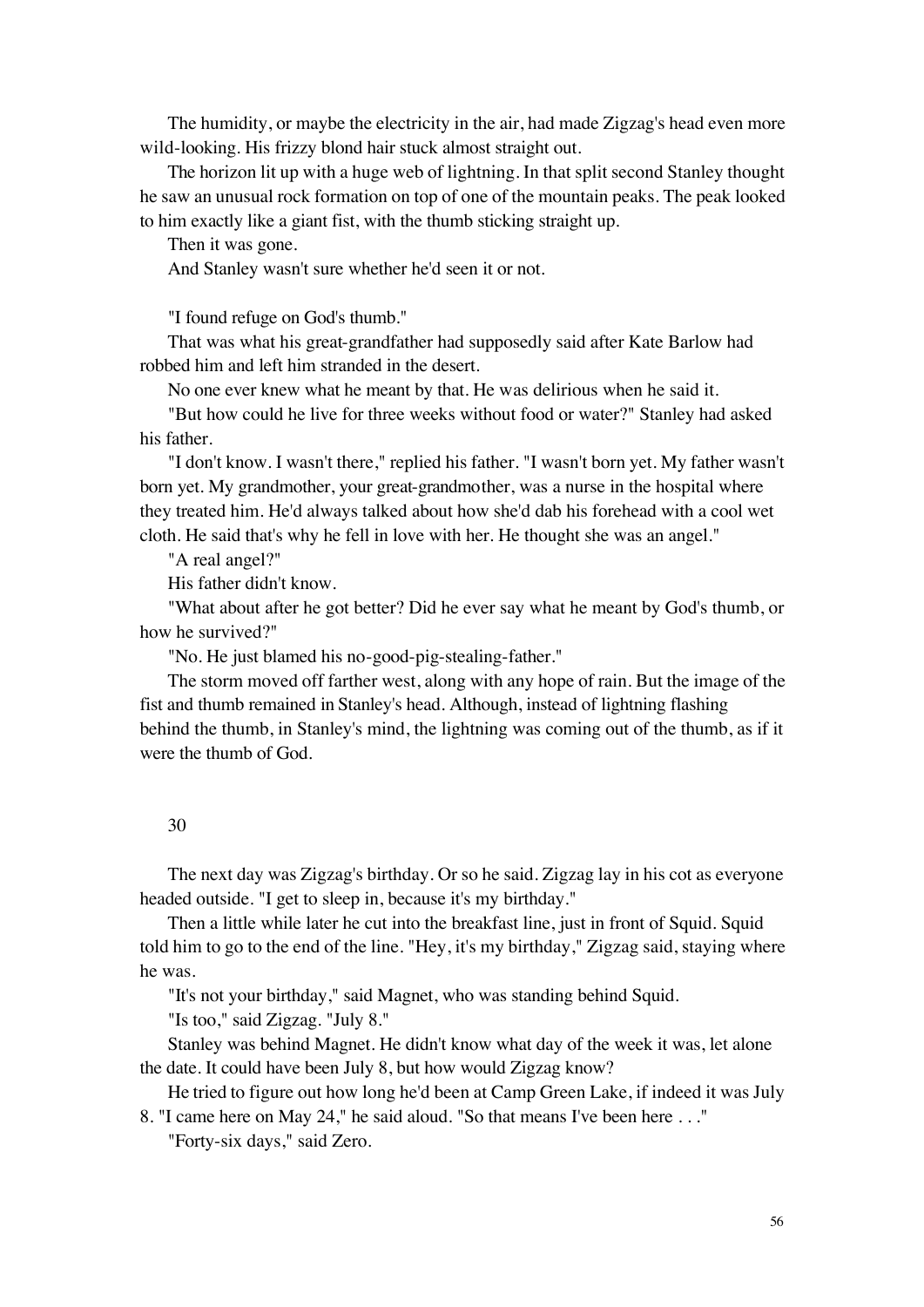Stanley was still trying to remember how many days there were in May and June. He looked at Zero. He'd learned not to doubt him when it came to math.

Forty-six days. It felt more like a thousand. He didn't dig a hole that first day, and he hadn't dug one yet today. That meant he'd dug forty-four holes—if it really was July 8.

"Can I have an extra carton of juice?" Zigzag asked Mr. Sir. "It's my birthday." To everyone's surprise, Mr. Sir gave it to him.

Stanley dug his shovel into the dirt. Hole number 45. "The forty-fifth hole is the hardest," he said to himself.

But that really wasn't true, and he knew it. He was a lot stronger than when he first arrived. His body had adjusted somewhat to the heat and harsh conditions.

Mr. Sir was no longer depriving him of water. After having to get by on less water for a week or so, Stanley now felt like he had all the water he could want.

Of course it helped that Zero dug some of his hole for him each day, but that wasn't as great as everyone thought it was. He always felt awkward while Zero was digging his hole, unsure of what to do with himself. Usually he stood around awhile, before sitting off by himself on the hard ground, with the sun beating down on him.

It was better than digging.

But not a lot better.

When the sun came up a couple of hours later, Stanley looked for "the thumb of God." The mountains were little more than dark shadows on the horizon.

He thought he could make out a spot where the top of one mountain seemed to jut upward, but it didn't seem very impressive. A short time later the mountains were no longer visible, hidden behind the glare of the sun, reflecting off the dirty air.

It was possible, he realized, that he was somewhere near where Kate Barlow had robbed his great-grandfather. If that was really her lipstick tube he'd found, then she must have lived somewhere around here.

Zero took his turn before the lunch break. Stanley climbed out of his hole, and Zero climbed down into it.

"Hey, Caveman," said Zigzag. "You should get a whip. Then if your slave doesn't dig fast enough, you can crack it across his back."

"He's not my slave," said Stanley. "We have a deal, that's all."

"A good deal for you," said Zigzag.

"It was Zero's idea, not mine."

"Don't you know, Zig?" said X-Ray, coming over. "Caveman's doing Zero a big favor. Zero likes to dig holes."

"He sure is a nice guy to let Zero dig his hole for him," said Squid.

"Well, what about me?" asked Armpit. "I like to dig holes, too. Can I dig for you, Caveman, after Zero's finished?"

The other boys laughed.

"No, I want to," said Zigzag. "It's my birthday."

Stanley tried his best to ignore them.

Zigzag kept at it. "Come on, Caveman. Be a pal. Let me dig your hole."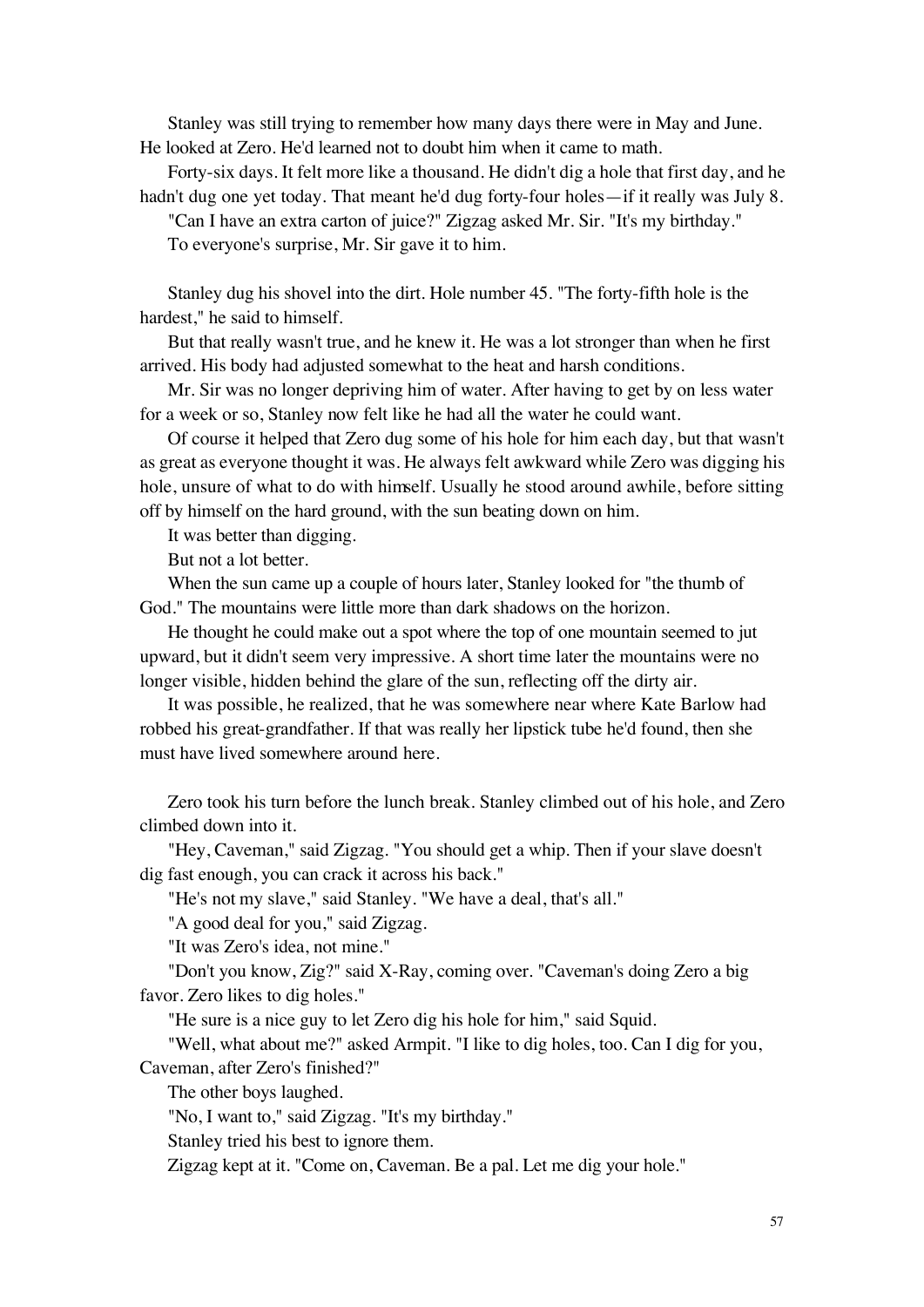Stanley smiled, as if it were all a big joke.

When Mr. Pendanski arrived with water" and lunch, Zigzag offered Stanley his place in line. "Since you're so much better than me."

Stanley remained where he was. "I didn't say I was bet—"

"You're insulting him, Zig," said X-Ray. "Why should Caveman take your place, when he deserves to be at the very front? He's better than all of us. Aren't you, Caveman?"

"No," said Stanley.

"Sure you are," said X-Ray. "Now come to the front of the line where you belong." "That's okay," said Stanley.

"No, it's not okay," said X-Ray. "Get up here."

Stanley hesitated, then moved to the front of the line.

"Well, this is a first," Mr. Pendanski said, coming around the side of the truck. He filled Stanley's canteen and handed him a sack lunch.

Stanley was glad to get away. He sat down between his hole and Zero's. He was glad that he'd be digging his own hole for the rest of the day. Maybe the other boys would leave him alone. Maybe he shouldn't let Zero dig his hole for him anymore. But he needed to save his energy to be a good teacher.

He bit into his sandwich, which contained some kind of meat-and-cheese mixture that came in a can. Just about everything at Green Lake came in a can. The supply truck came once a month.

He glanced up to see Zigzag and Squid walking toward him.

"I'll give you my cookie if you let me dig your hole," said Zigzag. Squid laughed.

"Here, take my cookie," said Zigzag, holding it out for him.

"No, thanks," said Stanley.

"C'mon, take my cookie," said Zigzag, sticking it in his face.

"Leave me alone," said Stanley.

"Please eat my cookie," said Zigzag, holding it under Stanley's nose.

Squid laughed.

Stanley pushed it away.

Zigzag pushed him back. "Don't push me!"

"I didn't . . ." Stanley got to his feet. He looked around. Mr. Pendanski was filling Zero's canteen.

Zigzag pushed him again. "I said, 'Don't push me.'"

Stanley took a step backward, carefully avoiding Zero's hole.

Zigzag kept after him. He shoved Stanley and said, "Quit pushing!"

"Lay off," said Armpit, as he, Magnet, and X-Ray joined them.

"Why should he?" snapped X-Ray. "Caveman's bigger. He can take care of himself."

"I don't want any trouble," Stanley said.

Zigzag pushed him hard. "Eat my cookie," he said.

Stanley was glad to see Mr. Pendanski coming toward them, along with Zero.

"Hi, Mom," said Armpit. "We were just fooling around."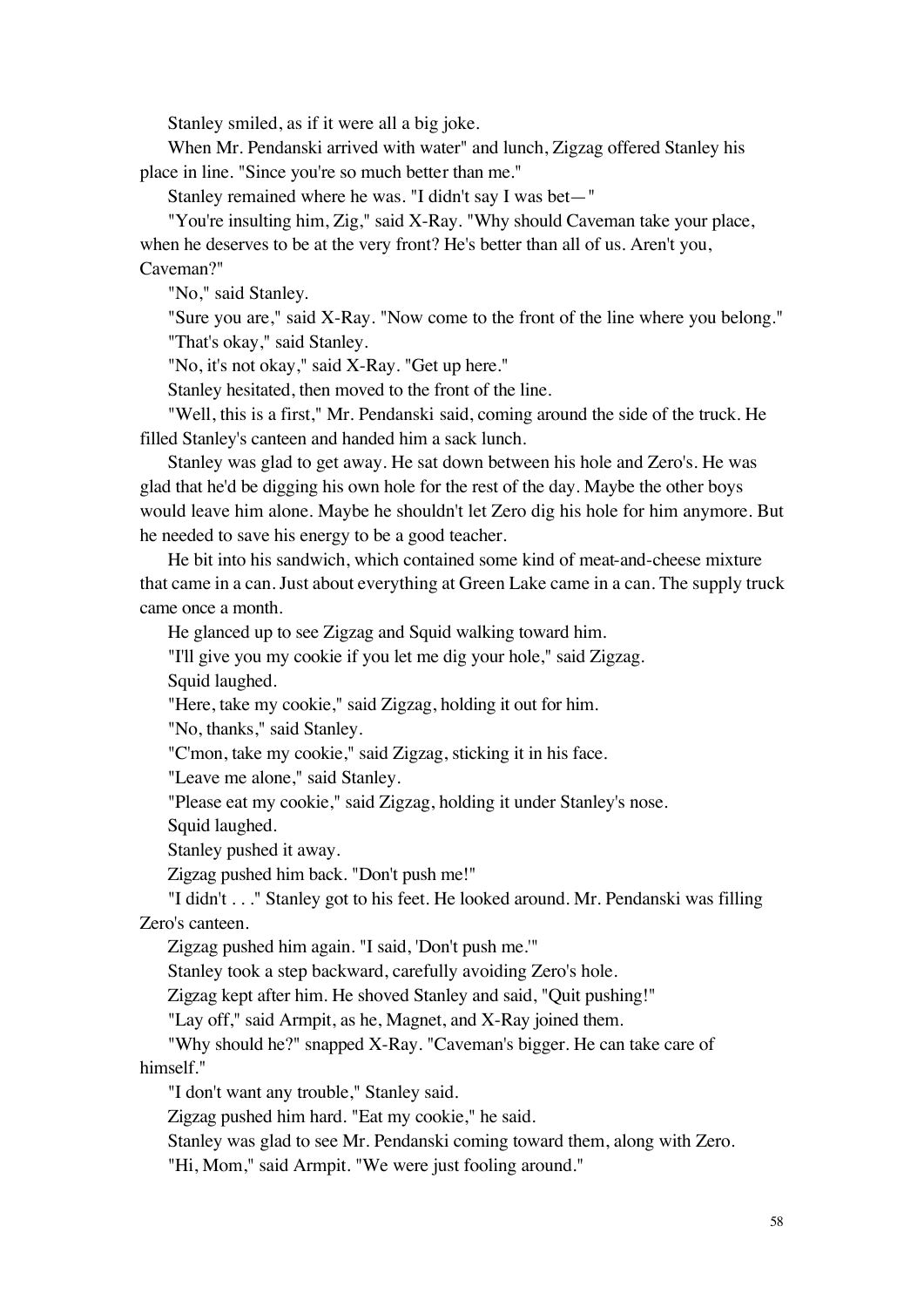"I saw what was going on," Mr. Pendanski said. He turned to Stanley. "Go ahead, Stanley," he said. "Hit him back. You're bigger."

Stanley stared at Mr. Pendanski in astonishment.

"Teach the bully a lesson," said Mr. Pendanski.

Zigzag hit Stanley on the shoulder with his open hand. "Teach me a lesson," he challenged.

Stanley made a feeble attempt to punch Zigzag, then he felt a flurry of fists against his head and neck. Zigzag had hold of his collar with one hand and was hitting him with the other.

The collar ripped and Stanley fell backward onto the dirt.

"That's enough!" Mr. Pendanski yelled.

It wasn't enough for Zigzag. He jumped on top of Stanley.

"Stop!" shouted Mr. Pendanski.

The side of Stanley's face was pressed flat against the dirt. He tried to protect himself, but Zigzag's fists slammed off his arms and pounded his face into the ground. All he could do was wait for it to be over.

Then, suddenly, Zigzag was off of him. Stanley managed to look up, and he saw that Zero had his arm around Zigzag's long neck.

Zigzag made a gagging sound, as he desperately tried to pry Zero's arm off of him. "You're going to kill him!" shouted Mr. Pendanski.

Zero kept squeezing.

Armpit charged into them, freeing Zigzag from Zero's choke hold. The three boys fell to the ground in different directions.

Mr. Pendanski fired his pistol into the air.

The other counselors came running from the office, the tents, or out on the lake. They had their guns drawn, but holstered them when they saw the trouble was over.

The Warden walked over from her cabin.

"There was a riot," Mr. Pendanski told her. "Zero almost strangled Ricky."

The Warden looked at Zigzag, who was still stretching and massaging his neck. Then she turned her attention to Stanley, who was obviously in the worst condition. "What happened to you?"

"Nothing. It wasn't a riot."

"Ziggy was beating up the Caveman," said Armpit. "Then Zero started choking Zigzag, and I had to pull Zero off of Zigzag. It was all over before Mom fired his gun."

"They just got a little hot, that's all," said X-Ray. "You know how it is. In the sun all day. People get hot, right? But everything's cool now."

"I see," the Warden said. She turned to Zigzag. "What's the matter? Didn't you get a puppy for your birthday?"

"Zig's just a little hot," said X-Ray. "Out in the sun all day. You know how it is. The blood starts to boil."

"Is that what happened, Zigzag?" asked the Warden.

"Yeah," said Zigzag. "Like X-Ray said. Working so hard in the hot sun, while Caveman just sits around doing nothing. My blood boiled."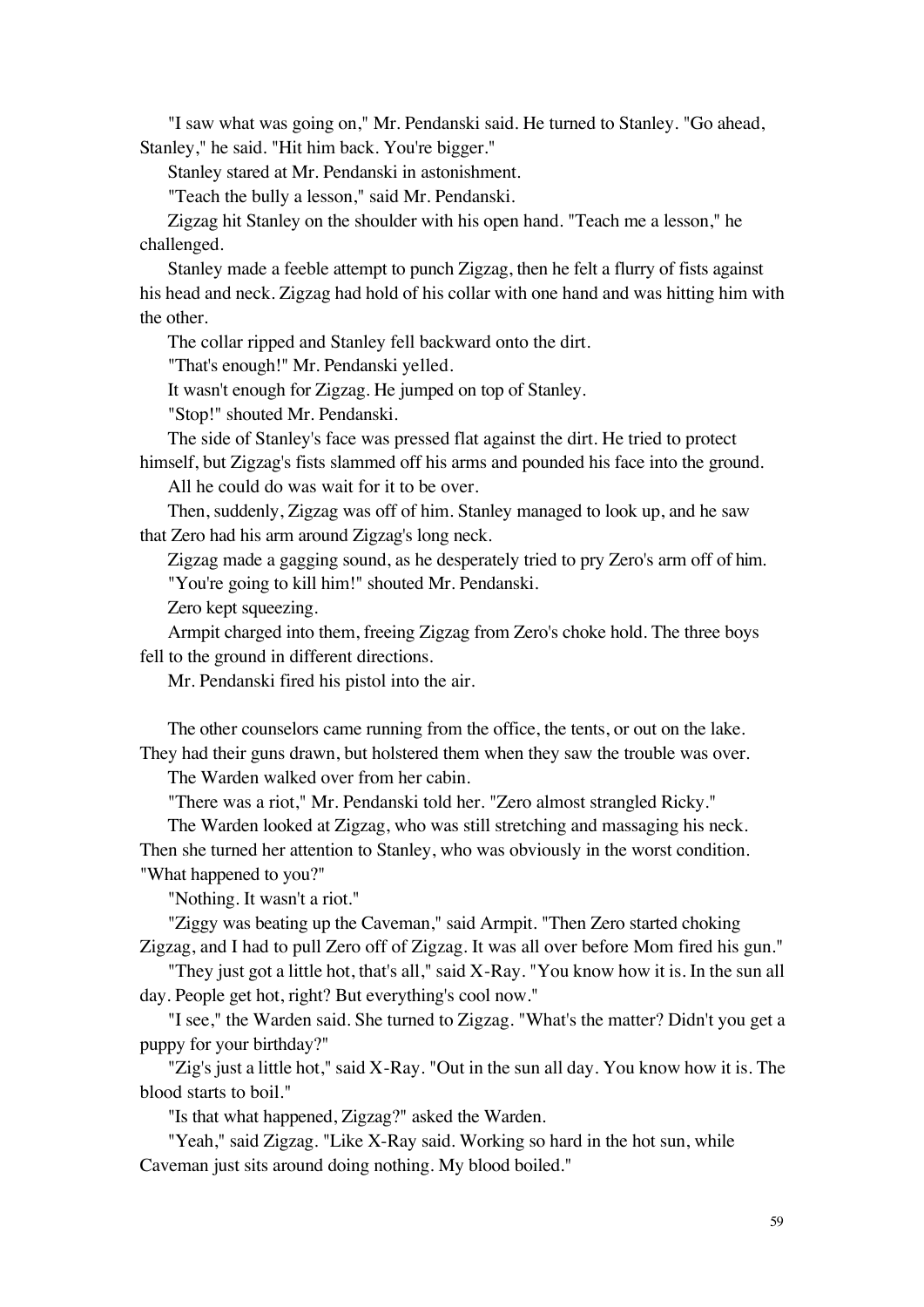"Excuse me?" said the Warden. "Caveman digs his holes, just like everyone else."

Zigzag shrugged. "Sometimes."

"Excuse me?"

"Zero's been digging part of Caveman's hole every day," said Squid.

The Warden looked from Squid to Stanley to Zero.

"I'm teaching him to read and write," said Stanley. "It's sort of a trade. The hole still gets dug, so what does it matter who digs it?"

"Excuse me?" said the Warden.

"Isn't it more important for him to learn to read?" Stanley asked. "Doesn't that build character more than digging holes?"

"That's his character," said the Warden. "What about your character?" Stanley raised and lowered one shoulder.

The Warden turned to Zero. "Well, Zero, what have you learned so far?" Zero said nothing.

"Have you just been digging Caveman's hole for nothing?" the Warden asked him. "He likes to dig holes," said Mr. Pendanski.

"Tell me what you learned yesterday," said the Warden. "Surely you can remember that."

Zero said nothing.

Mr. Pendanski laughed. He picked up a shovel and said, "You might as well try to teach this shovel to read! It's got more brains than Zero."

"The 'at' sound," said Zero.

"The 'at' sound," repeated the Warden. "Well then, tell me, what does c-a-t spell?" Zero glanced around uneasily.

Stanley knew he knew the answer. Zero just didn't like answering questions.

"Cat," Zero said.

Mr. Pendanski clapped his hands. "Bravo! Bravo! The boy's a genius!"

"F-a-t?" asked the Warden.

Zero thought a moment.

Stanley hadn't taught him the "f" sound yet.

"Eff," Zero whispered. "Eff-at. Fat."

"How about h-a-t?" asked the Warden.

Stanley hadn't taught him the "h" sound either.

Zero concentrated hard, then said, "Chat."

All the counselors laughed.

"He's a genius, all right!" said Mr. Pendanski. "He's so stupid, he doesn't even know he's stupid."

Stanley didn't know why Mr. Pendanski seemed to have it in for Zero. If Mr. Pendanski only thought about it, he'd realize it was very logical for Zero to think that the letter "h" made the "ch" sound.

"Okay, from now on, I don't want anyone digging anyone else's hole," said the Warden. "And no more reading lessons."

"I'm not digging another hole," said Zero.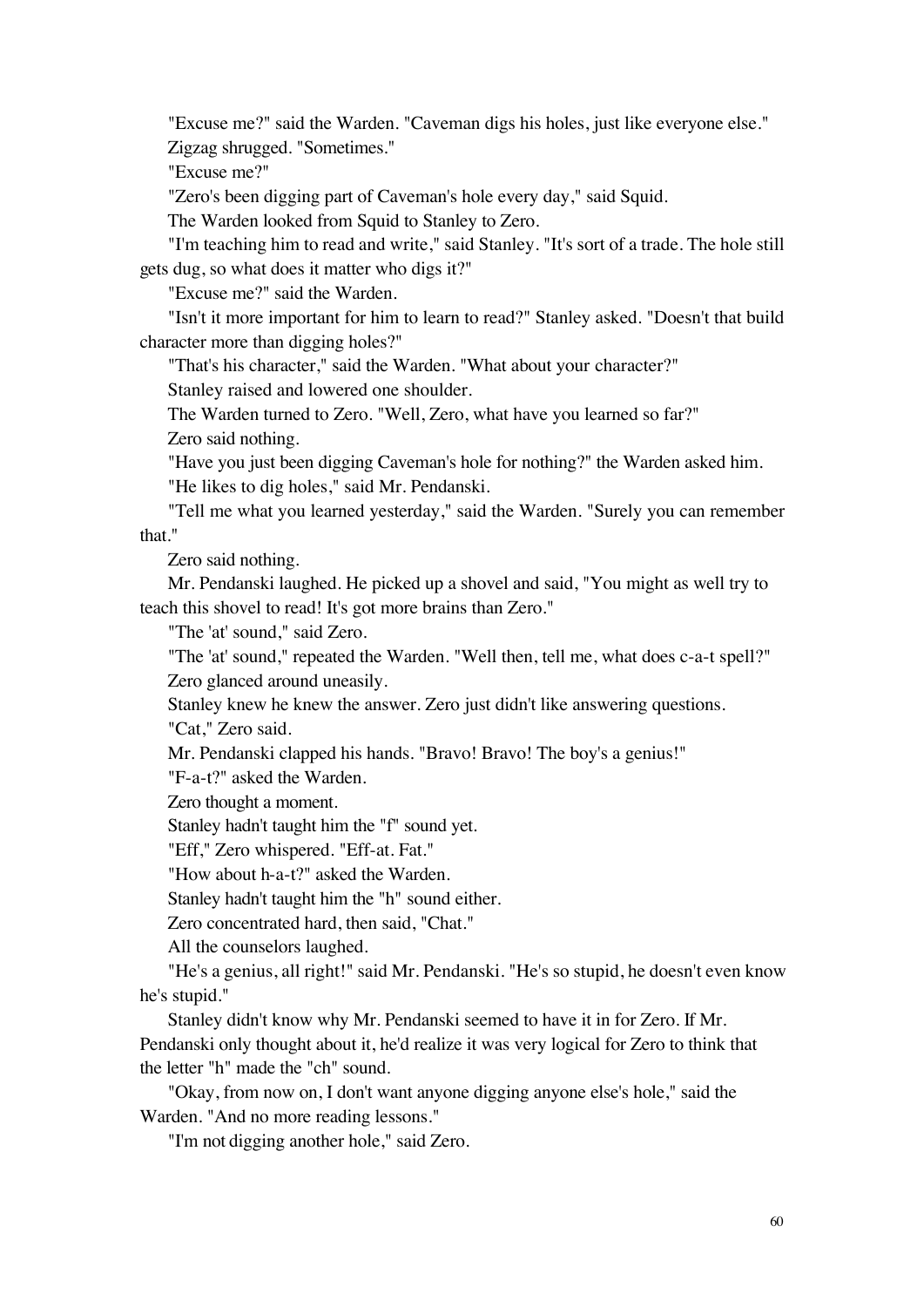"Good," said the Warden. She turned to Stanley. "You know why you're digging holes? Because it's good for you. It teaches you a lesson. If Zero digs your hole for you, then you're not learning your lesson, are you?"

"I guess not," Stanley mumbled, although he knew they weren't digging just to learn a lesson. She was looking for something, something that belonged to Kissin' Kate Barlow.

"Why can't I dig my own hole, but still teach Zero to read?" he asked. "What's wrong with that?"

"I'll tell you what's wrong with that," the Warden said. "It leads to trouble. Zero almost killed Zigzag."

"It causes him stress," said Mr. Pendanski. "I know you mean well, Stanley, but face it. Zero's too stupid to learn to read. That's what makes his blood boil. Not the hot sun."

"I'm not digging another hole," said Zero.

Mr. Pendanski handed him the shovel. "Here, take it, Zero. It's all you'll ever be good for."

Zero took the shovel.

Then he swung it like a baseball bat.

The metal blade smashed across Mr. Pendanski's face. His knees crumpled beneath him. He was unconscious before he hit the ground.

The counselors all drew their guns.

Zero held the shovel out in front of him, as if he were going to try to bat away the bullets. "I hate digging holes," he said. Then he slowly backed away.

"Don't shoot him," said the Warden. "He can't go anywhere. The last thing we need is an investigation."

Zero kept backing up, out past the cluster of holes the boys had been digging, then farther and farther out onto the lake.

"He's going to have to come back for water," the Warden said.

Stanley noticed Zero's canteen lying on the ground near his hole.

A couple of the counselors helped Mr. Pendanski to his feet and into the truck.

Stanley looked out toward Zero, but he had disappeared into the haze.

The Warden ordered the counselors to take turns guarding the shower room and Wreck Room, all day and all night. They were not to let Zero drink any water. When he returned, he was to be brought directly to her.

She examined her fingernails and said, "It's almost time for me to paint my nails again."

Before she left, she told the six remaining members of Group D that she still expected seven holes.

## 31

Stanley angrily dug his shovel into the dirt. He was angry at everyone—Mr. Pendanski, the Warden, Zigzag, X-Ray, and his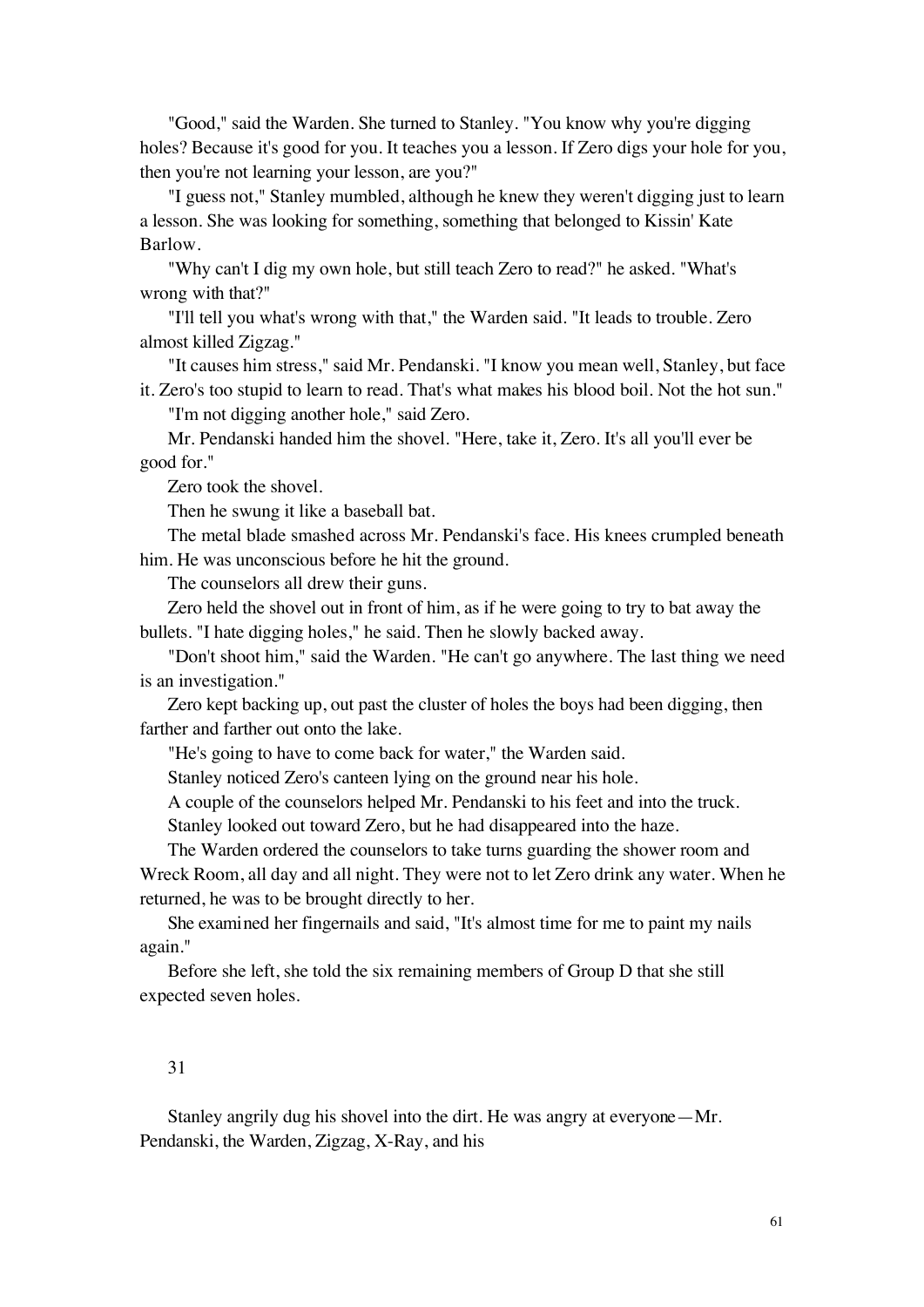no-good-dirty-rotten-pig-stealing-great-great-grandfather. But mostly he was angry at himself.

He knew he never should have let Zero dig part of his hole for him. He still could have taught him to read. If Zero could dig all day and still have the strength to learn, then he should have been able to dig all day and still have the strength to teach.

What he should do, he thought, was go out after Zero.

But he didn't.

None of the others helped him dig Zero's hole, and he didn't expect them to. Zero had been helping him dig his hole. Now he had to dig Zero's.

He remained out on the lake, digging during the hottest part of the day, long after everyone else had gone in. He kept an eye out for Zero, but Zero didn't come back.

It would have been easy to go out after Zero. There was nobody to stop him. He kept thinking that's what he should do.

Maybe they could climb to the top of Big Thumb.

If it wasn't too far away. And if it was really the same place where his great-grandfather found refuge. And if, after a hundred years or so, water was still there.

It didn't seem likely. Not when an entire lake had gone dry.

And even if they did find refuge on Big Thumb, he thought, they'd still have to come back here, eventually. Then they'd both have to face the Warden, and her rattlesnake fingers.

Instead, he came up with a better idea, although he didn't have it quite all figured out yet. He thought that maybe he could make a deal with the Warden. He'd tell her where he really found the gold tube if she wouldn't scratch Zero.

He wasn't sure how he'd make this deal without getting himself in deeper trouble. She might just say, Tell me where you found it or I'll scratch you, too. Plus, it would mean X-Ray would get in trouble, too. She'd probably scratch him up as well.

X-Ray would be out to get him for the next sixteen months.

He dug his shovel into the dirt.

By the next morning, Zero still hadn't returned. Stanley saw one of the counselors sitting guard by the water spigot outside the shower wall.

Mr. Pendanski had two black eyes and a bandage over his nose. "I always knew he was stupid," Stanley heard him say.

Stanley was required to dig only one hole the next day. As he dug, he kept a constant watchout for Zero, but never saw him. Once again he considered going out on the lake to look for him, but he began to realize that it was already too late.

His only hope was that Zero had found God's thumb on his own. It wasn't impossible. His great-grandfather had found it. For some reason his great-grandfather had felt the urge to climb to the top of that mountain. Maybe Zero would feel the same urge.

If it was the same mountain. If water was still there.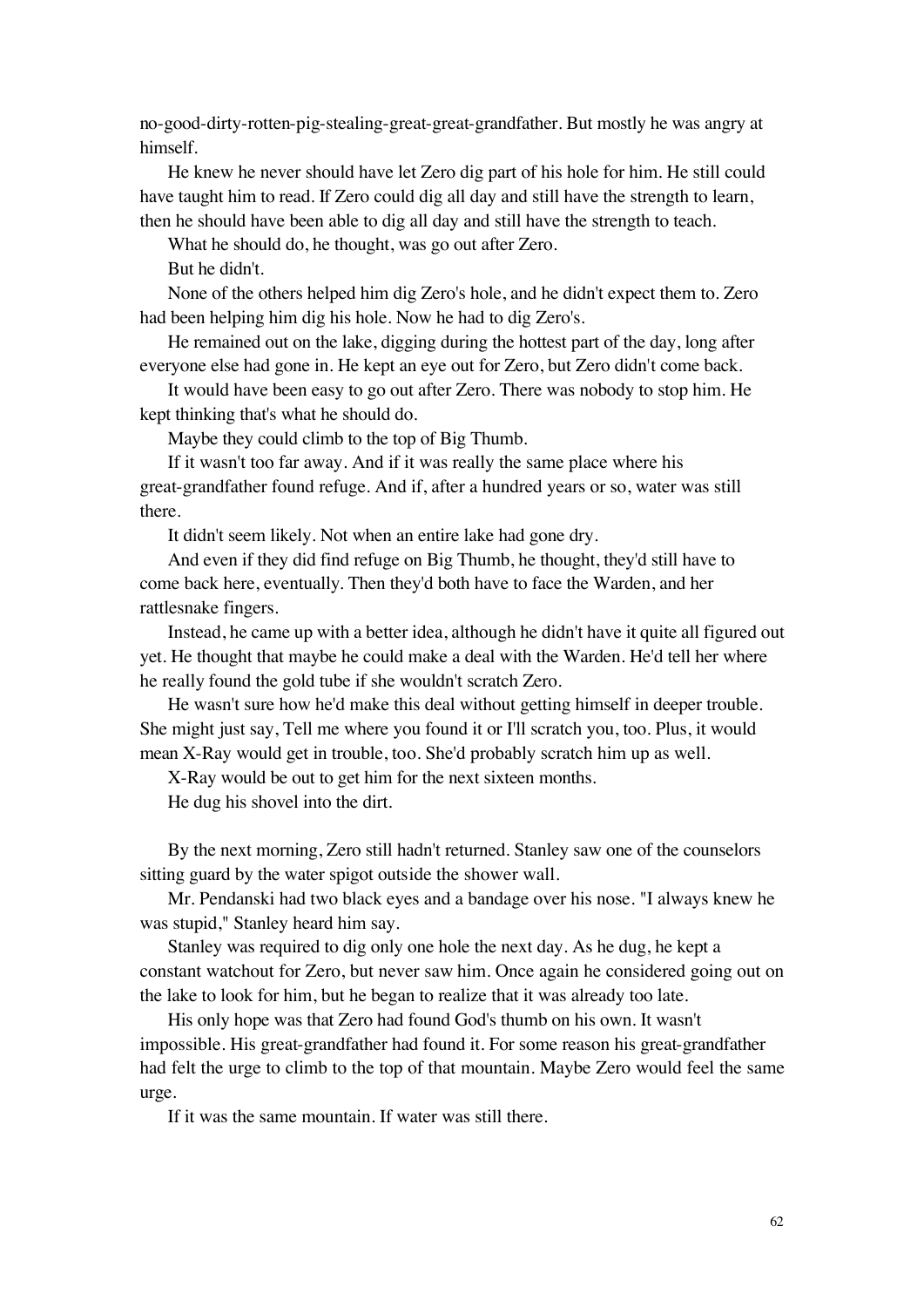He tried to convince himself it wasn't impossible. There had been a storm just a few days ago. Maybe Big Thumb was actually some kind of natural water tower that caught and stored the rain.

It wasn't impossible.

He returned to his tent to find the Warden, Mr. Sir, and Mr. Pendanski all waiting for him.

"Have you seen Zero?" the Warden asked him.

"No."

"No sign of him at all?"

"No."

"Do you have any idea where he went?"

"No."

"You know you're not doing him any favors if you're lying," said Mr. Sir. "He can't survive out there for more than a day or two."

"I don't know where he is."

All three stared at Stanley as if they were trying to figure out if he was telling the truth. Mr. Pendanski's face was so swollen, he could barely open his eyes. They were just slits.

"You sure he has no family?" the Warden asked Mr. Pendanski.

"He's a ward of the state," Mr. Pendanski told her. "He was living on the streets when he was arrested."

"Is there anyone who might ask questions? Some social worker who took an interest in him?"

"He had nobody," said Mr. Pendanski. "He was nobody."

The Warden thought a moment. "Okay, I want you to destroy all of his records."

Mr. Pendanski nodded.

"He was never here," said the Warden.

Mr. Sir nodded.

"Can you get into the state files from our computer?" she asked Mr. Pendanski. "I don't want anyone in the A.G.'s office to know he was here."

"I don't think I can erase him completely from all the state files," said Mr. Pendanski. "Too many cross-references. But I can make it so it would be very difficult for anyone to ever find a record of him. Like I said, though, no one will ever look. No one cares about Hector Zeroni."

"Good," said the Warden.

# 32

Two days later a new kid was assigned to Group D. His name was Brian, but X-Ray called him Twitch because he was always fidgeting. Twitch was assigned Zero's bed, and Zero's crate.

Vacancies don't last long at Camp Green Lake.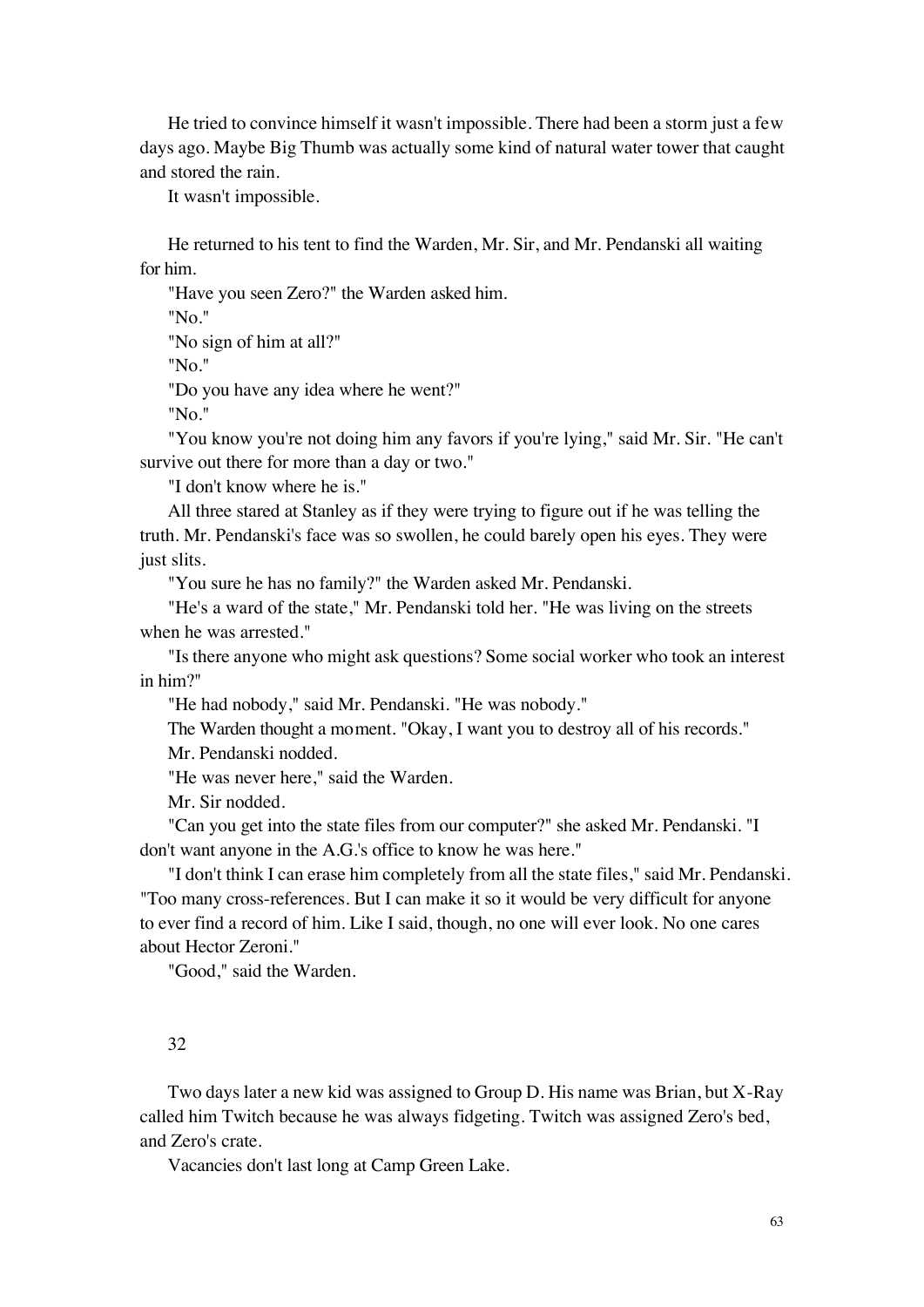Twitch had been arrested for stealing a car. He claimed he could break into a car, disconnect the alarm, and hot-wire the engine, all in less than a minute.

"I never plan to, you know, steal one," he told them. "But sometimes, you know, I'll be walking past a real nice car, parked in a deserted area, and, you know, I'll just start twitching. If you think I twitch now, you should see me when I'm around a car. The next thing I know, I'm behind the wheel."

Stanley lay on his scratchy sheets. It occurred to him that his cot no longer smelled bad. He wondered if the smell had gone away, or if he had just gotten used to it.

"Hey, Caveman," said Twitch. "Do we really have to get up at 4:30?"

"You get used to it," Stanley told him. "It's the coolest part of the day."

He tried not to think about Zero. It was too late. Either he'd made it to Big Thumb,  $or \ldots$ 

What worried him the most, however, wasn't that it was too late. What worried him the most, what really ate at his insides, was the fear that it wasn't too late.

What if Zero was still alive, desperately crawling across the dirt searching for water?

He tried to force the image out of his mind.

The next morning, out on the lake, Stanley listened as Mr. Sir told Twitch the requirements for his hole: ". . . as wide and as deep as your shovel."

Twitch fidgeted. His fingers drummed against the wooden shaft of his shovel, and his neck moved from side to side.

"You won't be twitching so much after digging all day," Mr. Sir told him. "You won't have the strength to wiggle your pinkie." He popped some sunflower seeds in his mouth, deftly chewed them, and spat out the shells. "This isn't a Girl Scout camp."

The water truck came shortly after sunrise. Stanley got in line behind Magnet, ahead of Twitch.

What if it's not too late?

He watched Mr. Sir fill X-Ray's canteen. The image of Zero crawling across the hot dry dirt remained in his head.

But what could he do about it? Even if Zero was somehow alive after more than four days, how would Stanley ever find him? It would take days. He'd need a car.

Or a pickup truck. A pickup truck with a tank of water in the back.

Stanley wondered if Mr. Sir had left the keys in the ignition.

He slowly backed away from the line, then circled over to the side of the truck. He looked through the window. The keys were there, dangling in the ignition.

Stanley felt his fingers start to twitch.

He took a deep breath to steady himself and tried to think clearly. He had never driven before.

But how hard could it be?

This is really crazy, he told himself. Whatever he did, he knew he'd have to do it quickly, before Mr. Sir noticed.

It's too late, he told himself. Zero couldn't have survived.

But what if it wasn't too late?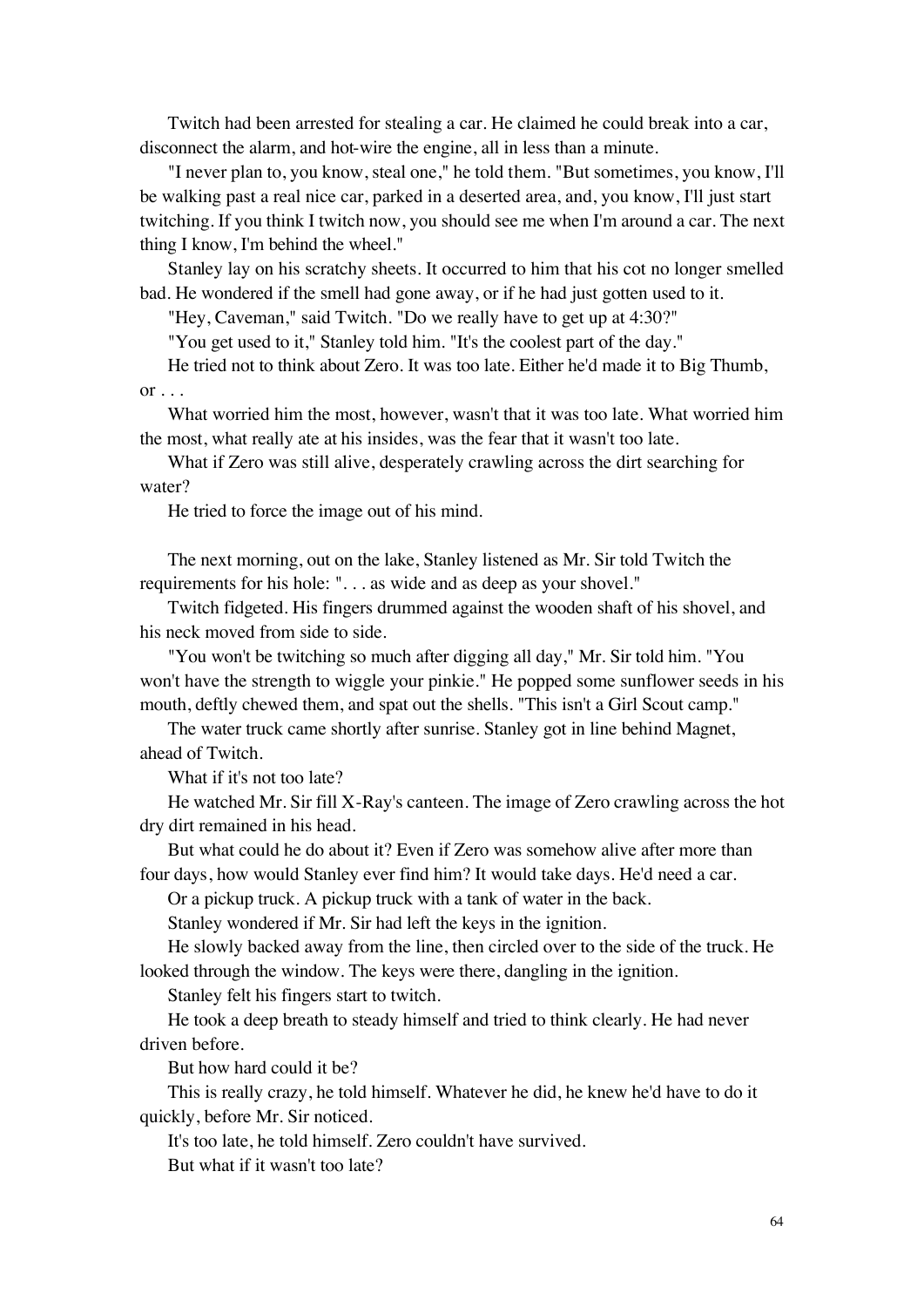He took another deep breath. Think about this, he told himself, but there wasn't time to think. He flung open the door to the truck and climbed quickly inside.

"Hey!" shouted Mr. Sir.

He turned the key and stepped on the gas pedal. The engine revved.

The truck didn't move.

He pressed the pedal to the floor. The engine roared, but the truck was motionless. Mr. Sir came running around the side of the truck. The door was still open.

"Put it in gear!" shouted Twitch.

The gear shift was on the floor next to the seat. Stanley pulled the lever back until the arrow pointed to the letter D, for Drive.

The truck lurched forward. Stanley jerked back against the seat and tightly gripped the wheel as the truck accelerated. His foot was pressed to the floor.

The truck went faster and faster across the dry lake bed. It bounced over a pile of dirt. Suddenly Stanley was slammed forward, then instantly backward as an airbag exploded in his face. He fell out of the open door and onto the ground.

He had driven straight into a hole.

He lay on the dirt staring at the truck, which stuck lopsided into the ground. He sighed. He couldn't blame his

no-good-dirty-rotten-pig-stealing-great-great-grandfather this time. This time it was his own fault, one hundred percent. He had probably just done the stupidest thing he had ever done in his short and miserable life.

He managed to get to his feet. He was sore but didn't think he had broken any bones. He glanced back at Mr. Sir, who remained where he was, staring at Stanley.

He ran. His canteen was strapped around his neck. It banged against his chest as he ran, and every time it hit against him, it reminded him that it was empty, empty, empty.

# 33

He slowed to a walk. As far as he could tell, nobody was chasing him. He could hear voices coming from back by the truck but couldn't make out the words. Occasionally he'd hear the revving of the engine, but the truck wasn't going anywhere anytime soon.

He headed in what he thought was the direction of Big Thumb. He couldn't see it through the haze.

Walking helped calm him down and allowed him to think clearly. He doubted he could make it to Big Thumb, and with no water in his canteen, he didn't want to risk his life on the hope that he'd find refuge there. He'd have to return to camp. He knew that. But he was in no hurry. It would be better to return later, after everyone had a chance to calm down. And as long as he'd come this far, he might as well look for Zero.

He decided he would walk as long as he could, until he was too weak to go any farther, then he'd turn around and go back.

He smiled as he realized that wouldn't quite work. He would only go halfway—halfway as far as he thought he could go, so that he'd still have the strength to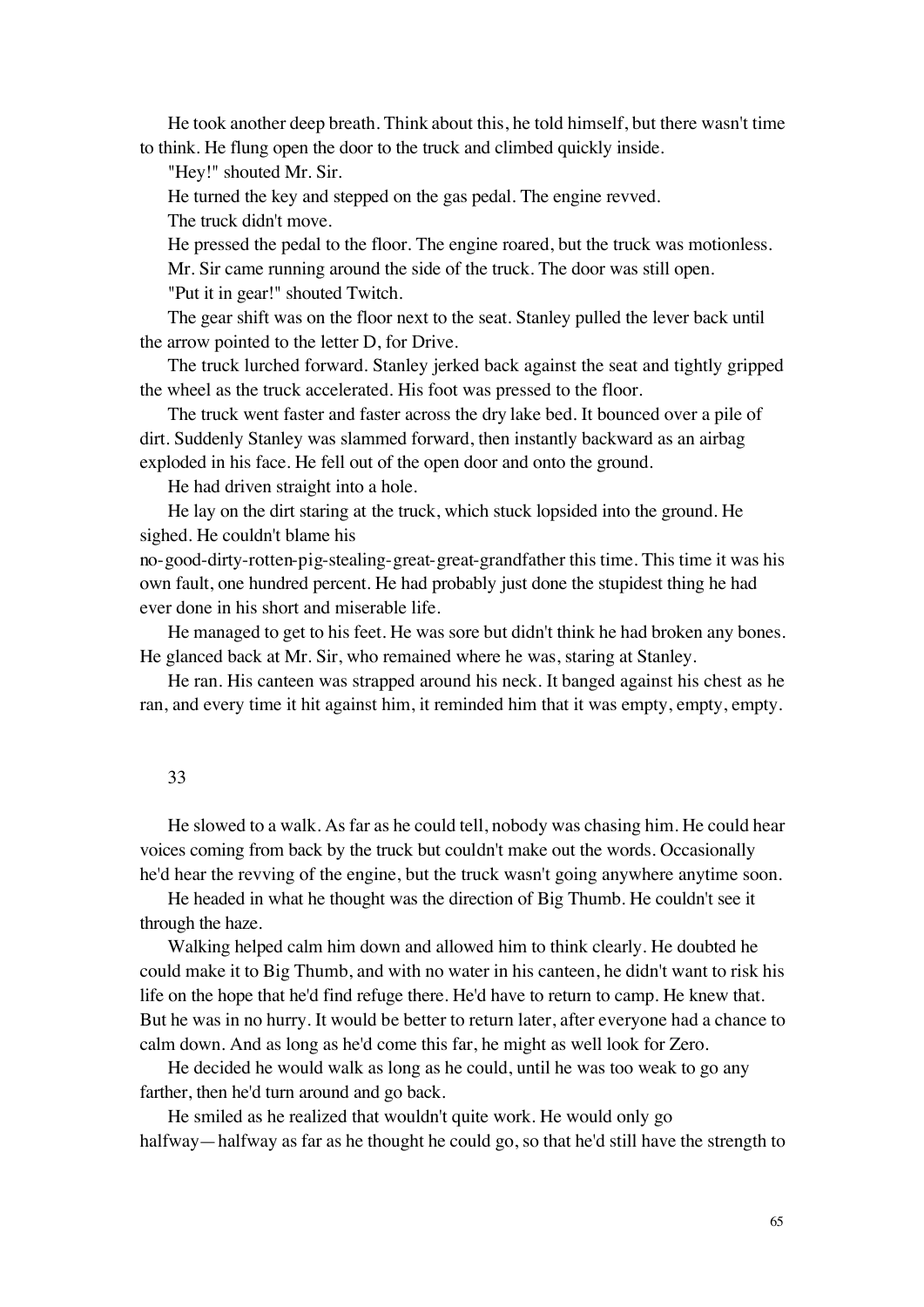return. Then he'd have to make a deal with the Warden, tell her where he found Kate Barlow's lipstick tube, and beg for mercy.

He was surprised by how far out the holes extended. He couldn't even see the camp compound anymore, but he still kept passing holes. Just when he thought he'd passed the last hole, he'd come across another cluster of them, a little farther away.

Back at the compound, they had dug in a systematic order, row upon row, allowing space for the water truck. But out here there was no system. It was as if every once in a while, in a fit of frustration, the Warden would just pick a spot at random, and say, "What the hell, dig here." It was like trying to guess the winning numbers in a lottery.

Stanley found himself looking down into each hole he passed. He didn't admit to himself what he was looking for.

After more than an hour had gone by, he thought he had surely seen the last hole, but then off to the left he saw another cluster of them. He didn't actually see the holes. He saw the mounds of dirt that surrounded them.

He stepped over the mounds and looked into the first hole. His heart stopped.

Down at the bottom was a family of yellow-spotted lizards. Their large red eyes looked up at him.

He leapt back over the mound and ran.

He didn't know if they were chasing after him. He thought he might have seen one leap out of the hole.

He ran until he couldn't run any farther, then collapsed. They hadn't come after him. He sat there awhile and caught his breath. As he got back to his feet, he thought he noticed something on the ground, maybe fifty yards away. It didn't look like much,

maybe just a big rock, but in a land of nothingness, any little thing seemed unusual. He walked slowly toward it. The encounter with the lizards had made him very cautious.

It turned out to be an empty sack of sunflower seeds. He wondered if it was the same one Magnet had stolen from Mr. Sir, although that didn't seem likely.

He turned it inside out and found one seed stuck to the burlap. Lunch.

## 34

The sun was almost directly overhead. He figured he could walk for no more than another hour, maybe two, before he had to turn back.

It seemed pointless. He could see there was nothing ahead of him. Nothing but emptiness. He was hot, tired, hungry, and, most of all, thirsty. Maybe he should just turn around now. Maybe he'd already gone halfway and didn't know it.

Then, looking around, he saw a pool of water less than a hundred yards away from where he was standing. He closed his eyes and opened them to make sure he wasn't imagining it. The pool was still there.

He hurried toward it. The pool hurried away from him, moving as he moved, stopping when he stopped.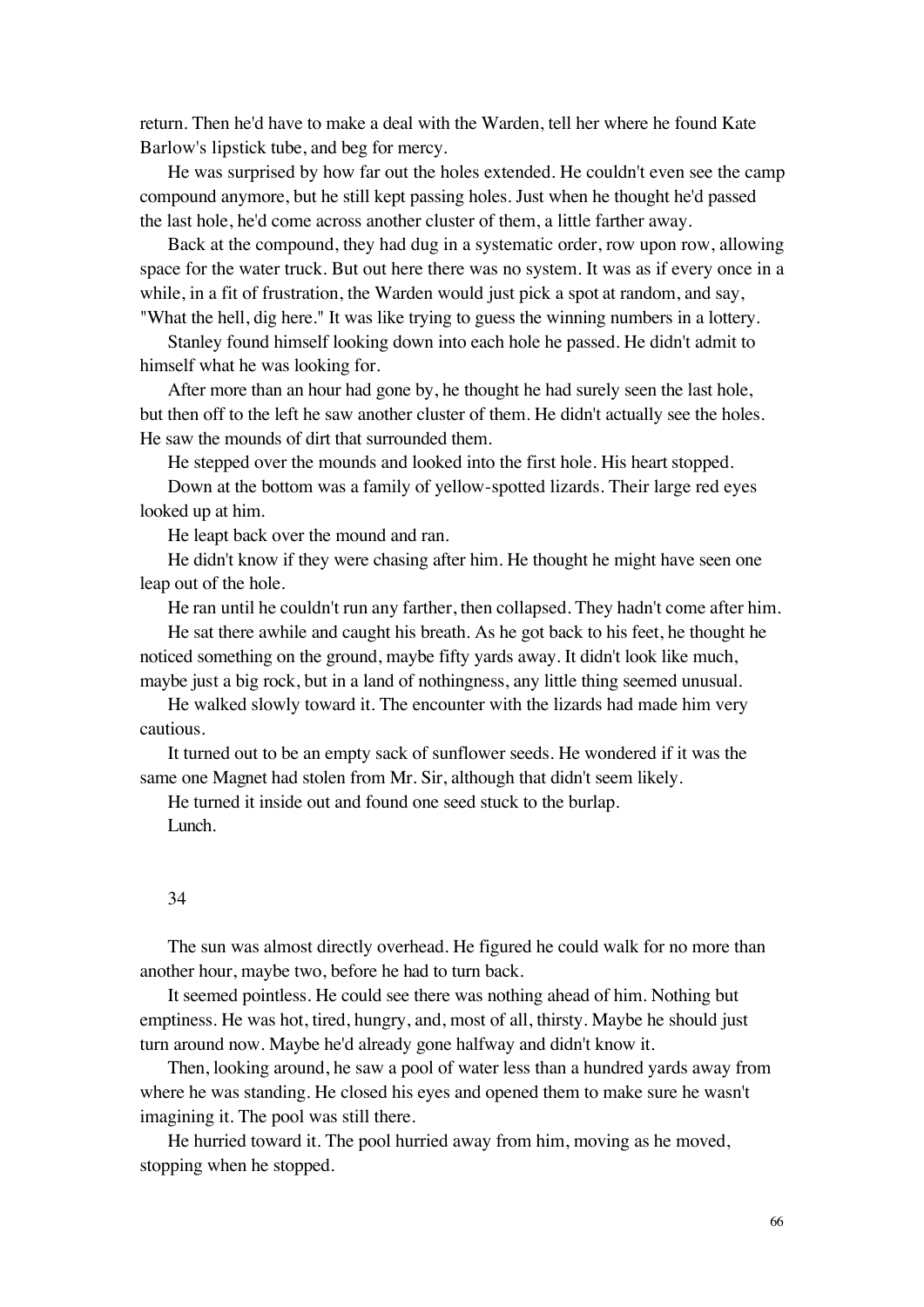There wasn't any water. It was a mirage caused by the shimmering waves of heat rising off the dry ground.

He kept walking. He still carried the empty sack of sunflower seeds. He didn't know if he might find something to put in it.

After a while he thought he could make out the shape of the mountains through the haze. At first he wasn't sure if this was another kind of mirage, but the farther he walked, the clearer they came into a view. Almost straight ahead of him, he could see what looked like a fist, with its thumb sticking up.

He didn't know how far away it was. Five miles? Fifty miles? One thing was certain. It was more than halfway.

He kept walking toward it, although he didn't know why. He knew he'd have to turn around before he got there. But every time he looked at it, it seemed to encourage him, giving him the thumbs-up sign.

As he continued walking, he became aware of a large object on the lake. He couldn't tell what it was, or even if it was natural or man-made. It looked a little like a fallen tree, although it didn't seem likely that a tree would grow here. More likely, it was a ridge of dirt or rocks.

The object, whatever it was, was not on the way to Big Thumb but off to the right. He tried to decide whether to go to it or continue toward Big Thumb. Or maybe just turn around.

There was no point in heading toward Big Thumb, he decided. He would never make it. For all he knew it was like chasing the moon. But he could make it to the mysterious object.

He changed directions. He doubted it was anything, but the fact that there was something in the middle of all this nothing made it hard for him to pass up. He decided to make the object his halfway point, and he hoped he hadn't already gone too far.

He laughed to himself when he saw what it was. It was a boat—or part of a boat anyway. It struck him as funny to see a boat in the middle of this dry and barren wasteland. But after all, he realized, this was once a lake.

The boat lay upside down, half buried in the dirt.

Someone may have drowned here, he thought grimly—at the same spot where he could very well die of thirst.

The name of the boat had been painted on the back. The upside-down red letters were peeled and faded, but Stanley could still read the name: Mary Lou.

On one side of the boat there was a pile of dirt and then a tunnel leading down below the boat. The tunnel looked big enough for a good-sized animal to crawl through.

He heard a noise. Something stirred under the boat.

It was coming out.

"Hey!" Stanley shouted, hoping to scare it back inside. His mouth was very dry, and it was hard to shout very loudly.

"Hey," the thing answered weakly.

Then a dark hand and an orange sleeve reached up out of the tunnel.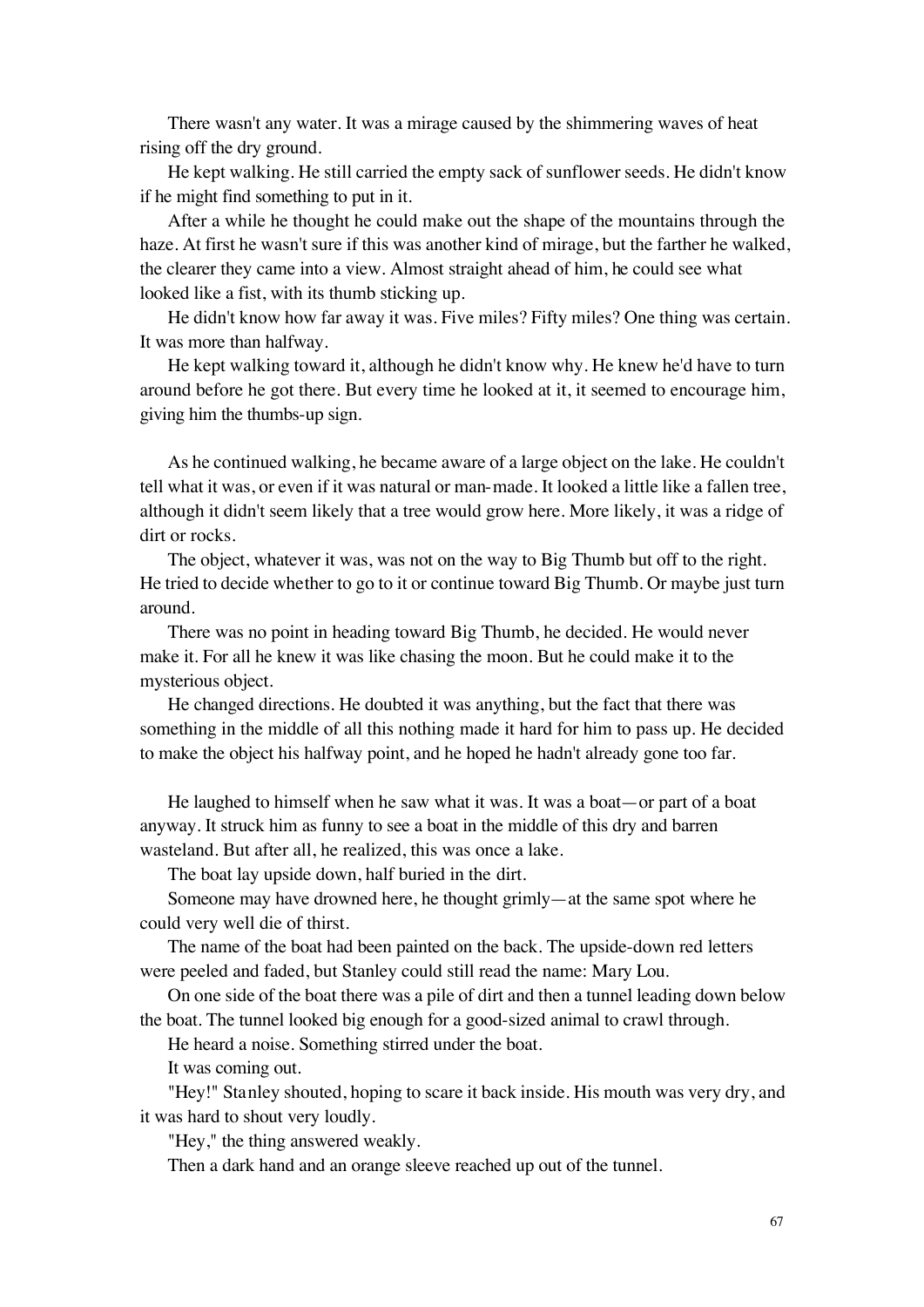Zero's face looked like a jack-o'-lantern that had been left out too many days past Halloween—half rotten, with sunken eyes and a drooping smile. "Is that water?" he asked. His voice was weak and raspy. His lips were so pale they were almost white, and his tongue seemed to flop around uselessly in his mouth as he spoke, as if it kept getting in the way.

"It's empty," said Stanley. He stared at Zero, not quite believing that he was real. "I tried to bring you the whole water truck, but," he smiled sheepishly, "I drove it into a hole. I can't believe you're . . ."

"Me neither," said Zero.

"C'mon, we got to get back to camp."

Zero shook his head. "I'm not going back."

"You have to. We both have to."

"You want some sploosh?" Zero asked.

"What?"

Zero shaded his eyes with his forearm. "It's cooler under the boat," he said.

Stanley watched Zero crawl back through his hole. It was a miracle he was still alive, but Stanley knew he would have to get him back to camp soon, even if he had to carry him.

He crawled after him, and was just able to squeeze his body through the hole. He never would have fit when he first came to Camp Green Lake. He'd lost a lot of weight.

As he pulled himself through, his leg struck something sharp and hard. It was a shovel. For a second Stanley wondered how it got there, but then remembered that Zero had taken it with him after striking Mr. Pendanski.

It was cooler under the boat, which was half buried in the dirt. There were enough cracks and holes in the bottom of the boat, now the roof, to provide light and ventilation. He could see empty jars scattered about.

Zero held a jar in his hand and grunted as he tried to unscrew the lid. "What is it?"

"Sploosh!" His voice was strained as he worked on the jar. "That's what I call it. They were buried under the boat."

He still couldn't get the lid off. "I found sixteen jars. Here, hand me the shovel." Stanley didn't have a lot of room to move. He reached behind him, grabbed the wooden end of the shovel, and held it out to Zero, blade first.

"Sometimes you just have to . . ." Zero said, then he hit the jar against the blade of the shovel, breaking the top of the jar clean off. He quickly brought the jar to his mouth and licked the sploosh off the jagged edges before it spilled.

"Careful," Stanley warned.

Zero picked up the cracked lid and licked the sploosh off that as well. Then he handed the broken jar to Stanley. "Drink some."

35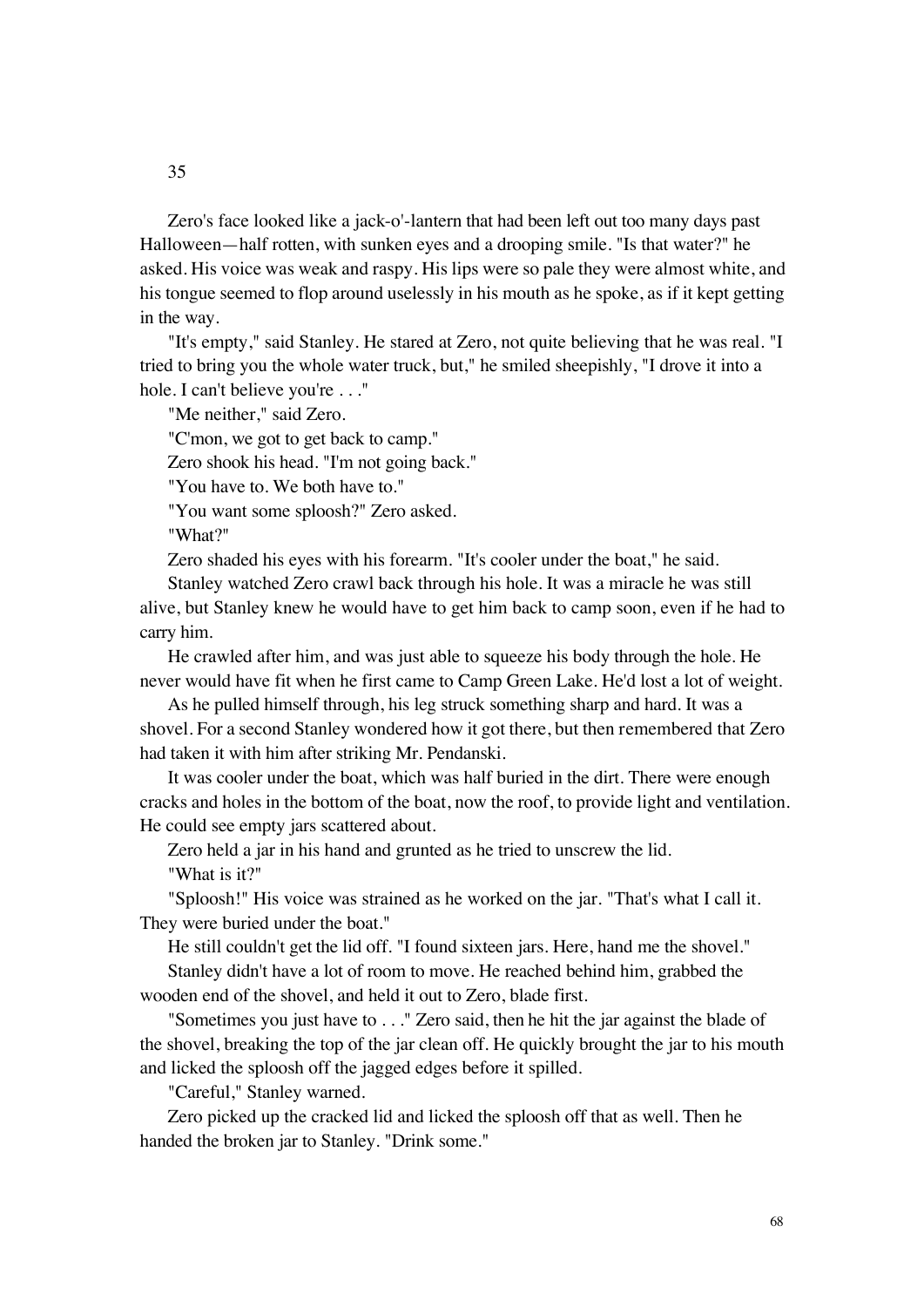Stanley held it in his hand and stared at it a moment. He was afraid of the broken glass. He was also afraid of the sploosh. It looked like mud. Whatever it was, he realized, it must have been in the boat when the boat sank. That meant it was probably over a hundred years old. Who knew what kind of bacteria might be living in it?

"It's good," said Zero, encouraging him.

He wondered if Zero had heard of bacteria. He raised the jar to his mouth and carefully took a sip.

It was a warm, bubbly, mushy nectar, sweet and tangy. It felt like heaven as it flowed over his dry mouth and down his parched throat. He thought it might have been some kind of fruit at some time, perhaps peaches.

Zero smiled at him. "I told you it was good."

Stanley didn't want to drink too much, but it was too good to resist. They passed the jar back and forth until it was empty. "How many are left?" he asked.

"None," said Zero.

Stanley's mouth dropped. "Now I have to take you back," he said.

"I'm not digging any more holes," said Zero.

"They won't make you dig," Stanley promised. "They'll probably send you to a hospital, like Barf Bag."

"Barf Bag stepped on a rattlesnake," said Zero.

Stanley remembered how he'd almost done the same. "I guess he didn't hear the rattle."

"He did it on purpose," said Zero.

"You think?"

"He took off his shoe and sock first."

Stanley shivered as he tried to imagine it.

"What's Mar-ya Luh-oh-oo?" asked Zero.

"What?"

Zero concentrated hard. "Mar ya, Luh oh oo."

"I have no idea."

"I'll show you," said Zero. He crawled hack out from under the boat.

Stanley followed. Back outside, he had to shield his eyes from the brightness.

Zero walked around to the back of the boat and pointed to the upside-down letters. "Mm-ar-yuh. Luh-oh-oo."

Stanley smiled. "Mary Lou. It's the name of the boat."

"Mary Lou," Zero repeated, studying the letters. "I thought 'y' made the 'yuh' sound."

"It does," said Stanley. "But not when it's at the end of a word. Sometimes 'y' is a vowel and sometimes it's a consonant."

Zero suddenly groaned. He grabbed his stomach and bent over.

"Are you all right?"

Zero dropped to the ground. He lay on his side, with his knees pulled up to his chest. He continued to groan.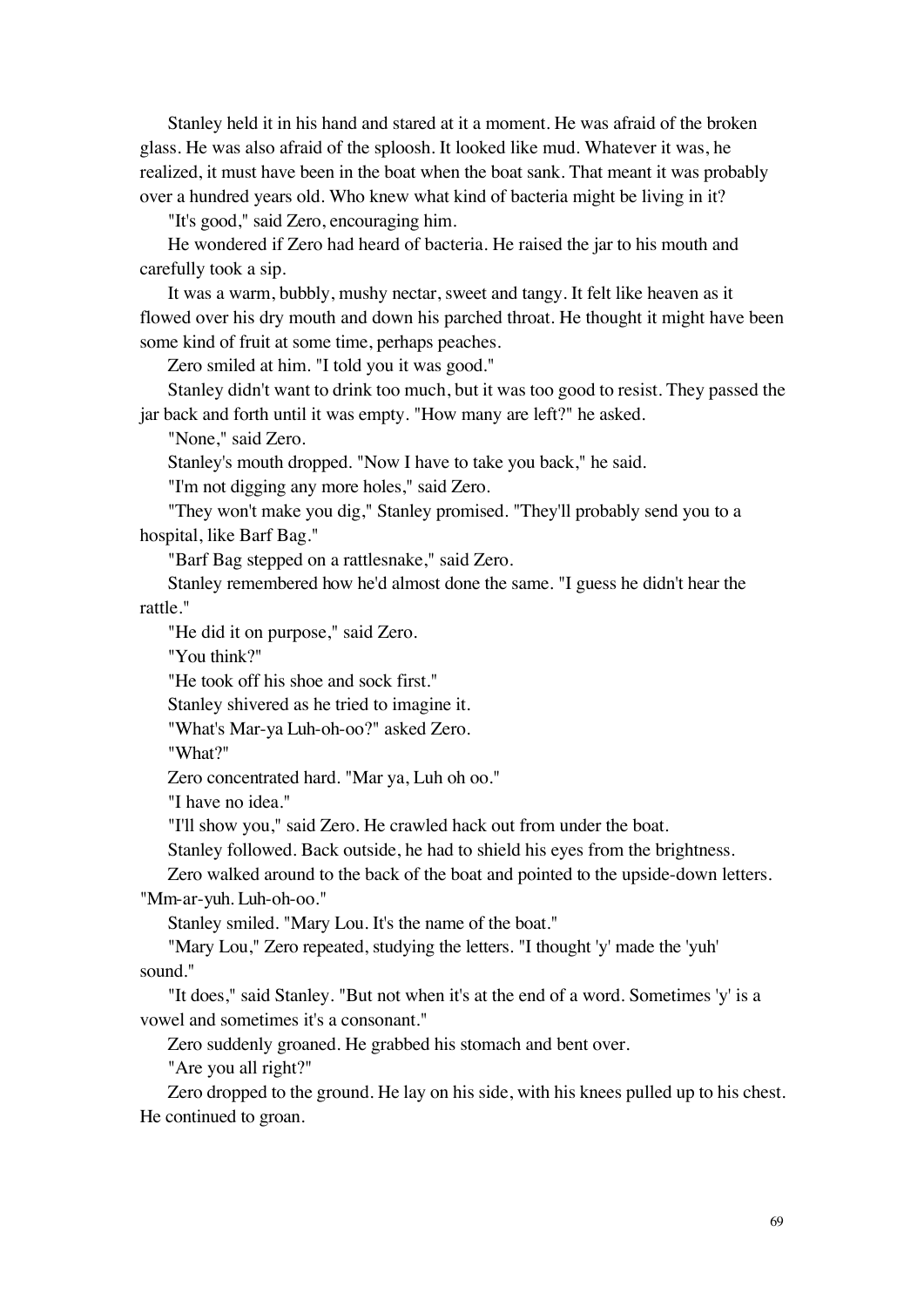Stanley watched helplessly. He wondered if it was the sploosh. He looked back toward Camp Green Lake. At least he thought it was the direction of Camp Green Lake. He wasn't entirely sure.

Zero stopped moaning, and his body slowly unbent.

"I'm taking you back," said Stanley.

Zero managed to sit up. He took several deep breaths.

"Look, I got a plan so you won't get in trouble," Stanley assured him. "Remember when I found the gold tube. Remember, I gave it to X-Ray, and the Warden went crazy making us dig where she thought X-Ray found it. I think if I tell the Warden where I really found it, I think she'll let us off."

"I'm not going back," said Zero.

"You've got nowhere else to go," said Stanley.

Zero said nothing.

"You'll die out here," said Stanley.

"Then I'll die out here."

Stanley didn't know what to do. He had come to rescue Zero and instead drank the last of his sploosh. He looked off into the distance. "I want you to look at something."

"I'm not—"

"I just want you to look at that mountain up there. See the one that has something sticking up out of it?"

"Yeah, I think."

"What does it look like to you? Does it look like anything?"

Zero said nothing.

But as he studied the mountain, his right hand slowly formed into a fist. He raised his thumb. His eyes went from the mountain, to his hand, then back to the mountain.

# 36

They put four of the unbroken jars in the burlap sack, in case they might be able to use them. Stanley carried the sack. Zero held the shovel.

"I should warn you," Stanley said. "I'm not exactly the luckiest guy in the world." Zero wasn't worried. "When you spend your whole life living in a hole," he said, "the only way you can go is up."

They gave each other the thumbs-up sign, then headed out.

It was the hottest part of the day. Stanley's empty-empty-empty canteen was still strapped around his neck. He thought back to the water truck, and wished he'd at least stopped and filled his canteen before running off.

They hadn't gone very far before Zero had another attack. He clutched his stomach as he let himself fall to the ground.

Stanley could only wait for it to pass. The sploosh had saved Zero's life, but it was now destroying him from the inside. He wondered how long it would be before he, too, felt the effects.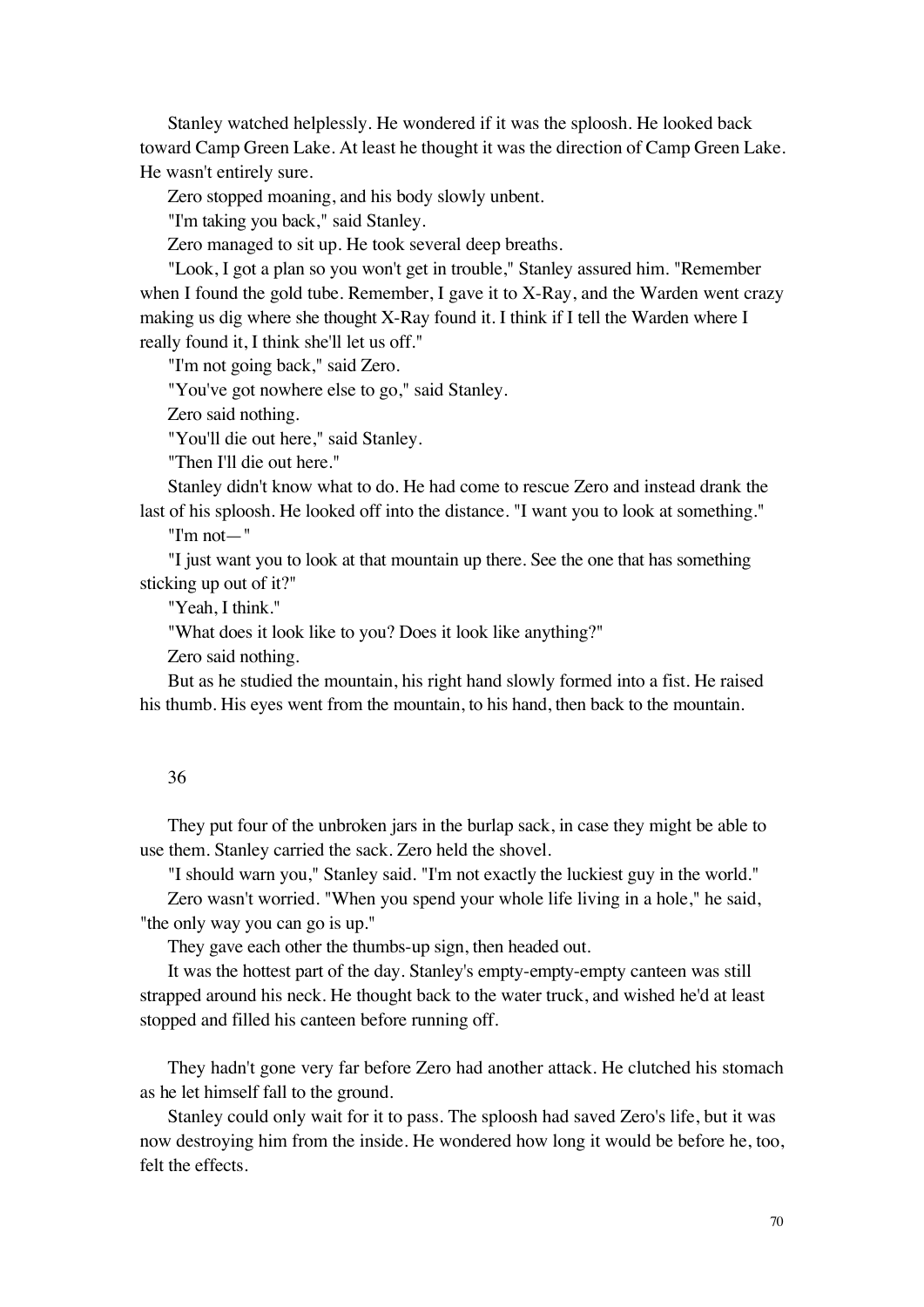He looked at Big Thumb. It didn't seem any closer than when they first started out. Zero took a deep breath and managed to sit up.

"Can you walk?" Stanley asked him.

"Just give me a second," Zero said. He took another breath, then, using the shovel, pulled himself back to his feet. He gave Stanley the thumbs-up sign and they continued.

Sometimes Stanley would try to go for a long while without looking at Big Thumb. He'd make a mental snapshot of how it looked, then wait maybe ten minutes before looking at it again, to see if it seemed closer.

It never did. It was like chasing the moon.

And if they ever reached it, he realized, then they'd still have to climb it.

"I wonder who she was," said Zero.

"Who?"

"Mary Lou," said Zero.

Stanley smiled. "I guess she was once a real person on a real lake. It's hard to imagine."

"I bet she was pretty," said Zero. "Somebody must have loved her a lot, to name a boat after her."

"Yeah," said Stanley. "I bet she looked great in a bathing suit, sitting in the boat while her boyfriend rowed."

Zero used the shovel as a third leg. Two legs weren't enough to keep him up. "I got to stop and rest," he said after a while.

Stanley looked at Big Thumb. It still didn't look any closer. He was afraid if Zero stopped, he might never get started again. "We're almost there," he said.

He wondered which was closer: Camp Green Lake or Big Thumb?

"I really have to sit down."

"Just see if you can go a little—"

Zero collapsed. The shovel stayed up a fraction of a second longer, perfectly balanced on the tip of the blade, then it fell next to him.

Zero knelt, bent over with his head on the ground. Stanley could hear a very low moaning sound coming from him. He looked at the shovel and couldn't help but think that he might need it to dig a grave. Zero's last hole.

And who will dig a grave for me? he thought.

But Zero did get up, once again flashing thumbs-up.

"Give me some words," he said weakly.

It took Stanley a few seconds to realize what he meant. Then he smiled and said, "R-u-n."

Zero sounded it out to himself. "Rr-un, run. Run."

"Good. F-u-n."

"Fffun."

The spelling seemed to help Zero. It gave him something to concentrate on besides his pain and weakness.

It distracted Stanley as well. The next time he looked up at Big Thumb, it really did seem closer.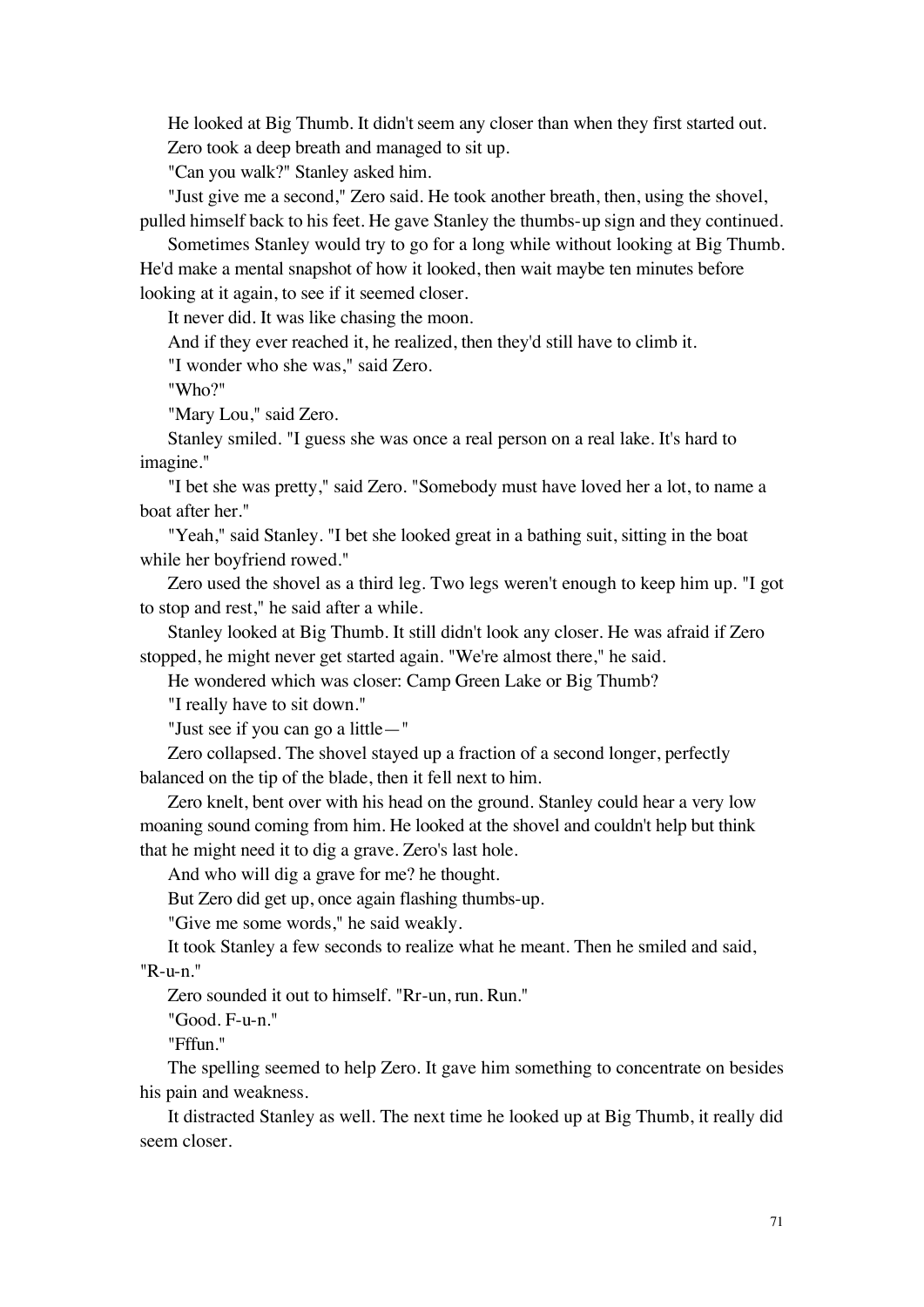They quit spelling words when it hurt too much to talk. Stanley's throat was dry. He was weak and exhausted, yet as bad as he felt, he knew that Zero felt ten times worse. As long as Zero could keep going, he could keep going, too.

It was possible, he thought, he hoped, that he didn't get any of the bad bacteria. Zero hadn't been able to unscrew the lid. Maybe the bad germs couldn't get in, either. Maybe the bacteria were only in the jars which opened easily, the ones he was now carrying in his sack.

What scared Stanley the most about dying wasn't his actual death. He figured he could handle the pain. It wouldn't be much worse than what he felt now. In fact, maybe at the moment of his death he would be too weak to feel pain. Death would be a relief. What worried him the most was the thought of his parents not knowing what happened to him, not knowing whether he was dead or alive. He hated to imagine what it would be like for his mother and father, day after day, month after month, not knowing, living on false hope. For him, at least, it would be over. For his parents, the pain would never end.

He wondered if the Warden would send out a search party to look for him. It didn't seem likely. She didn't send anyone to look for Zero. But no one cared about Zero. They simply destroyed his files.

But Stanley had a family. She couldn't pretend he was never there. He wondered what she would tell them. And when?

"What do you think's up there?" Zero asked.

Stanley looked to the top of Big Thumb. "Oh, probably an Italian restaurant," he said.

Zero managed to laugh.

"I think I'll get a pepperoni pizza and a large root beer," said Stanley.

"I want an ice cream sundae," said Zero. "With nuts and whipped cream, and bananas, and hot fudge."

The sun was almost directly in front of them. The thumb pointed up toward it.

They came to the end of the lake. Huge white stone cliffs rose up before them.

Unlike the eastern shore, where Camp Green Lake was situated, the western shore did not slope down gradually. It was as if they had been walking across the flat bottom of a giant frying pan, and now they had to somehow climb up out of it.

They could no longer see Big Thumb. The cliffs blocked their view. The cliffs also blocked out the sun.

Zero groaned and clutched his stomach, but he remained standing. "I'm all right," he whispered.

Stanley saw a rut, about a foot wide and six inches deep, running down a cliff. On either side of the rut were a series of ledges. "Let's try there," he said.

It looked to be about a fifty-foot climb, straight up.

Stanley still managed to hold the sack of jars in his left hand as he slowly moved up, from ledge to ledge, crisscrossing the rut. At times he had to use the side of the rut for support, in order to make it to the next ledge.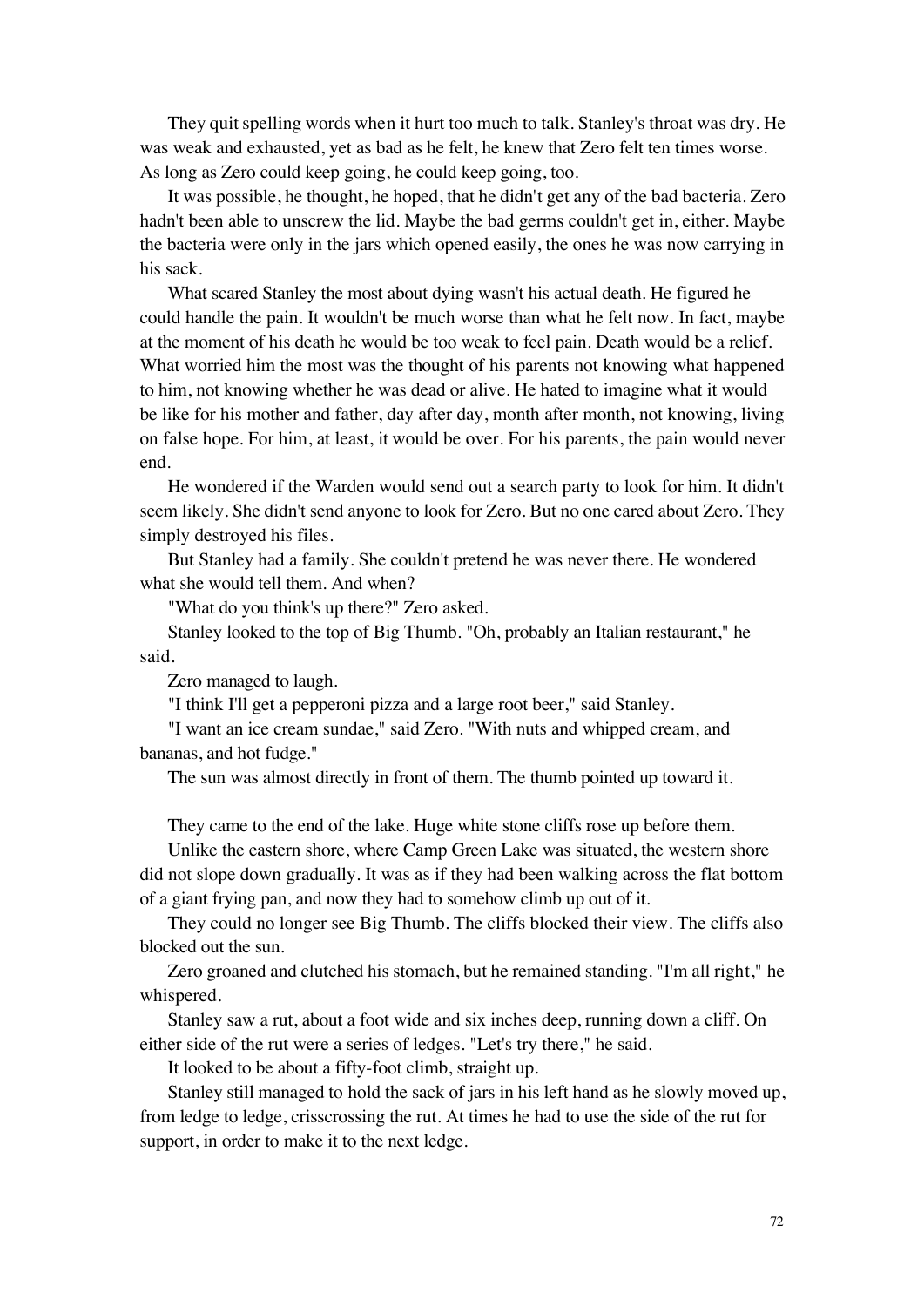Zero stayed with him, somehow. His frail body trembled terribly as he climbed the stone wall.

Some of the ledges were wide enough to sit on. Others stuck out no more than a few inches—just enough for a quick step. Stanley stopped about two-thirds of the way up, on a fairly wide ledge. Zero came up alongside him.

"You okay?" Stanley asked.

Zero gave the thumbs-up sign. Stanley did the same.

He looked above him. He wasn't sure how he'd get to the next ledge. It was three or four feet above his head, and he didn't see any footholds. He was afraid to look down.

"Give me a boost," said Zero. "Then I'll pull you up with the shovel."

"You won't be able to pull me up," said Stanley.

"Yes, I will," said Zero.

Stanley cupped his hands together, and Zero stepped on his interwoven fingers. He was able to lift Zero high enough for him to grab the protruding slab of rock. Stanley continued to help him from below as Zero pulled himself onto the ledge.

While Zero was getting himself situated up there, Stanley ' attached the sack to the shovel by poking a hole through the burlap. He held it up to Zero.

Zero first grabbed hold of the sack, then the shovel. He set the shovel so that half the blade was supported by the rock slab. The wooden shaft hung down toward Stanley. "Okay," he said.

Stanley doubted this would work. It was one thing for him to lift Zero, who was half his weight. It was quite another for Zero to try to pull him up.

Stanley grabbed hold of the shovel as he climbed up the rock wall, using the sides of the rut to help support him. His hands moved one over the other, up the shaft of the shovel.

He felt Zero's hand clasp his wrist.

He let go of the shaft with one hand and grabbed the top of the ledge.

He gathered his strength and for a brief second seemed to defy gravity as he took a quick step up the wall and, with Zero's help, pulled himself the rest of the way over the ledge.

He caught his breath. There was no way he could have done that a few months ago.

He noticed a large spot of blood on his wrist. It took him a moment to realize that it was Zero's blood.

Zero had deep gashes in both hands. He had held on to the metal blade of the shovel, keeping it in place, as Stanley climbed.

Zero brought his hands to his mouth and sucked up his blood.

One of the glass jars had broken in the sack. They decided to save the pieces. They might need to make a knife or something.

They rested briefly, then continued on up. It was a fairly easy climb the rest of the way.

When they reached flat ground, Stanley looked up to see the sun, a fiery ball balancing on top of Big Thumb. God was twirling a basketball.

Soon they were walking in the long thin shadow of the thumb.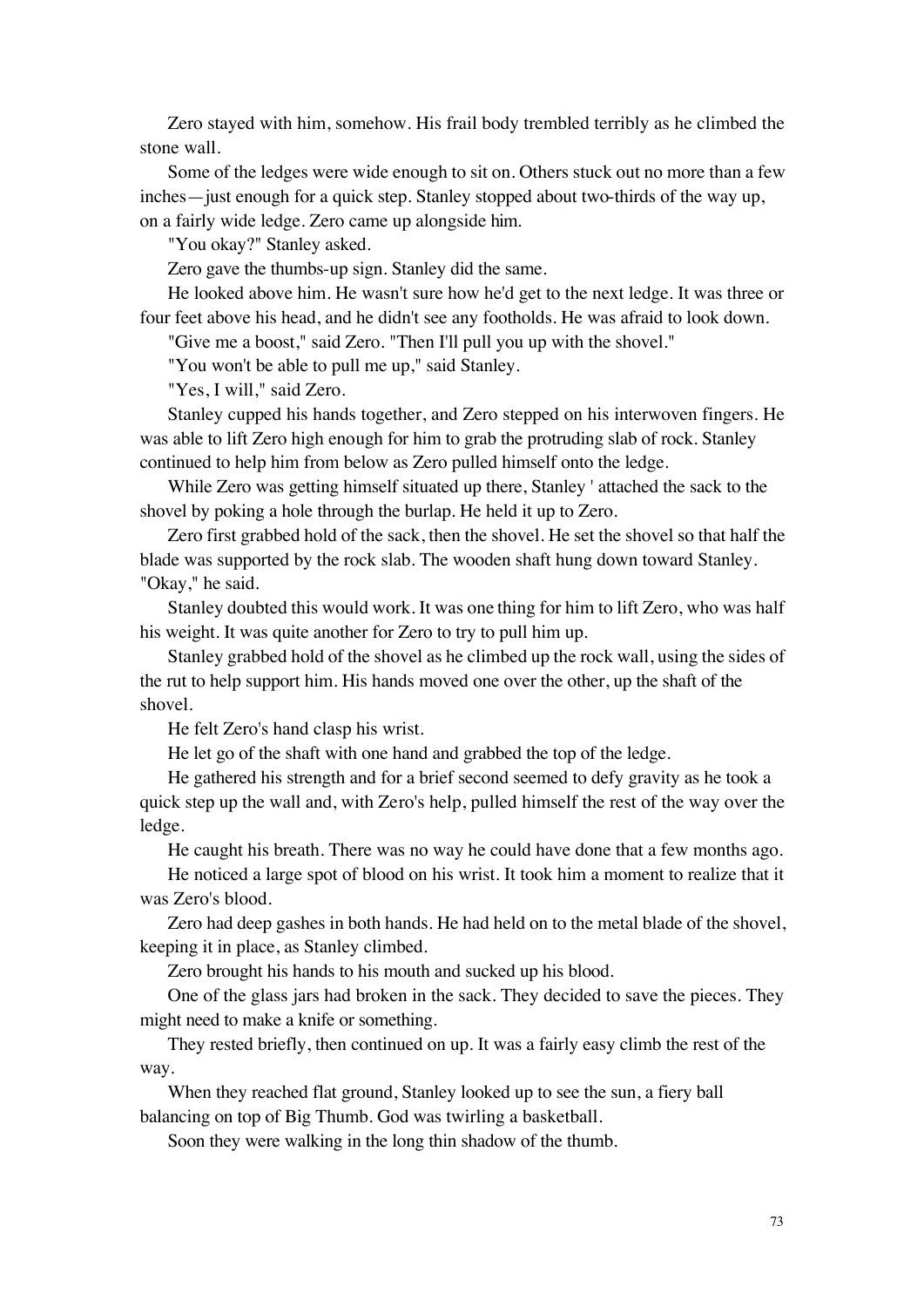"We're almost there," said Stanley. He could see the base of the mountain.

Now that they really were almost there, it scared him. Big Thumb was his only hope. If there was no water, no refuge, then they'd have nothing, not even hope.

There was no exact place where the flat land stopped and the mountain began. The ground got steeper and steeper, and then there was no doubt that they were heading up the mountain.

Stanley could no longer see Big Thumb. The slope of the mountain was in the way.

It became too steep to go straight up. Instead they zigzagged back and forth, increasing their altitude by small increments every time they changed directions.

Patches of weeds dotted the mountainside. They walked from one patch to another, using the weeds as footholds. As they got higher, the weeds got thicker. Many had thorns, and they had to be careful walking through them.

Stanley would have liked to stop and rest, but he was afraid they'd never get started again. As long as Zero could keep going, he could keep going, too. Besides, he knew they didn't have much daylight left.

As the sky darkened, bugs began appearing above the weed patches. A swarm of gnats hovered around them, attracted by their sweat. Neither Stanley nor Zero had the strength to try to swat at them.

"How are you doing?" Stanley asked.

Zero pointed thumbs up. Then he said, "If a gnat lands on me, it will knock me over."

Stanley gave him some more words. "B-u-g-s," he spelled.

Zero concentrated hard, then said, "Boogs."

Stanley laughed.

A wide smile spread across Zero's sick and weary face as well. "Bugs," he said.

"Good," said Stanley. "Remember, it's a short 'u' if there's no 'e' at the end. "Okay, here's a hard one. How about, l-u-n-c-h?"

"Luh— Luh-un—" Suddenly, Zero made a horrible, wrenching noise as he doubled over and grabbed his stomach. His frail body shook violently, and he threw up, emptying his stomach of the sploosh.

He leaned on his knees and took several deep breaths. Then he straightened up and continued going.

The swarm of gnats stayed behind, preferring the contents of Zero's stomach to the sweat on the boys' faces.

Stanley didn't give him any more words, thinking that he needed to save his strength. But about ten or fifteen minutes later, Zero said, "Lunch."

As they climbed higher, the patches of weeds grew thicker, and they had to be careful not to get their feet tangled in thorny vines. Stanley suddenly realized something. There hadn't been any weeds on the lake.

"Weeds and bugs," he said. "There's got to be water around somewhere. We must be getting close."

37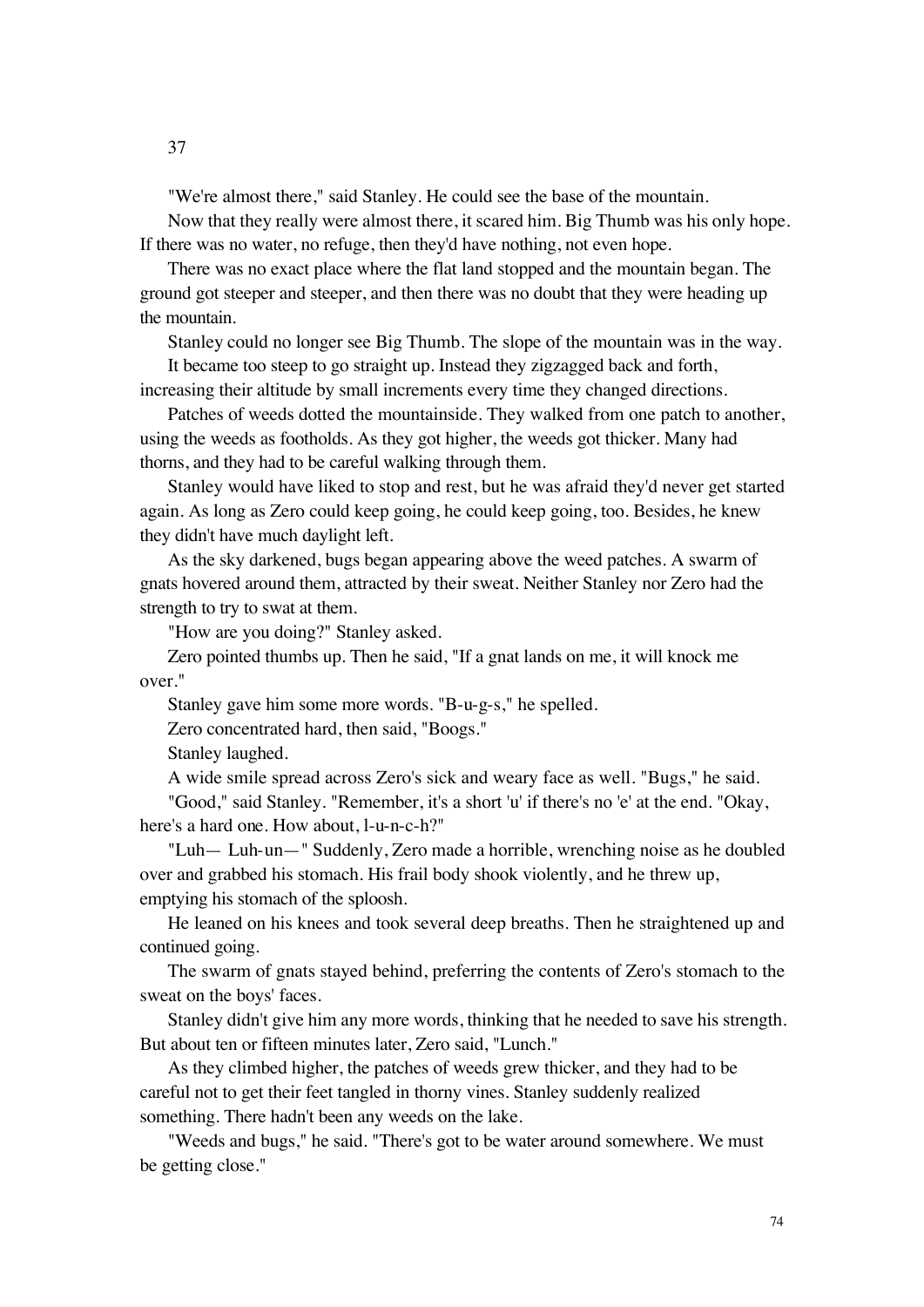A wide clown-like smile spread across Zero's face. He flashed the thumbs-up sign, then fell.

He didn't get up. Stanley bent over him. "C'mon, Zero," he urged. "We're getting close. C'mon, Hector. Weeds and bugs. Weeds and boogs."

Stanley shook him. "I've already ordered your hot fudge sundae," he said. "They're making it right now."

Zero said nothing.

## 38

Stanley took hold of Zero's forearms and pulled him upright. Then he stooped down and let Zero fall over his right shoulder. He stood up, lifting Zero's worn-out body off the ground.

He left the shovel and sack of jars behind as he continued up the mountain. Zero's legs dangled in front of him.

Stanley couldn't see his feet, which made it difficult to walk through the tangled patches of weeds and vines. He concentrated on one step at a time, carefully raising and setting down each foot. He thought only about each step, and not the impossible task that lay before him.

Higher and higher he climbed. His strength came from somewhere deep inside himself and also seemed to come from the outside as well. After focusing on Big Thumb for so long, it was as if the rock had absorbed his energy and now acted like a kind of giant magnet pulling him toward it.

After a while he became aware of a foul odor. At first he thought it came from Zero, but it seemed to be in the air, hanging heavy all around him.

He also noticed that the ground wasn't as steep anymore. As the ground flattened, a huge stone precipice rose up ahead of him, just barely visible in the moonlight. It seemed to grow bigger with each step he took.

It no longer resembled a thumb.

And he knew he'd never be able to climb it.

Around him, the smell became stronger. It was the bitter smell of despair.

Even if he could somehow climb Big Thumb, he knew he wouldn't find water. How could there be water at the top of a giant rock? The weeds and bugs survived only by an occasional rainstorm, like the one he had seen from camp.

Still, he continued toward it. If nothing else, he wanted to at least reach the Thumb. He never made it.

His feet slipped out from under him. Zero's head knocked against the back of his shoulder as he fell and tumbled into a small muddy gully.

As he lay face down in the muddy ditch, he didn't know if he'd ever get up again. He didn't know if he'd even try. Had he come all this way just to . . . You need water to make mud!

He crawled along the gully in the direction that seemed the muddiest. The ground became gloppier. The mud splashed up as he slapped the ground.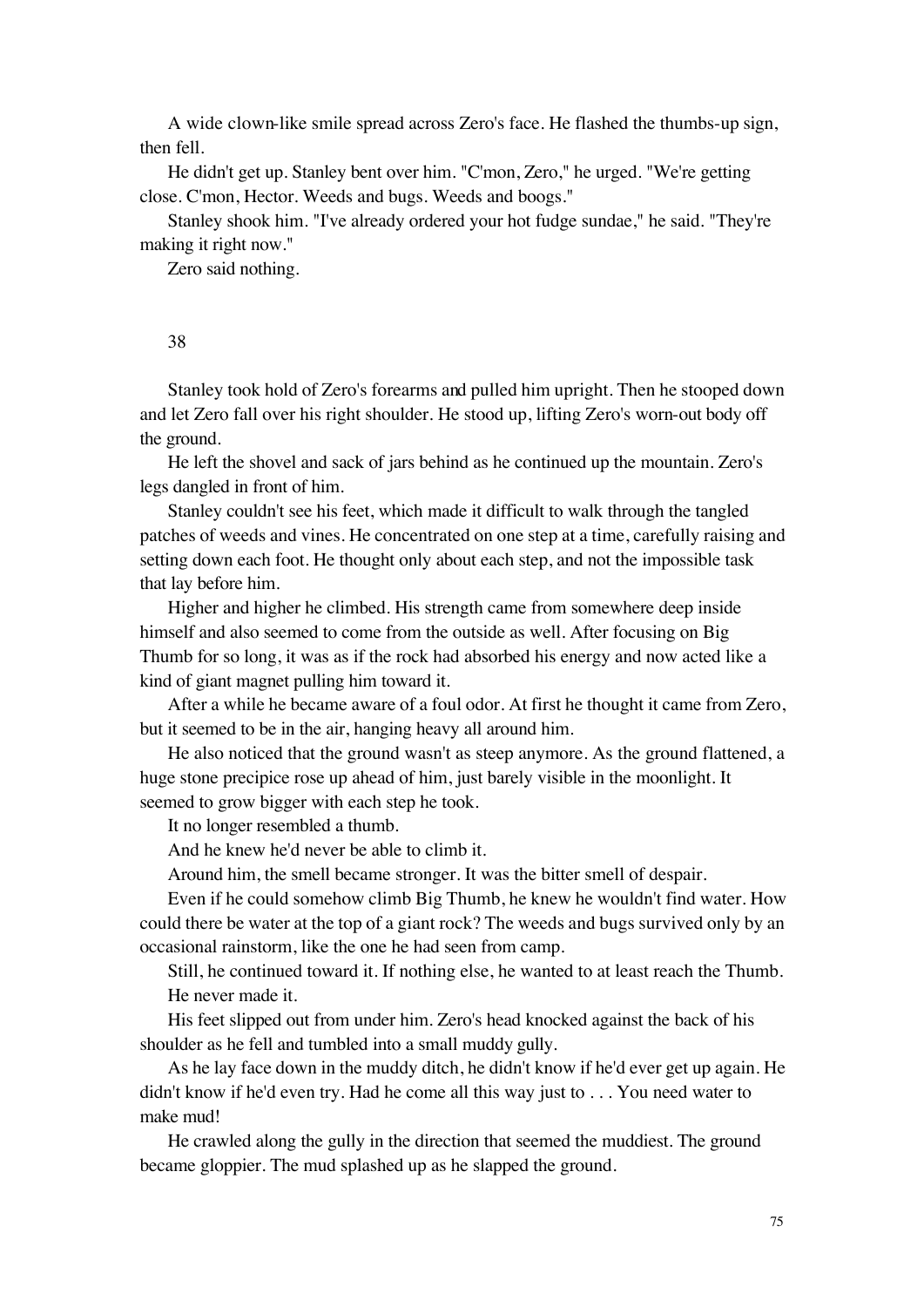Using both hands, he dug a hole in the soggy soil. It was too dark to see, but he thought he could feel a tiny pool of water at the bottom of his hole. He stuck his head in the hole and licked the dirt.

He dug deeper, and as he did so, more water seemed to fill the hole. He couldn't see it, but he could feel it—first with his fingers, then with his tongue.

He dug until he had a hole that was about as deep as his arm was long. There was enough water for him to scoop out with his hands and drop on Zero's face.

Zero's eyes remained closed. But his tongue poked out between his lips, searching out the droplets.

Stanley dragged Zero closer to the hole. He dug, then scooped some more water and let it pour out of his hands into Zero's mouth.

As he continued to widen his hole, his hand came across a smooth, round object. It was too smooth and too round to be a rock.

He wiped the dirt off of it and realized it was an onion.

He bit into it without peeling it. The hot bitter juice burst into his mouth. He could feel it all the way up to his eyes. And when he swallowed, he felt its warmth move down his throat and into his stomach.

He only ate half. He gave the other half to Zero.

"Here, eat this."

"What is it?" Zero whispered.

"A hot fudge sundae."

#### 39

Stanley awoke in a meadow, looking up at the giant rock tower. It was layered and streaked with different shades of red, burnt orange, brown, and tan. It must have been over a hundred feet tall.

Stanley lay awhile, just looking at it. He didn't have the strength to get up. It felt like the insides of his mouth and throat were coated with sand.

And no wonder. When he rolled over he saw the water hole. It was about two and a half feet deep and over three feet wide. At the bottom lay no more than two inches of very brown water.

His hands and fingers were sore from digging, especially under his fingernails. He scooped some dirty water into his mouth, then swished it around, trying to filter it with his teeth.

Zero moaned.

Stanley started to say something to him, but no words came out of his mouth, and he had to try again. "How you doing?" It hurt to talk.

"Not good," Zero said quietly. With great effort, he rolled over, raised himself to his knees, and crawled to the water hole. He lowered his head into it and lapped up some water.

Then he jerked back, clutched his knees to his chest, and rolled to his side. His body shook violently.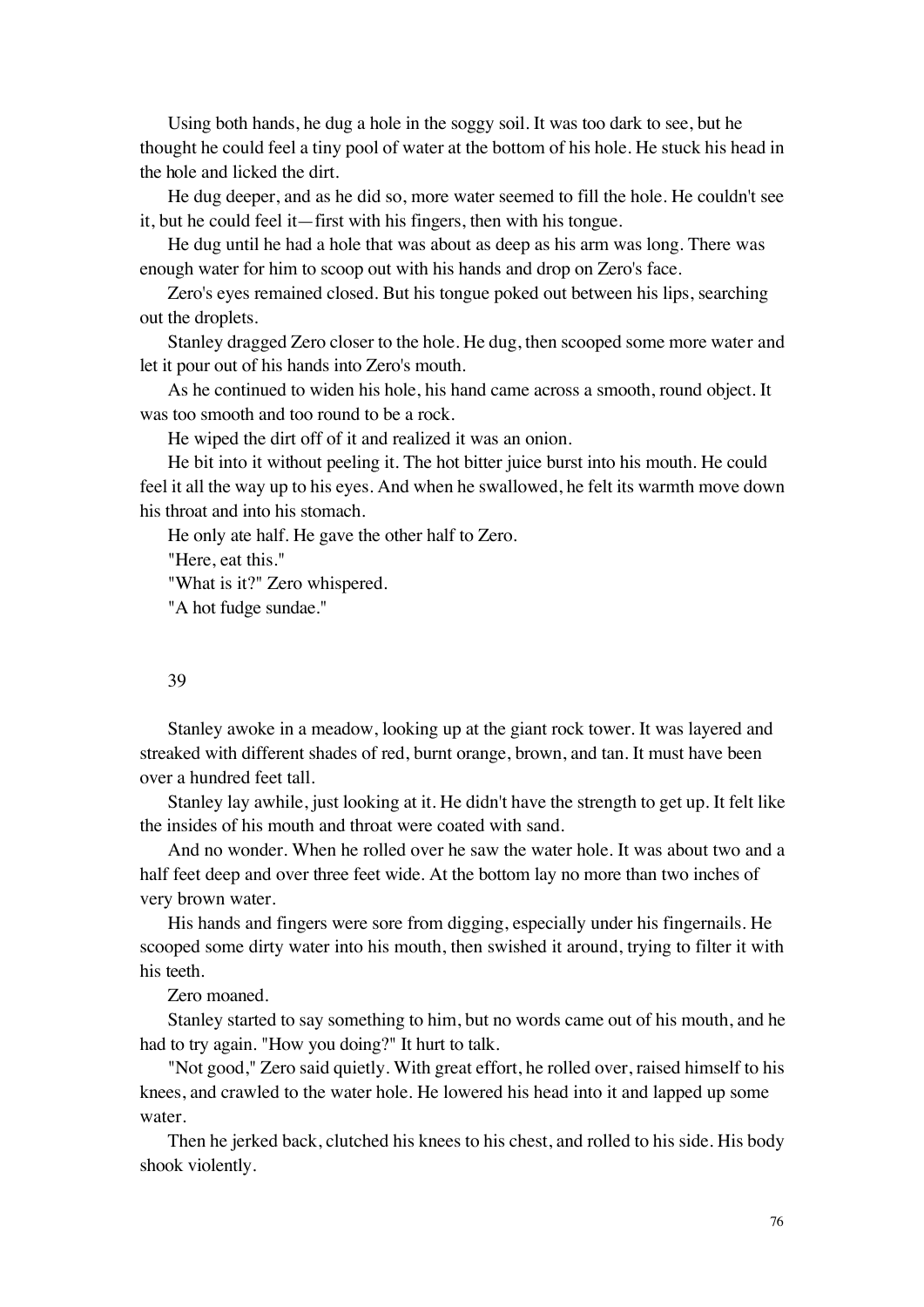Stanley thought about going back down the mountain to look for the shovel, so he could make the water hole deeper. Maybe that would give them cleaner water. They could use the jars as drinking glasses.

But he didn't think he had the strength to go down, let alone make it back up again. And he didn't know where to look.

He struggled to his feet. He was in a field of greenish white flowers that seemed to extend all the way around Big Thumb.

He took a deep breath, then walked the last fifty yards to the giant precipice and touched it.

Tag, you're it.

Then he walked back to Zero and the water hole. On the way he picked one of the flowers. It actually wasn't one big flower, he discovered, but instead each flower was really a cluster of tiny little flowers that formed a round ball. He brought it to his mouth but had to spit it out.

He could see part of the trail he had made the night before, when he carried Zero up the mountain. If he was going to head back down and look for the shovel, he realized, he should do it soon, while the trail was fresh. But he didn't want to leave Zero. He was afraid Zero might die while he was gone.

Zero was still lying doubled over on his side. "I got to tell you something," he said with a groan.

"Don't talk," said Stanley. "Save your strength."

"No, listen," Zero insisted, then he closed his eyes as his face twisted with pain.

"I'm listening," Stanley whispered.

"I took your shoes," Zero said.

Stanley didn't know what he was talking about. His shoes were on his feet. "That's all right," he said. "Just rest now."

"It's all my fault," said Zero.

"It's nobody's fault," said Stanley.

"I didn't know," Zero said.

"That's okay," Stanley said. "Just rest."

Zero closed his eyes. But then again he said, "I didn't know about the shoes."

"What shoes?"

"From the shelter."

It took a moment for Stanley to comprehend. "Clyde Livingston's shoes?" "I'm sorry," said Zero.

Stanley stared at him. It was impossible. Zero was delirious.

Zero's "confession" seemed to bring him some relief. The muscles in his face relaxed. As he drifted into sleep, Stanley softly sang him the song that had been in his family for generations.

"If only, if only," the woodpecker sighs, "The bark on the tree was just a little bit softer." While the wolf waits below, hungry and lonely, He cries to the moo — oo — oon,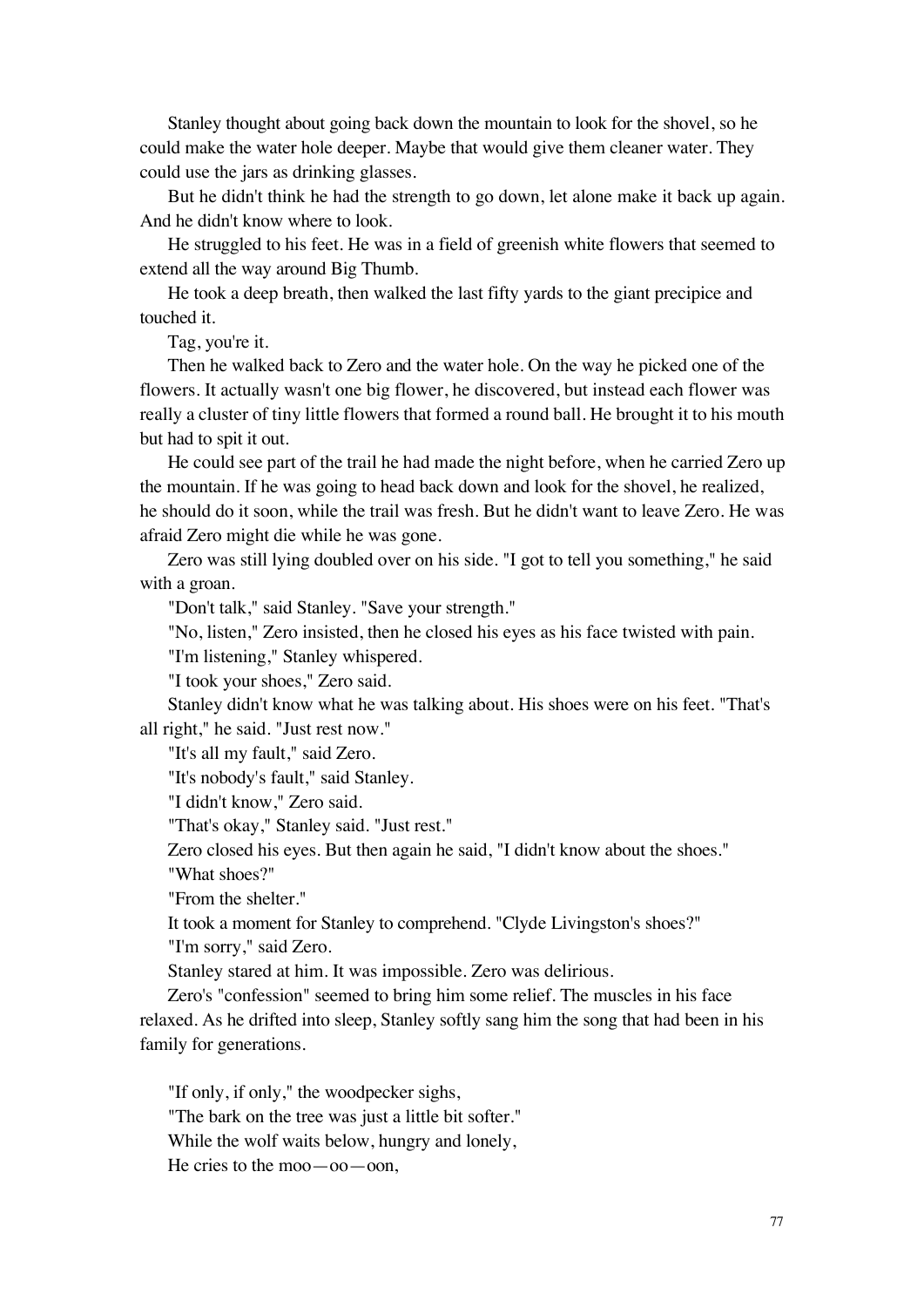"If only, if only."

40

When Stanley found the onion the night before, he didn't question how it had come to be there. He ate it gratefully. But now as he sat gazing at Big Thumb and the meadow full of flowers, he couldn't help but wonder about it.

If there was one wild onion, there could be more.

He intertwined his fingers and tried to rub out the pain. Then he bent down and dug up another flower, this time pulling up the entire plant, including the root.

"Onions! Fresh, hot, sweet onions," Sam called as Mary Lou pulled the cart down Main Street. "Eight cents a dozen."

It was a beautiful spring morning. The sky was painted pale blue and pink—the same color as the lake and the peach trees along its shore.

Mrs. Gladys Tennyson was wearing just her nightgown and robe as she came running down the street after Sam. Mrs. Tennyson was normally a very proper woman who never went out in public without dressing up in fine clothes and a hat. So it was quite surprising to the people of Green Lake to see her running past them.

"Sam!" she shouted.

"Whoa, Mary Lou," said Sam, stopping his mule and cart. "G'morning, Mrs. Tennyson," he said. "How's little Becca doing?"

Gladys Tennyson was all smiles. "I think she's going to be all right. The fever broke about an hour ago. Thanks to you."

"I'm sure the good Lord and Doc Hawthorn deserve most of the credit."

"The Good Lord, yes," agreed Mrs. Tennyson, "but not Dr. Hawthorn. That quack wanted to put leeches on her stomach! Leeches! My word! He said they would suck out the bad blood. Now you tell me. How would a leech know good blood from bad blood?"

"I wouldn't know," said Sam.

"It was your onion tonic," said Mrs. Tennyson. "That's what saved her."

Other townspeople made their way to the cart. "Good morning, Gladys," said Hattie Parker. "Don't you look lovely this morning."

Several people snickered.

"Good morning, Hattie," Mrs. Tennyson replied.

"Does your husband know you're parading about in your bed clothes?" Hattie asked.

There were more snickers.

"My husband knows exactly where I am and how I am dressed, thank you," said Mrs. Tennyson. "We have both been up all night and half the morning with Rebecca. She almost died from stomach sickness. It seems she ate some bad meat."

Hattie's face flushed. Her husband, Jim Parker, was the butcher.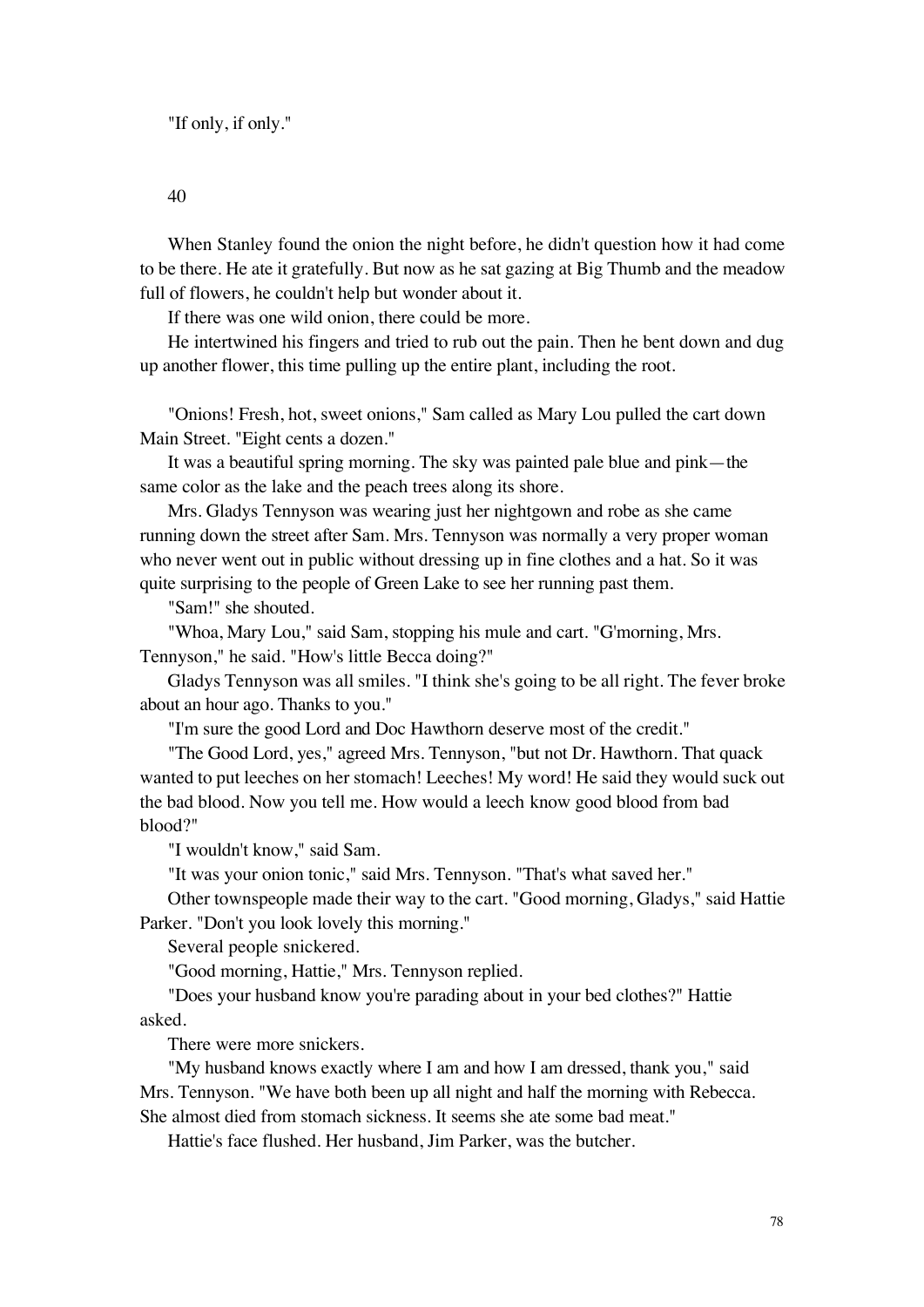"It made my husband and me sick as well," said Mrs. Tennyson, "but it nearly killed Becca, what with her being so young. Sam saved her life."

"It wasn't me," said Sam. "It was the onions."

"I'm glad Becca's all right," Hattie said contritely.

"I keep telling Jim he needs to wash his knives," said Mr. Pike, who owned the general store.

Hattie Parker excused herself, then turned and quickly walked away.

"Tell Becca that when she feels up to it to come by the store for a piece of candy," said Mr. Pike.

"Thank you, I'll do that."

Before returning home, Mrs. Tennyson bought a dozen onions from Sam. She gave him a dime and told him to keep the change.

"I don't take charity," Sam told her. "But if you want to buy a few extra onions for Mary Lou, I'm sure she'd appreciate it."

"All right then," said Mrs. Tennyson, "give me my change in onions."

Sam gave Mrs. Tennyson an additional three onions, and she fed them one at a time to Mary Lou. She laughed as the old donkey ate them out of her hand.

Stanley and Zero slept off and on for the next two days, ate onions, all they wanted, and splashed dirty water into their mouths. In the late afternoon Big Thumb gave them shade. Stanley tried to make the hole deeper, but he really needed the shovel. His efforts just seemed to stir up the mud and make the water dirtier.

Zero was sleeping. He was still very sick and weak, but the sleep and the onions seemed to be doing him some good. Stanley was no longer afraid that he would die soon. Still, he didn't want to go for the shovel while Zero was asleep. He didn't want him to wake up and think he'd been deserted.

He waited for Zero to open his eyes.

"I think I'll go look for the shovel," Stanley said.

"I'll wait here," Zero said feebly, as if he had any other choice.

Stanley headed down the mountain. The sleep and the onions had done him a lot of good as well. He felt strong.

It was fairly easy to follow the trail he had made two days earlier. There were a few places where he wasn't sure he was going the right way, but it just took a little bit of searching before he found the trail again.

He went quite a ways down the mountain but still didn't find the shovel. He looked back up toward the top of the mountain. He must have walked right past it, he thought. There was no way he could have carried Zero all the way up from here.

Still, he headed downward, just in case. He came to a bare spot between two large patches of weeds and sat down to rest. Now he had definitely gone too far, he decided. He was tired out from walking down the hill. It would have been impossible to have carried Zero up the hill from here, especially after walking all day with no food or water. The shovel must be buried in some weeds.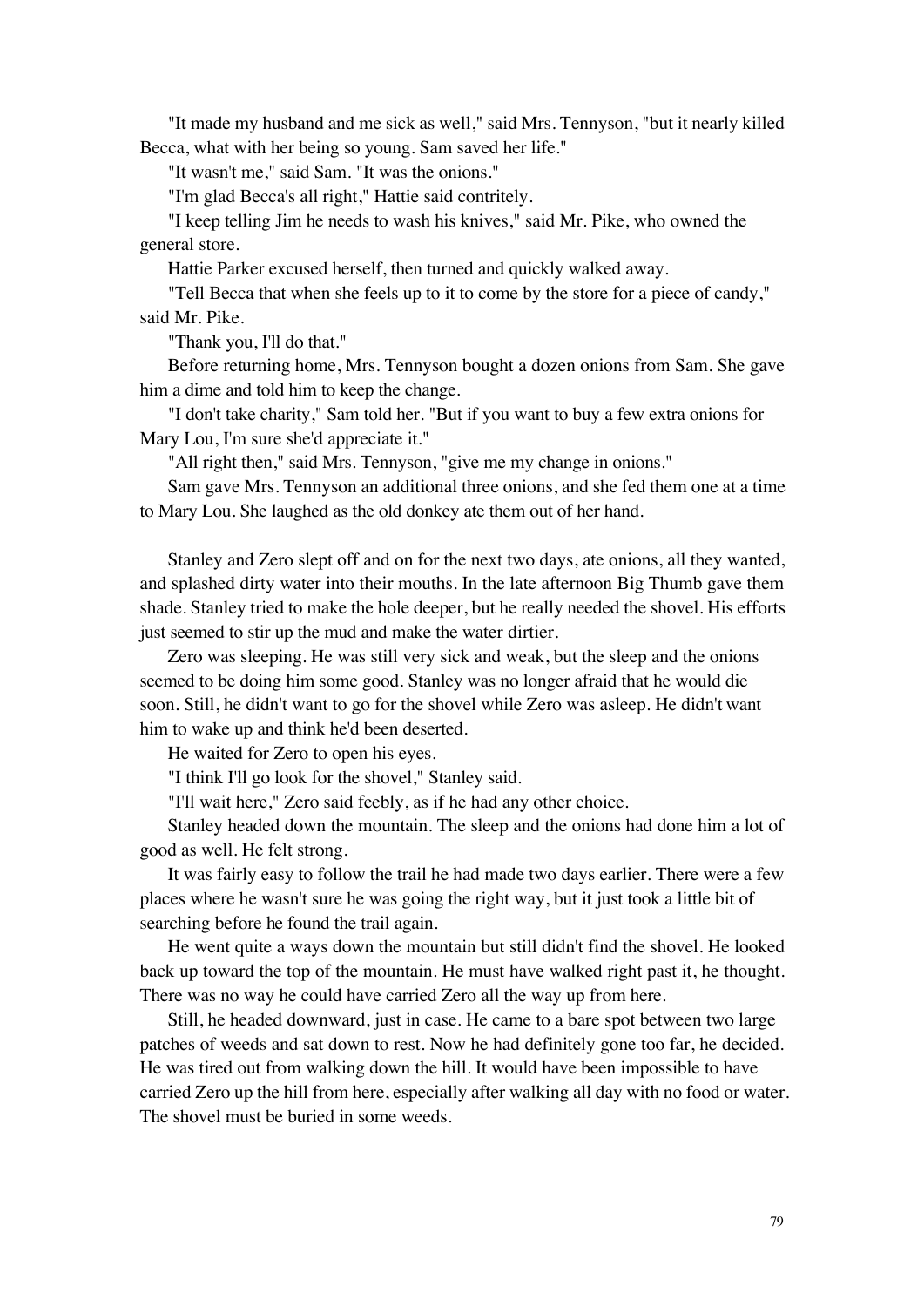Before starting back up, he took one last look around in all directions. He saw a large indentation in the weeds a little farther down the mountain. It didn't seem likely that the shovel could be there, but he'd already come this far.

There, lying in some tall weeds, he found the shovel and the sack of jars. He was amazed. He wondered if the shovel and sack might have rolled down the hill. But none of the jars were broken, except the one which had broken earlier. And if they had rolled down the hill, it is doubtful that he would have found the sack and shovel side by side.

On his way back up the mountain, Stanley had to sit down and rest several times. It was a long, hard climb.

## 41

Zero's condition continued to improve.

Stanley slowly peeled an onion. He liked eating them one layer at a time.

The water hole was now almost as large as the holes he had dug back at Camp Green Lake. It contained almost two feet of murky water. Stanley had dug it all himself. Zero had offered to help, but Stanley thought it better for Zero to save his strength. It was a lot harder to dig in water than it was in a dry lake.

Stanley was surprised that he himself hadn't gotten sick—either from the sploosh, the dirty water, or from living on onions. He used to get sick quite a lot back at home.

Both boys were barefoot. They had washed their socks. All their clothes were very dirty, but their socks were definitely the worst.

They didn't dip their socks into the hole, afraid to contaminate the water. Instead they filled the jars and poured the water over their dirty socks.

"I didn't go to the homeless shelter very often," Zero said. "Just if the weather was really bad. I'd have to find someone to pretend to be my mom. If I'd just gone by myself, they would have asked me a bunch of questions. If they'd found out I didn't have a mom, they would have made me a ward of the state."

"What's a ward of the state?"

Zero smiled. "I don't know. But I didn't like the sound of it."

Stanley remembered Mr. Pendanski telling the Warden that Zero was a ward of the state. He wondered if Zero knew he'd become one.

"I liked sleeping outside," said Zero. "I used to pretend I was a Cub Scout. I always wanted to be a Cub Scout. I'd see them at the park in their blue uniforms."

"I was never a Cub Scout," said Stanley. "I wasn't good at social stuff like that. Kids made fun of me because I was fat."

"I liked the blue uniforms," said Zero. "Maybe I wouldn't have liked being a Cub Scout."

Stanley shrugged one shoulder.

"My mother was once a Girl Scout," said Zero.

"I thought you said you didn't have a mother."

"Everybody has to have a mother."

"Well, yeah, I know that."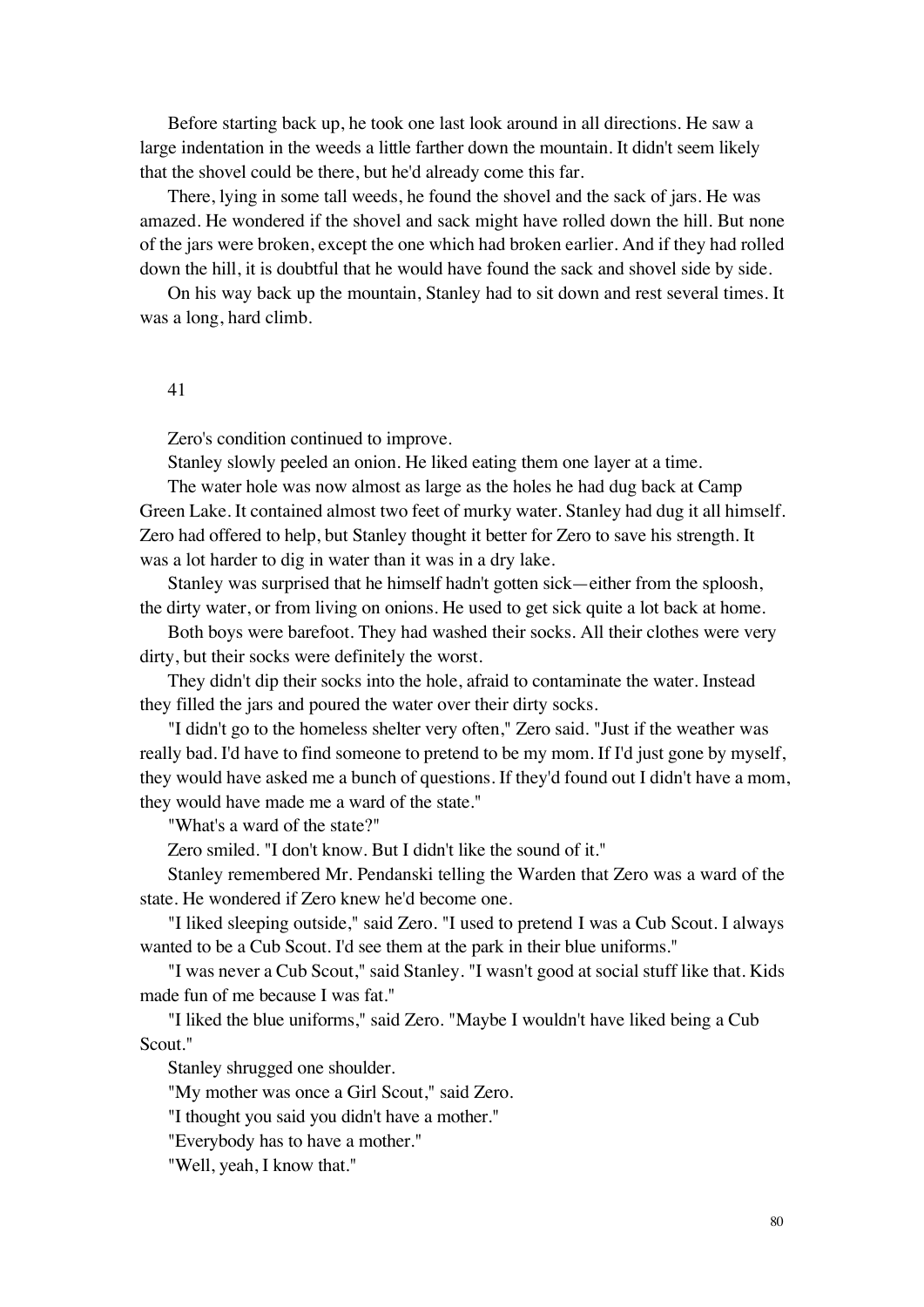"She said she once won a prize for selling the most Girl Scout cookies," said Zero. "She was real proud of that."

Stanley peeled off another layer of his onion.

"We always took what we needed," Zero said. "When I was little, I didn't even know it was stealing. I don't remember when I found out. But we just took what we needed, never more. So when I saw the shoes on display in the shelter, I just reached in the glass case and took them."

"Clyde Livingston's shoes?" asked Stanley.

"I didn't know they were his. I just thought they were somebody's old shoes. It was better to take someone's old shoes, I thought, than steal a pair of new ones. I didn't know they were famous. There was a sign, but of course I couldn't read it. Then, the next thing I know everybody's making this big deal about how the shoes are missing. It was kind of funny, in a way. The whole place is going crazy. There I was, wearing the shoes, and everyone's running around saying, 'What happened to the shoes?' 'The shoes are gone!' I just walked out the door. No one noticed me. When I got outside, I ran around the corner and immediately took off the shoes. I put them on top of a parked car. I remember they smelled really bad."

"Yeah, those were them," said Stanley. "Did they fit you?"

"Pretty much."

Stanley remembered being surprised at Clyde Livingston's small shoe size. Stanley's shoes were bigger. Clyde Livingston had small, quick feet. Stanley's feet were big and slow.

"I should have just kept them," said Zero. "I'd already made it out of the shelter and everything. I ended up getting arrested the next day when I tried to walk out of a shoe store with a new pair of sneakers. If I had just kept those old smelly sneakers, then neither of us would be here right now."

## 42

Zero became strong enough to help dig the hole. When he finished, it was over six feet deep. He filled the bottom with rocks to help separate the water from the dirt.

He was still the best hole digger around.

"That's the last hole I will ever dig," he declared, throwing down the shovel.

Stanley smiled. He wished it were true, but he knew they had no choice but to eventually return to Camp Green Lake. They couldn't live on onions forever.

They had been completely around Big Thumb. It was like a giant sundial. They followed the shade.

They were able to see out in all directions. There was no place to go. The mountain was surrounded by desert.

Zero stared at Big Thumb. "It must have a hole in it," he said, "filled with water." "You think?"

"Where else could the water be coming from?" Zero asked. "Water doesn't run uphill."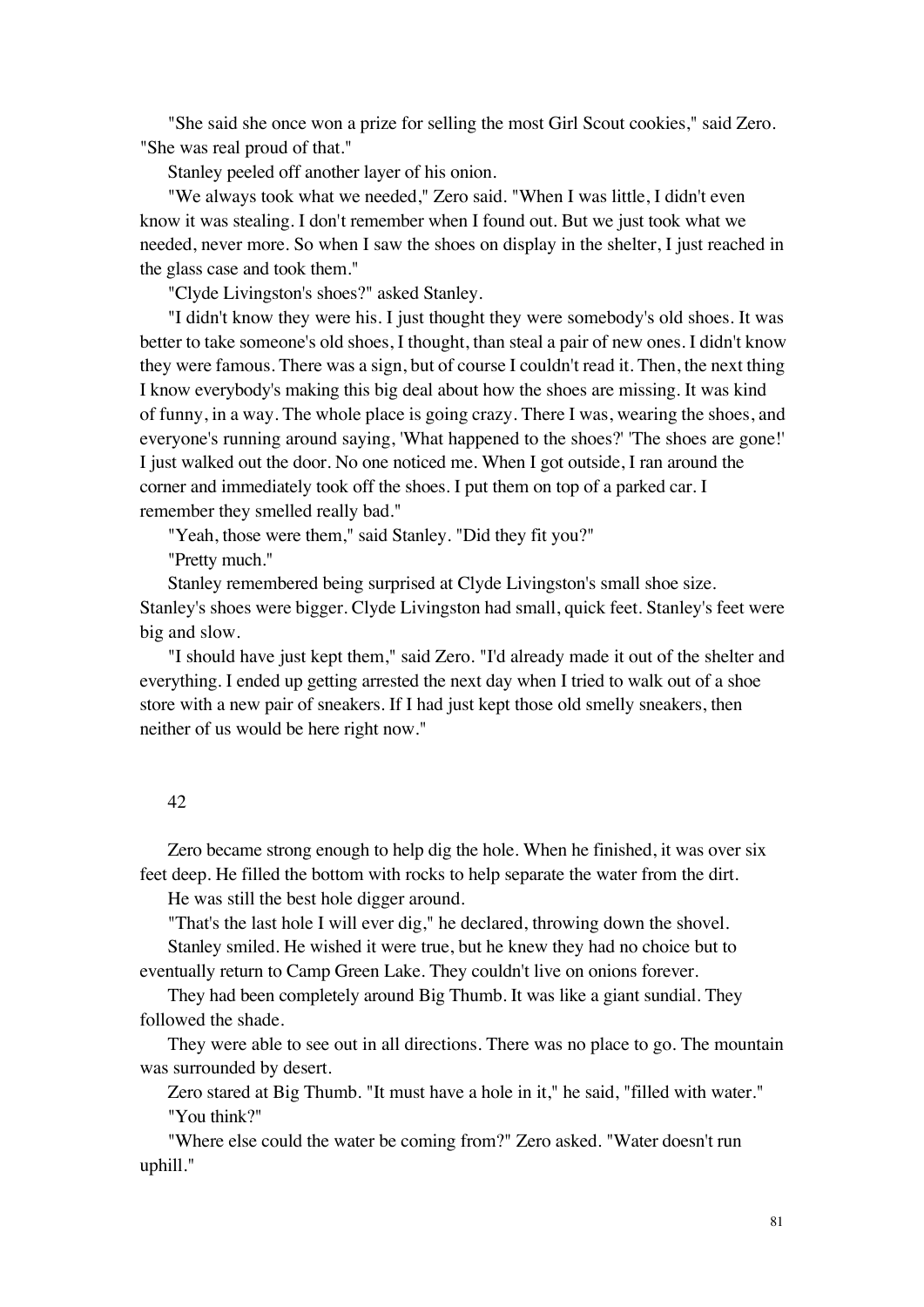Stanley bit into an onion. It didn't burn his eyes or nose, and, in fact, he no longer noticed a particularly strong taste.

He remembered when he had first carried Zero up the hill, how the air had smelled bitter. It was the smell of thousands of onions, growing and rotting and sprouting.

Now he didn't smell a thing.

"How many onions do you think we've eaten?" he asked.

Zero shrugged. "I don't even know how long we've been here."

"I'd say about a week," said Stanley. "And we probably each eat about twenty onions a day, so that's . . ."

"Two hundred and eighty onions," said Zero.

Stanley smiled. "I bet we really stink."

Two nights later, Stanley lay awake staring up at the star-filled sky. He was too happy to fall asleep.

He knew he had no reason to be happy. He had heard or read somewhere that right before a person freezes to death, he suddenly feels nice and warm. He wondered if perhaps he was experiencing something like that.

It occurred to him that he couldn't remember the last time he felt happiness. It wasn't just being sent to Camp Green Lake that had made his life miserable. Before that he'd been unhappy at school, where he had no friends, and bullies like Derrick Dunne picked on him. No one liked him, and the truth was, he didn't especially like himself.

He liked himself now.

He wondered if he was delirious.

He looked over at Zero sleeping near him. Zero's face was lit in the starlight, and there was a flower petal in front of his nose that moved back and forth as he breathed. It reminded Stanley of something out of a cartoon. Zero breathed in, and the petal was drawn up almost touching his nose. Zero breathed out, and the petal moved toward his chin. It stayed on Zero's face for an amazingly long time before fluttering off to the side.

Stanley considered placing it back in front of Zero's nose, but it wouldn't be the same.

It seemed like Zero had lived at Camp Green Lake forever, but as Stanley thought about it now, he realized that Zero must have gotten there no more than a month or two before him. Zero was actually arrested a day later. But Stanley's trial kept getting delayed because of baseball.

He remembered what Zero had said a few days before. If Zero had just kept those shoes, then neither of them would be here right now.

As Stanley stared at the glittering night sky, he thought there was no place he would rather be. He was glad Zero put the shoes on the parked car. He was glad they fell from the overpass and hit him on the head.

When the shoes first fell from the sky, he remembered thinking that destiny had struck him. Now, he thought so again. It was more than a coincidence. It had to be destiny.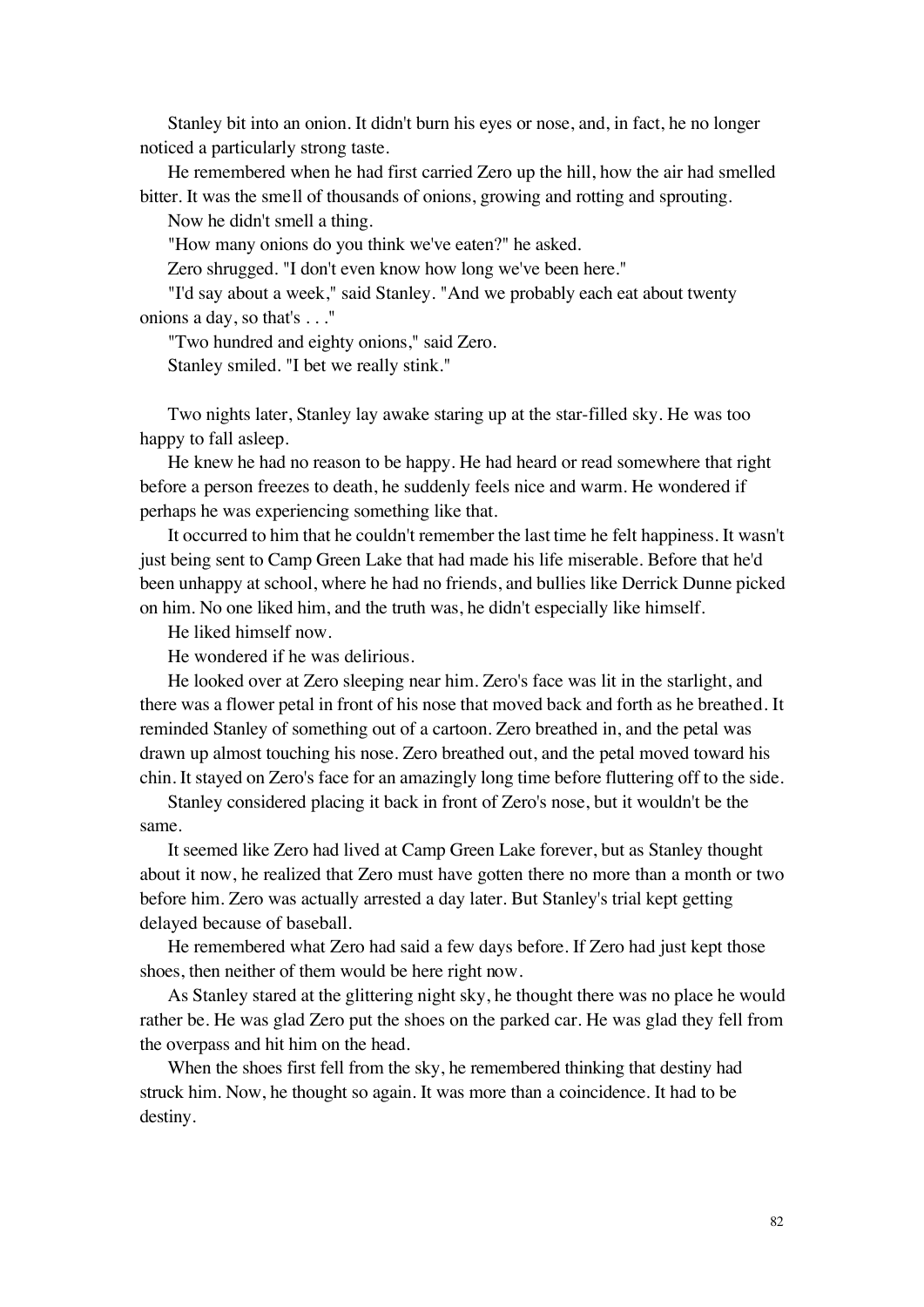Maybe they wouldn't have to return to Camp Green Lake, he thought. Maybe they could make it past the camp, then follow the dirt road back to civilization. They could fill the sack with onions, and the three jars with water. And he had his canteen as well.

They could refill their jars and canteen at the camp. Maybe sneak into the kitchen and get some food.

He doubted any counselors were still on guard. Everyone had to think they were dead. Buzzard food.

It would mean living the rest of his life as a fugitive. The police would always be after him. At least he could call his parents and tell them he was still alive. But he couldn't go visit them, in case the police were watching the apartment. Although, if everyone thought he was dead, they wouldn't bother to watch the apartment. He would have to somehow get a new identity.

Now, I'm really thinking crazy, he thought. He wondered if a crazy person wonders if he's crazy.

But even as he thought this, an even crazier idea kept popping into his head. He knew it was too crazy to even consider. Still, if he was going to be a fugitive for the rest of his life, it would help to have some money, perhaps a treasure chest full of money.

You're crazy! he told himself. Besides, just because he found a lipstick container with K B on it, that didn't mean there was treasure buried there.

It was crazy. It was all part of his crazy feeling of happiness.

Or maybe it was destiny.

He reached over and shook Zero's arm. "Hey, Zero," he whispered.

"Huh?" Zero muttered.

"Zero, wake up."

"What?" Zero raised up his head. "What is it?"

"You want to dig one more hole?" Stanley asked him.

## 43

"We weren't always homeless," Zero said. "I remember a yellow room."

"How old were you when you . . ." Stanley started to ask, but couldn't find the right words. ". . . moved out?"

"I don't know. I must have been real little, because I don't remember too much. I don't remember moving out. I remember standing in a crib, with my mother singing to me. She held my wrists and made my hands clap together. She used to sing that song to me. That one you sang . . . It was different, though . . ."

Zero spoke slowly, as if searching his brain for memories and clues. "And then later I know we lived on the street, but I don't know why we left the house. I'm pretty sure it was a house, and not an apartment. I know my room was yellow."

It was late afternoon. They were resting in the shadow of the Thumb. They had spent the morning picking onions and putting them in the sack. It didn't take long, but long enough so that they had to wait another day before heading down the mountain.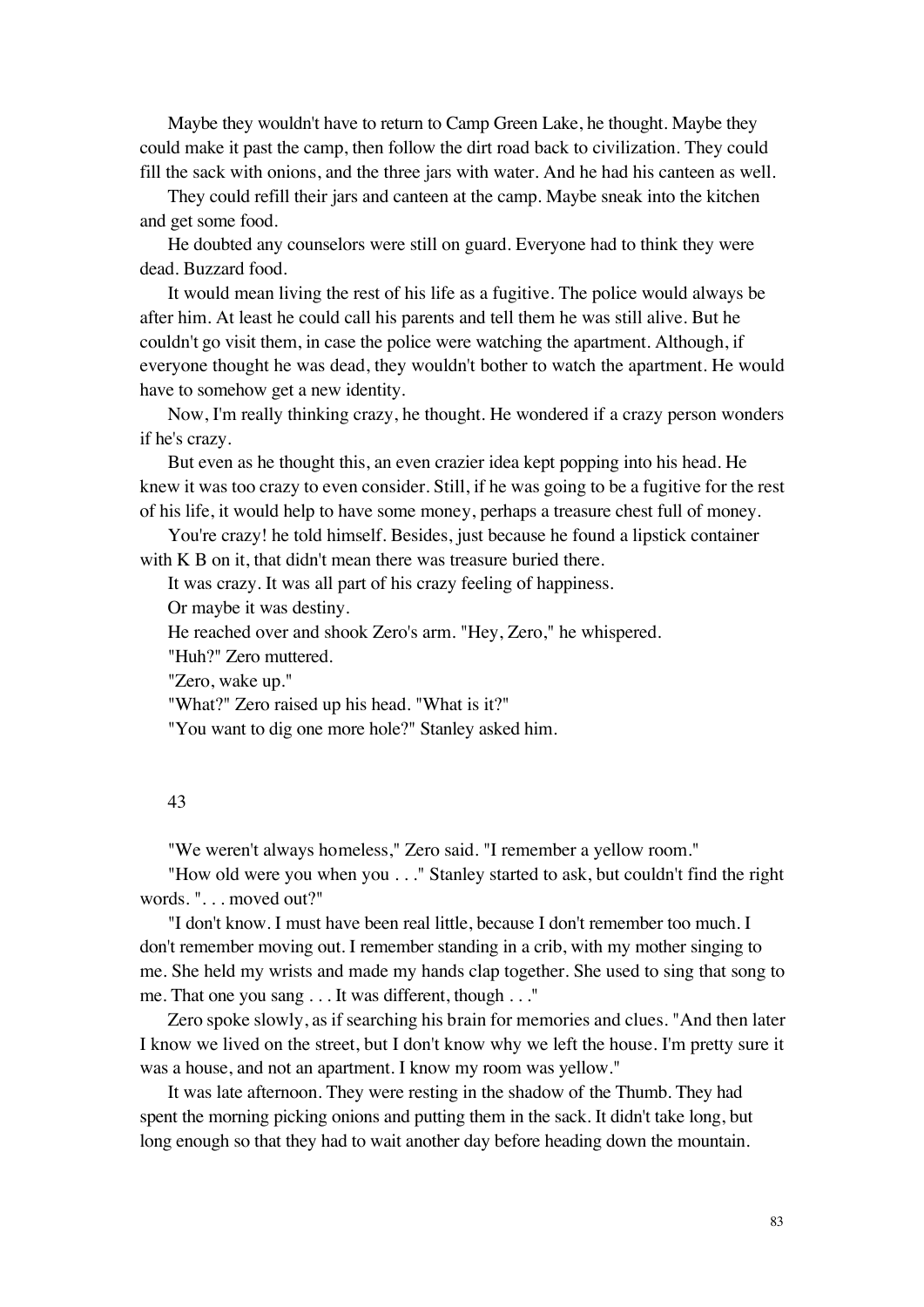They wanted to leave at the first hint of daylight, so they'd have plenty of time to make it to Camp Green Lake before dark. Stanley wanted to be sure he could find the right hole. Then, they would hide by it until everyone went to sleep.

They would dig for as long as it seemed safe, and not a second longer. And then, treasure or no treasure, they'd head up the dirt road. If it was absolutely safe, they'd try to steal some food and water from the camp kitchen.

"I'm good at sneaking in and out of places," Zero had said.

"Remember," Stanley had warned. "The door to the Wreck Room squeaks."

Now he lay on his back, trying to save his strength for the long days ahead. He wondered what happened to Zero's parents, but he didn't ask. Zero didn't like answering questions. It was better to just let him talk when he felt like it.

Stanley thought about his own parents. In her last letter, his mom was worried that they might be evicted from their apartment because of the smell of burning sneakers. They could easily become homeless as well.

Again, he wondered if they'd been told that he ran away from camp. Were they told that he was dead?

An image appeared in his head of his parents hugging each other and crying. He tried not to think about it.

Instead he tried to recapture the feelings he'd had the night before—the inexplicable feeling of happiness, the sense of destiny. But those feelings didn't return.

He just felt scared.

The next morning they headed down the mountain. They'd dunked their caps in the water hole before putting them on their heads. Zero held the shovel, and Stanley carried the sack, which was crammed with onions and the three jars of water. They left the pieces of the broken jar on the mountain.

"This is where I found the shovel," Stanley said, pointing out a patch of weeds.

Zero turned and looked up toward the top of the mountain. "That's a long way." "You were light," Stanley said. "You'd already thrown up everything that was

inside your stomach."

He shifted the sack from one shoulder to the other. It was heavy. He stepped on a loose rock, slipped, then fell hard. The next thing he knew he was sliding down the steep side of the mountain. He dropped the sack, and onions spilled around him.

He slid into a patch of weeds and grabbed onto a thorny vine. The vine ripped out of the earth, but slowed him enough so that he was able to stop himself.

"Are you all right?" Zero asked from above.

Stanley groaned as he pulled a thorn out of the palm of his hand. "Yeah," he said. He was all right. He was worried more about the jars of water.

Zero climbed down after him, retrieving the sack along the way. Stanley pulled some thorns out of his pant legs.

The jars hadn't broken. The onions had protected them, like Styrofoam packing material. "Glad you didn't do that when you were carrying me," Zero said.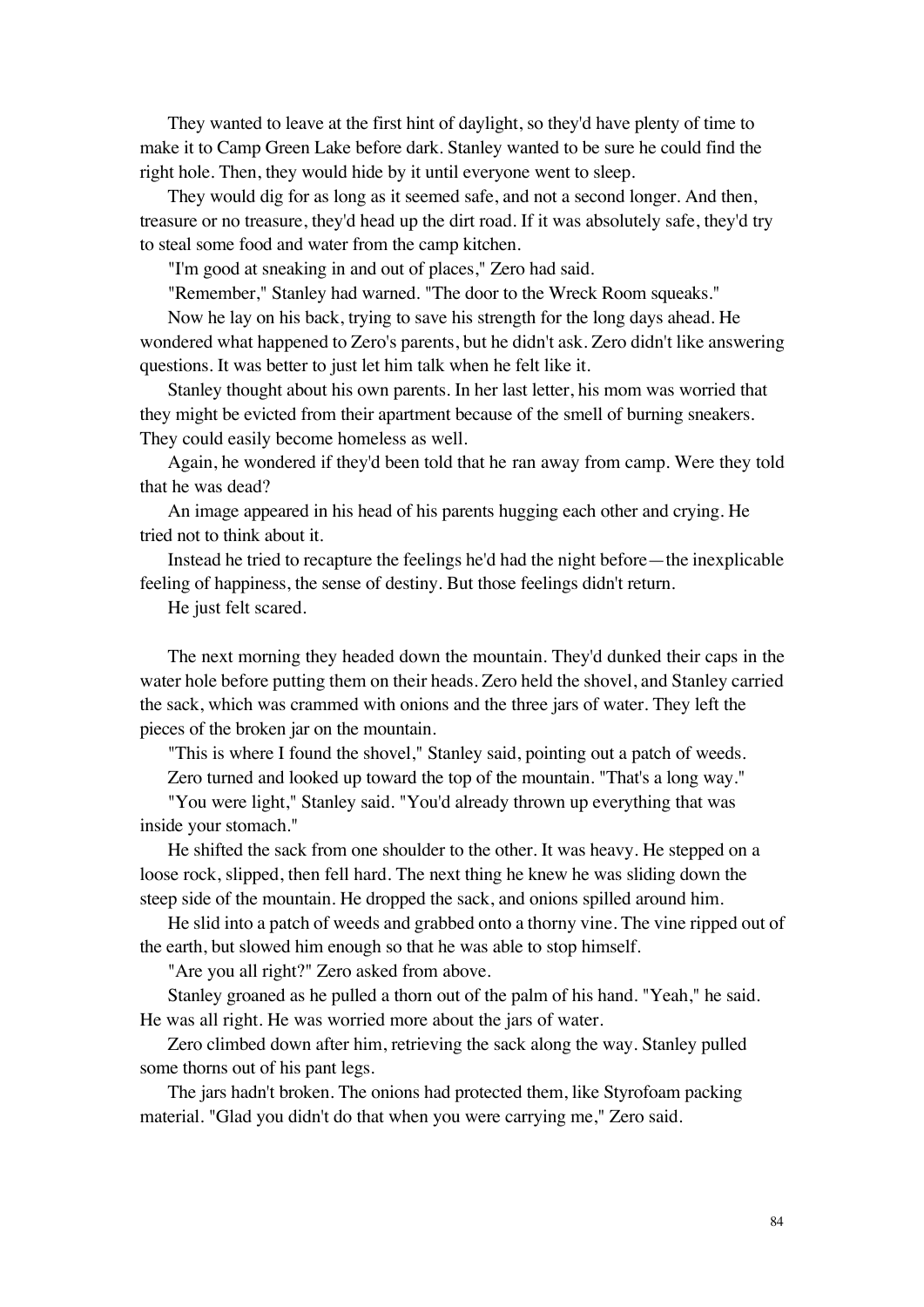They'd lost about a third of the onions, but recovered many of them as they continued down the mountain. When they reached the bottom, the sun was just rising above the lake. They walked directly toward it.

Soon they stood on the edge of a cliff, looking down on the dry lake bed. Stanley wasn't sure, but he thought he could see the remains of the Mary Lou off in the distance.

"You thirsty?" Stanley asked.

"No," said Zero. "How about you."

"No," Stanley lied. He didn't want to be the first one to take a drink. Although they didn't mention it, it had become a kind of challenge between him and Zero.

They climbed down into the frying pan. It was a different spot from where they had climbed up. They eased themselves down from one ledge to another, and let themselves slide in other places, being especially careful with the sack.

Stanley could no longer see the Mary Lou, but headed in what he thought was the right direction. As the sun rose, so did the familiar haze of heat and dirt.

"You thirsty?" Zero asked.

"No," said Stanley.

"Because you have three full jars of water," said Zero. "I thought maybe it was getting too heavy for you. If you drink some, it will lighten your load."

"I'm not thirsty," said Stanley. "But if you want a drink, I'll give you some."

"I'm not thirsty," said Zero. "I was just worried about you."

Stanley smiled. "I'm a camel," he said.

They walked for what seemed like a very long time, and still never came across the Mary Lou. Stanley was pretty sure they were heading in the right direction. He remembered that when they left the boat, they were headed toward the setting sun. Now they were headed toward the rising sun. He knew the sun didn't rise and set exactly in the east and west; more southeast and southwest, but he wasn't sure how that made a difference.

His throat felt as if it was coated with sandpaper. "You sure you're not thirsty?" he asked.

"Not me," said Zero. His voice was dry and raspy.

When they did finally take a drink, they agreed to do it at the same time. Zero, who was now carrying the sack, set it down and took out two jars, giving one to Stanley. They decided to save the canteen for last, since it couldn't accidentally break.

"You know I'm not thirsty," Stanley said, as he unscrewed the lid. "I'm just drinking so you will."

"I'm just drinking so you will," said Zero.

They clinked the jars together and, each watching the other, poured the water into their stubborn mouths.

Zero was the first to spot the Mary Lou, maybe a quarter mile away, and just a little off to the right. They headed for it.

It wasn't even noon yet when they reached the boat. They sat against the shady side and rested.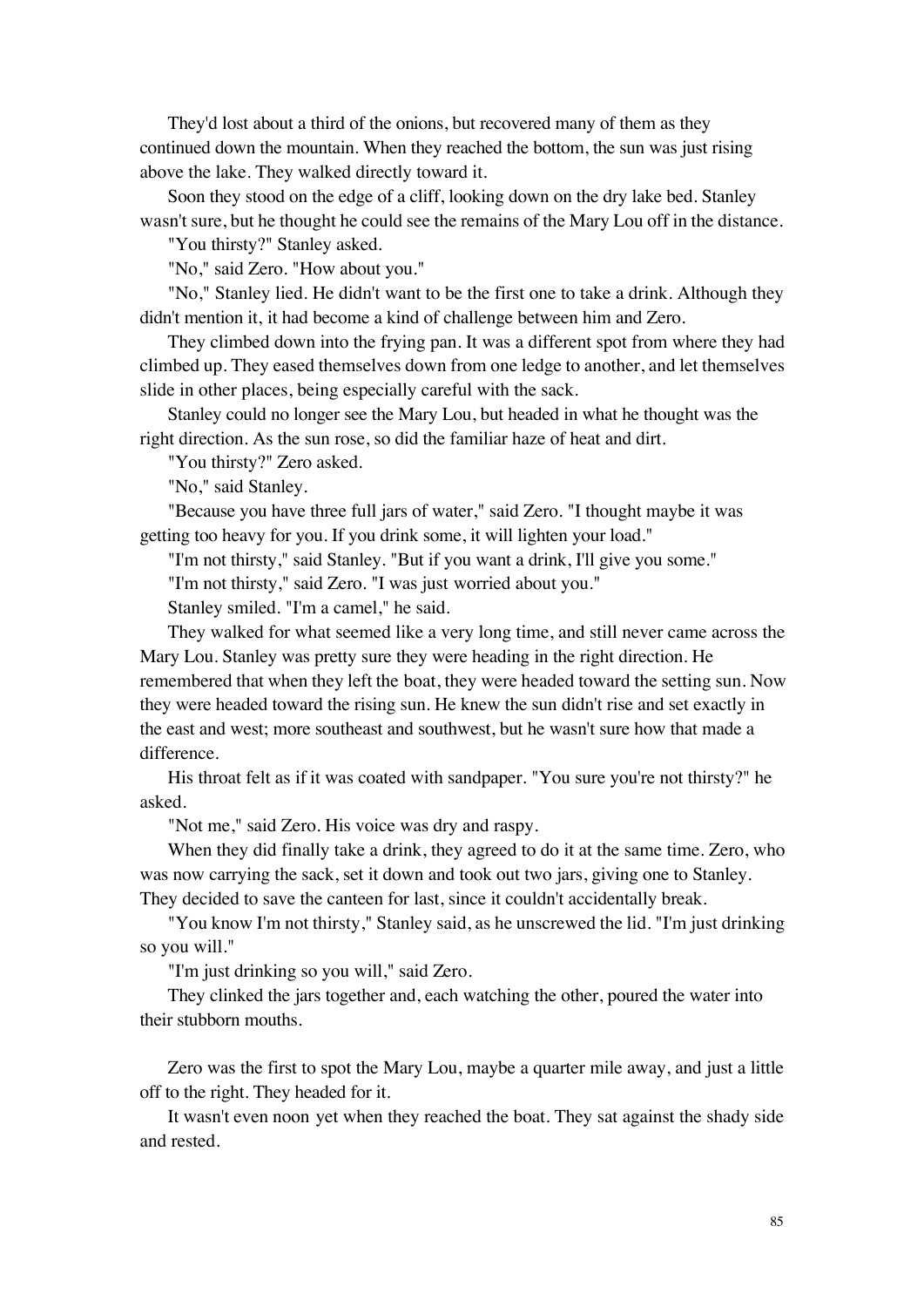"I don't know what happened to my mother," Zero said. "She left and never came back."

Stanley peeled an onion.

"She couldn't always take me with her," Zero said. "Sometimes she had to do things by herself."

Stanley had the feeling that Zero was explaining things to himself.

"She'd tell me to wait in a certain place for her. When I was real little, I had to wait in small areas, like on a porch step or a doorway. 'Now don't leave here until I get back,' she'd say.

"I never liked it when she left. I had a stuffed animal, a little giraffe, and I'd hug it the whole time she was gone. When I got bigger I was allowed to stay in bigger areas. Like, 'Stay on this block.' Or, 'Don't leave the park.' But even then, I still held Jaffy."

Stanley guessed that Jaffy was the name of Zero's giraffe.

"And then one day she didn't come back," Zero said. His voice sounded suddenly hollow. "I waited for her at Laney Park."

"Laney Park," said Stanley. "I've been there."

"You know the playscape?" asked Zero.

"Yeah. I've played on it."

"I waited there for more than a month," said Zero. "You know that tunnel that you crawl through, between the slide and the swinging bridge? That's where I slept."

They ate four onions apiece and drank about half a jar of water. Stanley stood up and looked around. Everything looked the same in all directions.

"When I left camp, I was heading straight toward Big Thumb," he said. "I saw the boat off to the right. So that means we have to turn a little to the left."

Zero was lost in thought. "What? Okay," he said.

They headed out. It was Stanley's turn to carry the sack.

"Some kids had a birthday party," Zero said. "I guess it was about two weeks after my mother left. There was a picnic table next to the playscape and balloons were tied to it. The kids looked to be the same age as me. One girl said hi to me and asked me if I wanted to play. I wanted to, but I didn't. I knew I didn't belong at the party, even though it wasn't their playscape. There was this one mother who kept staring at me like I was some kind of monster. Then later a boy asked me if I wanted a piece of cake, but then that same mother told me, 'Go away!' and she told all the kids to stay away from me, so I never got the piece of cake. I ran away so fast, I forgot Jaffy."

"Did you ever find him—it?"

For a moment, Zero didn't answer. Then he said, "He wasn't real."

Stanley thought again about his own parents, how awful it would be for them to never know if he was dead or alive. He realized that was how Zero must have felt, not knowing what happened to his own mother. He wondered why Zero never mentioned his father.

"Hold on," Zero said, stopping abruptly. "We're going the wrong way."

"No, this is right," said Stanley.

"You were heading toward Big Thumb when you saw the boat off to your right," said Zero. "That means we should have turned right when we left the boat."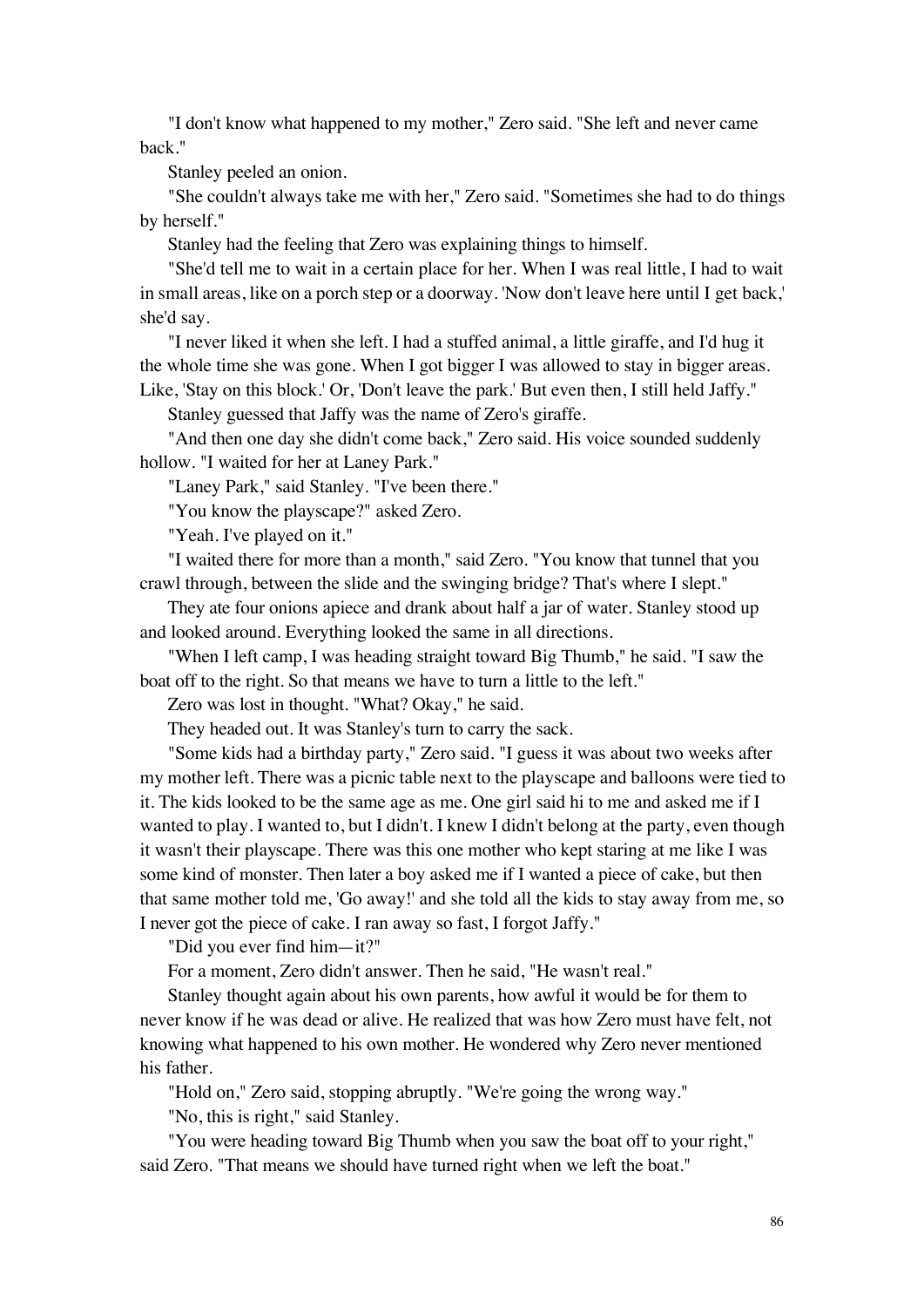"You sure?"

Zero drew a diagram in the dirt.

Stanley still wasn't sure.

"We need to go this way," Zero said, first drawing a line on the map and then heading that way himself.

Stanley followed. It didn't feel right to him, but Zero seemed sure.

Sometime in the middle of the afternoon, a cloud drifted across the sky and blocked out the sun. It was a welcome relief. Once again, Stanley felt that destiny was on his side.

Zero stopped and held out his arm to stop Stanley, too.

"Listen," Zero whispered.

Stanley didn't hear anything.

They continued walking very quietly and Stanley began to make out the faint sounds of Camp Green Lake. They were still too far away to see the camp, but he could hear a blend of indistinct voices. As they got closer he occasionally could hear Mr. Sir's distinctive bark.

They walked slowly and quietly, aware that sounds travel in both directions. They approached a cluster of holes. "Let's wait here, until they go in," said Zero.

Stanley nodded. He checked to make sure there was nothing living in it, then climbed down into a hole. Zero climbed into the one next to him.

Despite having gone the wrong way for a while, it hadn't taken them nearly as long as Stanley had expected. Now, they just had to wait.

The sun cut through the cloud, and Stanley felt its rays beating down on him. But soon more clouds filled the sky, shading Stanley and his hole.

He waited until he was certain the last of the campers had finished for the day. Then he waited a little longer.

As quietly as possible, he and Zero climbed up out of their holes and crept toward camp. Stanley held the sack in front of him, cradled in his arms, instead of over his shoulder, to keep the jars from clanking against each other. A wave of terror rushed over him when he saw the compound—the tents, the Wreck Room, the Warden's cabin under the two oak trees. The fear made him dizzy. He took a breath, summoned his courage, and continued.

"That's the one," he whispered, pointing out the hole where he had found the gold tube. It was still about fifty yards away, but Stanley was pretty sure it was the right hole. There was no need to risk going any closer.

They climbed down into adjacent holes, and waited for the camp to fall asleep.

# 44

Stanley tried to sleep, not knowing when he'd get the chance again. He heard the showers and, later, the sounds of dinner. He heard the creaking of the Wreck Room door. His fingers drummed against the side of the hole. He heard his own heart heat.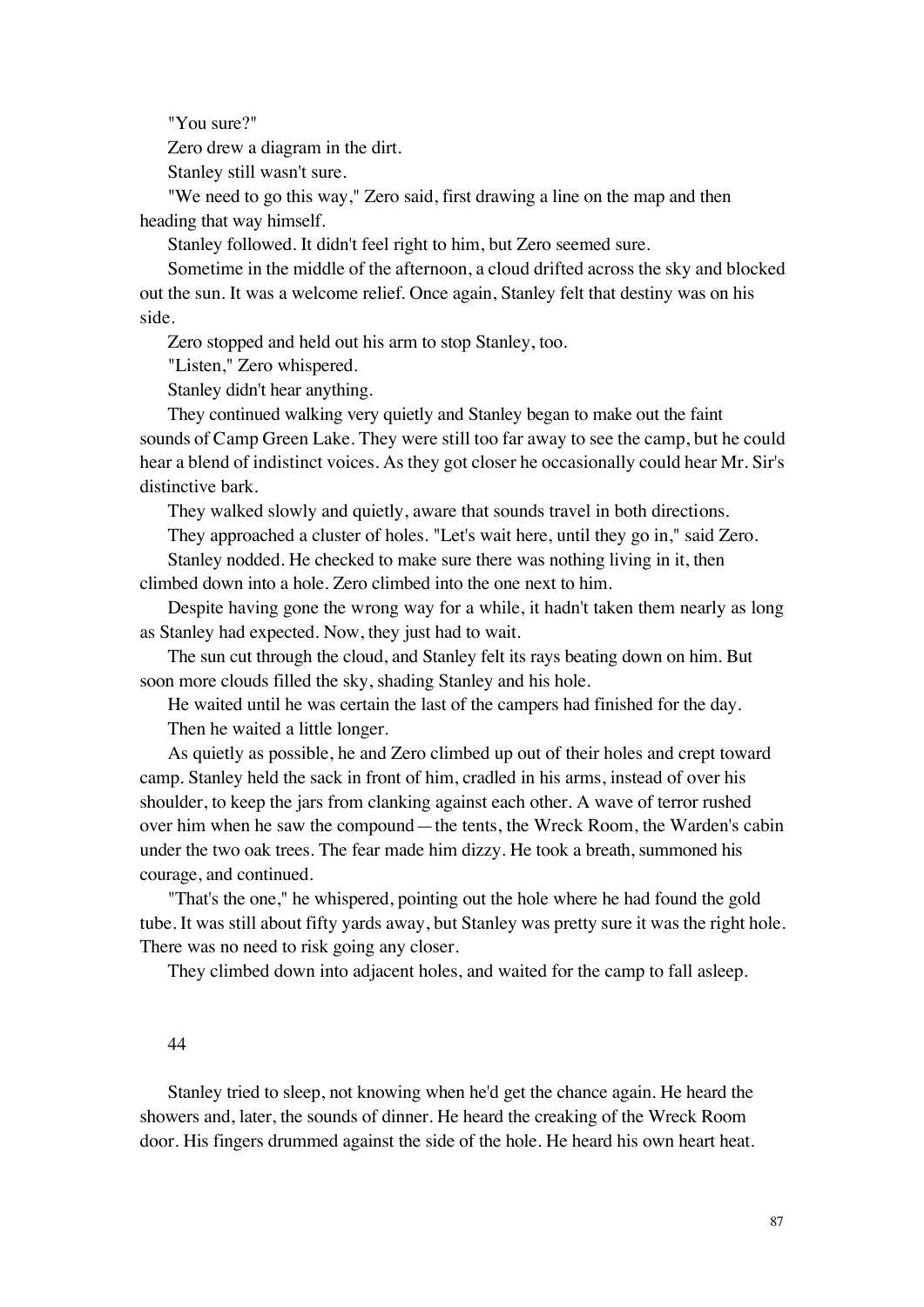He took a drink from the canteen. He had given Zero the water jars. They each had a good supply of onions.

He wasn't sure how long he remained in the hole, maybe five hours. He was surprised when he heard Zero whispering for him to wake up. He didn't think he'd fallen asleep. If he had, he thought it must have just been for the last five minutes. Although, when he opened his eyes, he was surprised how dark it was.

There was only one light on at camp, in the office. The sky was cloudy, so there was very little starlight. Stanley could see a sliver of a moon, which appeared and disappeared among the clouds.

He carefully led Zero to the hole, which was hard to find in the darkness. He stumbled over a small pile of dirt. "I think this is it," he whispered.

"You think?" Zero asked.

"It's it," said Stanley, sounding more certain than he really was. He climbed down. Zero handed him the shovel.

Stanley stuck the shovel into the dirt at the bottom of the hole and stepped on the back of the blade. He felt it sink beneath his weight. He scooped out some dirt and tossed it off to the side. Then he brought the shovel back down.

Zero watched for a while. "I'm going to try to refill the water jars," he said.

Stanley took a deep breath and exhaled. "Be careful," he said, then continued digging.

It was so dark, he couldn't even see the end of his shovel. For all he knew he could be digging up gold and diamonds instead of dirt. He brought each shovelful close to his face, to try to see if anything was there, before dumping it out of the hole.

As he made the hole deeper, it became harder to lift the dirt up and out. It was five feet deep before he even started. He decided to use his efforts to make it wider instead.

This made more sense, he told himself. If Kate Barlow had buried a treasure chest, she probably wouldn't have been able to dig much deeper, so why should he?

Of course, Kate Barlow probably had a whole gang of thieves helping her. "You want some breakfast?"

Stanley jumped at the sound of Zero's voice. He hadn't heard him approach.

Zero handed down a box of cereal. Stanley carefully poured some cereal into his mouth. He didn't want to put his dirty hands inside the box. He nearly gagged on the ultra-sweet taste. They were sugar-frosted flakes, and after eating nothing but onions for more than a week, he had trouble adjusting to the flavor. He washed them down with a swig of water.

Zero took over the digging. Stanley sifted his fingers through the fresh piles of dirt, in case he had missed anything. He wished he had a flashlight. A diamond no bigger than a pebble would be worth thousands of dollars. Yet there was no way he'd see it.

They finished the water that Zero had gotten from the spigot by the showers. Stanley said he'd go fill the jars again, but Zero insisted that he do it instead. "No offense, but you make too much noise when you walk. You're too big."

Stanley returned to the hole. As the hole grew wider, parts of the surface kept caving in. They were running out of room. To make it much wider, they would first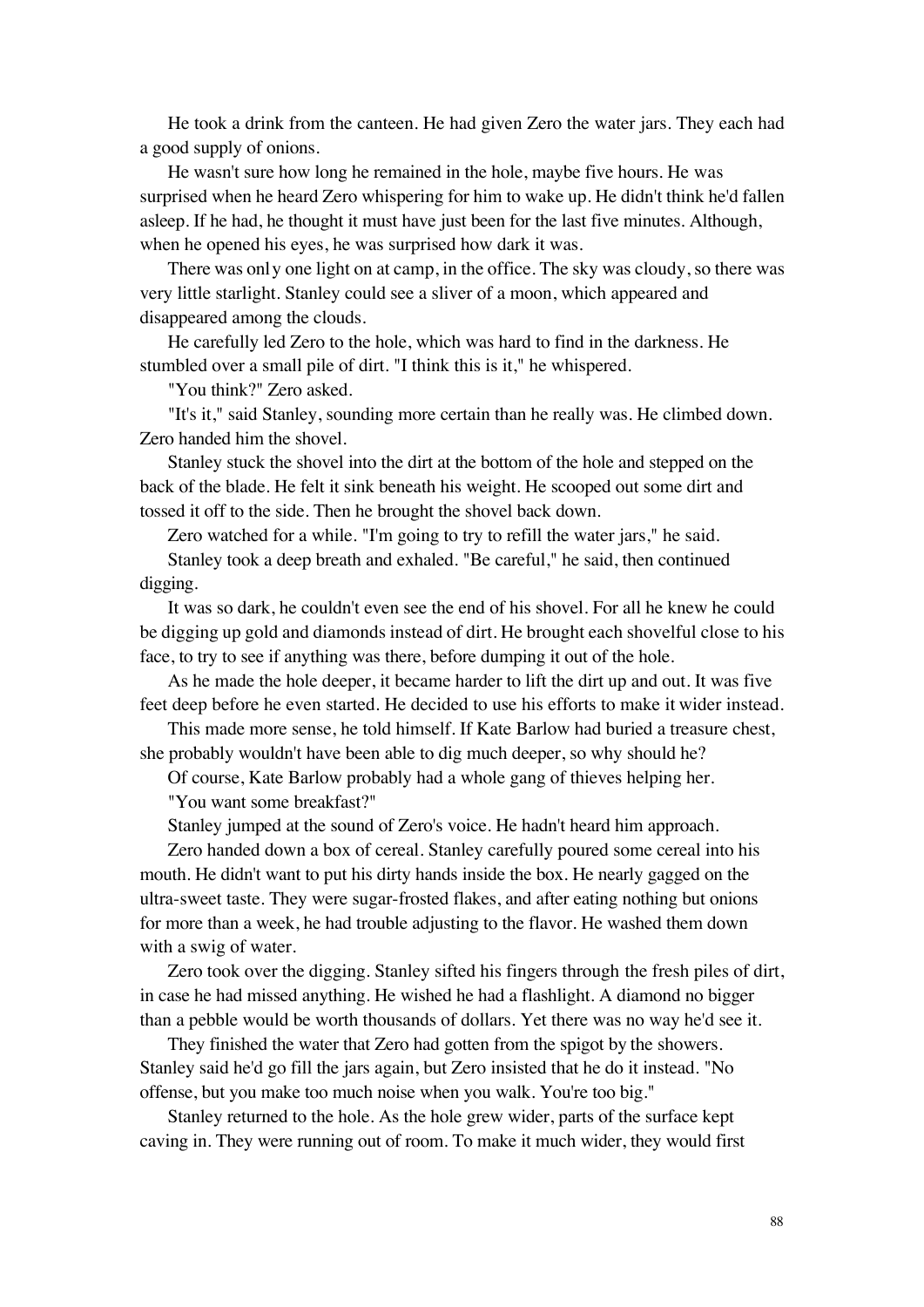have to move some of the surrounding dirt piles out of the way. He wondered how much time they had before the camp woke up.

"How's it going?" Zero asked when he returned with the water.

Stanley shrugged one shoulder. He brought the shovel down the side of the hole, shaving off a slice of the dirt wall. As he did so, he felt the shovel bounce off something hard.

"What was that?" Zero asked.

Stanley didn't know. He moved his shovel up and down the side of the hole. As the dirt chipped and flaked away, the hard object became more pronounced.

It was sticking out of the side of the hole, about a foot and a half from the bottom. He felt it with his hands.

"What is it?" Zero asked.

He could just feel a corner of it. Most of it was still buried. It had the cool, smooth texture of metal. "I think I might have found the treasure chest," he said. His voice was filled more with astonishment than with excitement.

"Really?" asked Zero.

"I think so," Stanley said.

The hole was wide enough for him to hold the shovel lengthwise and dig sideways into the wall. He knew he had to dig very carefully. He didn't want the side of the hole to collapse, along with the huge pile of dirt directly above it.

He scraped at the dirt wall, until he exposed one entire side of the box-like object. He ran his fingers over it. It felt to be about eight inches tall, and almost two feet wide. He had no way of knowing how far into the earth it extended. He tried pulling it out, but it wouldn't budge.

He was afraid that the only way to get to it was to start back up at the surface, and dig down. They didn't have time for that.

"I'm going to try to dig a hole underneath it," he said. "Then maybe I can pull it down and slip it out."

"Go for it," said Zero.

Stanley jammed the shovel into the bottom edge of his hole, and carefully began to dig a tunnel underneath the metal object. He hoped it didn't cave in.

Occasionally he'd stop, stoop down, and try to feel the far end of the box. But even when the tunnel was as long as his arm, he still couldn't feel the other side.

Once again he tried pulling it out, but it was firmly in the ground. If he pulled too hard, he feared, he'd cause a cave-in. He knew that when he was ready to pull it out, he would have to do it quickly, before the ground above it collapsed.

As his tunnel grew deeper and wider—and more precarious—Stanley was able to feel latches on one end of the box, and then a leather handle. It wasn't really a box. "I think it might be some kind of metal suitcase," he told Zero.

"Can you pry it loose with the shovel?" Zero suggested.

"I'm afraid the side of the hole will collapse."

"You might as well give it a try," said Zero.

Stanley took a sip of water. "Might as well," he said.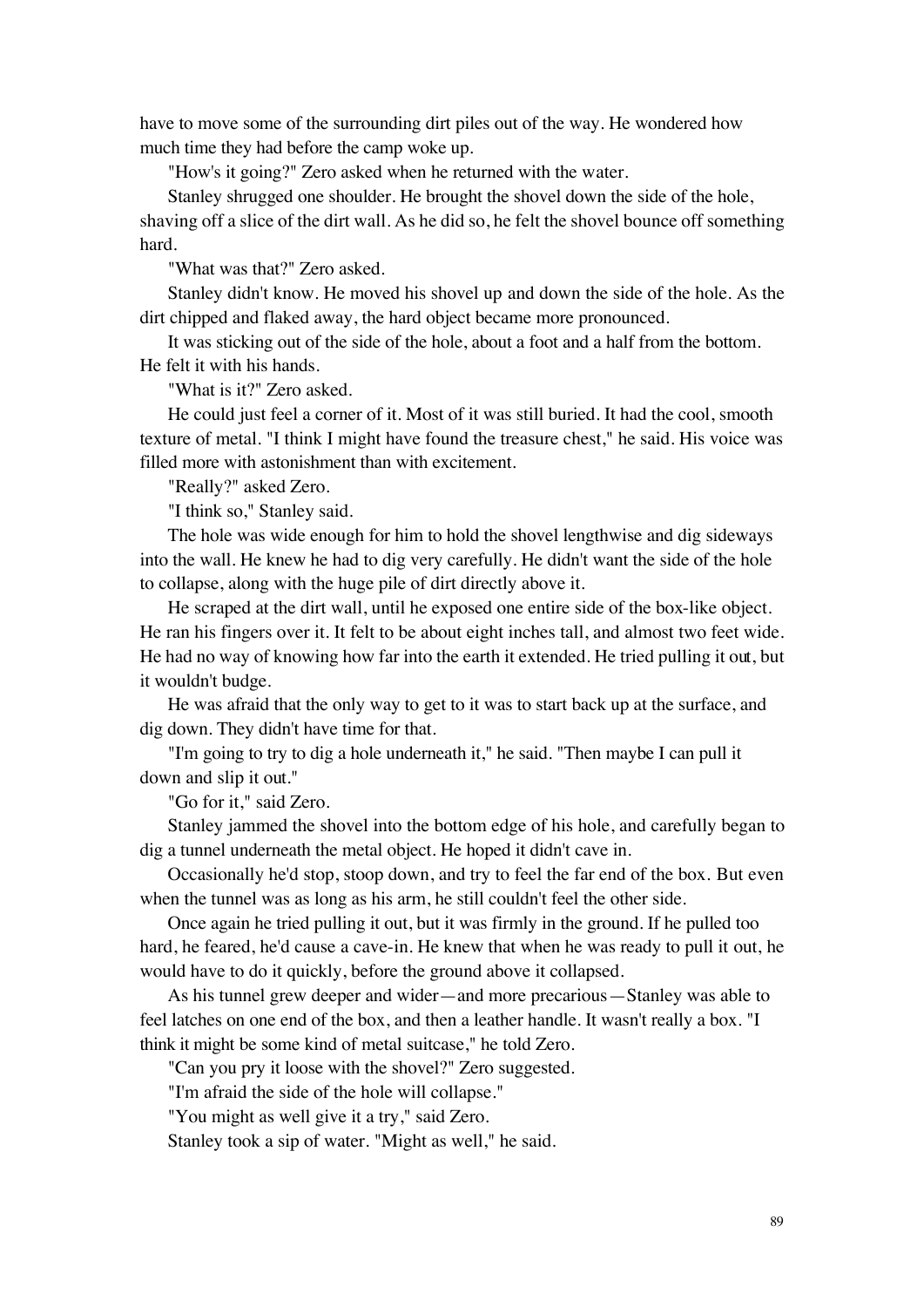He forced the tip of the shovel between the dirt and the top of the metal case and tried to wedge it free. He wished he could see what he was doing.

He worked the end of the shovel, back and forth, up and down, until he felt the suitcase fall free. Then he felt the dirt come piling down on top of it.

But it wasn't a huge cave-in. As he knelt down in the hole, he could tell that only a small portion of the earth had collapsed.

He dug with his hands until he found the leather handle, and then he pulled the suitcase up and out of the dirt. "I got it!" he exclaimed.

It was heavy. He handed it up to Zero.

"You did it," Zero said, taking it from him.

"We did it," said Stanley.

He gathered his remaining strength, and tried to pull himself up out of the hole. Suddenly, a bright light was shining in his face.

"Thank you," said the Warden. "You boys have been a big help."

#### 45

The beam of the flashlight was directed away from Stanley's eyes and onto Zero, who was sitting on his knees. The suitcase was on his lap.

Mr. Pendanski was holding the flashlight. Mr. Sir stood next to him with his gun drawn and pointed in the same direction. Mr. Sir was barefoot and bare-chested, wearing only his pajama bottoms.

The Warden moved toward Zero. She was also in her bed clothes, wearing an extra-long T-shirt. Unlike Mr. Sir, however, she had on her boots.

Mr. Pendanski was the only one fully dressed. Perhaps he had been on guard duty.

Off in the distance, Stanley could see two more flashlights bobbing toward them in the darkness. He felt helpless in the hole.

"You boys arrived just in the nick—" the Warden started to say. She stopped talking and she stopped walking. Then she slowly backed away.

A lizard had crawled up on top of the suitcase. Its big red eyes glowed in the beam of the flashlight. Its mouth was open, and Stanley could see its white tongue moving in and out between its black teeth.

Zero sat as still as a statue.

A second lizard crawled up over the side of the suitcase and stopped less than an inch away from Zero's little finger.

Stanley was afraid to look, and afraid not to. He wondered if he should try to scramble out of the hole before the lizards turned on him, but he didn't want to cause any commotion.

The second lizard crawled across Zero's fingers and halfway up his arm.

It occurred to Stanley that the lizards were probably on the suitcase when he handed it to Zero.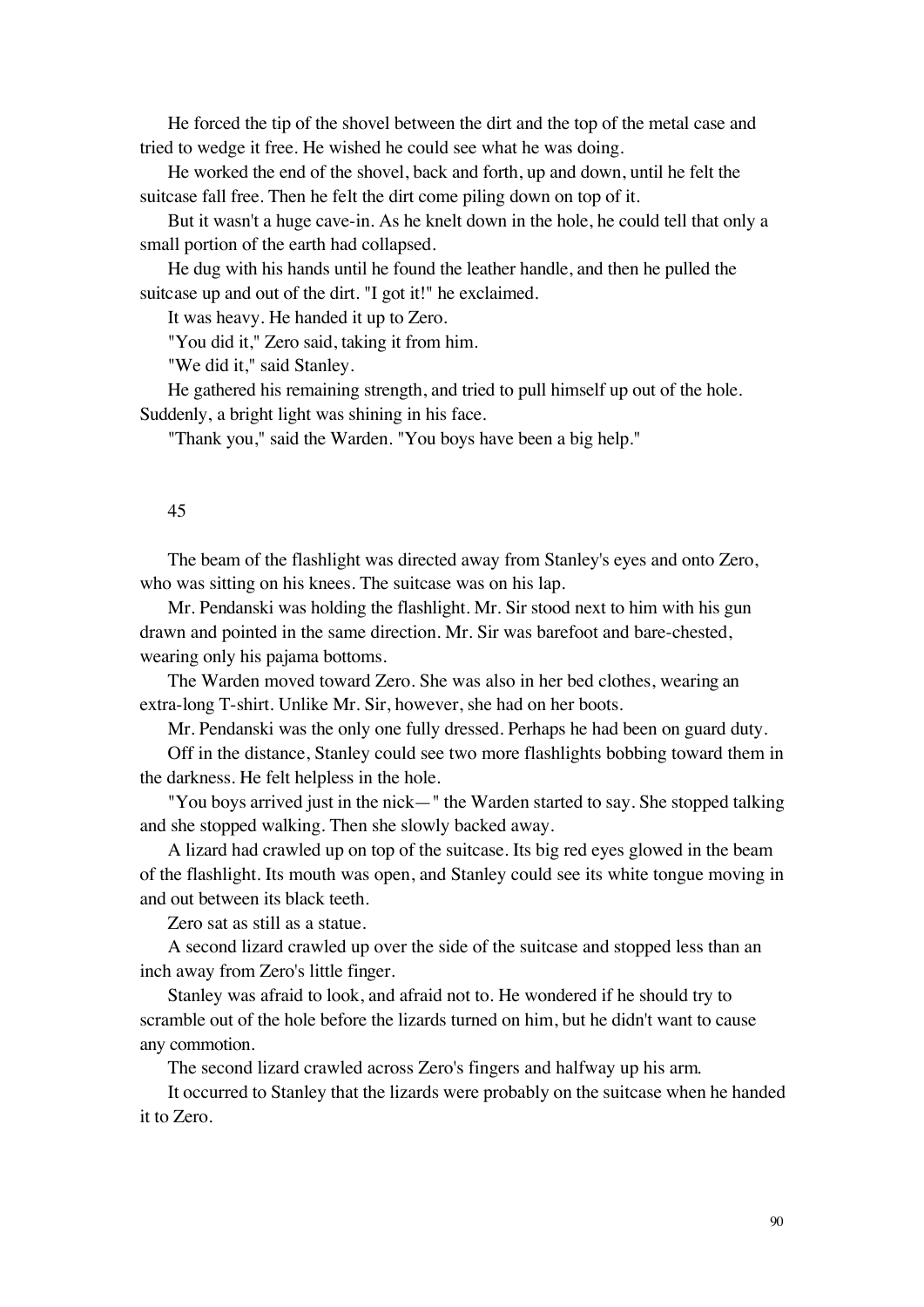"There's another one!" gasped Mr. Pendanski. He shined the flashlight on the box of Frosted Flakes, which lay on its side beside Stanley's hole. A lizard was crawling out of it.

The light also illuminated Stanley's hole. He glanced downward and had to force himself to suppress a scream. He was standing in a lizard nest. He felt the scream explode inside him.

He could see six lizards. There were three on the ground, two on his left leg, and one on his right sneaker.

He tried to remain very still. Something was crawling up the back of his neck.

Three other counselors approached the area. Stanley heard one say, "What's

going—" and then whisper, "Oh my God."

"What do we do?" asked Mr. Pendanski.

"We wait," said the Warden. "It won't be very long."

"At least we'll have a body to give that woman," said Mr. Pendanski.

"She's going to ask a lot of questions," said Mr. Sir. "And this time she'll have the A.G. with her."

"Let her ask her questions," said the Warden. "Just so long as I have the suitcase, I don't care what happens. Do you know how long . . ." Her voice trailed off, then started up again. "When I was little I'd watch my parents dig holes, every weekend and holiday. When I got bigger, I had to dig, too. Even on Christmas."

Stanley felt tiny claws dig into the side of his face as the lizard pulled itself off his neck and up past his chin.

"It won't be long now," the Warden said.

Stanley could hear his heart beat. Each beat told him he was still alive, at least for one more second.

# 46

Five hundred seconds later, his heart was still beating.

Mr. Pendanski screamed. The lizard which had been in the cereal box was springing toward him.

Mr. Sir shot it in midair.

Stanley felt the blast shatter the air around him. The lizards scurried frantically across his very still body. He did not flinch. A lizard ran across his closed mouth.

He glanced at Zero and Zero's eyes met his. Somehow they were both still alive, at least for one more second, one more heartbeat.

Mr. Sir lit a cigarette.

"I thought you quit," said one of the other counselors.

"Yeah, well, sometimes sunflower seeds just won't cut it." He took a long drag on his cigarette. "I'm going to have nightmares the rest of my life."

"Maybe we should just shoot them," suggested Mr. Pendanski.

"Who?" asked a counselor. "The lizards or the kids?"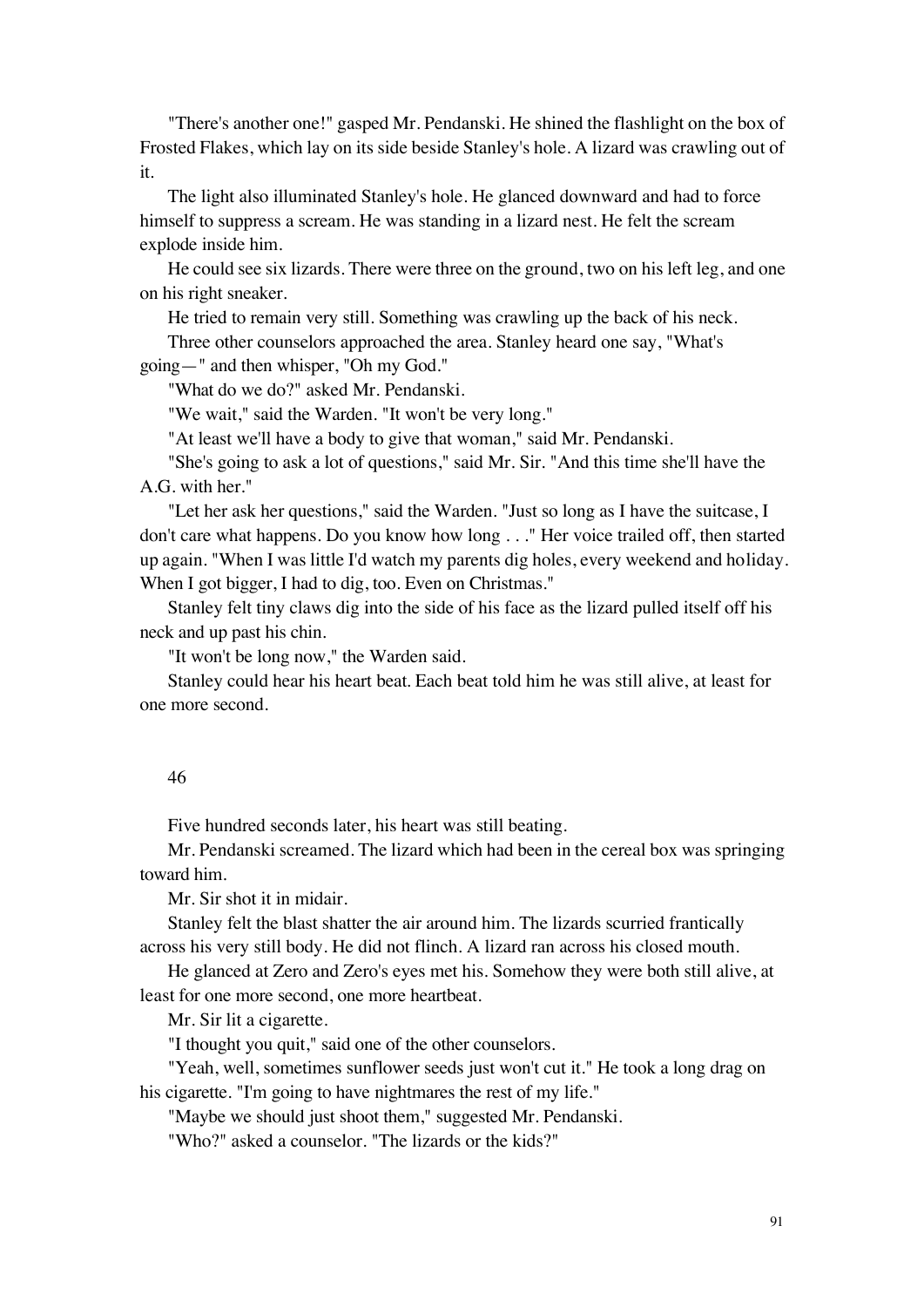Mr. Pendanski laughed grimly. "The kids are going to die anyway." He laughed again. "At least we got plenty of graves to choose from."

"We've got time," said the Warden. "I've waited this long, I can wait another few . . ." Her voice trailed off.

Stanley felt a lizard crawl in and out of his pocket.

"We're going to keep our story simple," said the Warden. "That woman's going to ask a lot of questions. The A.G. will most likely initiate an investigation. So this is what happened: Stanley tried to run away in the night, fell in a hole, and the lizards got him. That's it. We're not even going to give them Zero's body. As far as anybody knows, Zero doesn't exist. Like Mom said, we got plenty of graves to choose from."

"Why would he run away if he knew he was getting released today?" asked Mr. Pendanski.

"Who knows? He's crazy. That was why we couldn't release him yesterday. He was delirious, and we had to keep watch over him so he wouldn't hurt himself or anybody else."

"She's not going to like it," said Mr. Pendanski.

"She's not going to like anything we tell her," said the Warden. She stared at Zero and at the suitcase. "Why aren't you dead yet?" she asked.

Stanley only half listened to the talk of the counselors. He didn't know who "that woman" was or what "A.G." meant. He didn't even realize they were initials. It sounded like one word, "Age-ee." His mind was focused on the tiny claws that moved up and down his skin and through his hair.

He tried to think about other things. He didn't want to die with the images of the Warden, Mr. Sir, and the lizards etched into his brain. Instead, he tried to see his mother's face.

His brain took him back to a time when he was very little, all bundled up in a snowsuit. He and his mother were walking, hand in hand, mitten in mitten, when they both slipped on some ice and fell and rolled down a snow-covered hillside. They ended up at the bottom of the hill. He remembered he almost cried, but instead he laughed. His mother laughed, too.

He could feel the same light-headed feeling he felt then, dizzy from rolling down the hill. He felt the sharp coldness of the snow against his ear. He could see flecks of snow on his mother's bright and cheery face.

This was where he wanted to be when he died.

"Hey, Caveman, guess what?" said Mr. Sir. "You're innocent, after all. I thought you'd like to know that. Your lawyer came to get you yesterday. Too bad you weren't here."

The words meant nothing to Stanley, who was still in the snow. He and his mother climbed back up the hill and rolled down again, this time on purpose. Later they had hot chocolate with lots of melted marshmallows.

"It's getting close to 4:30," said Mr. Pendanski. "They'll be waking up."

The Warden told the counselors to return to the tents. She told them to give the campers breakfast and to make sure they didn't talk to anyone. As long as they did as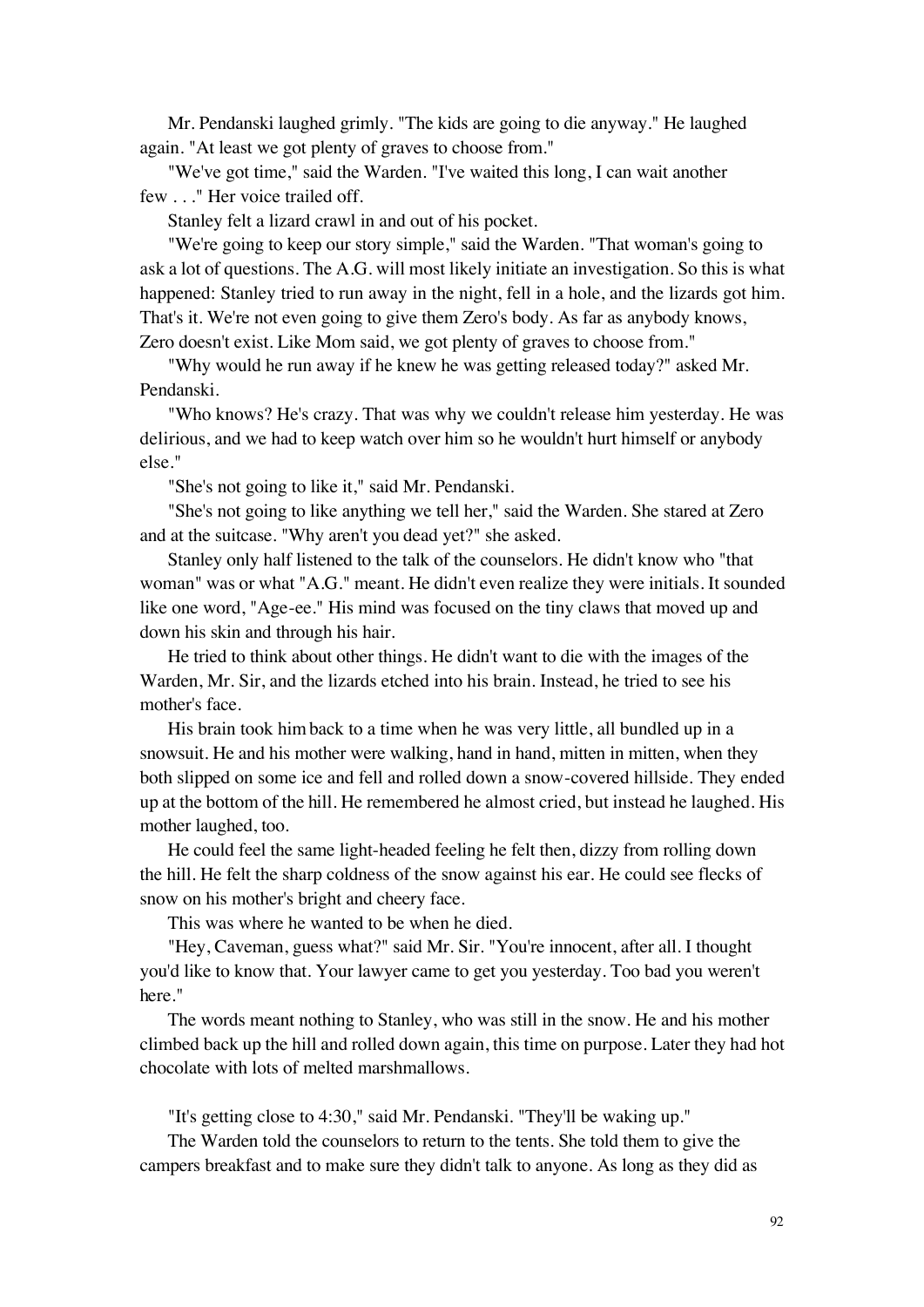they were told, they wouldn't have to dig any more holes. If they talked, they would be severely punished.

"How should we say they will be punished?" one of the counselors asked.

"Let them use their imaginations," said the Warden.

Stanley watched the counselors return to the tents, leaving only the Warden and Mr. Sir behind. He knew the Warden didn't care whether the campers dug any more holes or not. She'd found what she was looking for.

He glanced at Zero. A lizard was perched on his shoulder.

Zero remained perfectly still except for his right hand, which slowly formed into a fist. Then he raised his thumb, giving Stanley the thumbs-up sign.

Stanley thought back to what Mr. Sir had said to him earlier, and the bits of conversation he'd overheard. He tried to make sense out of it. Mr. Sir had said something about a lawyer, but Stanley knew his parents couldn't afford a lawyer.

His legs were sore from remaining rigid for so long. Standing still was more strenuous than walking. He slowly allowed himself to lean against the side of the hole.

The lizards didn't seem to mind.

# 47

The sun was up, and Stanley's heart was still beating. There were eight lizards in the hole with him. Each one had exactly eleven yellow spots.

The Warden had dark circles under her eyes from Jack of sleep, and lines across her forehead and face which seemed exaggerated in the stark morning light. Her skin looked blotchy.

"Satan, "said Zero.

Stanley looked at him, unsure if Zero had even spoken or if he'd just imagined it.

"Why don't you go see if you can take the suitcase from Zero," the Warden

suggested.

"Yeah, right," said Mr. Sir.

"The lizards obviously aren't hungry," said the Warden.

"Then you go get the suitcase," said Mr. Sir.

They waited.

"Sa-tan lee," said Zero.

Sometime later Stanley saw a tarantula crawl across the dirt, not too far from his hole. He had never seen a tarantula before, but there was no doubt what it was. He was momentarily fascinated by it, as its big hairy body moved slowly and steadily along.

"Look, a tarantula," said Mr. Sir, also fascinated.

"I've never seen one," said the Warden. "Except in—"

Stanley suddenly felt a sharp sting on the side of his neck.

The lizard hadn't bitten him, however. It was merely pushing off.

It leapt off Stanley's neck and pounced on the tarantula. The last Stanley saw of it was one hairy leg sticking out of the lizard's mouth.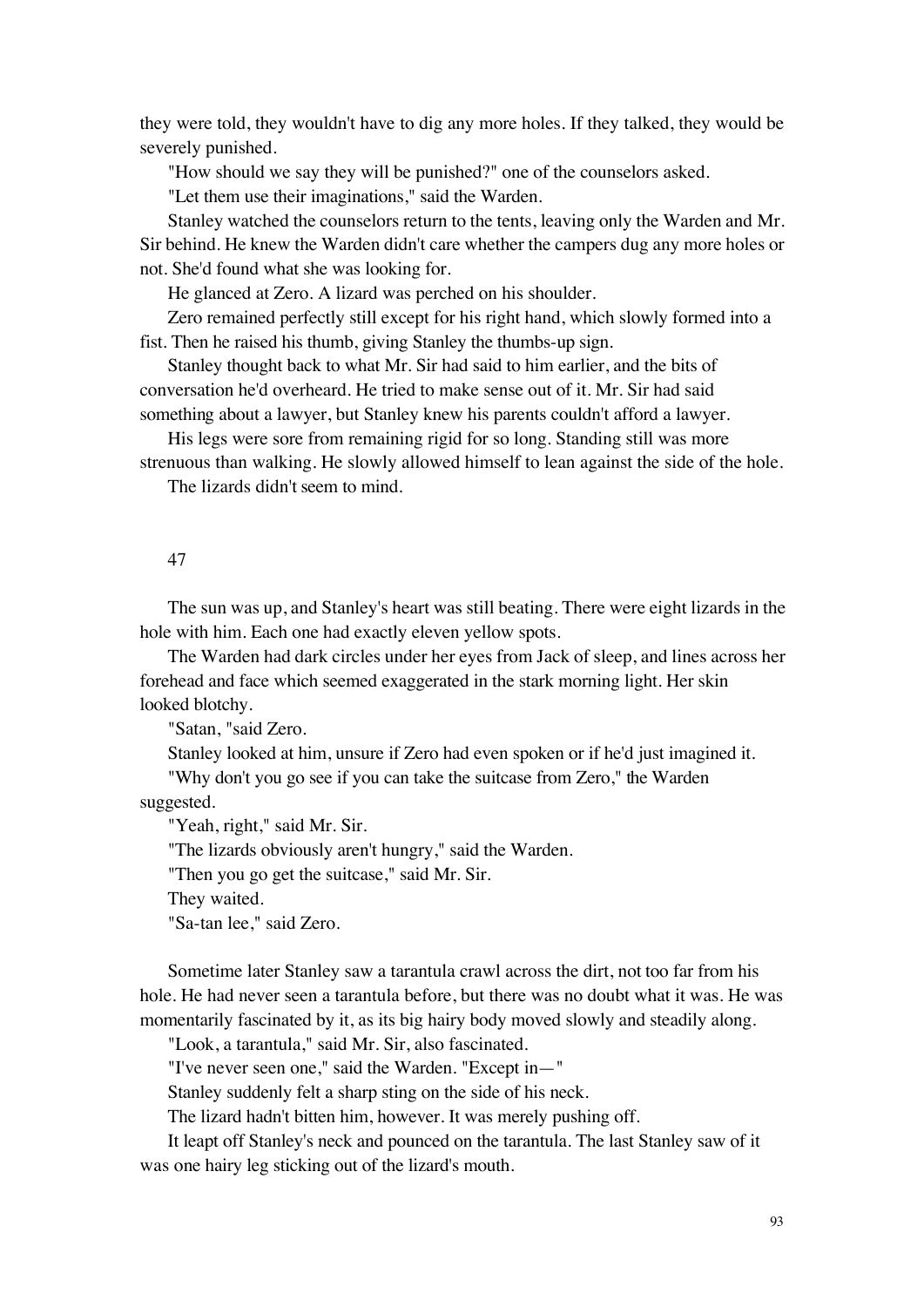"Not hungry, huh?" said Mr. Sir.

Stanley tried to return to the snow, but it was harder to get there when the sun was up.

As the sun rose, the lizards moved lower in the hole, keeping mainly in the shade. They were no longer on his head and shoulders but had moved down to his stomach, legs, and feet.

He couldn't see any lizards on Zero, but believed there were two, between Zero's knees, shaded from the sun by the suitcase.

"How are you doing?" Stanley asked quietly. He didn't whisper, but his voice was dry and raspy.

"My legs are numb," said Zero.

"I'm going to try to climb out of the hole," Stanley said.

As he tried to pull himself up, using just his arms, he felt a claw dig into his ankle. He gently eased himself back down.

"Is your last name your first name backward?" Zero asked.

Stanley stared at him in amazement. Had he been working on that all night?

He heard the sound of approaching cars.

Mr. Sir and the Warden heard it as well.

"You think it's them?" asked the Warden.

"It ain't Girl Scouts selling cookies," said Mr. Sir.

He heard the cars come to a stop, and the doors open and shut. A little while later he saw Mr. Pendanski and two strangers, coming across the lake. One was a tall man in a business suit and cowboy hat. The other was a short woman holding a briefcase. The woman had to take three steps for every two taken by the man. "Stanley Yelnats?" she called, moving out ahead of the others.

"I suggest you don't come any closer," said Mr. Sir.

"You can't stop me," she snapped, then took a second glance at him, wearing pajama pants and nothing else. "We'll get you out of there, Stanley," she said. "Don't you worry." She appeared to be Hispanic, with straight black hair and dark eyes. She spoke with a little bit of a Mexican accent, trilling her r's.

"What in tarnation?" the tall man exclaimed, as he came up behind her.

She turned on him. "I'm telling you right now, if any harm comes to him, we will be filing charges not only against Ms. Walker and Camp Green Lake but the entire state of Texas as well. Child abuse. False imprisonment. Torture."

The man was more than a head taller than she, and was able to look directly over her as he spoke to the Warden.

"How long have they been in there?"

"All night, as you can see by the way we're dressed. They snuck into my cabin while I was asleep, and stole my suitcase. I chased after them, and they ran out here and fell into the lizards' nest. I don't know what they were thinking."

"That's not true!" Stanley said.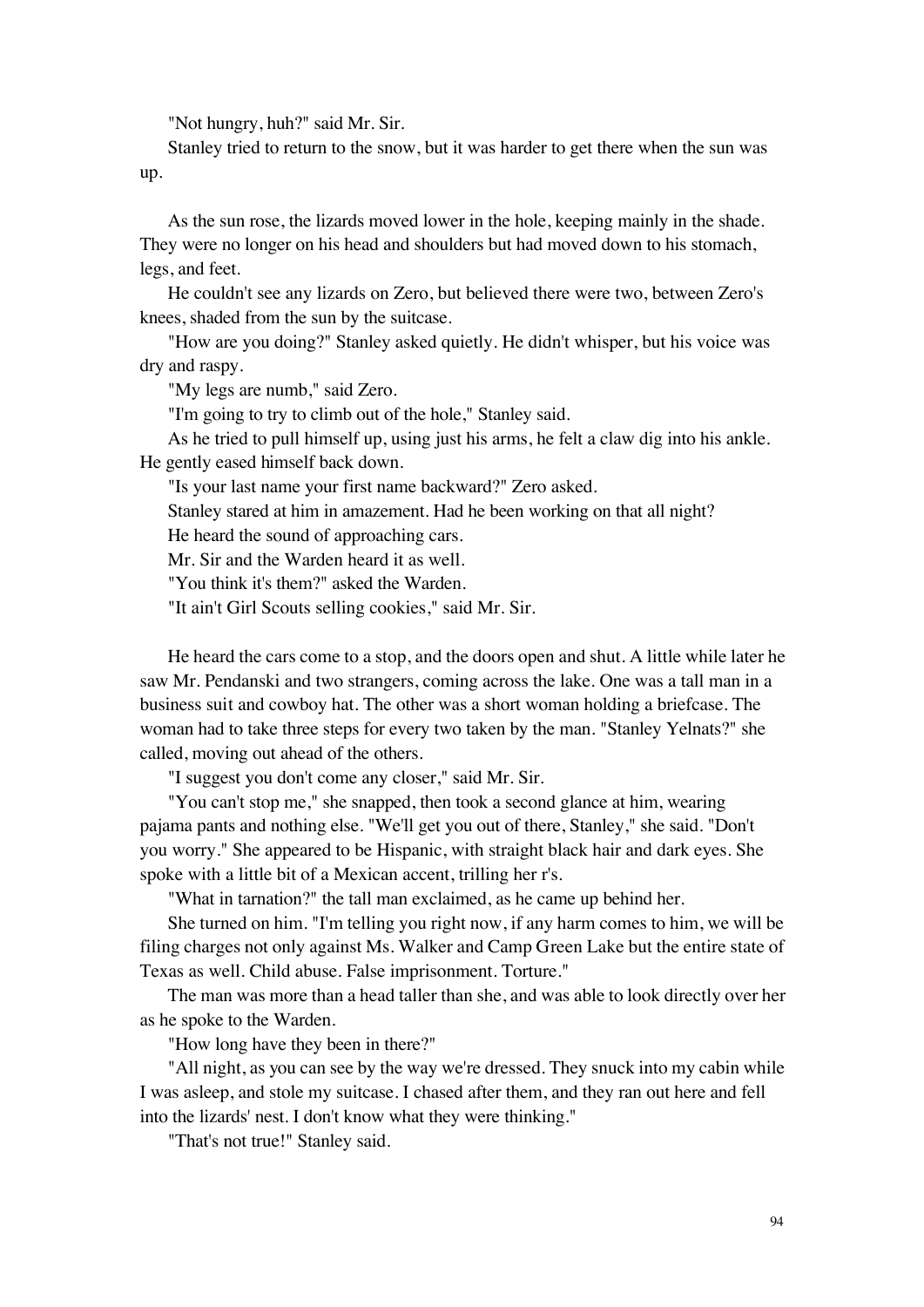"Stanley, as your attorney, I advise you not to say anything," said the woman, "until you and I have had a chance to talk in private."

Stanley wondered why the Warden lied about the suitcase. He wondered who it legally belonged to. That was one thing he wanted to ask his lawyer, if she really was his lawyer.

"It's a miracle they're still alive," said the tall man.

"Yes, it is," the Warden agreed, with just a trace of disappointment in her voice. "And they better come out of this alive," Stanley's lawyer warned. "This wouldn't have happened if you'd released him to me yesterday."

"It wouldn't have happened if he wasn't a thief," said the Warden. "I told him he would be set free today, and I guess he decided he'd try to take some of my valuables with him. He's been delirious for the last week."

"Why didn't you release him when she came to you yesterday?" the tall man asked. "She didn't have proper authorization," said the Warden.

"I had a court order!"

"It was not authenticated," the Warden said.

"Authenticated? It was signed by the judge who sentenced him."

"I needed authentication from the Attorney General," said the Warden. "How do I know it's legitimate? The boys in my custody have proven themselves dangerous to society. Am I supposed to just turn them loose any time someone hands me a piece of paper?"

"Yes," said the woman. "If it's a court order."

"Stanley has been hospitalized for the last few days," the Warden explained. "He's been suffering from hallucinations and delirium. Ranting and raving. He was in no condition to leave. The fact that he was trying to steal from me on the day before his release proves . . ."

Stanley tried to climb out of his hole, using mostly his arms so as not to disturb the lizards too much. As he pulled himself upward, the lizards moved downward, keeping out of the sun's direct rays. He swung his legs up and over, and the last of the lizards hopped off.

"Thank God!" exclaimed the Warden. She started toward him, then stopped.

A lizard crawled out of his pocket and down his leg.

Stanley was overcome by a rush of dizziness and almost fell over. He steadied himself, then reached down, took hold of Zero's arm, and helped him slowly to his feet. Zero still held the suitcase.

The lizards, which had been hiding under it, scurried quickly into the hole. Stanley and Zero staggered away.

The Warden rushed to them. She hugged Zero. "Thank God, you're alive," she said, as she tried to take the suitcase from him.

He jerked it free. "It belongs to Stanley," he said.

"Don't cause any more trouble," the Warden warned. "You stole it from my cabin, and you've been caught red-handed. If I press charges, Stanley might have to return to prison. Now I'm willing, in view of all the circumstances, to—"

"It's got his name on it," said Zero.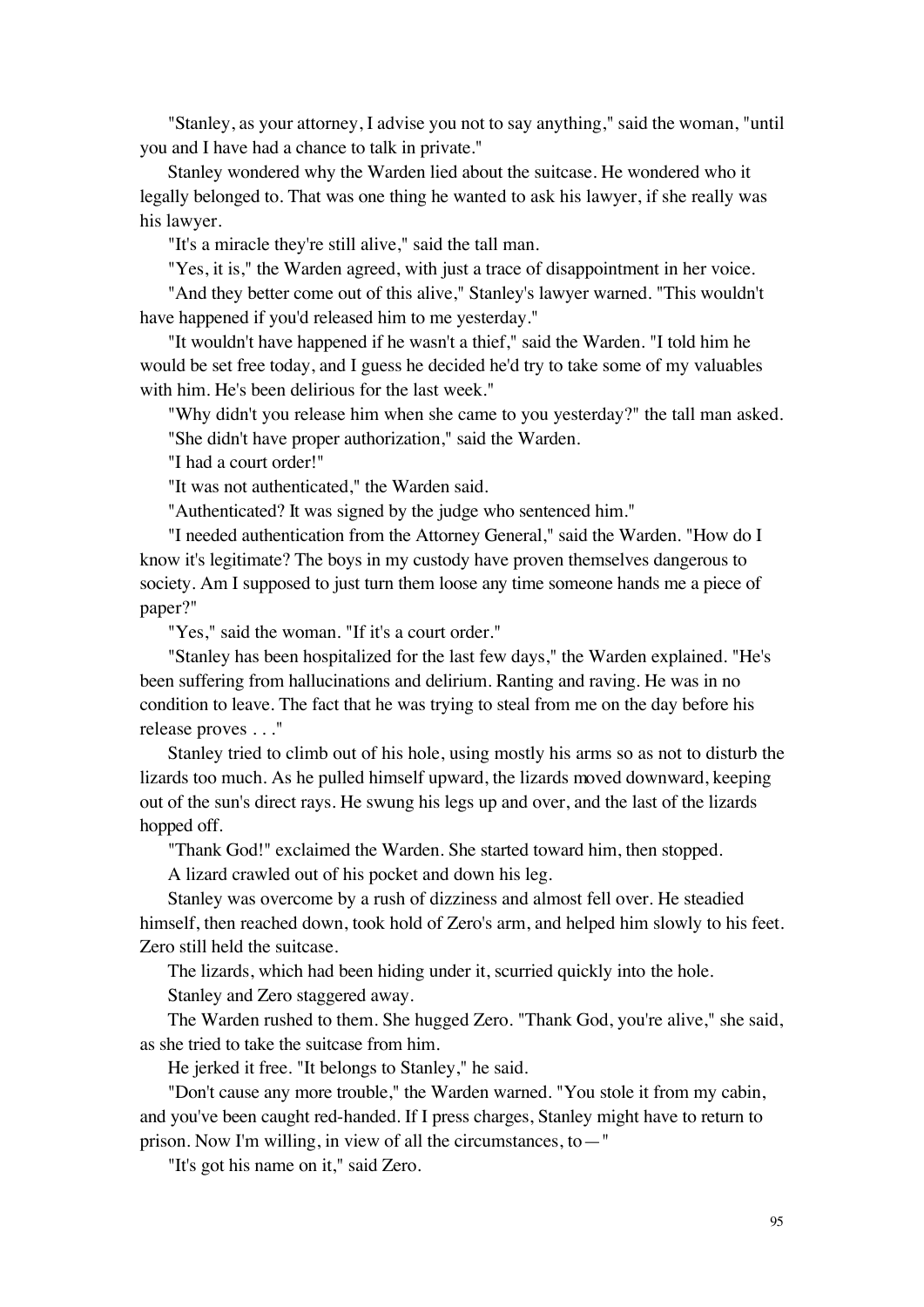Stanley's lawyer pushed past the tall man to have a look.

"See," Zero showed her. "Stanley Yelnats."

Stanley looked, too. There, in big black letters, was STANLEY YELNATS.

The tall man looked over the heads of the others at the name on the suitcase. "You say he stole it from your cabin?"

The Warden stared at it in disbelief. "That's im . . . imposs . . . It's imposs . . ." She couldn't even say it.

## 48

They slowly walked back to camp. The tall man was the Texas Attorney General, the chief law enforcement officer for the state. Stanley's lawyer was named Ms. Morengo.

Stanley held the suitcase. He was so tired he couldn't think straight. He felt as if he was walking in a dream, not quite able to comprehend what was going on around him.

They stopped in front of the camp office. Mr. Sir went inside to get Stanley's belongings. The Attorney General told Mr. Pendanski to get the boys something to drink and eat.

The Warden seemed as dazed as Stanley. "You can't even read," she said to Zero. Zero said nothing.

Ms. Morengo put a hand on Stanley's shoulder and told him to hang in there. He would be seeing his parents soon.

She was shorter than Stanley, but somehow gave the appearance of being tall.

Mr. Pendanski returned with two cartons of orange juice and two bagels. Stanley drank the juice but didn't feel like eating anything.

"Wait!" the Warden exclaimed. "I didn't say they stole the suitcase. It's his suitcase, obviously, but he put my things from my cabin inside it."

"That isn't what you said earlier," said Ms. Morengo.

"What's in the suitcase?" the Warden asked Stanley. "Tell us what's in it, then we'll open it and see!"

Stanley didn't know what to do.

"Stanley, as your lawyer, I advise you not to open your suitcase," said Ms. Morengo.

"He has to open it!" said the Warden. "I have the right to check the personal property of any of the detainees. How do I know there aren't drugs or weapons in there? He stole a car, too! I've got witnesses!" She was nearly hysterical.

"He is no longer under your jurisdiction," said Stanley's lawyer.

"He has not been officially released," said the Warden. "Open the suitcase, Stanley!"

"Do not open it," said Stanley's lawyer.

Stanley did nothing.

Mr. Sir returned from the office with Stanley's backpack and clothes.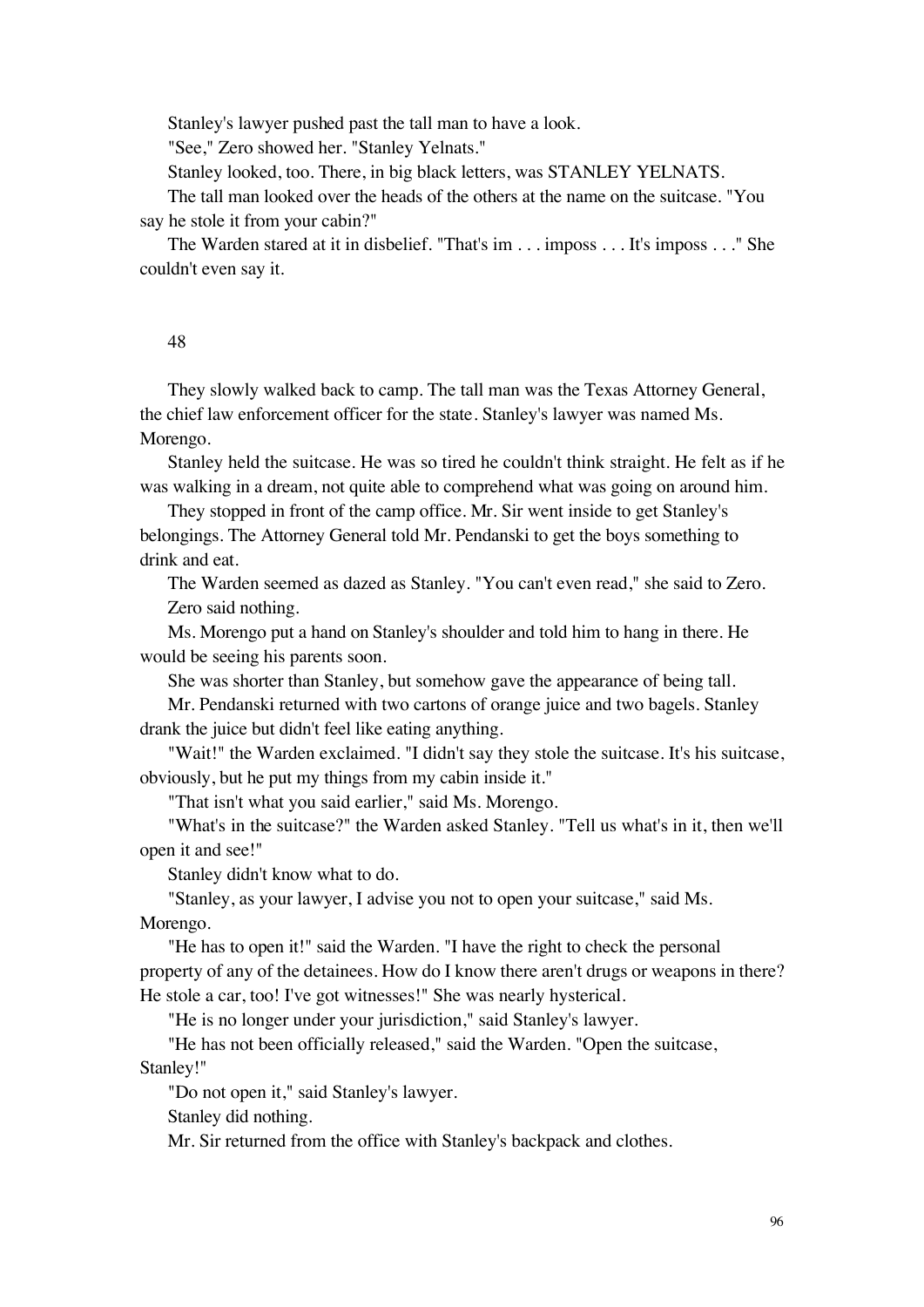The Attorney General handed Ms. Morengo a sheet of paper. "You're free to go," he said to Stanley. "I know you're anxious to get out of here, so you can just keep the orange suit as a souvenir. Or burn it, whatever you want. Good luck, Stanley."

He reached out his hand to shake, but Ms. Morengo hurried Stanley away. "C'mon, Stanley," she said. "We have a lot to talk about."

Stanley stopped and turned to look at Zero. He couldn't just leave him here.

Zero gave him thumbs-up.

"I can't leave Hector," Stanley said.

"I suggest we go," said his lawyer with a sense of urgency in her voice.

"I'll be okay," said Zero. His eyes shifted toward Mr. Pendanski on one side of him, then to the Warden and Mr. Sir on the other. '

"There's nothing I can do for your friend," said Ms. Morengo. "You are released pursuant to an order from the judge."

"They'll kill him," said Stanley.

"Your friend is not in danger," said the Attorney General. "There's going to be an investigation into everything that's happened here. For the present, I am taking charge of the camp."

"C'mon, Stanley," said his lawyer. "Your parents are waiting."

Stanley stayed where he was.

His lawyer sighed. "May I have a look at Hector's file?" she asked.

"Certainly," said the Attorney General. "Ms. Walker, go get Hector's file."

She looked at him blankly.

"Well?"

The Warden turned to Mr. Pendanski. "Bring me Hector Zeroni's file."

He stared at her.

"Get it!" she ordered.

Mr. Pendanski went into the office. He returned a few minutes later and announced the file was apparently misplaced.

The Attorney General was outraged. "What kind of camp are you running here, Ms. Walker?"

The Warden said nothing. She stared at the suitcase.

The Attorney General assured Stanley's lawyer that he would get the records. "Excuse me, while I call my office." He turned back to the Warden. "I assume the phone works." He walked into the camp office, slamming the door behind him. A little while later he reappeared and told the Warden he wanted to talk to her.

She cursed, then went inside.

Stanley gave Zero thumbs-up.

"Caveman? Is that you?"

He turned to see Armpit and Squid coming out of the Wreck Room. Squid shouted back into the Wreck Room, "Caveman and Zero are out here!"

Soon all the boys from Group D had gathered around him and Zero.

"Good to see you, man," Armpit said, shaking his hand. "We thought you were buzzard food."

"Stanley is being released today," said Mr. Pendanski.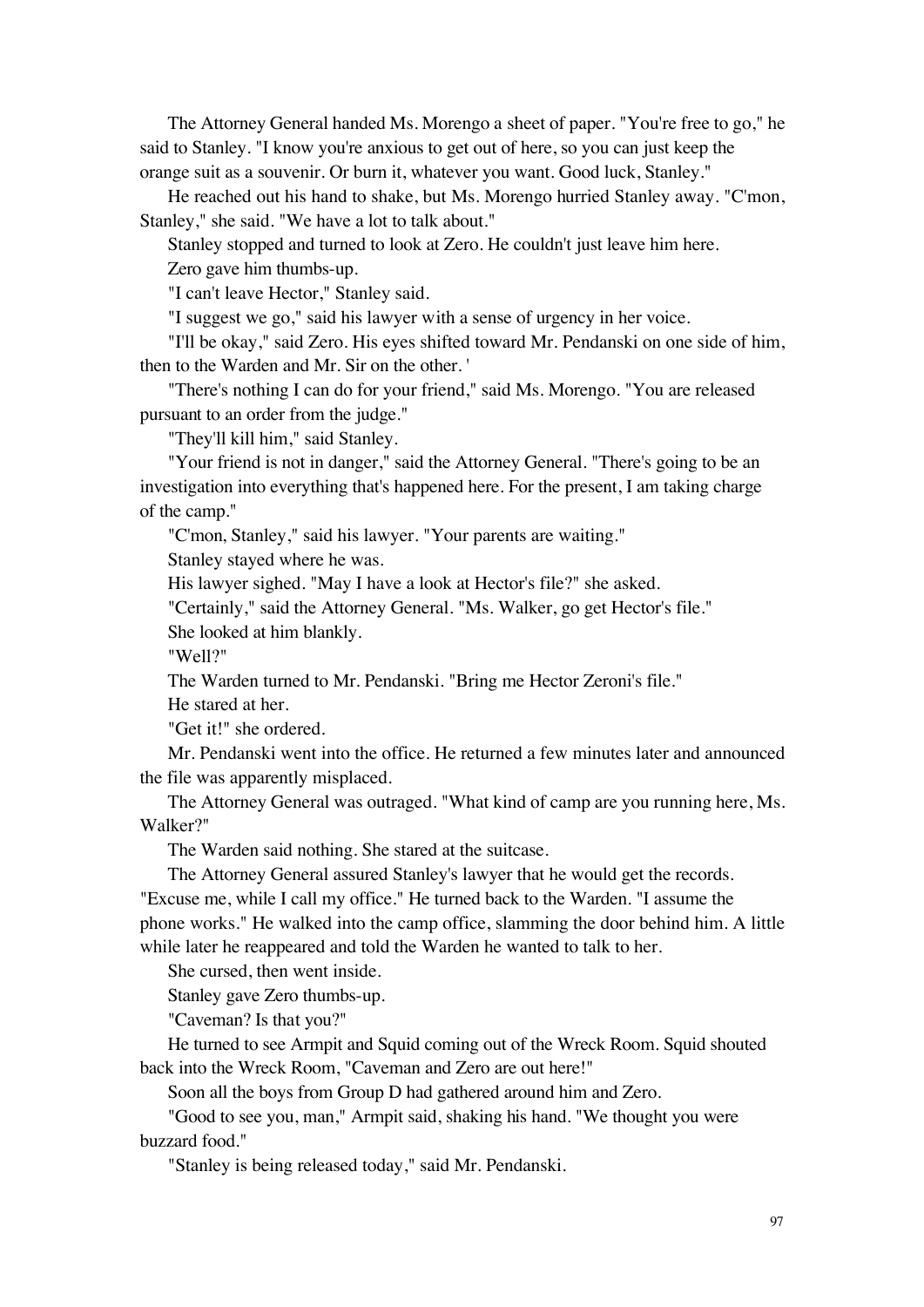"Way to go," said Magnet, hitting him on the shoulder.

"And you didn't even have to step on a rattlesnake," said Squid.

Even Zigzag shook Stanley's hand. "Sorry about . . . you know."

"It's cool," said Stanley.

"We had to lift the truck clear out of the hole," Zigzag told him. "It took everybody in C, D, and E. We just picked it right up."

"It was really cool," said Twitch.

X-Ray was the only one who didn't come over. Stanley saw him hang back behind the others a moment, then return to the Wreck Room.

"Guess what?" said Magnet, glancing at Mr. Pendanski. "Mom says we don't have to dig any more holes."

"That's great," Stanley said.

"Will you do me a favor?" asked Squid.

"I guess," Stanley agreed, somewhat hesitantly.

"I want you to—" He turned to Ms. Morengo. "Hey, lady, you have a pen and paper I can borrow?"

She gave it to him, and Squid wrote down a phone number which he gave to Stanley. "Call my mom for me, okay? Tell her . . . Tell her I said I was sorry. Tell her Alan said he was sorry."

Stanley promised he would.

"Now you be careful out in the real world," said Armpit. "Not everybody is as nice as us."

Stanley smiled.

The boys departed when the Warden came out of the office. The Attorney General was right behind her.

"My office is having some difficulty locating Hector Zeroni's records," the Attorney General said.

"So you have no claim of authority over him?" asked Ms. Morengo.

"I didn't say that. He's in the computer. We just can't access his records. It's like they've fallen through a hole in cyberspace."

"A hole in cyberspace," Ms. Morengo repeated. "How interesting. When is his release date?"

"I don't know."

"How long has he been here?"

"Like I said, we can't—"

"So what are you planning to do with him? Keep him confined indefinitely, without justification, while you go crawling through black holes in cyberspace?"

The Attorney General stared at her. "He was obviously incarcerated for a reason." "Oh? And what reason was that?"

The Attorney General said nothing.

Stanley's lawyer took hold of Zero's hand. "C'mon, Hector, you're coming with us."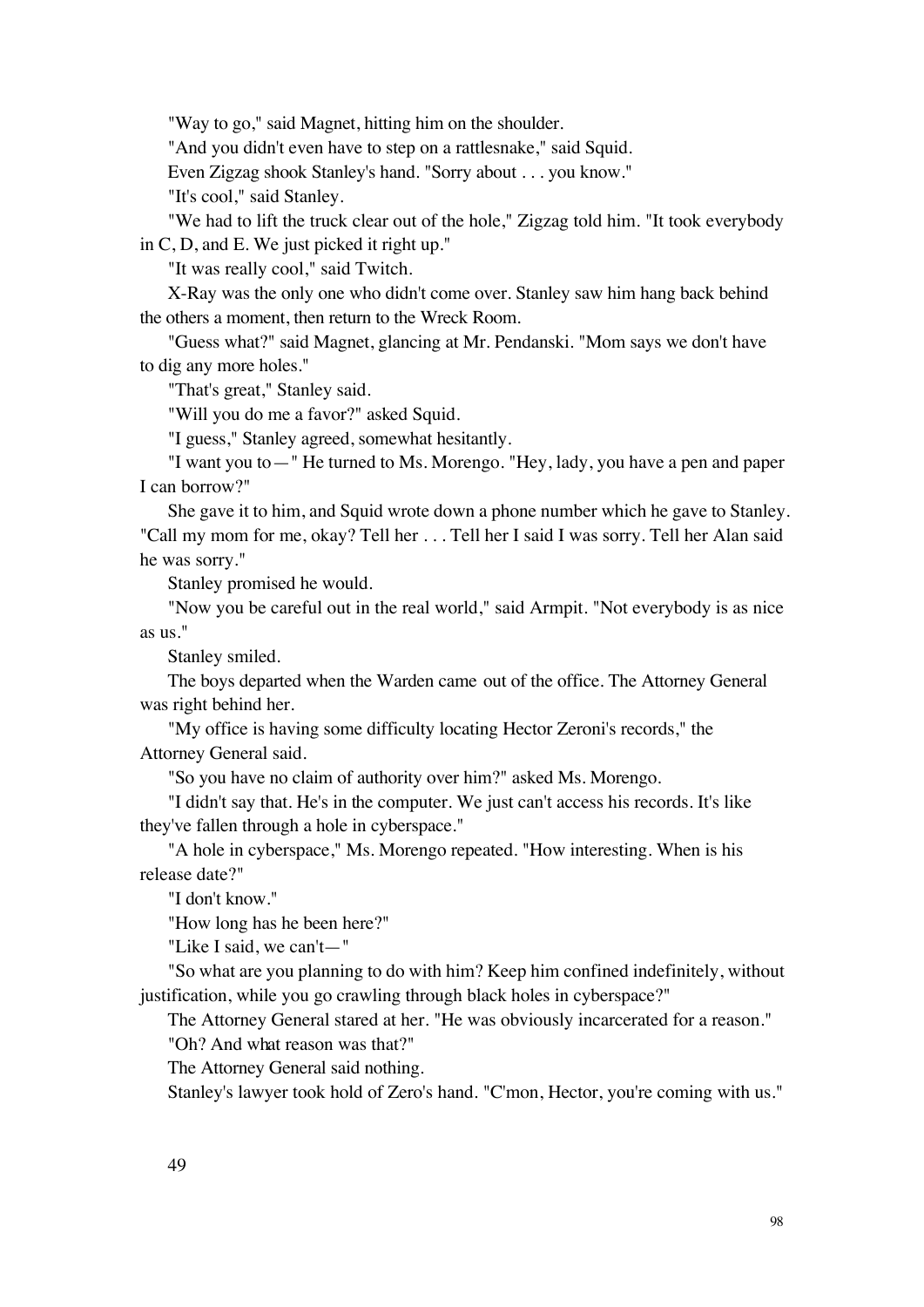There never used to be yellow-spotted lizards in the town of Green Lake. They didn't come to the area until after the lake dried up. But the townsfolk had heard about the "red-eyed monsters" living in the desert hills.

One afternoon, Sam, the onion man, and his donkey, Mary Lou, were returning to his boat, which was anchored just a little off shore. It was late in November and the peach trees had lost most of their leaves.

"Sam!" someone called.

He turned around to see three men running after him, waving their hats. He waited. "Afternoon, Walter. Bo, Jesse," he greeted them, as they walked up, catching their breath,

"Glad we caught you," said Bo. "We're going rattlesnake hunting in the morning."

"We want to get some of your lizard juice," said Walter.

"I ain't a-scared of no rattlesnake," said Jesse. "But I don't want to come across one of those red-eyed monsters. I seen one once, and that was enough. I knew about the red eyes, of course. I hadn't heard about the big black teeth."

"It's the white tongues that get me," said Bo.

Sam gave each man two bottles of pure onion juice. He told them to drink one bottle before going to bed that night, then a half bottle in the morning, and then a half bottle around lunchtime.

"You sure this stuff works?" asked Walter.

"I tell you what," said Sam. "If it doesn't, you can come back next week and I'll give you your money back."

Walter looked around unsure, as Bo and Jesse laughed. Then Sam laughed, too. Even Mary Lou let out a rare hee-haw.

"Just remember," Sam told the men before they left. "It's very important you drink a bottle tonight. You got to get it into your bloodstream. The lizards don't like onion blood."

Stanley and Zero sat in the backseat of Ms. Morengo's BMW. The suitcase lay between them. It was locked, and they decided they'd let Stanley's father try to open it in his workshop.

"You don't know what's in it, do you?" she asked.

"No," said Stanley.

"I didn't think so."

The air-conditioning was on, but they drove with the windows open as well, because, "No offense, but you boys really smell bad."

Ms. Morengo explained that she was a patent attorney. "I'm helping your father with the new product he's invented. He happened to mention your situation, so I did a little investigating. Clyde Livingston's sneakers were stolen sometime before 3:15. I found a young man, Derrick Dunne, who said that at 3:20 you were in the bathroom fishing your notebook out of the toilet. Two girls remembered seeing you come out of the boys' restroom carrying a wet notebook."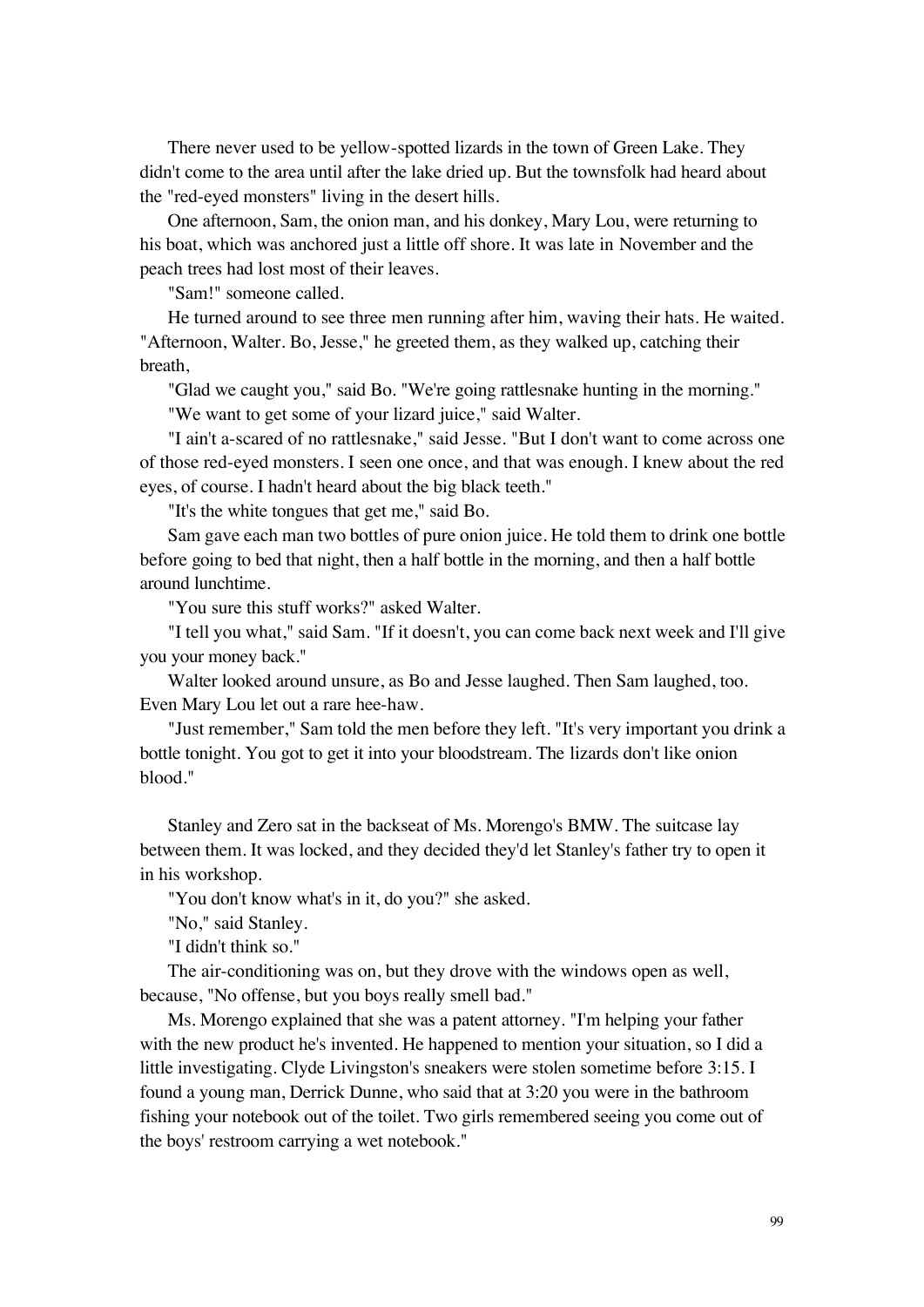Stanley felt his ears redden. Even after everything he'd been through, the memory still caused him to feel shame.

"So you couldn't have stolen them," said Ms. Morengo.

"He didn't. I did," said Zero.

"You did what?" asked Ms. Morengo.

"I stole the sneakers."

The lawyer actually turned around while driving and looked at him. "I didn't hear that," she said. "And I advise you to make sure I don't hear it again."

"What did my father invent?" Stanley asked. "Did he find a way to recycle sneakers?"

"No, he's still working on that," explained Ms. Morengo. "But he invented a product that eliminates foot odor. Here, I've got a sample in my briefcase. I wish I had more. You two could bathe in it."

She opened her briefcase with one hand and passed a small bottle back to Stanley. It had a fresh and somewhat spicy smell. He handed it to Zero.

"What's it called?" Stanley asked.

"We haven't come up with a name yet," said Ms. Morengo.

"It smells familiar," said Zero.

"Peaches, right?" asked Ms. Morengo. "That's what everyone says."

A short while later both boys fell asleep. Behind them the sky had turned dark, and for the first time in over a hundred years, a drop of rain fell into the empty lake.

# PART THREE FILLING IN THE HOLES

# 50

Stanley's mother insists that there never was a curse. She even doubts whether Stanley's great-great-grandfather really stole a pig. The reader might find it interesting, however, that Stanley's father invented his cure for foot odor the day after the great-great-grandson of Elya Yelnats carried the great-great-great-grandson of Madame Zeroni up the mountain.

The Attorney General closed Camp Green Lake. Ms. Walker, w ho was in desperate need of money, had to sell the land which had been in her family for generations. It was bought by a national organization dedicated to the well-being of young girls. In a few years, Camp Green Lake will become a Girl Scout camp.

This is pretty much the end of the story. The reader probably still has some questions, but unfortunately, from here on in, the answers tend to be long and tedious. While Mrs. Bell, Stanley's former math teacher, might want to know the percent change in Stanley's weight, the reader probably cares more about the change in Stanley's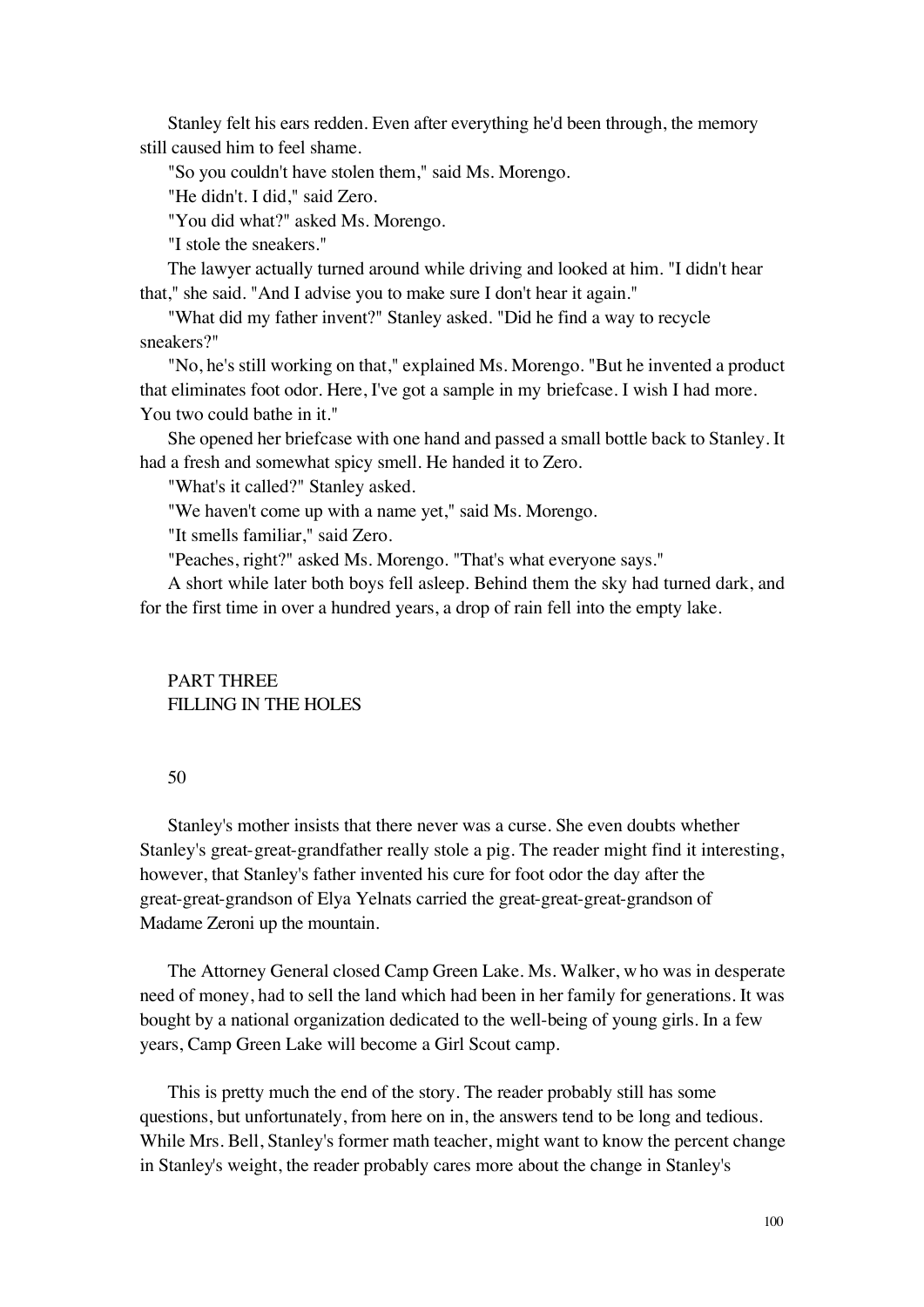character and self-confidence. But those changes are subtle and hard to measure. There is no simple answer.

Even the contents of the suitcase turned out to be somewhat tedious. Stanley's father pried it open in his workshop, and at first everyone gasped at the sparkling jewels. Stanley thought he and Hector had become millionaires. But the jewels were of poor quality, worth no more than twenty thousand dollars.

Underneath the jewels was a stack of papers that had once belonged to the first Stanley Yelnats. These consisted of stock certificates, deeds of trust, and promissory notes. They were hard to read and even more difficult to understand. Ms. Morengo's law firm spent more than two months going through all the papers.

They turned out to be a lot more valuable than the jewels. After legal fees and taxes, Stanley and Zero each received less than a million dollars.

But not a lot less.

It was enough for Stanley to buy his family a new house, with a laboratory in the basement, and for Hector to hire a team of private investigators.

But it would be boring to go through all the tedious details of all the changes in their lives. Instead, the reader will be presented with one last scene, which took place almost a year and a half after Stanley and Hector left Camp Green Lake.

You will have to fill in the holes yourself.

There was a small party at the Yelnats house. Except for Stanley and Hector, everyone there was an adult. All kinds of snacks and drinks were set out on the counter, including caviar, champagne, and the fixings to make ice cream sundaes.

The Super Bowl was on television, but nobody was really watching.

"It should be coming on at the next break," Ms. Morengo announced.

A time-out was called in the football game, and a commercial came on the screen. Everyone stopped talking and watched.

The commercial showed a baseball game. Amid a cloud of dust, Clyde Livingston slid into home plate as the catcher caught the ball and tried to tag him out.

"Safe!" shouted the umpire as he signaled with his arms.

The people at Stanley's house cheered, as if the run really counted.

Clyde Livingston got up and dusted the dirt off his uniform. As he made his way back to the dugout, he spoke to the camera. "Hi, I'm Clyde Livingston, but everyone around here calls me 'Sweet Feet.'"

"Way to go, Sweet Feet!" said another baseball player, slapping his hand.

Besides being on the television screen, Clyde Livingston was also sitting on the couch next to Stanley.

"But my feet weren't always sweet," the television Clyde Livingston said as he sat down on the dugout bench. "They used to smell so bad that nobody would sit near me in the dugout."

"They really did stink," said the woman sitting on the couch on the other side of Clyde. She held her nose with one hand, and fanned the air with the other.

Clyde shushed her.